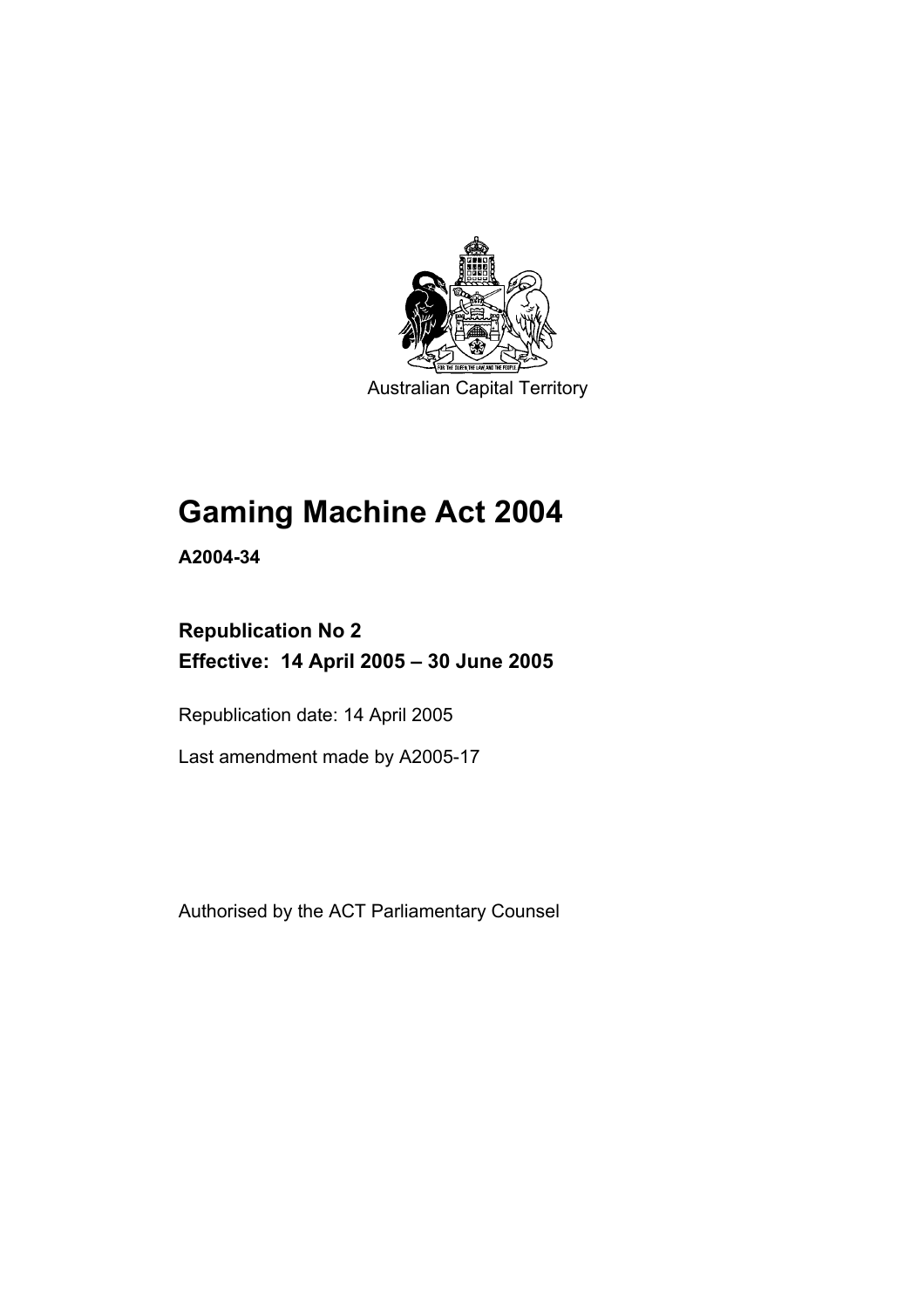#### **About this republication**

#### **The republished law**

This is a republication of the *Gaming Machine Act 2004* (including any amendment made under the *Legislation Act 2001*, part 11.3 (Editorial changes)) as in force on 14 April 2005*.* It also includes any amendment, repeal or expiry affecting the republished law to 14 April 2005.

The legislation history and amendment history of the republished law are set out in endnotes 3 and 4.

#### **Kinds of republications**

The Parliamentary Counsel's Office prepares 2 kinds of republications of ACT laws (see the ACT legislation register at www.legislation.act.gov.au):

- authorised republications to which the *Legislation Act 2001* applies
- unauthorised republications.

The status of this republication appears on the bottom of each page.

#### **Editorial changes**

The *Legislation Act 2001*, part 11.3 authorises the Parliamentary Counsel to make editorial amendments and other changes of a formal nature when preparing a law for republication. Editorial changes do not change the effect of the law, but have effect as if they had been made by an Act commencing on the republication date (see *Legislation Act 2001*, s 115 and s 117). The changes are made if the Parliamentary Counsel considers they are desirable to bring the law into line, or more closely into line, with current legislative drafting practice.

This republication does not include amendments made under part 11.3 (see endnote 1).

#### **Uncommenced provisions and amendments**

If a provision of the republished law has not commenced or is affected by an uncommenced amendment, the symbol  $\mathbf{U}$  appears immediately before the provision heading. The text of the uncommenced provision or amendment appears only in the last endnote.

#### **Modifications**

If a provision of the republished law is affected by a current modification, the symbol  $\mathbf{M}$ appears immediately before the provision heading. The text of the modifying provision appears in the endnotes. For the legal status of modifications, see *Legislation Act 2001*, section 95.

#### **Penalties**

The value of a penalty unit for an offence against this republished law at the republication date is—

- (a) if the person charged is an individual—\$100; or
- (b) if the person charged is a corporation—\$500.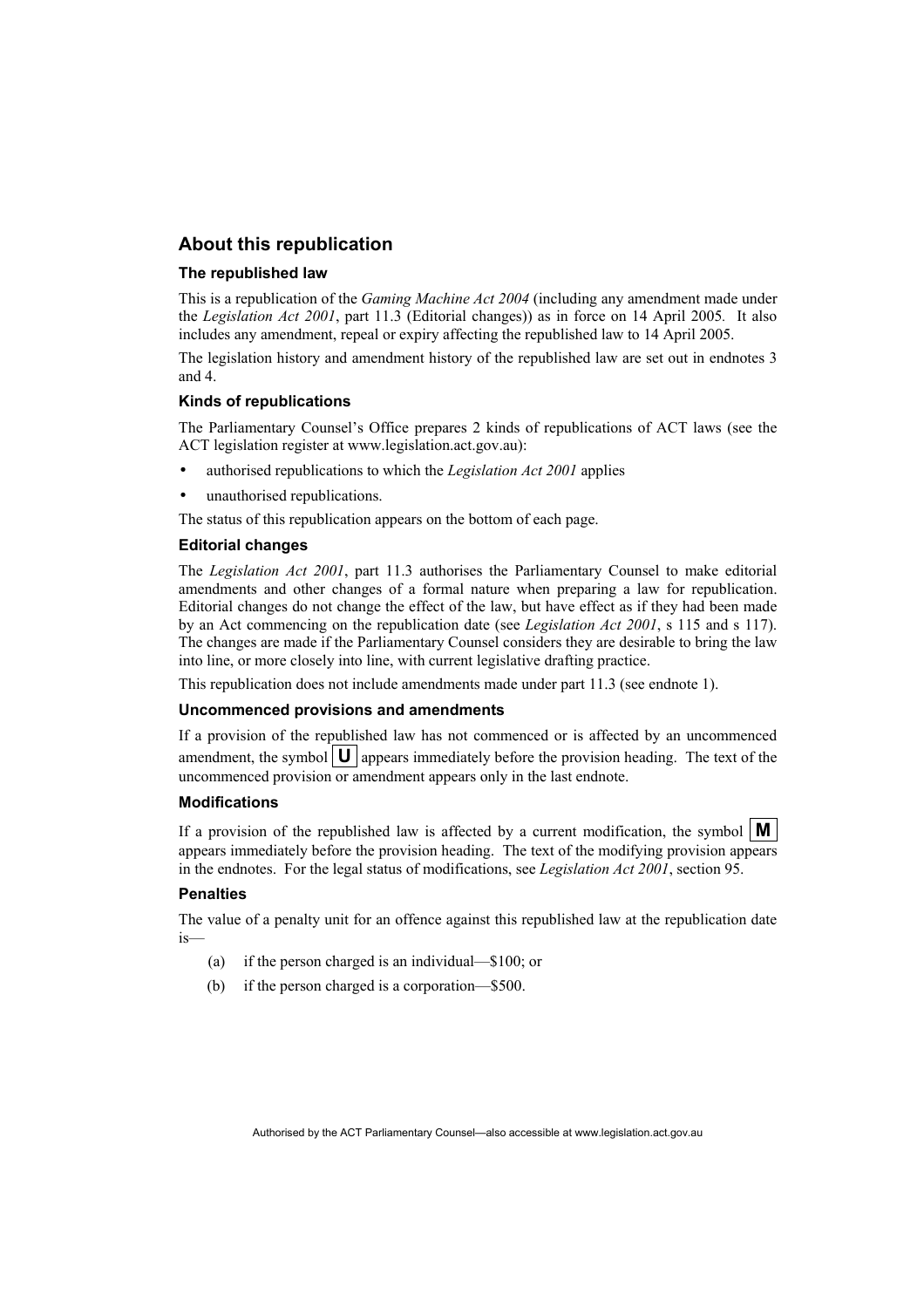

# **Gaming Machine Act 2004**

# **Contents**

|                     |                                                       | Page |
|---------------------|-------------------------------------------------------|------|
| Part 1              | <b>Preliminary</b>                                    |      |
| 1                   | Name of Act                                           | 2    |
| 3                   | Dictionary                                            | 2    |
| 4                   | <b>Notes</b>                                          | 2    |
| 5                   | Offences against Act-application of Criminal Code etc | 3    |
| Part 2              | <b>Licences</b>                                       |      |
| <b>Division 2.1</b> | Definitions and important concepts                    |      |
| 6                   | Definitions for pt 2                                  | 4    |
| 7                   | Meaning of <i>influential person</i> for Act          | 4    |
| 8                   | What licence authorises                               | 5    |
| 9                   | Kinds of applications under pt 2                      | 5    |
| 10                  | Applications to be dealt with in order of receipt     | 6    |
|                     |                                                       |      |
|                     |                                                       |      |

R2 14/04/05 Gaming Machine Act 2004 Effective: 14/04/05-30/06/05 contents 1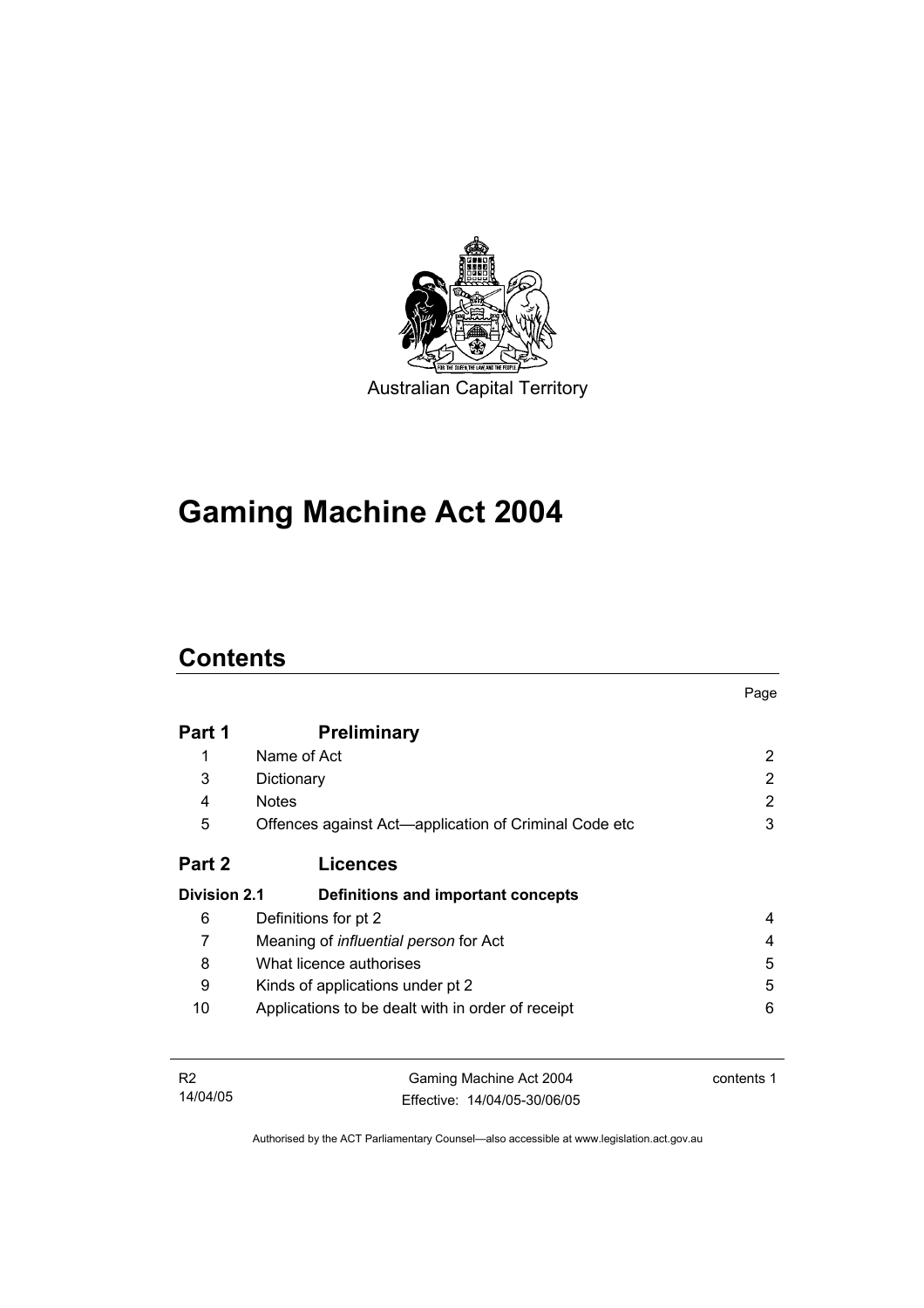#### **Contents**

|                     |                                                                     | Page |  |
|---------------------|---------------------------------------------------------------------|------|--|
| <b>Division 2.2</b> | <b>Issue of licences</b>                                            |      |  |
| 11                  | Initial licence application                                         | 6    |  |
| 12                  | Issue of licences                                                   | 9    |  |
| 13                  | Additional mandatory requirements for issue of licence              | 11   |  |
| 14                  | Grounds for refusing initial licence application by club            | 12   |  |
| 15                  | Form of licence                                                     | 13   |  |
| 16                  | Restrictions on what commission may authorise—non-clubs             | 14   |  |
| 17                  | No available gaming machines                                        | 14   |  |
| <b>Division 2.3</b> | Social impact assessments                                           |      |  |
| 18                  | Social impact assessment                                            | 15   |  |
| 19                  | Publication of social impact assessments by applicant               | 16   |  |
| <b>Division 2.4</b> | Eligible people                                                     |      |  |
| 20                  | Eligibility of individuals                                          | 17   |  |
| 21                  | Eligibility of clubs and other corporations                         | 19   |  |
| <b>Division 2.5</b> | Licence amendments                                                  |      |  |
| 22                  | Licence amendment applications                                      | 20   |  |
| 23                  | Contents of licence amendment applications                          | 21   |  |
| 24                  | Substantive licence amendments                                      | 21   |  |
| 25                  | Technical licence amendments                                        | 23   |  |
| 26                  | Temporary licence amendment                                         | 24   |  |
| 27                  | Request for return of licence                                       | 25   |  |
| 28                  | Commencement of amendments                                          | 25   |  |
| 29                  | Revocation of uncommenced licence amendments                        | 26   |  |
| <b>Division 2.6</b> | <b>Transfer and surrender of licences</b>                           |      |  |
| 30                  | Definitions for div 2.6                                             | 27   |  |
| 31                  | Application for transfer of licence                                 | 27   |  |
| 32                  | <b>Transfer of licence</b>                                          | 27   |  |
| 33                  | Current licensees obligations on proposed transfer of licence       | 29   |  |
| 34                  | Surrender of licences                                               | 29   |  |
|                     | <b>Division 2.7</b><br><b>Restriction on gaming machine numbers</b> |      |  |
| 35                  | Maximum number of gaming machines allowed                           | 30   |  |
| 36                  | Minister must take into account commission's recommendation         | 31   |  |
|                     |                                                                     |      |  |
|                     |                                                                     |      |  |

contents 2 Gaming Machine Act 2004 Effective: 14/04/05-30/06/05

R2 14/04/05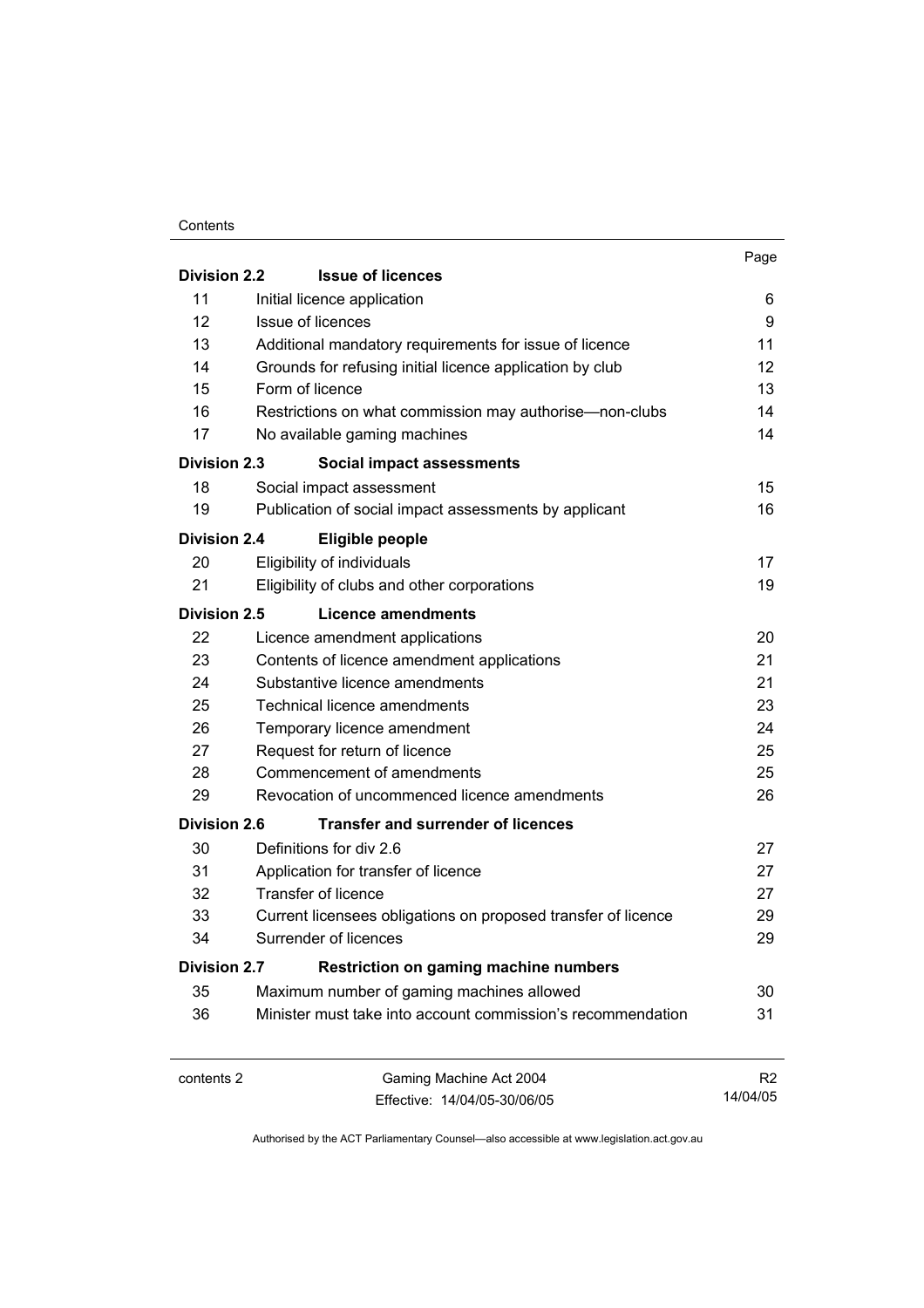|                     |                                                                                           | Contents   |
|---------------------|-------------------------------------------------------------------------------------------|------------|
|                     |                                                                                           | Page       |
| <b>Division 2.8</b> | <b>Gaming machine licences</b>                                                            |            |
| 37                  | Register of licences                                                                      | 31         |
| 38                  | Giving copy of licence                                                                    | 32         |
| Part 3              | <b>Conditions on licences</b>                                                             |            |
| Division 3.1        | <b>Compliance with licence conditions</b>                                                 |            |
| 39                  | Failure to comply with conditions of licence                                              | 33         |
| Division 3.2        | <b>General licence conditions</b>                                                         |            |
| 40                  | Compliance with directions                                                                | 33         |
| 41                  | Display of licence at licensed premises                                                   | 33         |
| 42                  | Licence schedule to be kept at premises                                                   | 34         |
| 43                  | Rules and control procedures for operation of gaming machines and<br>peripheral equipment | 34         |
| 44                  | Installation in accordance with Act                                                       | 34         |
| 45                  | Installation certificate                                                                  | 34         |
| 46                  | Operation after installation                                                              | 35         |
| 47                  | Operation subject to correct percentage payout                                            | 35         |
| 48                  | Percentage payout of gaming machines to be displayed                                      | 35         |
| 49                  | Maximum stake amount                                                                      | 36         |
| 50                  | Licensee to comply with relevant codes of practice                                        | 36         |
| 51                  | Licensee to use gaming machines                                                           | 36         |
| 52                  | Accounts relating to gaming machines                                                      | 36         |
| <b>Division 3.3</b> | <b>Club licence conditions</b>                                                            |            |
| 53                  | Conditions about inequitable benefits                                                     | 37         |
| 54                  | Annual report of clubs                                                                    | 38         |
| 55                  | Other conditions of club licences                                                         | 39         |
| Part 4              | <b>Disciplinary action</b>                                                                |            |
| 56                  | Definitions for pt 4                                                                      | 41         |
| 57                  | Grounds for disciplinary action                                                           | 41         |
| 58                  | Disciplinary action                                                                       | 43         |
| 59                  | Criteria for disciplinary action                                                          | 43         |
| 60                  | When disciplinary notice may be given                                                     | 44         |
| 61                  | Disciplinary notices                                                                      | 44         |
| R <sub>2</sub>      | Gaming Machine Act 2004                                                                   | contents 3 |
| 14/04/05            | Effective: 14/04/05-30/06/05                                                              |            |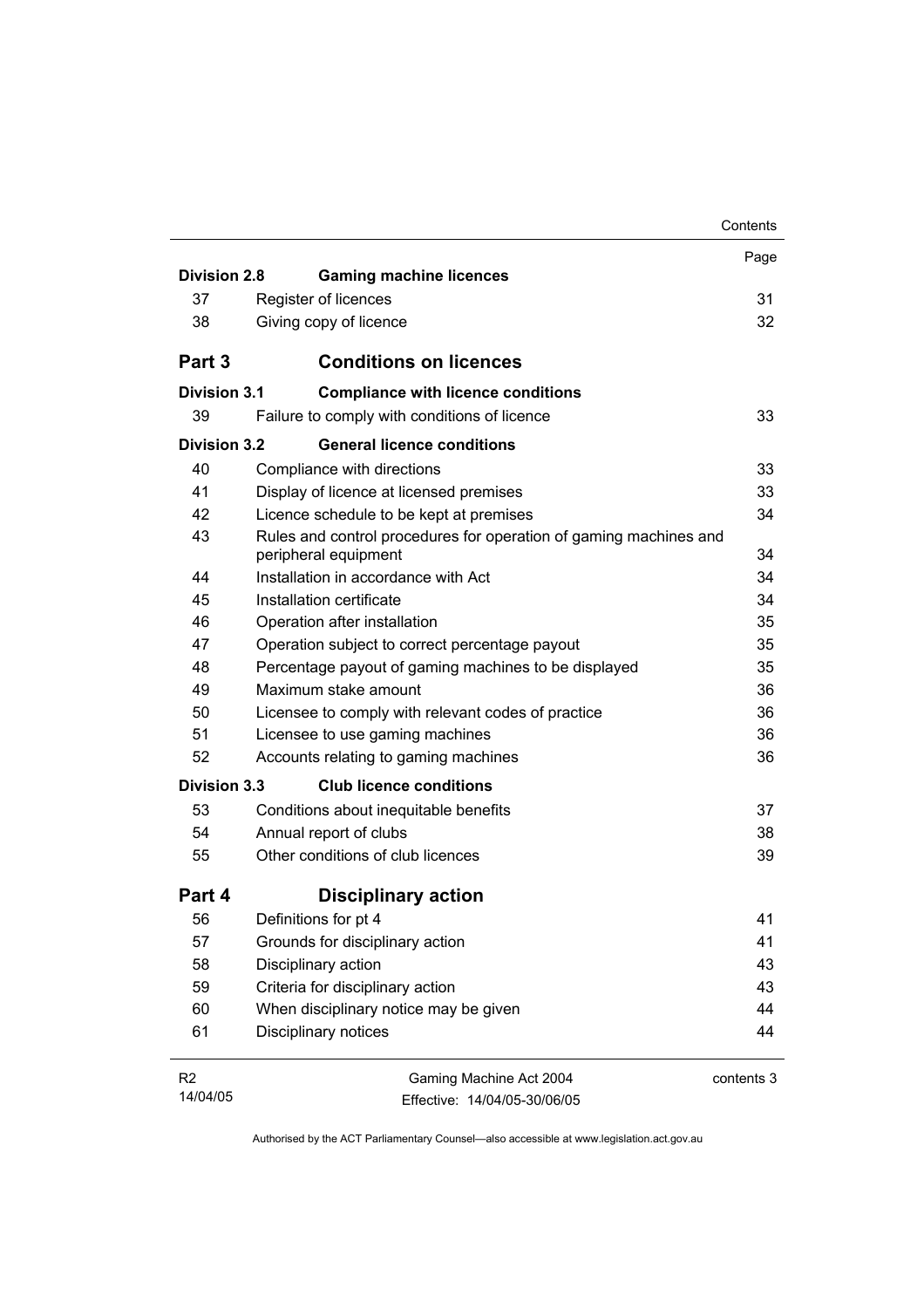| Contents |  |
|----------|--|
|          |  |

| 62                  | Commission may take disciplinary action against licensee                           | Page<br>44 |
|---------------------|------------------------------------------------------------------------------------|------------|
| 63                  | Suspension of licences because of suspension of general and on<br>licences         |            |
| 64                  | Cancellation of licences because of cancellation etc of general and on<br>licences |            |
| 65                  | Return of licence on cancellation                                                  | 45<br>45   |
| Part 5              | <b>Centralised monitoring system</b>                                               |            |
| 66                  | Meaning of centralised monitoring system                                           | 47         |
| 67                  | Regulations about CMS                                                              | 47         |
| Part 6              | Approval of gaming machines, peripherals,<br>suppliers, technicians and attendants |            |
| <b>Division 6.1</b> | Approval of gaming machines and peripheral equipment                               |            |
| 68                  | Meaning of peripheral equipment                                                    | 48         |
| 69                  | Approval of gaming machines and peripheral equipment                               | 48         |
| 70                  | Cancellation or suspension of gaming machine and peripheral<br>equipment approval  | 49         |
| 71                  | Machine access register                                                            | 50         |
| <b>Division 6.2</b> | <b>Approved suppliers</b>                                                          |            |
| 72                  | Application and approval as supplier                                               | 51         |
| 73                  | Giving copy of certificate about approved supplier                                 | 52         |
| <b>Division 6.3</b> | <b>Approved technicians</b>                                                        |            |
| 74                  | Application for approval as technician                                             | 52         |
| 75                  | Approval of technicians                                                            | 53         |
| 76                  | Short-term approval of technicians                                                 | 54         |
| 77                  | Ending short-term approvals                                                        | 54         |
| 78                  | Transfer etc of technician's approval                                              | 55         |
| 79                  | Cancellation etc of technician's approval                                          | 55         |
| 80                  | Certificates and identity cards for approved technicians                           | 57         |
| 81                  | Giving copy of certificate about approved technician or identity card              | 57         |
| 82                  | Notice by supplier if technician no longer employed                                | 57         |
| 83                  | Return of approval certificates and identity cards for approved<br>technicians     | 58         |
|                     |                                                                                    |            |

L.

contents 4 Gaming Machine Act 2004 Effective: 14/04/05-30/06/05

R2 14/04/05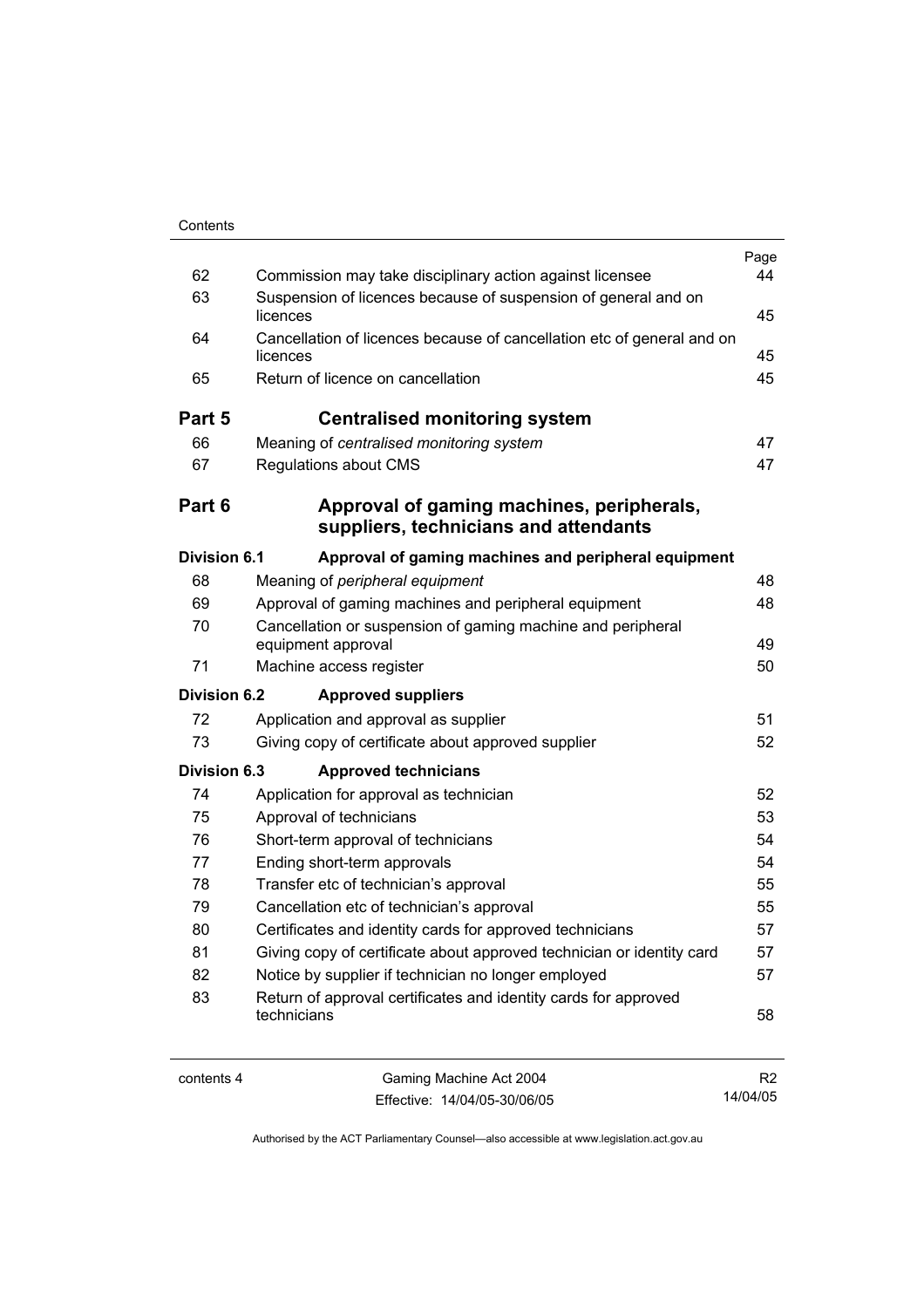| 84                         | Renewal of technician's approval                                    | Page<br>59 |
|----------------------------|---------------------------------------------------------------------|------------|
| <b>Division 6.4</b>        | <b>Approved attendants</b>                                          |            |
| 85                         | Application for approval as attendant                               | 59         |
| 86                         | Approval of attendants                                              | 60         |
| 87                         | Short-term approval of attendants                                   | 60         |
| 88                         | Ending short-term approvals                                         | 61         |
| 89                         | Transfer etc of attendant's approval                                | 61         |
| 90                         | Suspension of attendant's approval for short-term unemployment      | 62         |
| 91                         | Cancellation etc of attendant's approval                            | 62         |
| 92                         | Certificates for approved attendants                                | 63         |
| 93                         | Giving copy of certificate about approved attendant                 | 64         |
| 94                         | Notice by licensee if attendant no longer employed                  | 64         |
| 95                         | Return of approval certificates for approved attendants             | 64         |
| 96                         | Renewal of attendant's approval                                     | 65         |
| <b>Division 6.5</b>        | <b>Gaming machine dealings</b>                                      |            |
| 97                         | Control procedures                                                  | 66         |
| 98                         | Acquisition of gaming machines—general                              | 66         |
| 99                         | Application for approval of acquisition of gaming machines          | 67         |
| 100                        | Decision on application for approval to acquire gaming machines     | 67         |
| 101                        | Application and approval of financial arrangements                  | 68         |
| 102                        | Decision on application for approval of financial arrangements      | 69         |
| 103                        | Possession and operation of gaming machines                         | 69         |
| 104                        | Playing unlicensed gaming machines                                  | 70         |
| 105                        | Operation of gaming machines other than in accordance with licences | 70         |
| <b>Division 6.6</b>        | <b>Repossession of gaming machines</b>                              |            |
| 106                        | Offences by people repossessing gaming machines                     | 71         |
| 107                        | Application for repossession approval                               | 72         |
| 108                        | Approval of repossession of gaming machines                         | 72         |
| 109                        | Conditions on approval to repossess gaming machine                  | 73         |
| 110                        | Contravention of repossession approval conditions                   | 73         |
| <b>Division 6.7</b>        | <b>Disposal of gaming machines</b>                                  |            |
| 111                        | Unapproved disposal of gaming machines                              | 74         |
| 112                        | Application for approval for disposal of gaming machines            | 74         |
| R <sub>2</sub><br>14/04/05 | Gaming Machine Act 2004                                             | contents 5 |
|                            | Effective: 14/04/05-30/06/05                                        |            |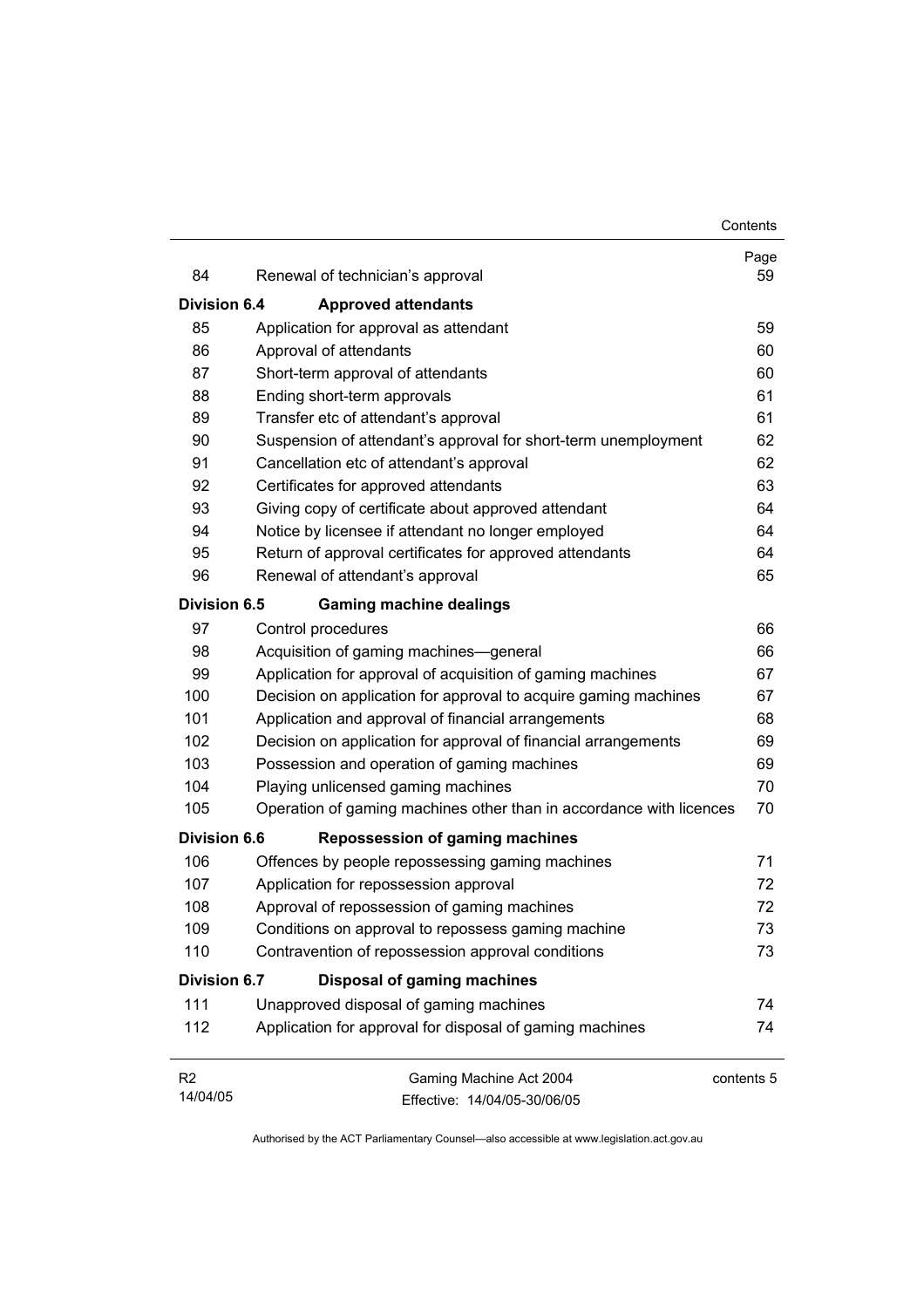#### **Contents**

|                     |                                                                           | Page           |  |
|---------------------|---------------------------------------------------------------------------|----------------|--|
| 113                 | Approval of disposal of gaming machines                                   | 74             |  |
| Division 6.8        | Seizure of gaming machines                                                |                |  |
| 114                 | Seizure of unlawful gaming machines                                       | 75             |  |
| 115                 | Receipt for gaming machines seized                                        | 75             |  |
| 116                 | Application for order disallowing seizure                                 | 76             |  |
| 117                 | Order for return of seized gaming machine                                 | 76             |  |
| 118                 | Adjournment pending hearing of other proceedings                          | 77             |  |
| 119                 | Forfeiture of seized gaming machines                                      | 77             |  |
| <b>Division 6.9</b> | Installation and operation of gaming machines                             |                |  |
| 120                 | Installation to be in accordance with approval of commission              | 78             |  |
| 121                 | Offence to install gaming machines                                        | 78             |  |
| 122                 | Certificate about meter readings                                          | 78             |  |
| 123                 | Sealing computer cabinet                                                  | 79             |  |
| 124                 | Commission may require information                                        | 79             |  |
| 125                 | Operation to be subject to correct percentage payout                      | 79             |  |
| 126                 | Position for percentage payout of gaming machines display                 | 80             |  |
| 127                 | Maximum stake amount                                                      | 80             |  |
| Part 7              | <b>Regulation of gaming machines generally</b>                            |                |  |
| 128                 | Machine access generally                                                  | 81             |  |
| 129                 | Interference with gaming machines                                         | 82             |  |
| 130                 | Opening computer cabinets                                                 | 83             |  |
| 131                 | Rendering gaming machines inoperable on licence ceasing to be in<br>force |                |  |
| 132                 | Removal of gaming machines from premises                                  | 84             |  |
| Part 8              | Linked-jackpot arrangements                                               |                |  |
| 133                 | Operation of linked-jackpot arrangements                                  | 85             |  |
| 134                 | Single-user authorisation for linked-jackpot arrangements                 | 85             |  |
| 135                 | Issue of multi-user permits                                               | 86             |  |
| 136                 | Conditions on multi-user permits                                          | 88             |  |
| 137                 | Term of multi-user permits                                                | 89             |  |
| 138                 | Amendment of multi-user permits in interest of users                      | 89             |  |
| 139                 | Amendment of multi-user permit on request                                 | 89             |  |
| contents 6          | Gaming Machine Act 2004                                                   | R <sub>2</sub> |  |
|                     | Effective: 14/04/05-30/06/05                                              | 14/04/05       |  |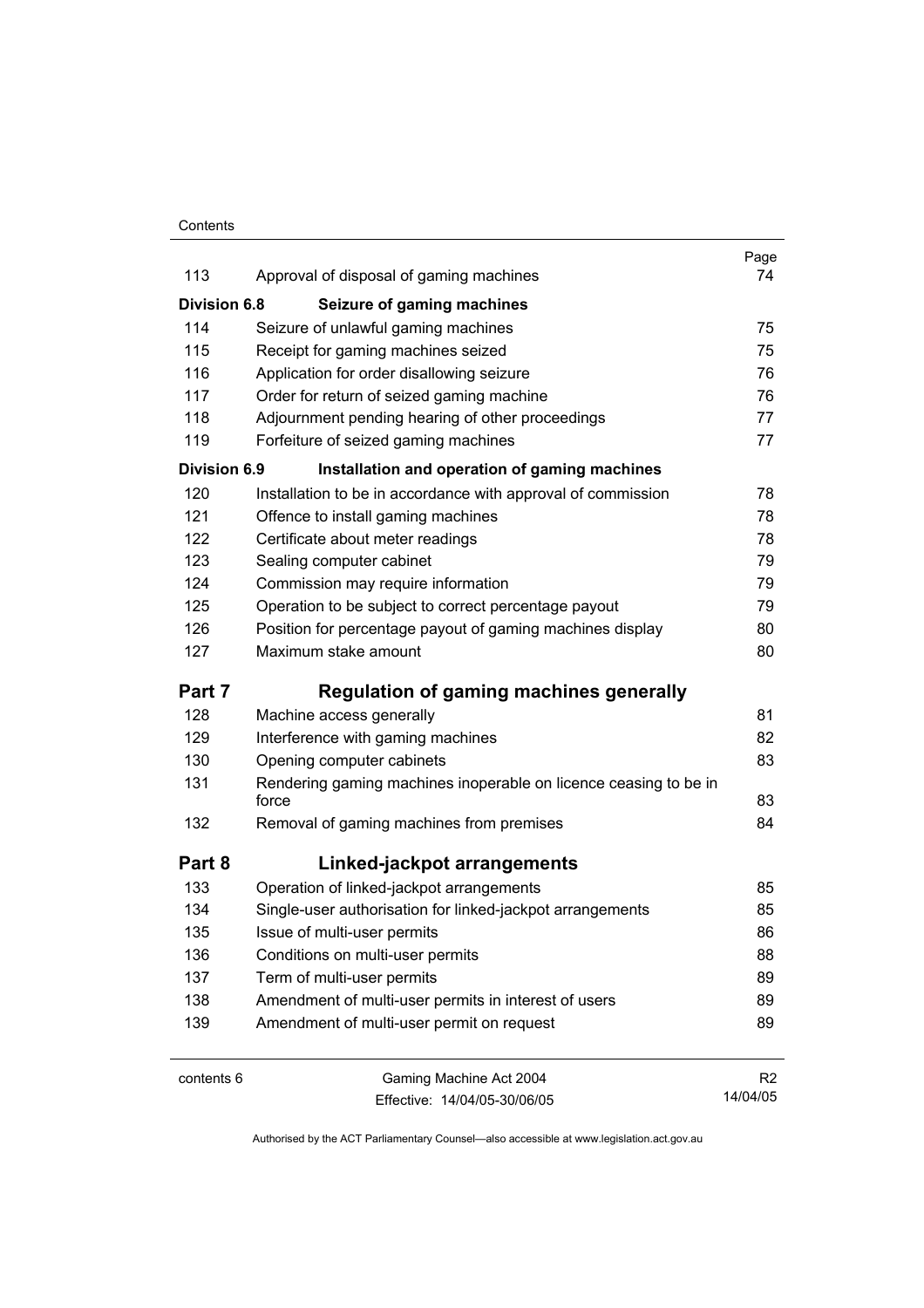| Page<br>140<br>Amendment of financial and operational aspects of multi-user permits<br>141<br>Transfer of multi-user permits<br>142<br>Surrender of multi-user permits<br>143<br>Unclaimed jackpots<br>144<br>Undisbursed jackpots<br><b>Club administration</b><br>Part 9<br>145<br>Eligible objects<br>Eligible clubs<br>146<br>147<br>Associated organisations<br>148<br>Keeping records relating to club elections<br>149<br>Power to require information about status of eligible clubs<br>150<br>Disclosure of gifts by executive officer<br>Part 10<br><b>Gaming areas</b><br>151<br><b>Warning notices</b><br>152<br><b>External signs</b><br>153<br>Cash facilities<br>100<br>154<br>100<br>Lending or extending credit<br>101<br>155<br>Children must not enter gaming area<br>101<br>156<br>Children must not play gaming machines<br>157<br>Using false identification<br>102<br><b>Finance</b><br>Part 11<br><b>Division 11.1</b><br>General<br>103<br>158<br>Audit of records |
|---------------------------------------------------------------------------------------------------------------------------------------------------------------------------------------------------------------------------------------------------------------------------------------------------------------------------------------------------------------------------------------------------------------------------------------------------------------------------------------------------------------------------------------------------------------------------------------------------------------------------------------------------------------------------------------------------------------------------------------------------------------------------------------------------------------------------------------------------------------------------------------------------------------------------------------------------------------------------------------------|
|                                                                                                                                                                                                                                                                                                                                                                                                                                                                                                                                                                                                                                                                                                                                                                                                                                                                                                                                                                                             |
|                                                                                                                                                                                                                                                                                                                                                                                                                                                                                                                                                                                                                                                                                                                                                                                                                                                                                                                                                                                             |
|                                                                                                                                                                                                                                                                                                                                                                                                                                                                                                                                                                                                                                                                                                                                                                                                                                                                                                                                                                                             |
|                                                                                                                                                                                                                                                                                                                                                                                                                                                                                                                                                                                                                                                                                                                                                                                                                                                                                                                                                                                             |
|                                                                                                                                                                                                                                                                                                                                                                                                                                                                                                                                                                                                                                                                                                                                                                                                                                                                                                                                                                                             |
|                                                                                                                                                                                                                                                                                                                                                                                                                                                                                                                                                                                                                                                                                                                                                                                                                                                                                                                                                                                             |
|                                                                                                                                                                                                                                                                                                                                                                                                                                                                                                                                                                                                                                                                                                                                                                                                                                                                                                                                                                                             |
|                                                                                                                                                                                                                                                                                                                                                                                                                                                                                                                                                                                                                                                                                                                                                                                                                                                                                                                                                                                             |
|                                                                                                                                                                                                                                                                                                                                                                                                                                                                                                                                                                                                                                                                                                                                                                                                                                                                                                                                                                                             |
|                                                                                                                                                                                                                                                                                                                                                                                                                                                                                                                                                                                                                                                                                                                                                                                                                                                                                                                                                                                             |
|                                                                                                                                                                                                                                                                                                                                                                                                                                                                                                                                                                                                                                                                                                                                                                                                                                                                                                                                                                                             |
|                                                                                                                                                                                                                                                                                                                                                                                                                                                                                                                                                                                                                                                                                                                                                                                                                                                                                                                                                                                             |
|                                                                                                                                                                                                                                                                                                                                                                                                                                                                                                                                                                                                                                                                                                                                                                                                                                                                                                                                                                                             |
|                                                                                                                                                                                                                                                                                                                                                                                                                                                                                                                                                                                                                                                                                                                                                                                                                                                                                                                                                                                             |
|                                                                                                                                                                                                                                                                                                                                                                                                                                                                                                                                                                                                                                                                                                                                                                                                                                                                                                                                                                                             |
|                                                                                                                                                                                                                                                                                                                                                                                                                                                                                                                                                                                                                                                                                                                                                                                                                                                                                                                                                                                             |
|                                                                                                                                                                                                                                                                                                                                                                                                                                                                                                                                                                                                                                                                                                                                                                                                                                                                                                                                                                                             |
|                                                                                                                                                                                                                                                                                                                                                                                                                                                                                                                                                                                                                                                                                                                                                                                                                                                                                                                                                                                             |
|                                                                                                                                                                                                                                                                                                                                                                                                                                                                                                                                                                                                                                                                                                                                                                                                                                                                                                                                                                                             |
|                                                                                                                                                                                                                                                                                                                                                                                                                                                                                                                                                                                                                                                                                                                                                                                                                                                                                                                                                                                             |
|                                                                                                                                                                                                                                                                                                                                                                                                                                                                                                                                                                                                                                                                                                                                                                                                                                                                                                                                                                                             |
|                                                                                                                                                                                                                                                                                                                                                                                                                                                                                                                                                                                                                                                                                                                                                                                                                                                                                                                                                                                             |
|                                                                                                                                                                                                                                                                                                                                                                                                                                                                                                                                                                                                                                                                                                                                                                                                                                                                                                                                                                                             |
|                                                                                                                                                                                                                                                                                                                                                                                                                                                                                                                                                                                                                                                                                                                                                                                                                                                                                                                                                                                             |
| 159<br>103<br>Gaming machine tax                                                                                                                                                                                                                                                                                                                                                                                                                                                                                                                                                                                                                                                                                                                                                                                                                                                                                                                                                            |
| 160<br>Tax adjustment in relation to GST for clubs<br>104                                                                                                                                                                                                                                                                                                                                                                                                                                                                                                                                                                                                                                                                                                                                                                                                                                                                                                                                   |
| 161<br>Payment of gaming machine tax<br>105                                                                                                                                                                                                                                                                                                                                                                                                                                                                                                                                                                                                                                                                                                                                                                                                                                                                                                                                                 |
| 162<br>Gaming machine tax returns<br>105                                                                                                                                                                                                                                                                                                                                                                                                                                                                                                                                                                                                                                                                                                                                                                                                                                                                                                                                                    |
| 163<br>Payment of gaming machine tax following transfer<br>106                                                                                                                                                                                                                                                                                                                                                                                                                                                                                                                                                                                                                                                                                                                                                                                                                                                                                                                              |
| Part 12<br><b>Community contributions</b>                                                                                                                                                                                                                                                                                                                                                                                                                                                                                                                                                                                                                                                                                                                                                                                                                                                                                                                                                   |
| 164<br>Approval of community contributions<br>107                                                                                                                                                                                                                                                                                                                                                                                                                                                                                                                                                                                                                                                                                                                                                                                                                                                                                                                                           |
| R <sub>2</sub><br>Gaming Machine Act 2004<br>contents 7<br>14/04/05<br>Effective: 14/04/05-30/06/05                                                                                                                                                                                                                                                                                                                                                                                                                                                                                                                                                                                                                                                                                                                                                                                                                                                                                         |
| Authorised by the ACT Parliamentary Counsel-also accessible at www.legislation.act.gov.au                                                                                                                                                                                                                                                                                                                                                                                                                                                                                                                                                                                                                                                                                                                                                                                                                                                                                                   |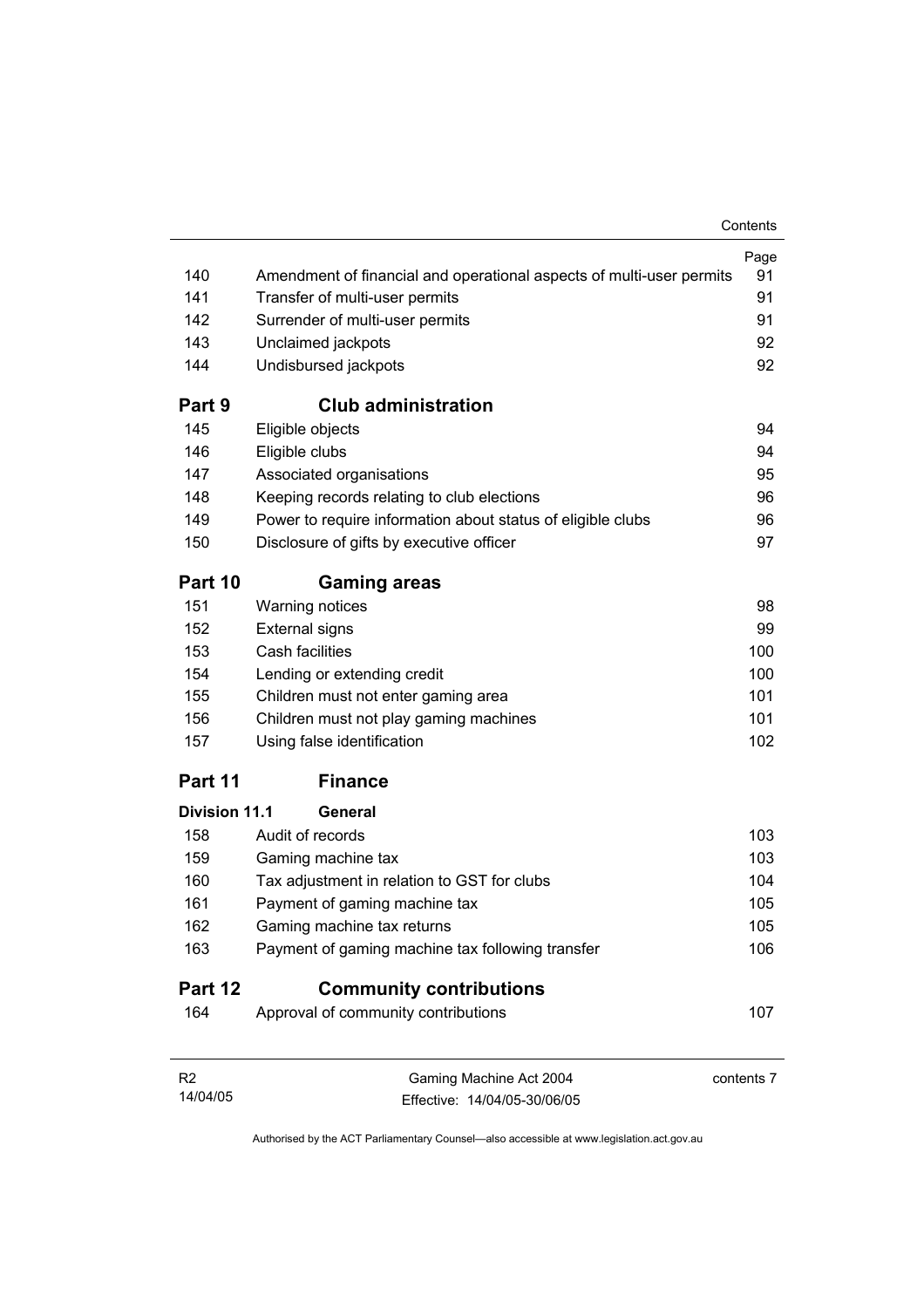#### **Contents**

|                   |                                                  | Page |
|-------------------|--------------------------------------------------|------|
| 165               | Records of contributions                         | 109  |
| 166               | Report about records and finances                | 109  |
| 167               | Commission must report to Minister               | 110  |
| 168               | Minister must present commission's report        | 110  |
| 169               | Required community contributions                 | 110  |
| 170               | Corporations with several licences               | 111  |
| 171               | Women's sport community contributions            | 111  |
| 172               | Community contribution shortfall tax             | 112  |
| Part 13           | <b>Miscellaneous</b>                             |      |
| 173               | Review of decisions                              | 113  |
| 174               | Acts and omissions of representatives            | 113  |
| 175               | Canberra Airport                                 | 114  |
| 176               | Evidentiary certificates                         | 115  |
| 177               | Determination of fees                            | 115  |
| 178               | Regulation-making power                          | 115  |
| Part 14           | <b>Transitional</b>                              |      |
| 180               | Definitions for pt 14                            | 116  |
| 181               | Licences                                         | 116  |
| 182               | Clubs                                            | 116  |
| 183               | Rules and control procedures                     | 117  |
| 184               | Disciplinary proceedings under former gaming Act | 117  |
| 185               | Approvals under former gaming Act                | 118  |
| 186               | Linked-jackpot arrangements                      | 118  |
| 187               | Clubs not required to be corporations for s 146  | 118  |
| 188               | Clubs with too many life members for s 146       | 119  |
| 189               | Expiry of pt 14                                  | 119  |
| <b>Schedule 1</b> | <b>Reviewable decisions</b>                      | 120  |
| <b>Dictionary</b> |                                                  | 123  |

| contents 8 |  |
|------------|--|
|------------|--|

Gaming Machine Act 2004 Effective: 14/04/05-30/06/05

R2 14/04/05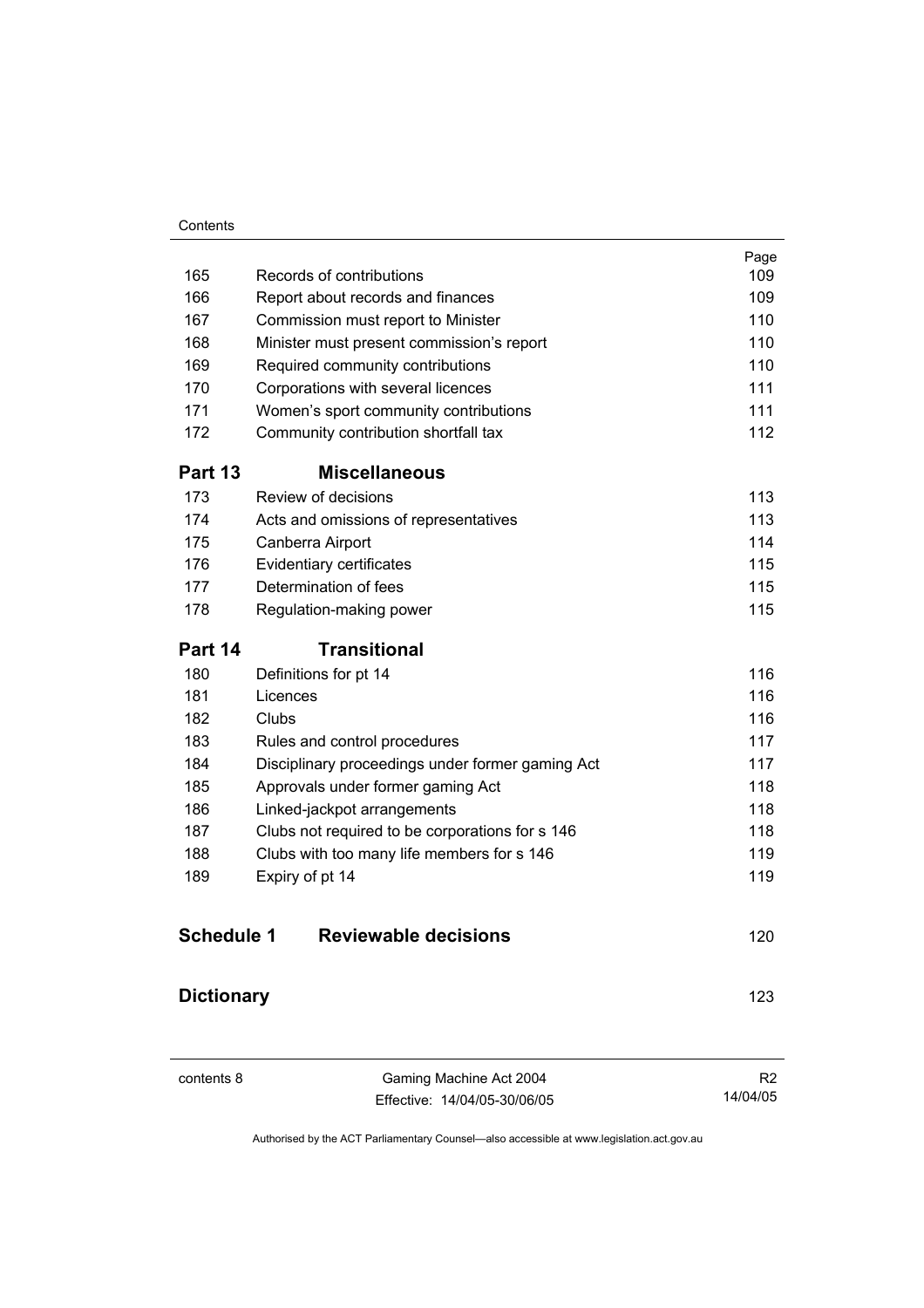|                 |                        | Contents |
|-----------------|------------------------|----------|
|                 |                        | Page     |
| <b>Endnotes</b> |                        |          |
|                 | About the endnotes     | 132      |
| 2               | Abbreviation key       | 132      |
| 3               | Legislation history    | 133      |
| 4               | Amendment history      | 133      |
| 5               | Earlier republications | 135      |

R2 14/04/05

Gaming Machine Act 2004 Effective: 14/04/05-30/06/05 contents 9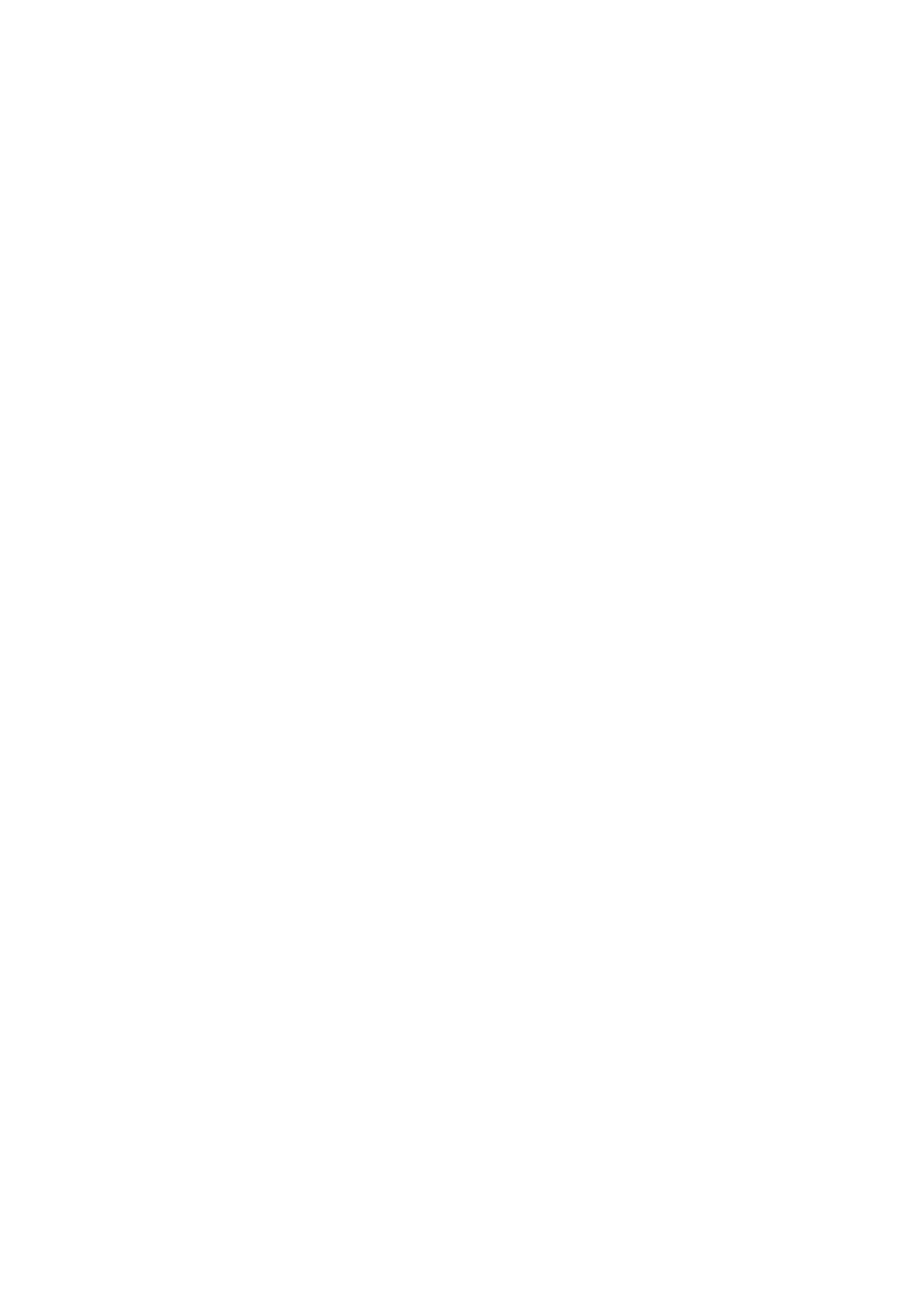

# **Gaming Machine Act 2004**

An Act in relation to gaming machines, and for other purposes

R2 14/04/05

I

Gaming Machine Act 2004 Effective: 14/04/05-30/06/05 page 1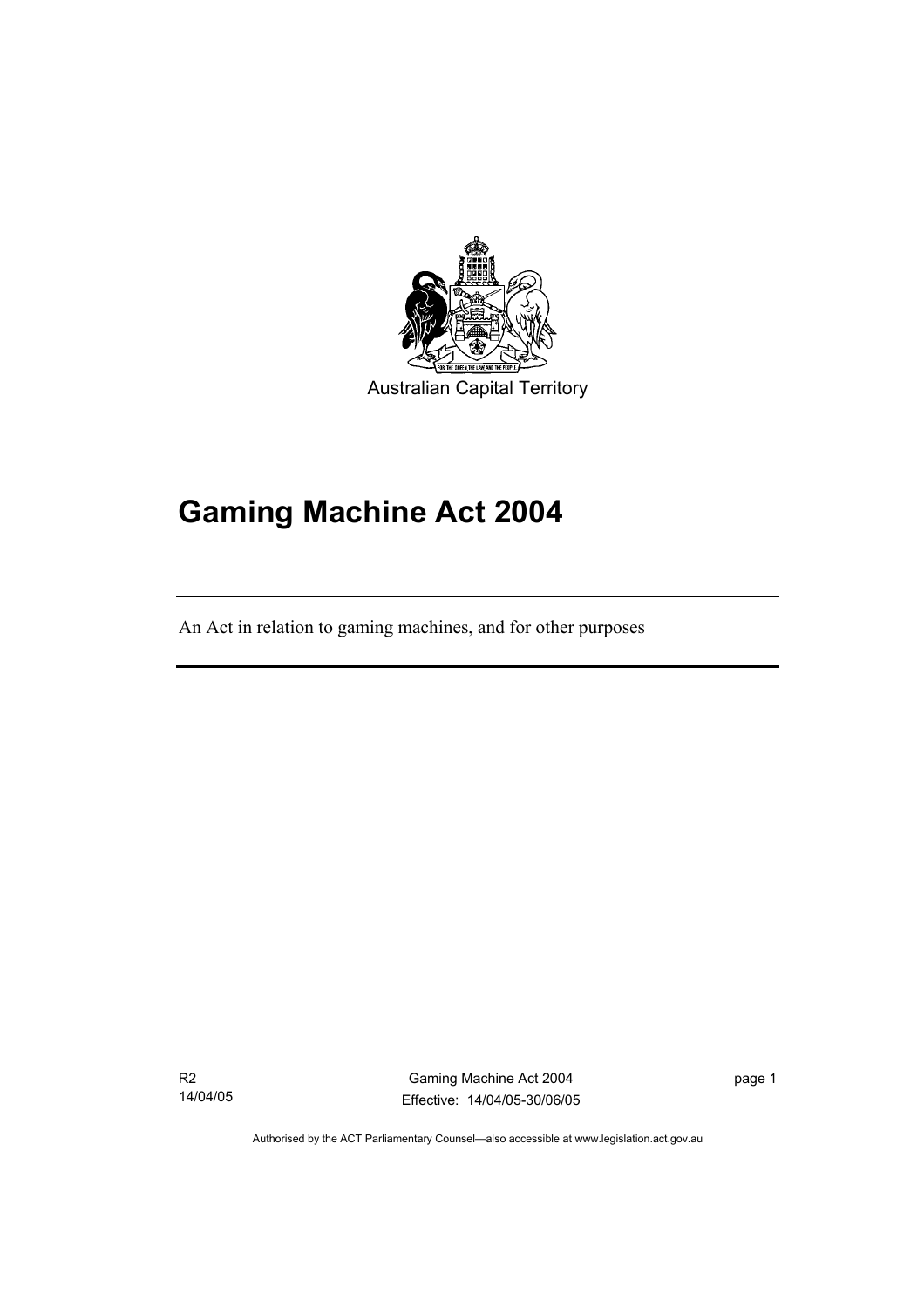#### **Part 1** Preliminary

Section 1

# **Part 1** Preliminary

#### **1 Name of Act**

This Act is the *Gaming Machine Act 2004*.

#### **3 Dictionary**

The dictionary at the end of this Act is part of this Act.

*Note 1* The dictionary at the end of this Act defines certain terms used in this Act, and includes references (*signpost definitions*) to other terms defined elsewhere.

> For example, the signpost definition '*associated entity*—see the *Electoral Act 1992*, section 198.' means that the term 'associated entity' is defined in that section and the definition applies to this Act.

*Note 2* A definition in the dictionary (including a signpost definition) applies to the entire Act unless the definition, or another provision of the Act, provides otherwise or the contrary intention otherwise appears (see Legislation Act, s  $155$  and s  $156$  (1)).

#### **4 Notes**

A note included in this Act is explanatory and is not part of this Act.

*Note* See the Legislation Act, s 127 (1), (4) and (5) for the legal status of notes.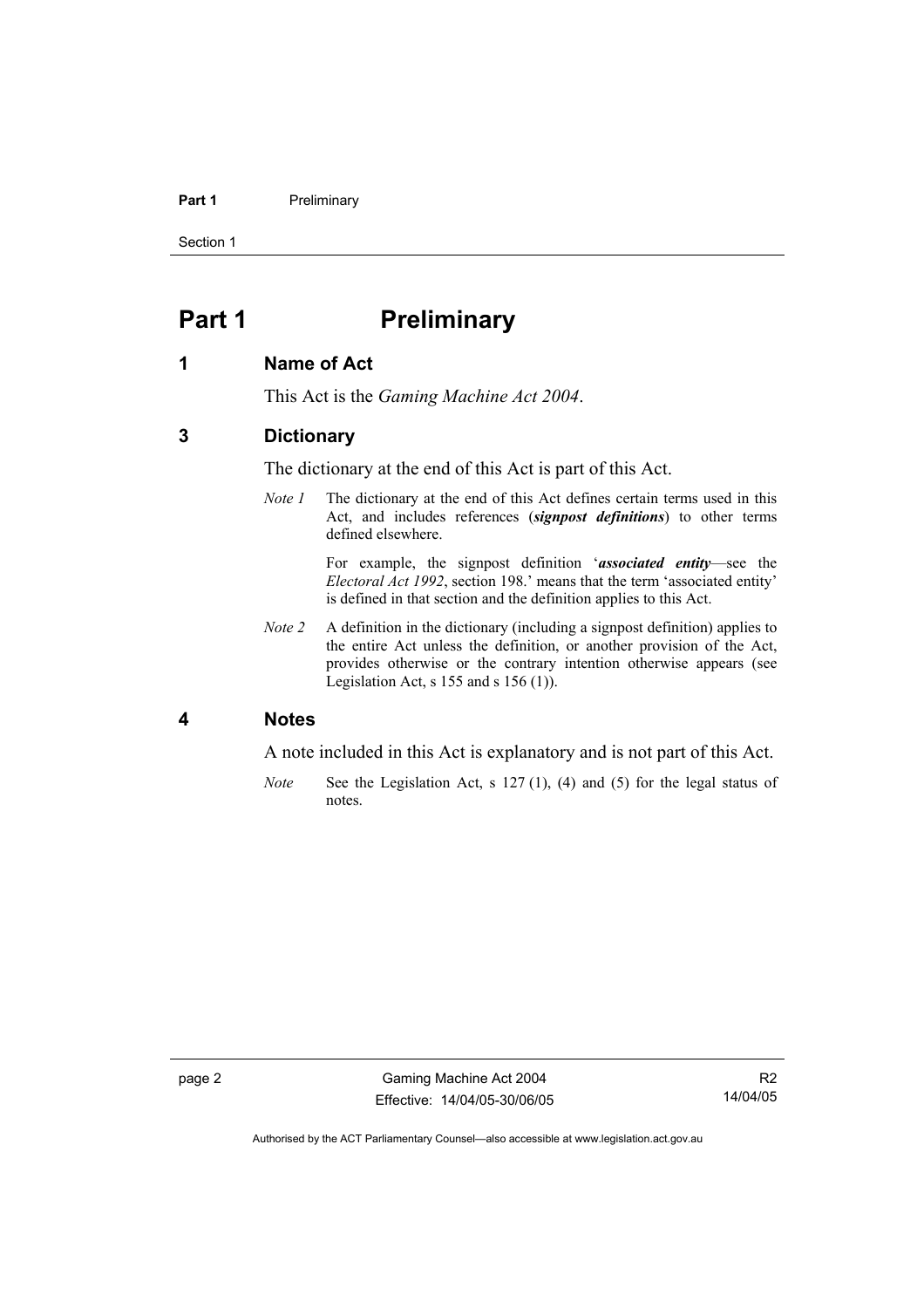#### **5 Offences against Act—application of Criminal Code etc**

Other legislation applies in relation to offences against this Act.

*Note 1 Criminal Code*

The Criminal Code, ch 2 applies to all offences against this Act (see Code, pt 2.1).

The chapter sets out the general principles of criminal responsibility (including burdens of proof and general defences), and defines terms used for offences to which the Code applies (eg *conduct*, *intention*, *recklessness* and *strict liability*).

*Note 2 Penalty units* 

The Legislation Act, s 133 deals with the meaning of offence penalties that are expressed in penalty units.

R2 14/04/05

Gaming Machine Act 2004 Effective: 14/04/05-30/06/05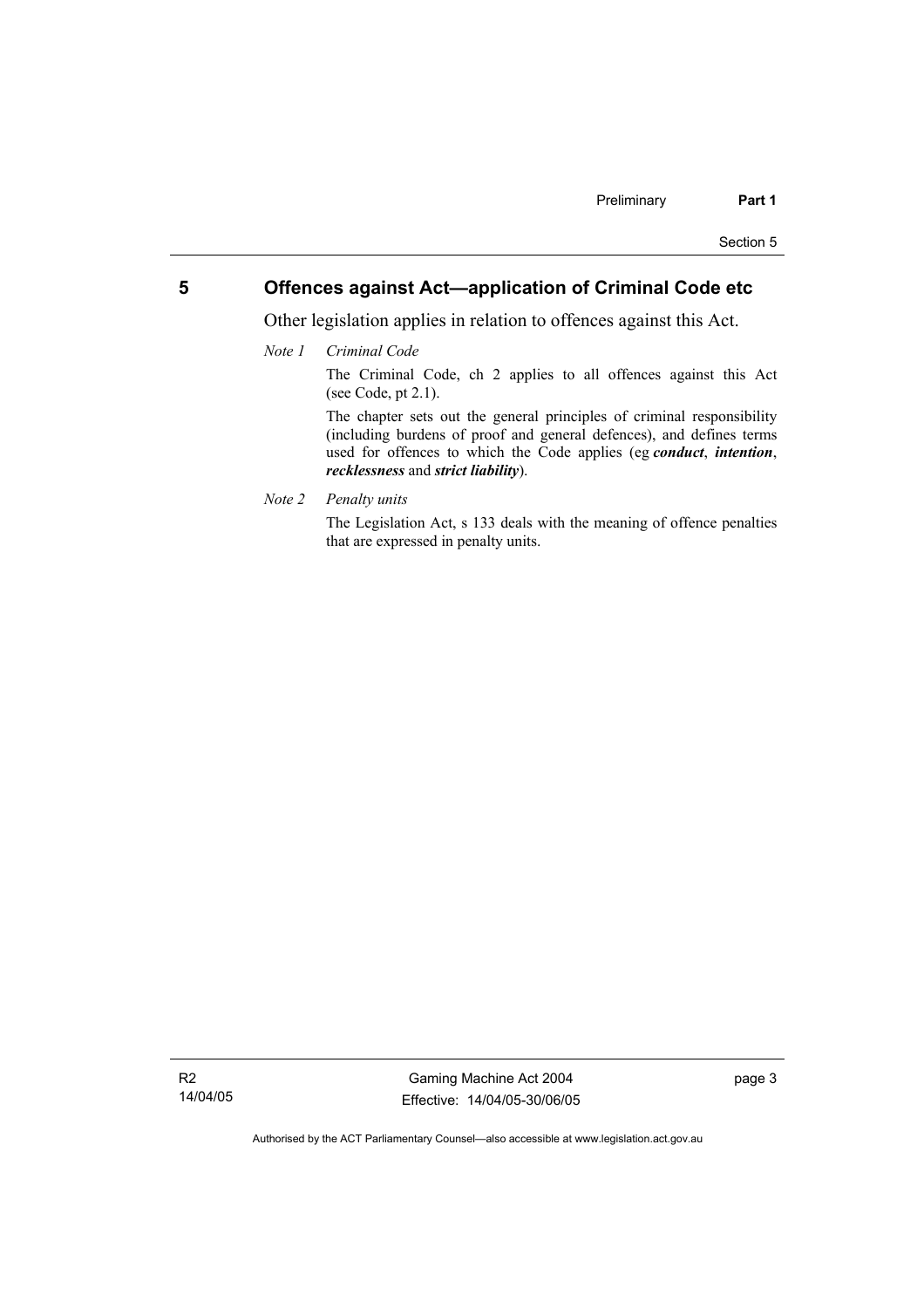# **Part 2 Licences**

# **Division 2.1 Definitions and important concepts**

# **6 Definitions for pt 2**

In this part:

*initial licence application*—see section 9.

*licence amendment application*–see section 9.

# **7 Meaning of** *influential person* **for Act**

(1) In this Act:

*influential person*, for a corporation—

- (a) means any of the following:
	- (i) an executive officer of the corporation;
	- (ii) a related corporation;
	- (iii) an executive officer of a related corporation;
	- (iv) an influential owner; and
- (b) includes a person who, though not mentioned in paragraph (a), can exercise as much influence over the actions of the corporation as someone mentioned in that paragraph.

*Note Corporation* includes a club (see dict).

(2) In this section:

*influential owner*, of a corporation, means a person who, whether directly or through intermediary corporate ownership or nominees—

 (a) can control 5% of the votes at an annual general meeting of the corporation; or

R2 14/04/05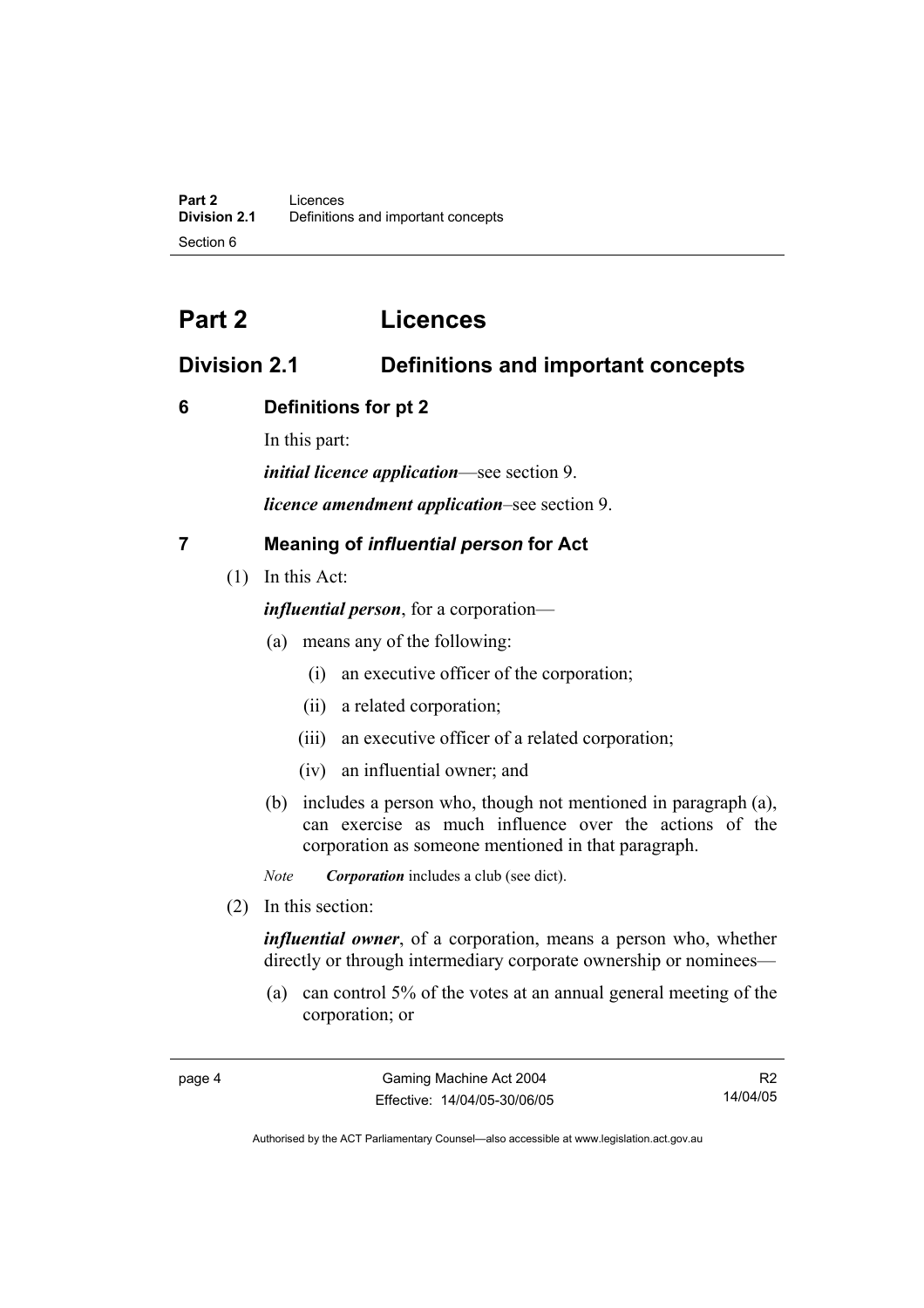(b) can control the appointment of a director of the corporation.

*related corporation* means a related body corporate under the Corporations Act.

#### **8 What licence authorises**

- (1) A licence authorises the licensee—
	- (a) to acquire and dispose of gaming machines; and
	- (b) to install gaming machines on the licensed premises under the licence; and
	- (c) to operate the gaming machines stated in the licence on the licensed premises.
	- *Note* This Act, and the licence, may limit or place conditions on the authority under this section.
- (2) However, a licence does not authorise the licensee to operate gaming machines on more than 1 licensed premises under the licence.
- (3) The regulations may prescribe times when licensees must not operate a gaming machine.
- (4) A licence may authorise the use of only class B and class C gaming machines.

#### **9 Kinds of applications under pt 2**

A person may apply to the commission for a licence (an *initial licence application*) or amendment of a licence (a *licence amendment application*).

- *Note 1* If a form is approved under the Control Act, s 53D for an application, the form must be used.
- *Note 2* A fee may be determined under s 177 for this provision.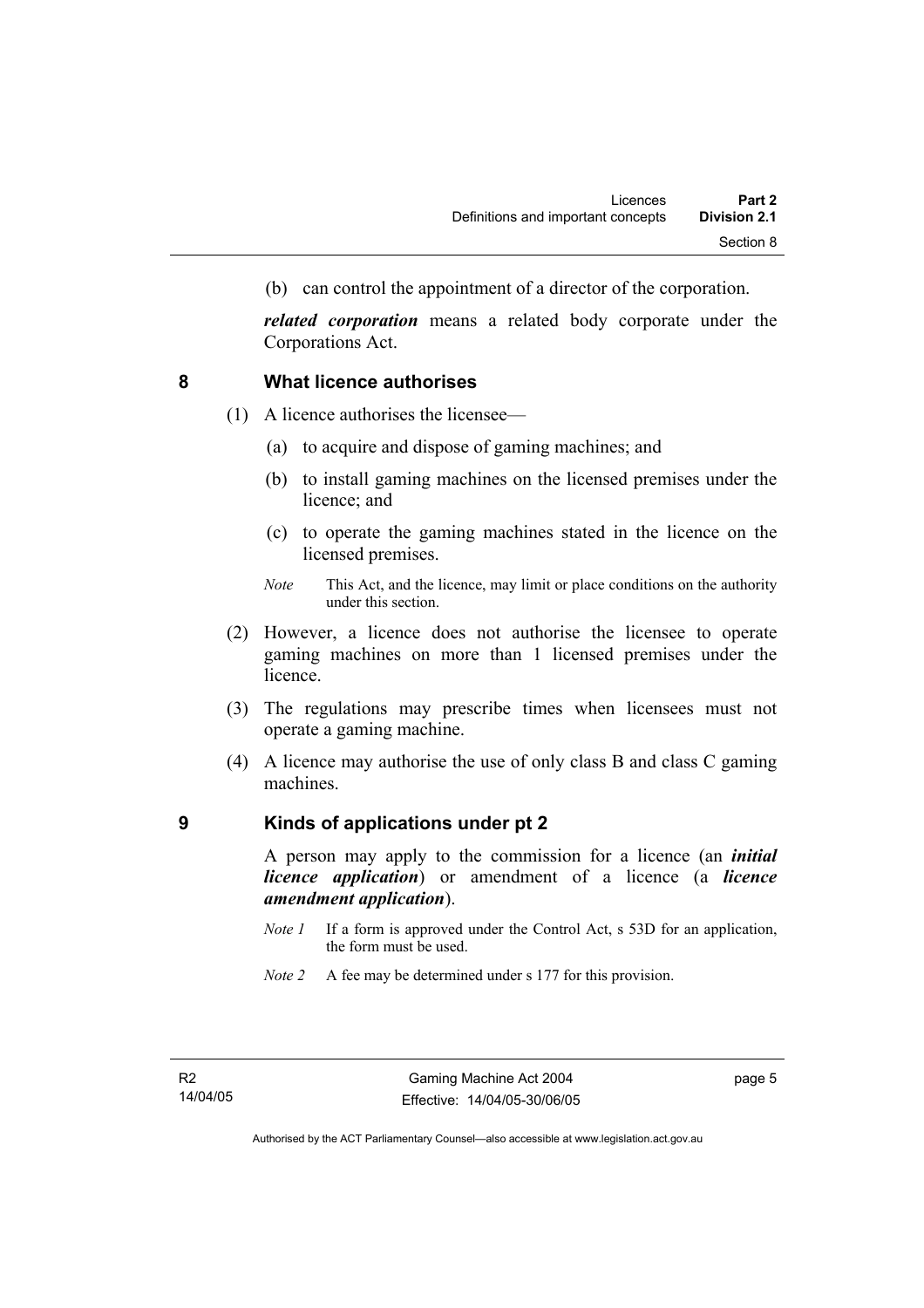# **10 Applications to be dealt with in order of receipt**

- (1) This section applies to the following applications made in accordance with this Act:
	- (a) initial licence applications;
	- (b) licence amendment applications if the application is to increase the number of gaming machines authorised to be operated under the licence.
- (2) However, this section does not apply to the application if—
	- (a) the applicant has been authorised to operate 1 or more gaming machines because of the application; or
	- (b) the application has been refused.
- (3) Applications to which this section applies must be dealt with in the order in which they are received by the commission.
- (4) However, if an application does not contain sufficient information to allow the commission to decide the application, subsection (3) applies to the application as if it were received by the commission when sufficient information is given to the commission to allow the commission to decide it.

# **Division 2.2 Issue of licences**

# **11** Initial licence application

- (1) An initial licence application must—
	- (a) be in writing signed by the applicant; and
	- (b) state the applicant's name and address; and
	- (c) if the applicant is a corporation—state the name and address of each director of the corporation; and
	- (d) state the address, and block and section number, of the premises proposed to be licensed; and

| page 6 | Gaming Machine Act 2004      |          |
|--------|------------------------------|----------|
|        | Effective: 14/04/05-30/06/05 | 14/04/05 |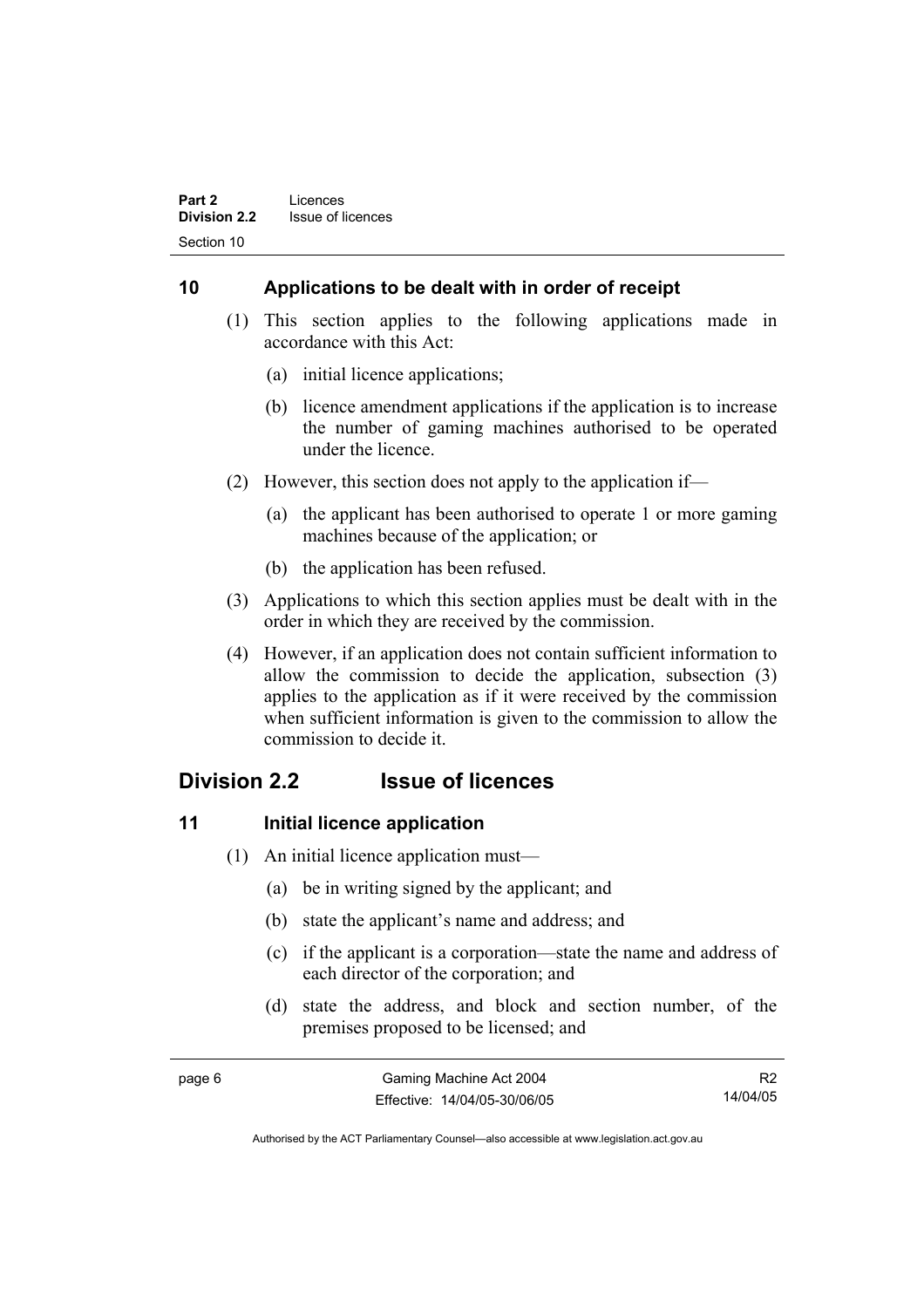- (e) state the class, number, kind, coin denomination and percentage payout of gaming machines for which the licence is sought; and
- (f) for a corporation—name each influential person for the corporation and the person's relationship with the corporation; and
- (g) be accompanied by each of the required documents for the application.
- (2) The following are *required documents* for every initial licence application:
	- (a) a social impact assessment for the application;
	- (b) a scale plan of the premises, or part of the premises, proposed to be licensed, showing where the gaming machines are to be installed (the *proposed gaming area*);
	- (c) a copy of the rules the applicant has adopted to control the operation of gaming machines on the premises proposed to be licensed;

#### **Examples of what rules may cover**

- 1 how long a machine may be reserved for
- 2 prohibiting abuse of machines
- 3 payment of prizes by attendants
- 4 delay of payment if machine has malfunctioned or been interfered with
- *Note* An example is part of the Act, is not exhaustive and may extend, but does not limit, the meaning of the provision in which it appears (see Legislation Act, s 126 and s 132).
- (d) a copy of the control procedures the applicant has adopted to control the operation of gaming machines on the premises proposed to be licensed;
	- *Note* Control procedures are covered in s 97.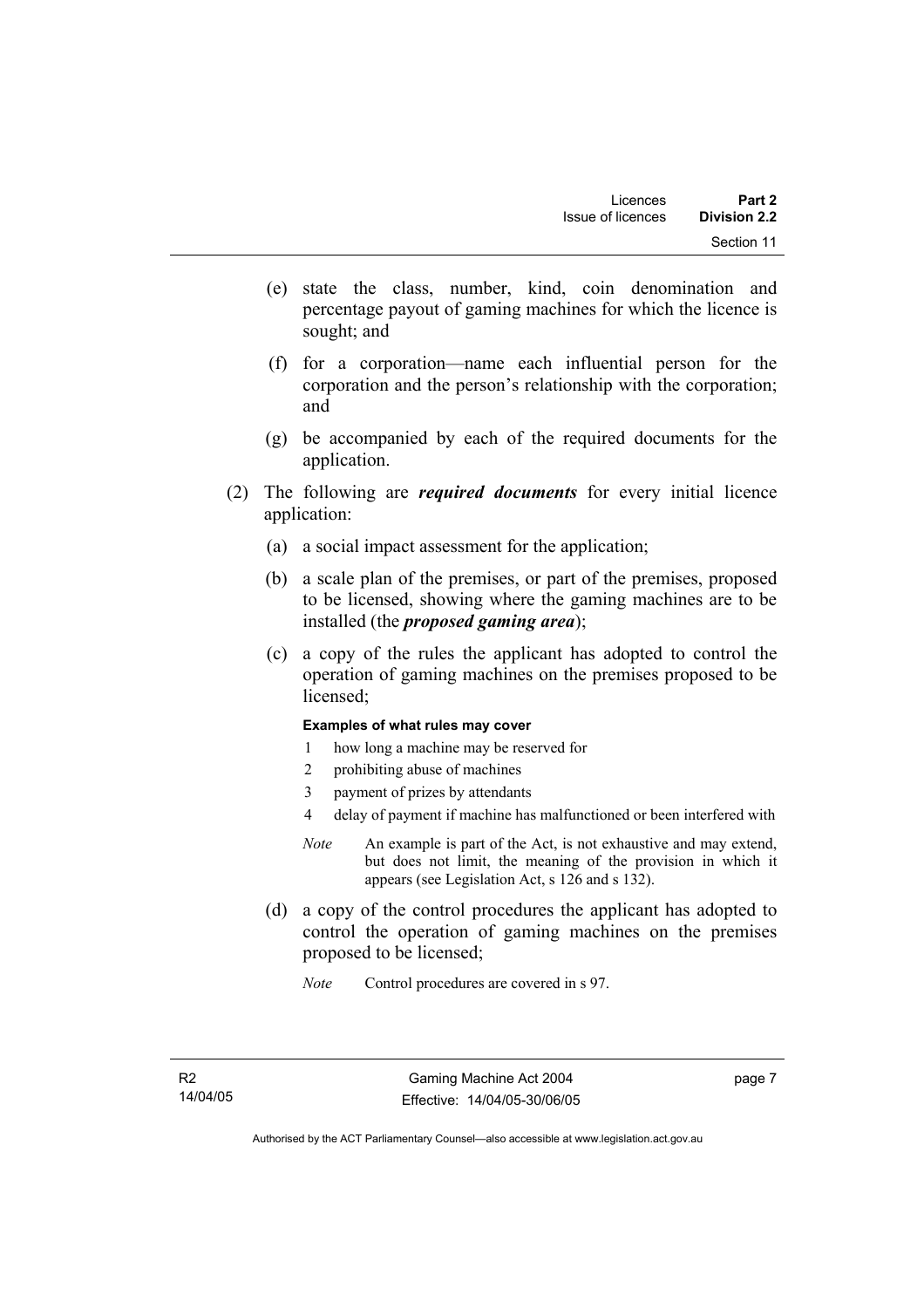- (e) any other documents required for the application under the regulations.
- (3) The following are also *required documents* for an initial licence application by a club:
	- (a) a copy of the club's constitution;
	- (b) an alphabetical list of names and addresses of all current members of the club, certified correct by the club secretary;
	- (c) a statement, signed by the club secretary, stating the grounds on which the club claims to be an eligible club;
	- (d) evidence that a majority of the voting members of the club who voted in a ballot conducted under the regulations voted for the club having gaming machines.
- (4) The regulations may require—
	- (a) a required document, or any information in a required document, to be verified in a particular way; or
	- (b) an application to include particular information; or
	- (c) an application, or any information in an application, to be verified in a particular way.
- (5) The commission need not consider an initial licence application if—
	- (a) the application does not include any information required under this section; or
	- (b) the application, or any information in the application, is not verified as required under this section; or
	- (c) the application is not accompanied by a document required under this section to accompany the application; or
	- (d) a document accompanying the application does not include any information required under this section; or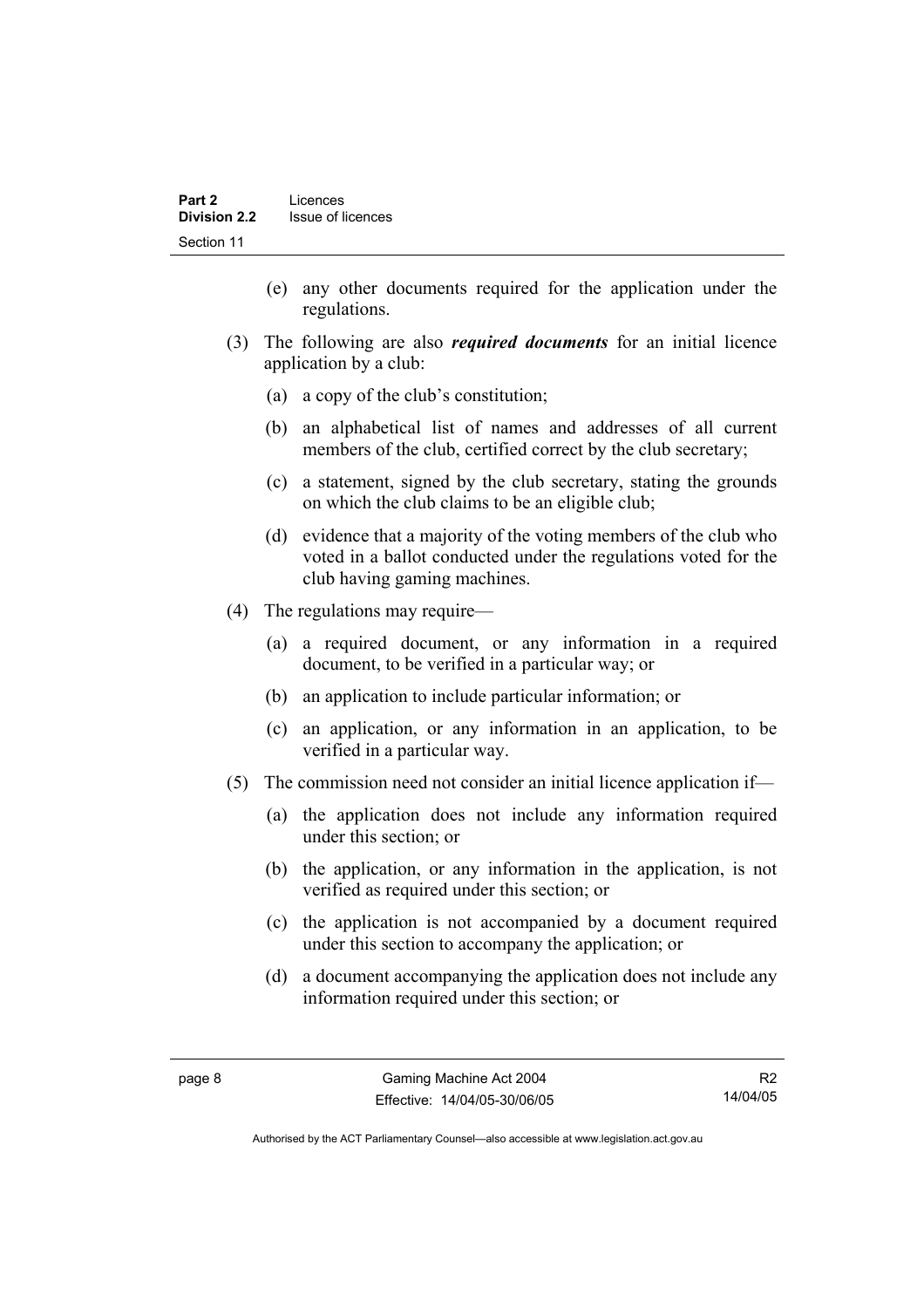- (e) a document accompanying the application, or any information in a document accompanying the application, is not verified as required under this section; or
- (f) any form required to be used for the application, or any document accompanying the application is not used; or
- (g) any requirement of a form required to be used for the application, or any document accompanying the application, is not complied with.

# **12 Issue of licences**

- (1) This section applies to an initial licence application under section 11.
- (2) The commission must issue a licence to the applicant if—
	- (a) the applicant is an eligible person;
	- *Note* Eligibility for individuals—see s 20. Eligibility for corporations—see s 21.
	- (b) for an application by a club—a majority of the voting members of the club who voted in a ballot conducted under the regulations voted for the club having gaming machines; and
	- (c) the commission is satisfied about each additional mandatory requirement under section 13 in relation to the application; and
	- (d) authorising the use of the number of gaming machines to be authorised by the licence would not contravene section 35 (Maximum number of gaming machines allowed).
- (3) However, the commission may refuse to issue a licence to a club if a ground for refusing the licence exists under section 14.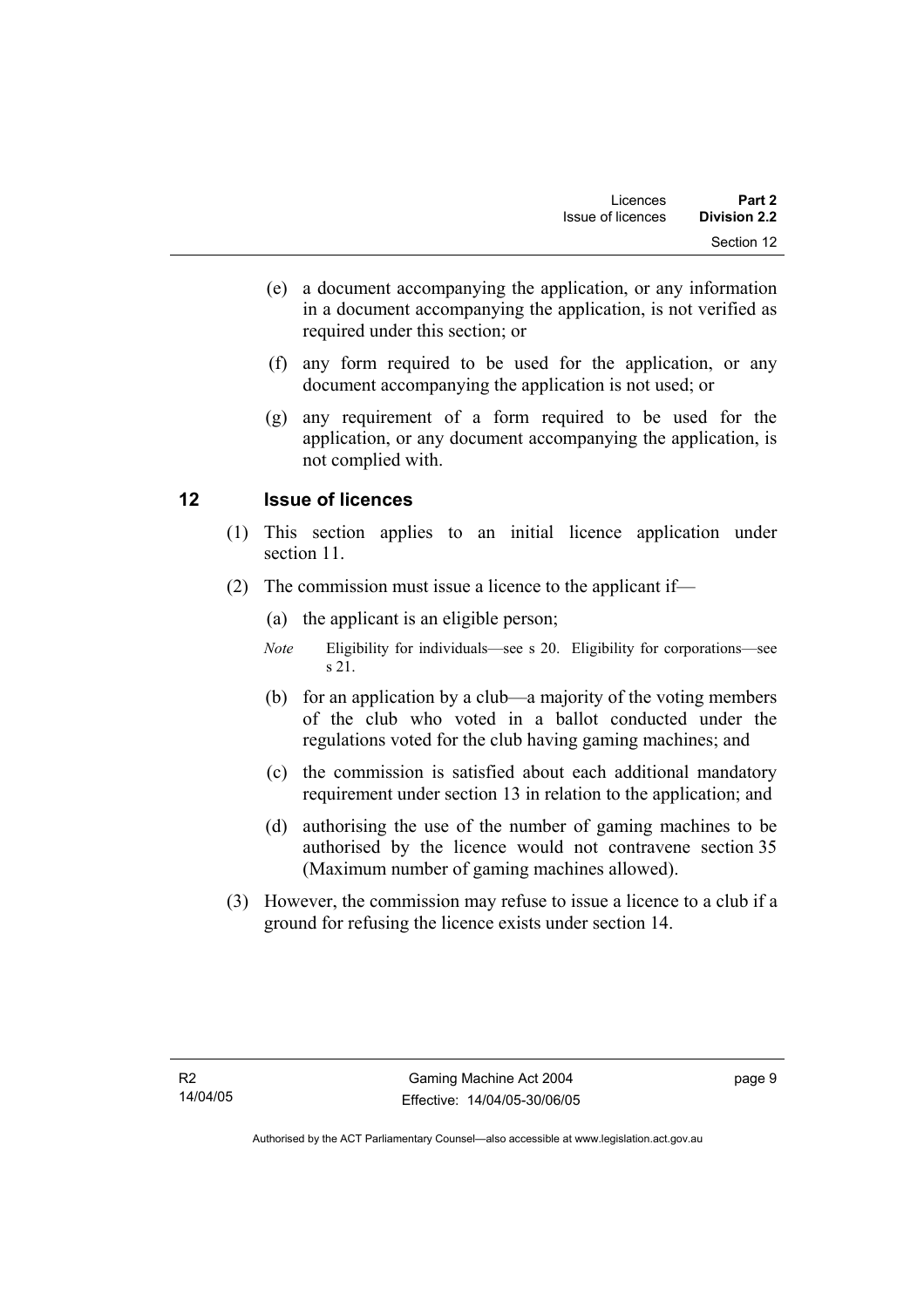(4) A licence may be conditional.

#### **Example**

a condition that a gaming area be separated from other parts of the premises

- *Note* An example is part of the Act, is not exhaustive and may extend, but does not limit, the meaning of the provision in which it appears (see Legislation Act, s 126 and s 132).
- (5) In deciding the number and kind of gaming machines to be allowed under a licence, the commission must consider the following:
	- (a) the size and layout of the premises the application relates to;
	- (b) the size and layout of the proposed gaming area;
	- (c) for an application by a club—
		- (i) the number of club members worked out under the regulations; and
		- (ii) the ratio of club members to the number and kinds of gaming machines held by the licensee; and
		- (iii) the extent to which the club has contributed to, or is likely to contribute to, the community, supported and benefited the community;
	- (d) the social impact assessment for the application for the licence and any submission made on the assessment within the 6-week comment period under section 19;
	- (e) what the commission may allow under section 16.
- (6) The commission may consider any other relevant matter.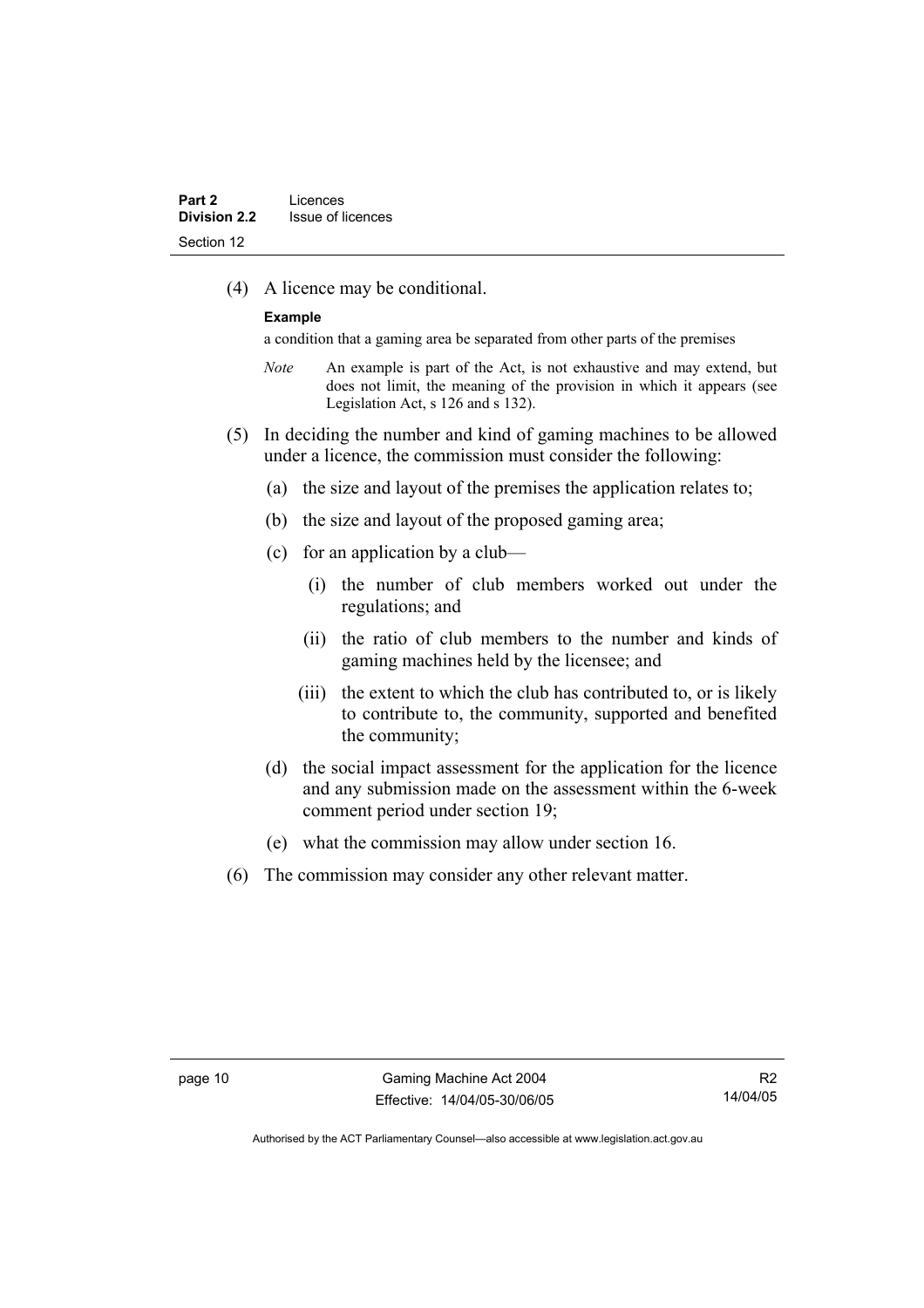#### **13 Additional mandatory requirements for issue of licence**

- (1) The following requirements are mandatory requirements under section 12 (2) (c) for an initial licence application:
	- (a) for a corporation (including a club)—the rules and control procedures of the corporation to control the operation of gaming machines are adequate to control that operation;
	- (b) the size and layout of the proposed gaming area are suitable for the installation of gaming machines;
	- (c) the applicant is likely to comply with this Act;

#### **Example**

If the applicant previously held a licence, the commission may consider how well the applicant complied with its conditions in assessing whether the applicant is likely to comply with this Act.

- *Note* An example is part of the Act, is not exhaustive and may extend, but does not limit, the meaning of the provision in which it appears (see Legislation Act, s 126 and s 132).
- (d) if an on licence applies to the premises to which the application relates—the premises are used by people mainly for drinking alcohol;
- (e) taking into consideration the social impact assessment for the application and any submission made on the assessment within the 6-week comment period under section 19, the issue of the licence is appropriate.

#### **Example for par (e)**

the issue of a licence for the premises to which a general licence or on licence applies may not be appropriate if it would adversely affect the nature or character of the premises and the general use and enjoyment of the premises

 (2) In deciding whether a proposed gaming area is suitable for the installation of gaming machines, the commission must consider the safety and comfort of, and harm minimisation strategies for, patrons.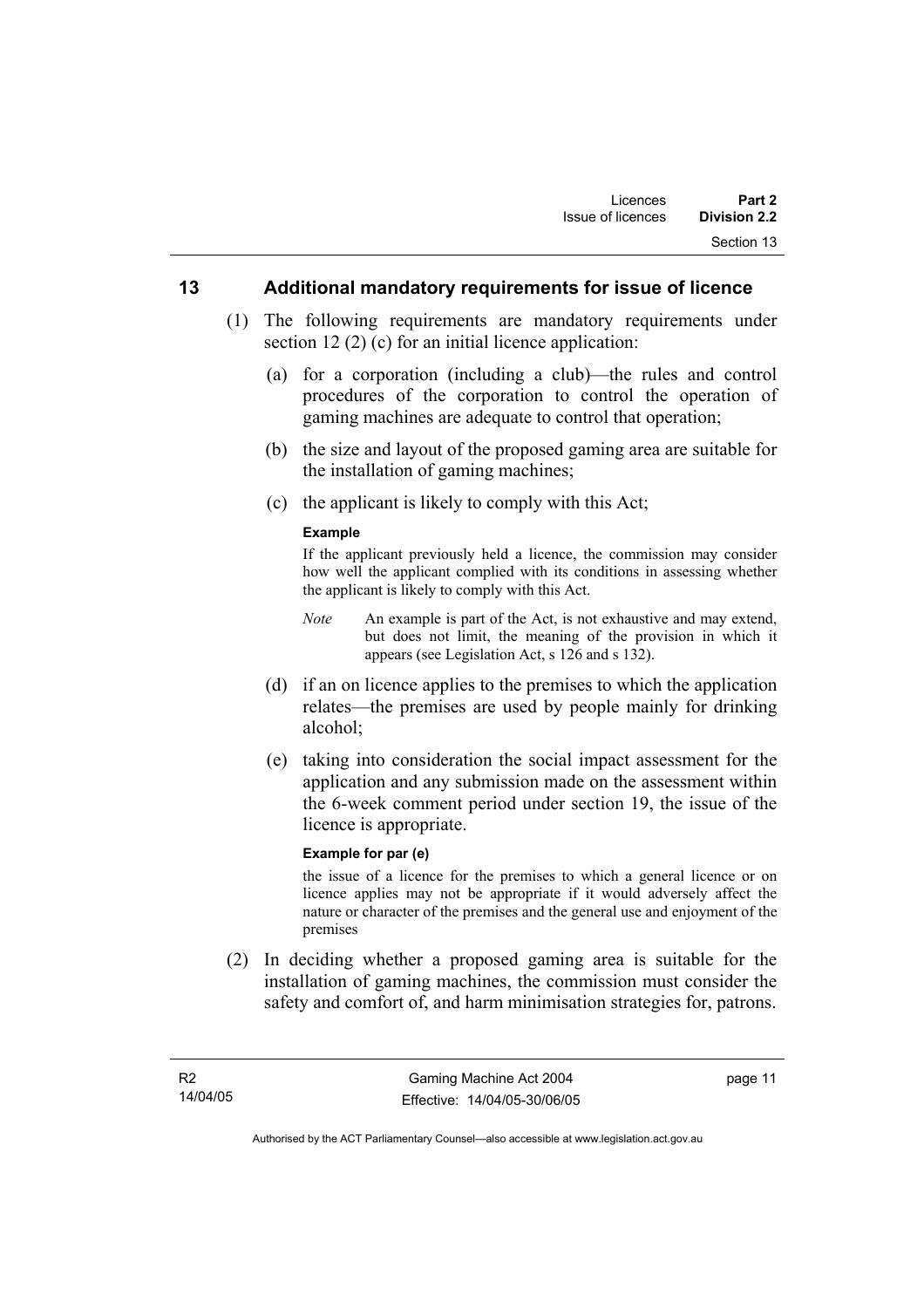# **14 Grounds for refusing initial licence application by club**

- (1) The commission may refuse to issue a gaming machine licence to an applicant that is a club if satisfied that—
	- (a) payments for the rental or lease of the club's premises are unreasonable or are related to the level of gaming machine performance; or
	- (b) someone, other than the lessor or leasing agent, will receive a payment or benefit during or at the end of a lease, agreement or arrangement entered into by the club for its premises; or
	- (c) the election of a member of the club's management committee or board has been decided, controlled or influenced in a significant way, or to a significant degree, by—
		- (i) people who are not voting members of the club; or
		- (ii) only some voting members of the club; or
	- (d) the voting members of the club, taken as a group, do not have complete control over the election of all members of the club's management committee or board; or
	- (e) each voting member of the club does not have an equal right to elect people, and to nominate or otherwise choose people for election, to the club's management committee or board; or
	- (f) if the club does not own its premises—an executive officer or employee of the club is also the club's lessor, or an associate of the club's lessor; or
	- (g) an executive officer or employee of the club is a creditor, or an associate of a creditor, of the club; or
	- (h) the club's management committee or board does not, for any reason, have complete control over the club's business or operations, or a significant aspect of the club's business or operations; or

R2 14/04/05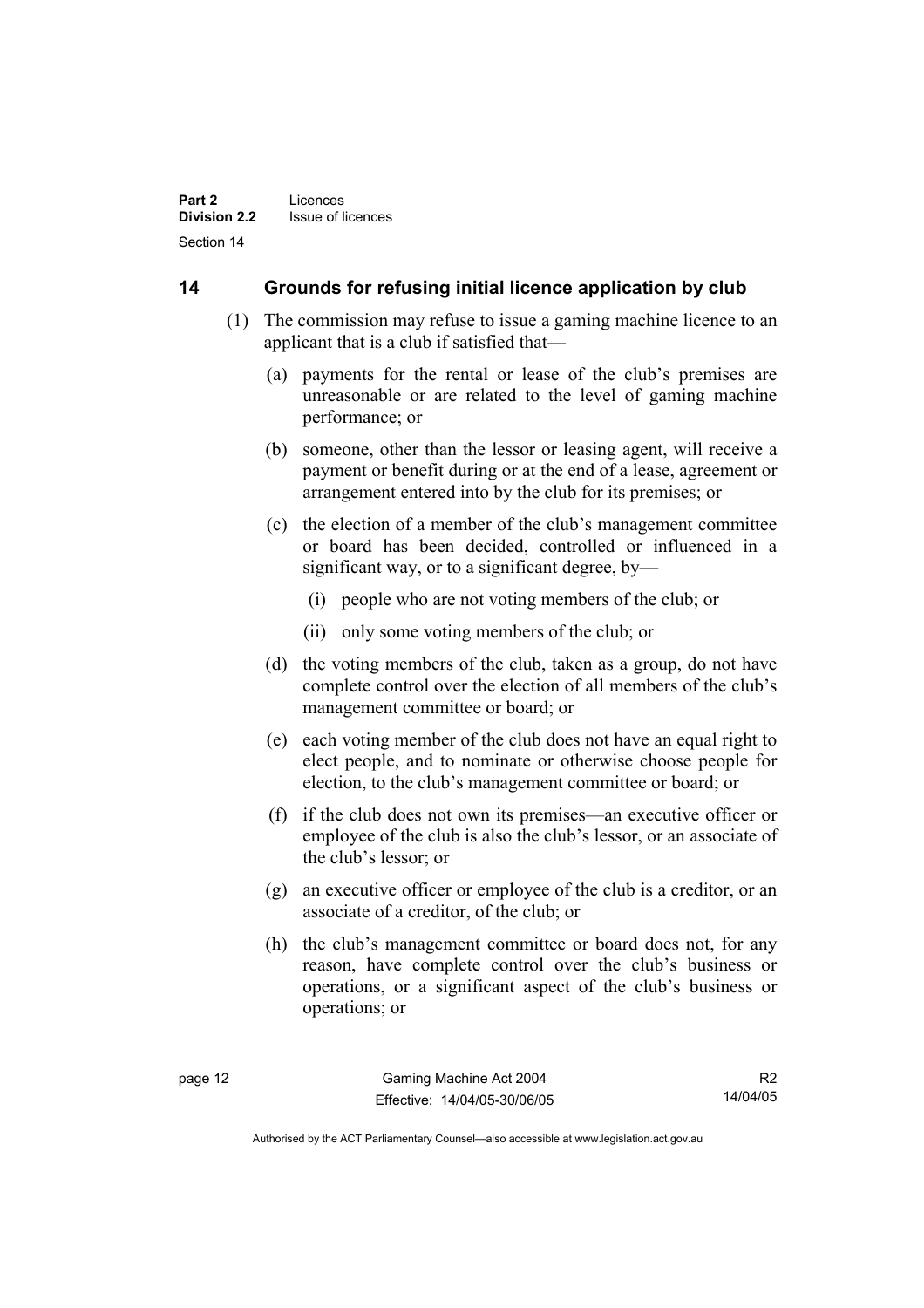- (i) the club is being, or may be, used as a device for individual gain or commercial gain by someone other than the club.
- (2) However, the commission must not refuse to issue a gaming machine licence under subsection  $(1)$   $(c)$ ,  $(d)$  or  $(e)$  only because—
	- (a) the commission is satisfied that the election of a member of the club's management committee or board has been decided, controlled or influenced in a significant way, or to a significant degree, by an associated organisation; or
	- (b) the voting members of the club, taken as a group, do not have complete control over the election of all members of the club's management committee or board because an associated organisation has some control; or
	- (c) each voting member of the club does not have an equal right to elect people, and to nominate or otherwise choose people for election, to the club's management committee or board because an associated organisation has a right to elect, nominate or otherwise choose people for election.

# **15 Form of licence**

- (1) A licence must—
	- (a) state the number and class of gaming machines that the licensee is allowed to operate; and

#### **Example**

3 class B gaming machines

- *Note* An example is part of the Act, is not exhaustive and may extend, but does not limit, the meaning of the provision in which it appears (see Legislation Act, s 126 and s 132).
- (b) state the premises, and each part of the premises (the *gaming areas*), where the licensee is allowed to operate the gaming machines; and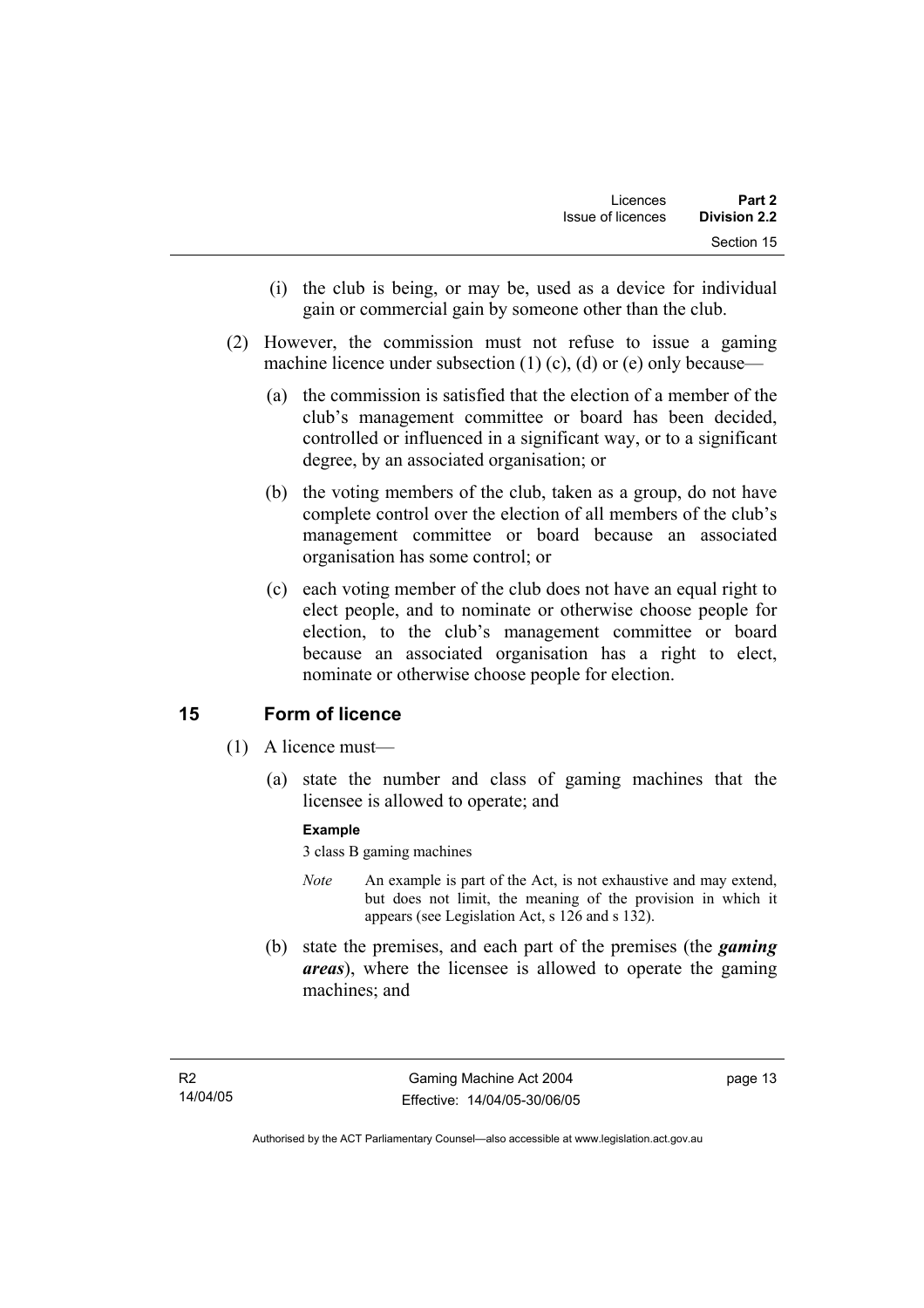- (c) include a schedule that contains the serial number of each gaming machine authorised to be operated under the licence.
- (2) The regulations may prescribe other requirements in relation to the form of a licence.

### **16 Restrictions on what commission may authorise—nonclubs**

- (1) This section applies if the commission must issue a licence under section 12 on an initial licence application.
- (2) The commission may issue a licence that authorises the use of no more than 10 class B gaming machines, and no class C gaming machines, if—
	- (a) a general licence applies to the premises to which the application relates; and
	- (b) the premises have at least 12 rooms that are used for residential accommodation for lodgers or guests.
- (3) The commission may issue a licence that authorises the use of no more than 2 class B gaming machines, and no class C gaming machines, if—
	- (a) a general licence applies to the premises to which the application relates; but
	- (b) the premises have fewer than 12 rooms (including no rooms) that are used for residential accommodation for lodgers or guests.
- (4) The commission may issue a licence that authorises the use of 2 class B gaming machines, and no class C gaming machines, if an on licence applies to the premises to which the application relates.

# **17 No available gaming machines**

(1) This section applies to an applicant for an initial licence if—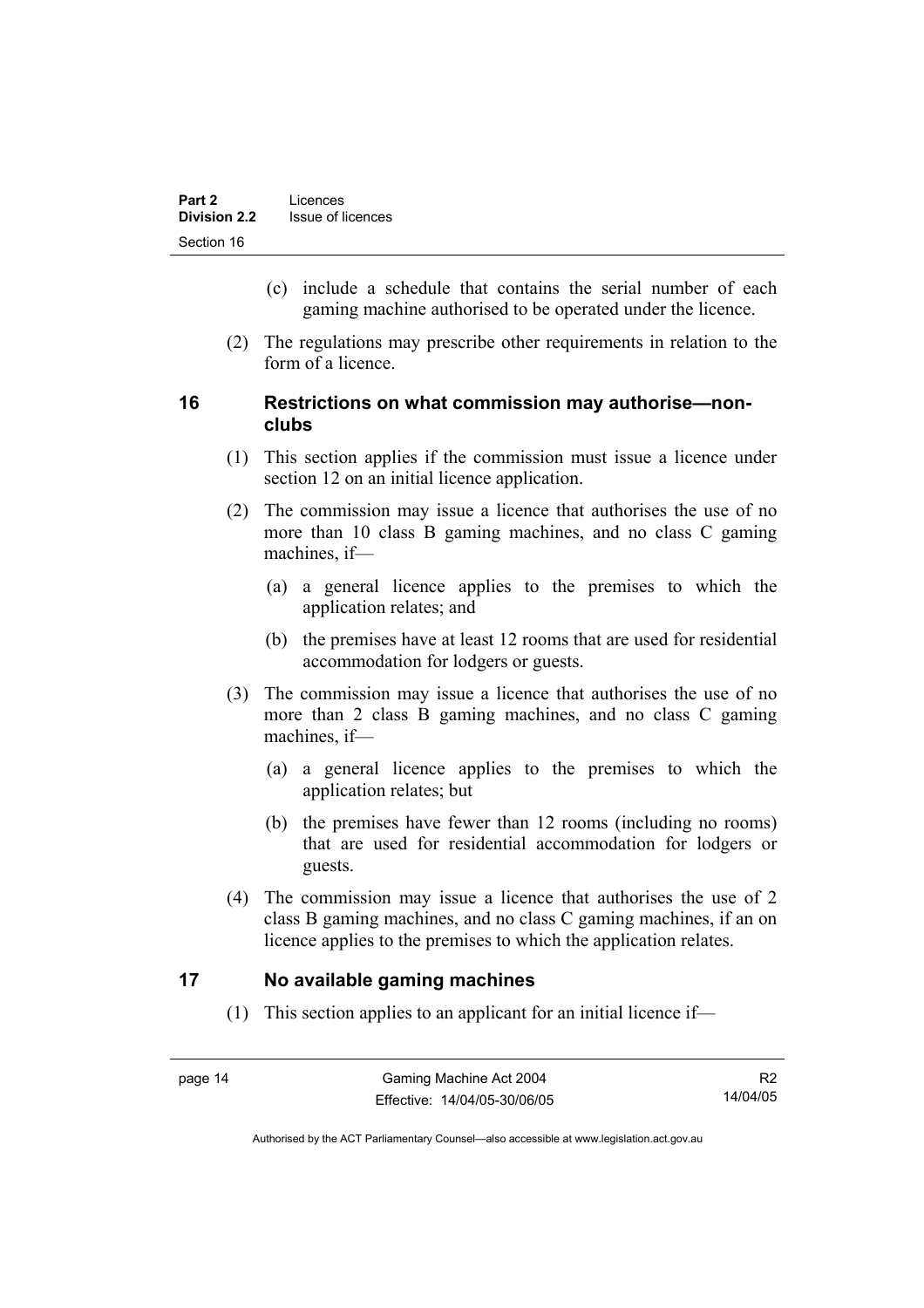- (a) the maximum number of gaming machines allowed on all licensed premises in the ACT has been reached; and
- (b) the commission would otherwise have issued a licence to the applicant.
- *Note* The maximum number of gaming machines on all licensed premises in the ACT is set under s 35.
- (2) The commission must—
	- (a) tell the applicant that the maximum number of gaming machines allowed on all licensed premises in the ACT has been reached; and
	- (b) give the applicant a certificate (a *certificate of suitability*) stating that the commission would otherwise have issued a licence to the applicant for the number of gaming machines stated in the certificate.

# **Division 2.3 Social impact assessments**

#### **18 Social impact assessment**

- (1) A social impact assessment for an initial licence application or licence amendment application is a written assessment of the likely economic and social impact of the operation of gaming machines under the proposed licence or the licence as proposed to be amended.
	- *Note* A social impact assessment is required for an initial licence application (see s 11 (2) (a)) and certain licence amendment applications (see s 22  $(2)$ ).
- (2) The regulations may make provision in relation to social impact assessments, including, for example—
	- (a) the requirements that must be satisfied by a social impact assessment; and
	- (b) the matters to be addressed by a social impact assessment; and

Authorised by the ACT Parliamentary Counsel—also accessible at www.legislation.act.gov.au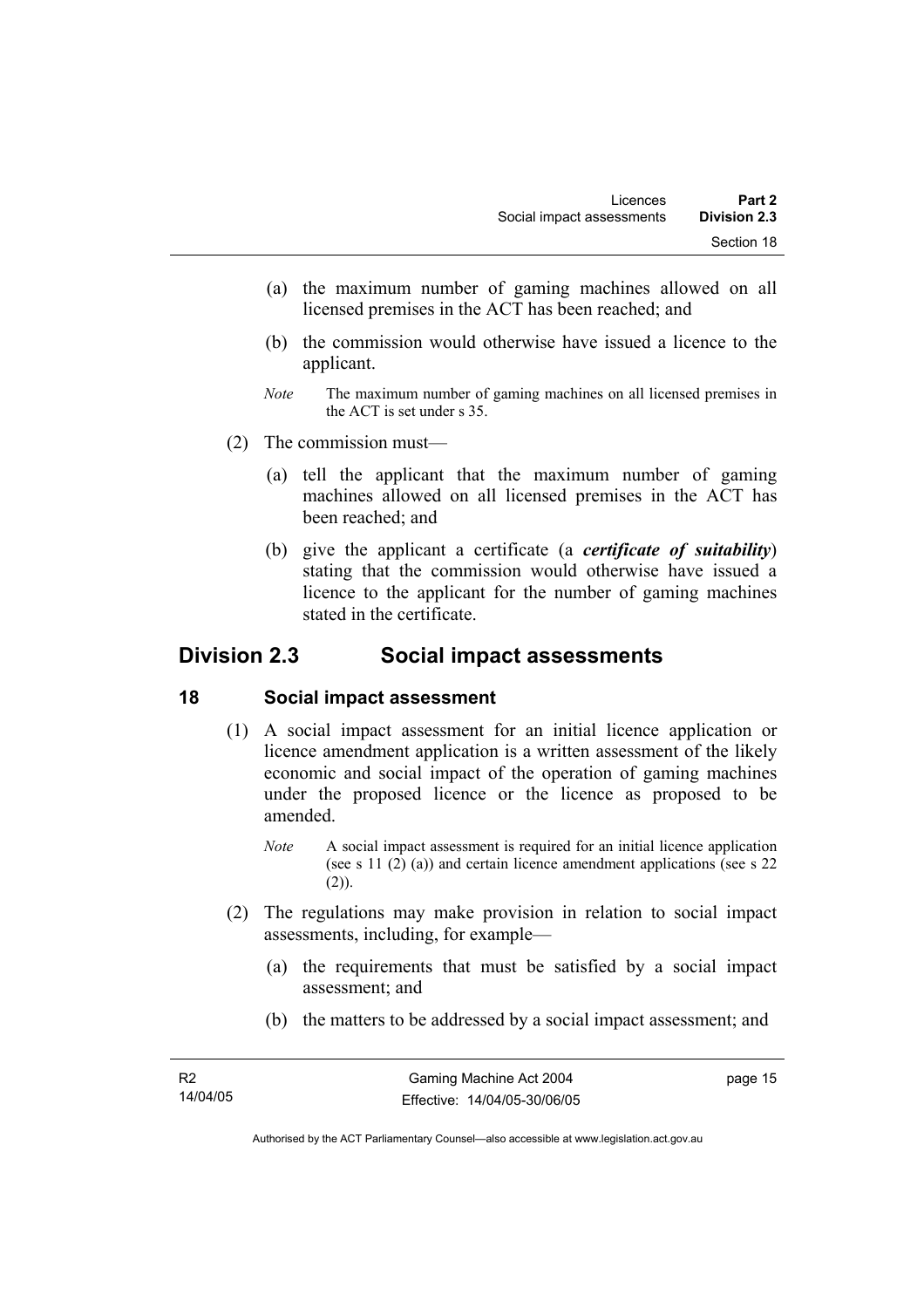- (c) the information to be given in a social impact assessment.
- *Note* An example is part of the Act, is not exhaustive and may extend, but does not limit, the meaning of the provision in which it appears (see Legislation Act, s 126 and s 132).

#### **19 Publication of social impact assessments by applicant**

- (1) This section applies if an applicant for a licence or amendment of a licence is required to provide a social impact assessment.
- (2) The applicant must publish an advertisement about the application in a newspaper published and circulating in the ACT.
	- *Note* If a form is approved under the Control Act, s 53D for an advertisement, the form must be used.
- (3) The advertisement must state that—

page 16

- (a) the social impact assessment for the application will be available for inspection by members of the public at the commission's office during ordinary business hours for 6 weeks after a day stated in the advertisement (the *6-week comment period*); and
- (b) any written submissions about the social impact assessment may be made to the commission within the 6-week comment period.
- (4) Before the beginning of the 6-week comment period, the applicant must give the commission—
	- (a) the social impact assessment for the application; and
	- (b) a copy of the advertisement for the application mentioned in subsection  $(2)$ .
- (5) On or before the day the advertisement is published, the applicant must place a sign (the *information sign*) containing information about the application in a prominent position outside each public entrance to the premises to which the application relates, and ensure that the sign stays at the entrance for the 6-week comment period.

| Gaming Machine Act 2004      | R <sub>2</sub> |
|------------------------------|----------------|
| Effective: 14/04/05-30/06/05 | 14/04/05       |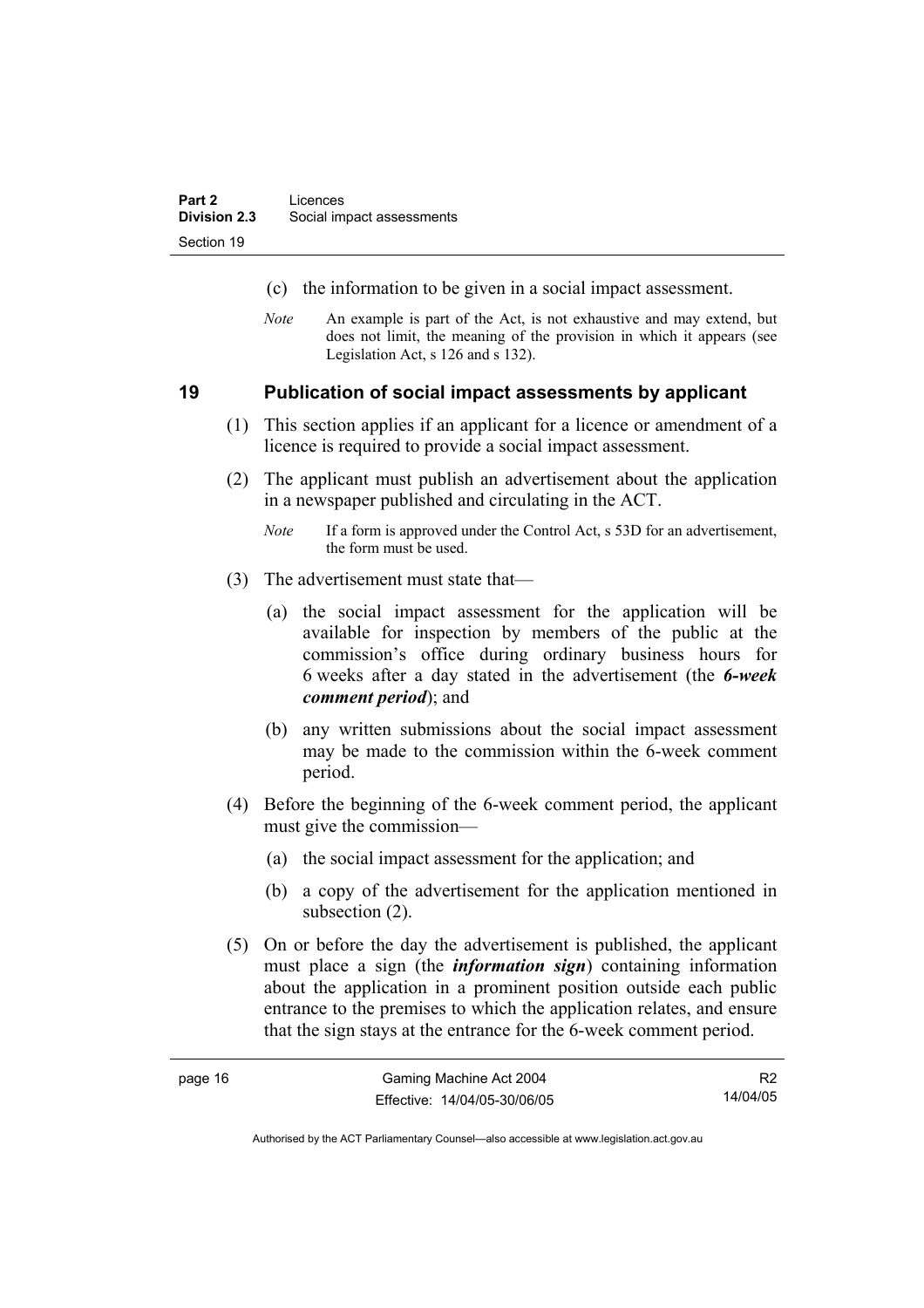- (6) The information sign for an application must include the following:
	- (a) a description of the application;
	- (b) a statement of when and where the social impact assessment for the application will be available;
	- (c) an invitation to make written submissions to the commission about the social impact assessment within the 6-week comment period;
	- (d) when the 6-week comment period ends;
	- (e) details of where to get more information about the application.
- (7) The commission must make the social impact assessment available for inspection by members of the public at the commission's office during ordinary business hours during the 6-week comment period.
- (8) The commission must not decide the application until the 6-week comment period has ended.

# **Division 2.4 Eligible people**

# **20 Eligibility of individuals**

- (1) For this Act, an individual, other than an applicant for a licence, is an *eligible person* if there is not a disqualifying ground in relation to the individual.
- (2) For this Act, an individual who is an applicant for a licence is an *eligible person* for the application if—
	- (a) the individual—
		- (i) is an adult; and
		- (ii) holds a general licence or on licence, and has held a licence of that particular kind for a continuous period of at least 1 year before the day the individual applies for a gaming machine licence; and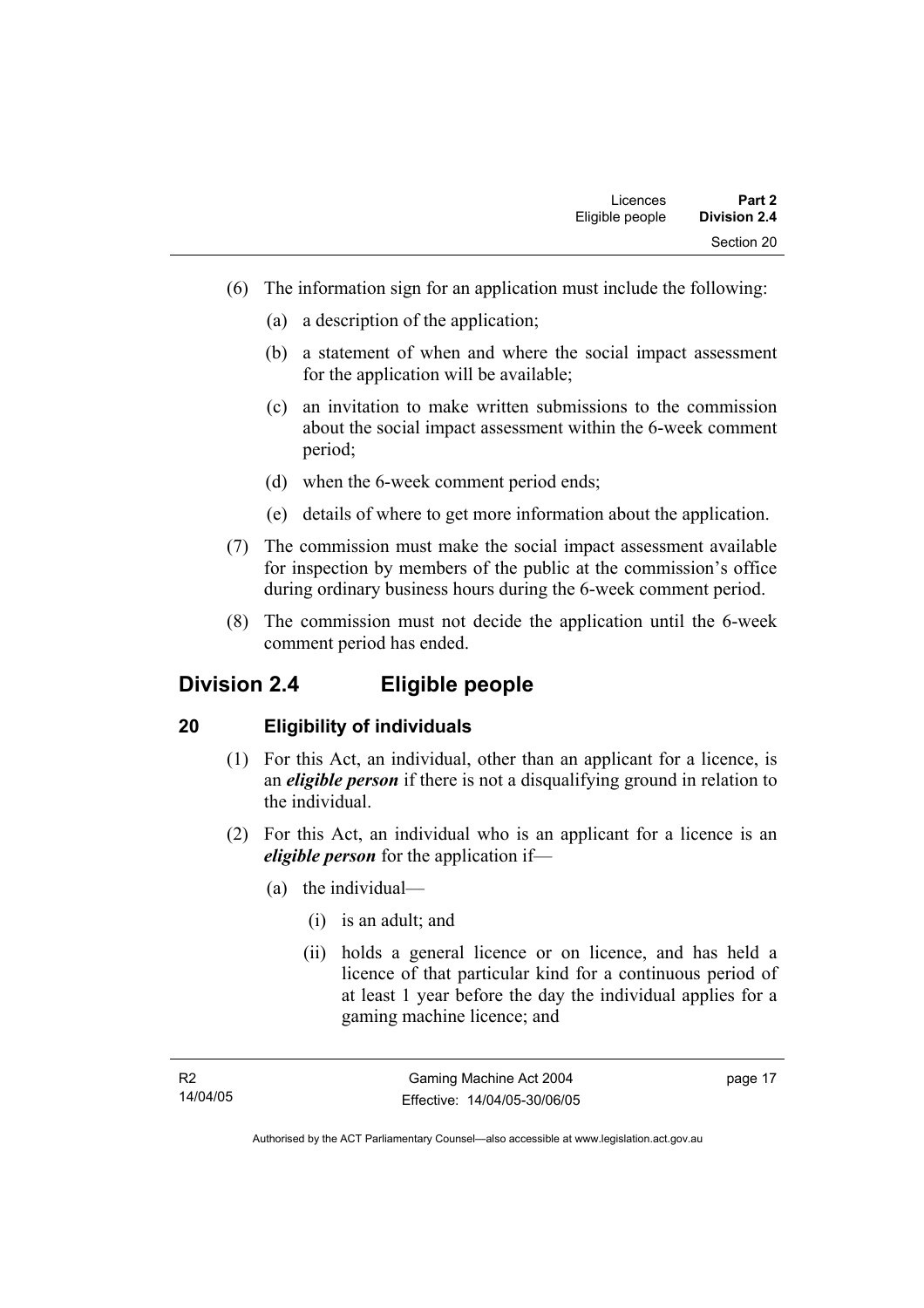- (b) there is not a disqualifying ground in relation to the individual.
- (3) Each of the following is a *disqualifying ground* in relation to an individual:
	- (a) the individual has been convicted, or found guilty, within the previous 5 years, whether in the ACT or elsewhere, of an offence—
		- (i) involving fraud or dishonesty; or
		- (ii) punishable by imprisonment for at least 1 year; or
		- (iii) against a law about gaming;
	- (b) the individual is an undischarged bankrupt or, at any time in the last 5 years—
		- (i) was an undischarged bankrupt; or
		- (ii) applied to take the benefit of a law for the relief of bankrupt or insolvent debtors; or
		- (iii) compounded with creditors or made an assignment of remuneration for their benefit;
	- (c) at any time in the last 5 years the individual was involved in the management of a corporation when—
		- (i) the corporation became the subject of a winding-up order; or
		- (ii) a controller or administrator was appointed.
- (4) Despite subsection (3), the commission may decide that the individual is an *eligible person* even though there is a disqualifying ground in relation to the individual.
- (5) However, the commission must not make a decision under subsection (4) unless satisfied that—

R2 14/04/05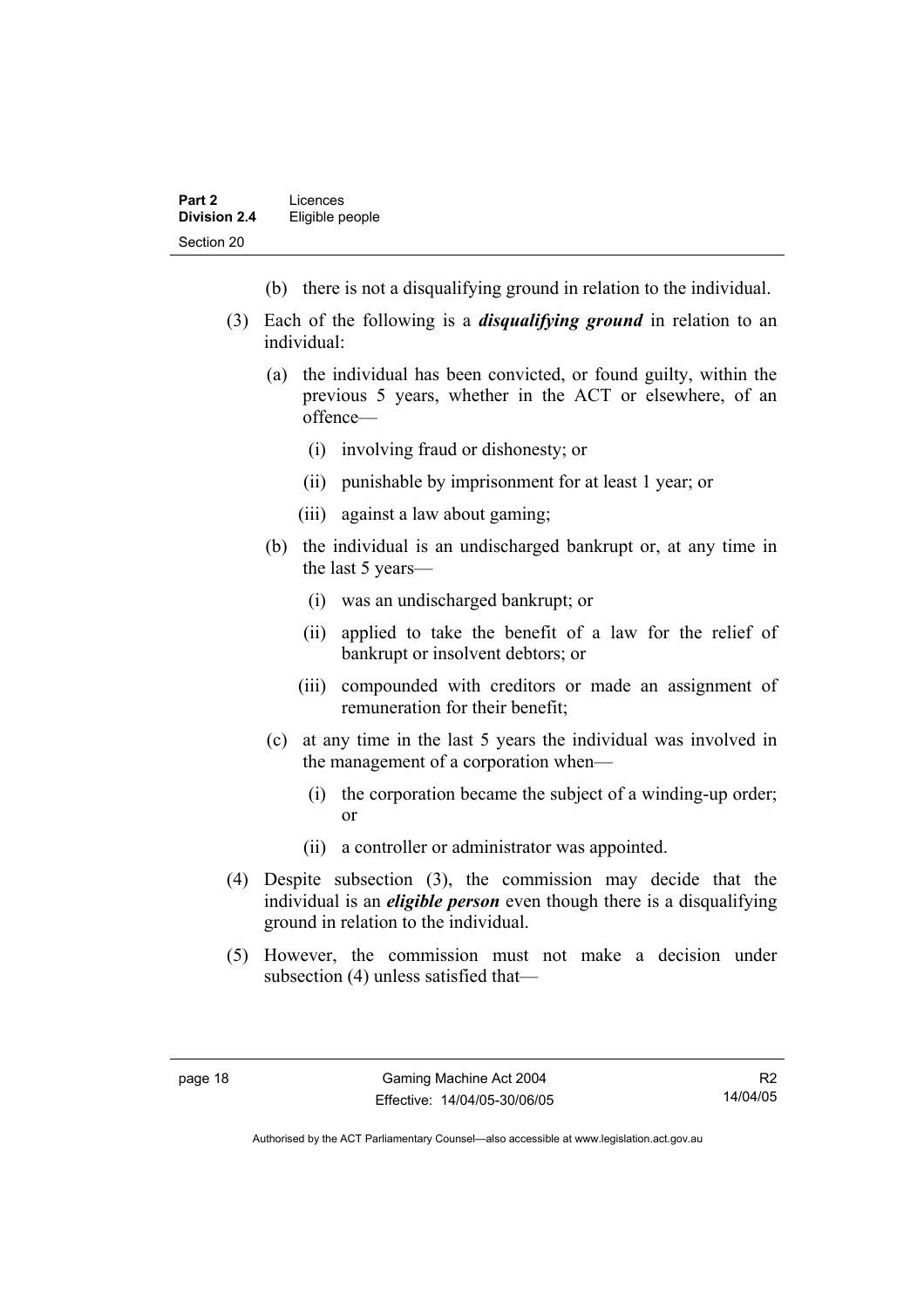- (a) if the individual is an applicant for a licence—the operation of gaming machines by the individual would not adversely affect the public; and
- (b) it is otherwise in the public interest that the individual be treated as an eligible person.

# **21 Eligibility of clubs and other corporations**

- (1) A corporation is an *eligible person* if—
	- (a) each executive officer and influential person of the corporation is an eligible person; and
	- (b) for a club—it is an eligible club; or
	- (c) for a corporation that is not a club—the corporation holds a general licence or on licence, and has held a licence of that particular kind for a continuous period of at least 1 year before the day it applies for a gaming machine licence; and
	- (d) the corporation is not the subject of a winding-up order, and has not been the subject of a winding-up order in the last 3 years; and
	- (e) a controller or administrator has not been appointed for the corporation in the last 3 years.
- (2) Despite subsection (1), the commission may decide that the corporation is an *eligible person* even though a provision of that subsection applies in relation to the corporation.
- (3) However, the commission must not make a decision under subsection (2) in relation to the corporation unless satisfied that—
	- (a) the operation of gaming machines by the corporation would not adversely affect the public; and
	- (b) it is otherwise in the public interest that the corporation be treated as an eligible person.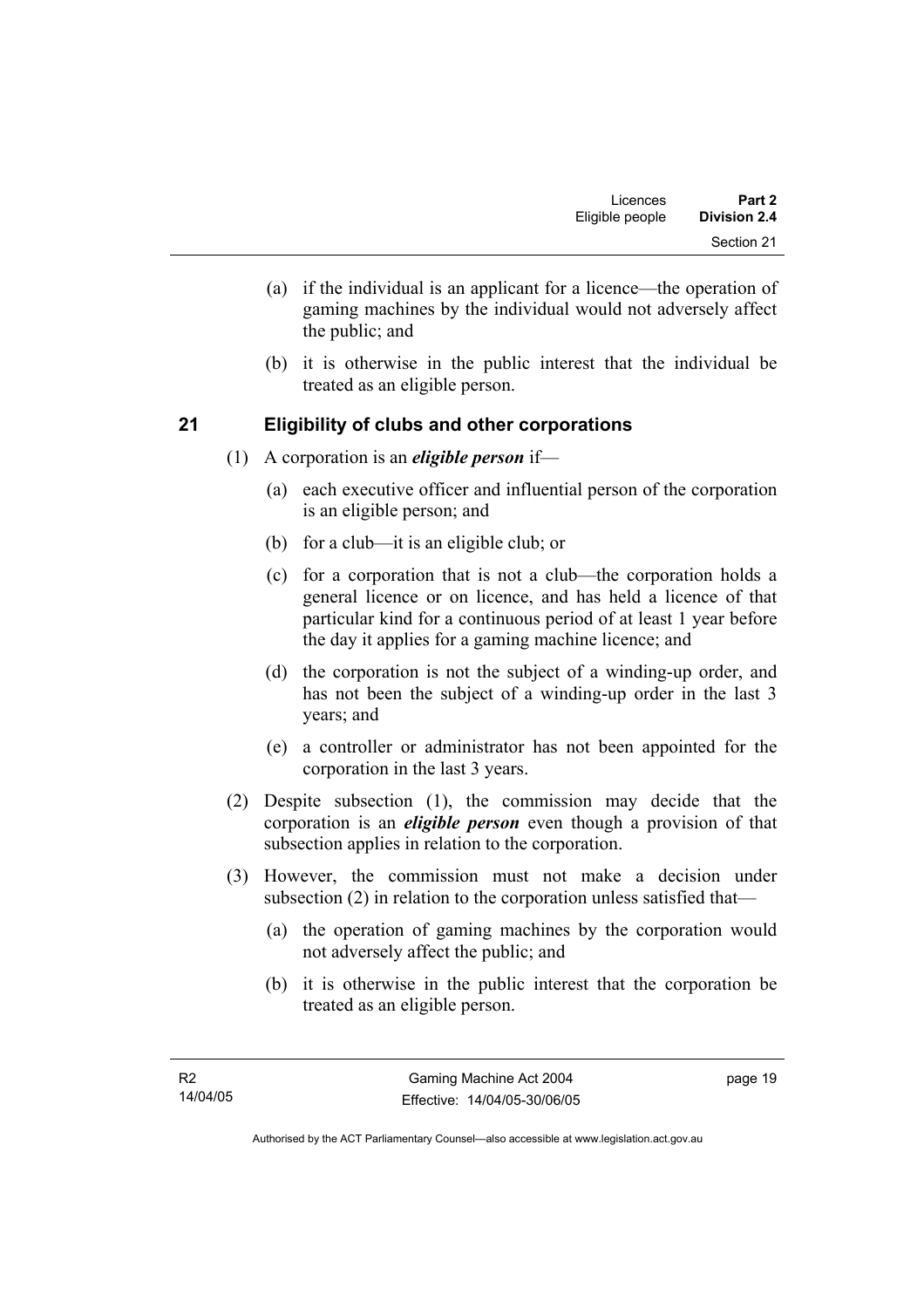# **Division 2.5 Licence amendments**

#### **22 Licence amendment applications**

- (1) A licensee may apply in writing to amend the licence only—
	- (a) to increase or reduce the number of licensed gaming machines allowed under the licence; or
	- (b) to change the licensed premises, whether structurally, by changing a part of the premises where the licensee is allowed to operate gaming machines or by moving the gaming machines to different premises; or
	- (c) to change the percentage payout of a licensed gaming machine used under the licence; or
	- (d) to change the basic stake denomination of a licensed gaming machine used under the licence; or
	- (e) to change the kind of a licensed gaming machine used under the licence; or

#### **Examples**

to change from King of the Thames mk 2 gaming machines to King of the Thames mk 3 gaming machines or to Magnificent Mel gaming machines

- *Note* An example is part of the Act, is not exhaustive and may extend, but does not limit, the meaning of the provision in which it appears (see Legislation Act, s 126 and s 132).
- (f) to change any other detail mentioned in the schedule to the licence.
- (2) The application must be accompanied by—
	- (a) if the application is for a change to licensed premises—a plan of the part of the premises where the machines are to be installed; or
	- (b) for an application mentioned in subsection (1) (a) for an increase in the number of machines or subsection (1) (b) to

R2 14/04/05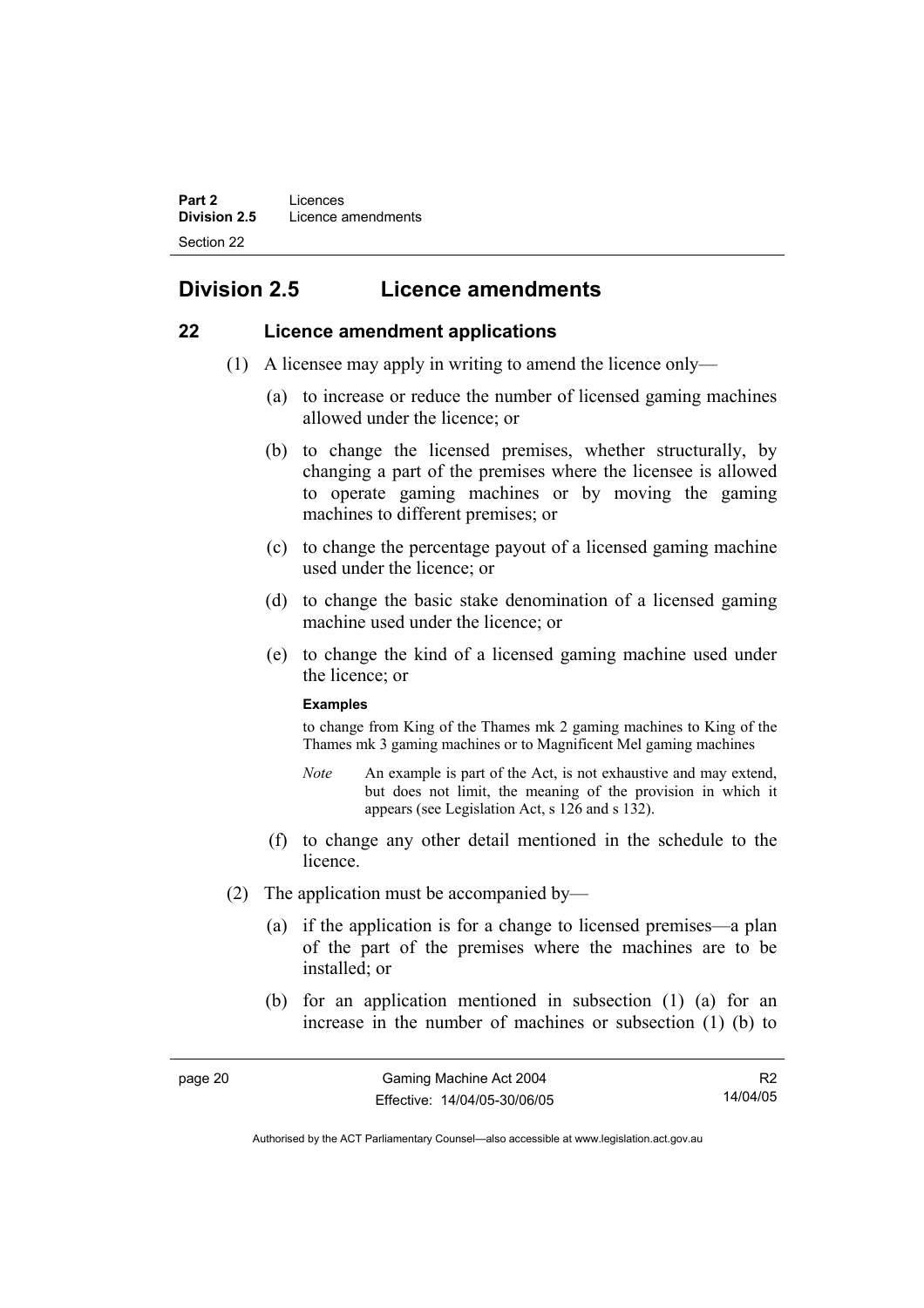change the licensed premises by moving the gaming machines to different premises—a social impact assessment.

*Note* A fee may be determined under s 177 for this provision.

# **23 Contents of licence amendment applications**

- (1) A licence amendment application must—
	- (a) be in writing signed by the applicant; and
	- (b) set out the proposed amendment to the licence; and
	- (c) explain why the applicant is seeking the amendment.
- (2) The regulations may require an application to include particular information or be accompanied by particular documents.
- (3) The commission need not decide the licence amendment application if the application is not in accordance with this section.

# **24 Substantive licence amendments**

- (1) This section applies if a licensee has applied under section 22 for—
	- (a) an amendment of the licence mentioned in section 22 (1) (a) to increase the number of gaming machines allowed under the licence; or
	- (b) an amendment of the licence mentioned in section 22 (1) (b) to move the gaming machines to different premises.
- (2) However, this section does not apply to an amendment mentioned in subsection (1) (b) if the commission is satisfied that—
	- (a) the gaming machines need to be moved from the licensed premises for a good reason; and
	- (b) if the amendment is approved—
		- (i) the gaming machines are to be moved to different premises temporarily; and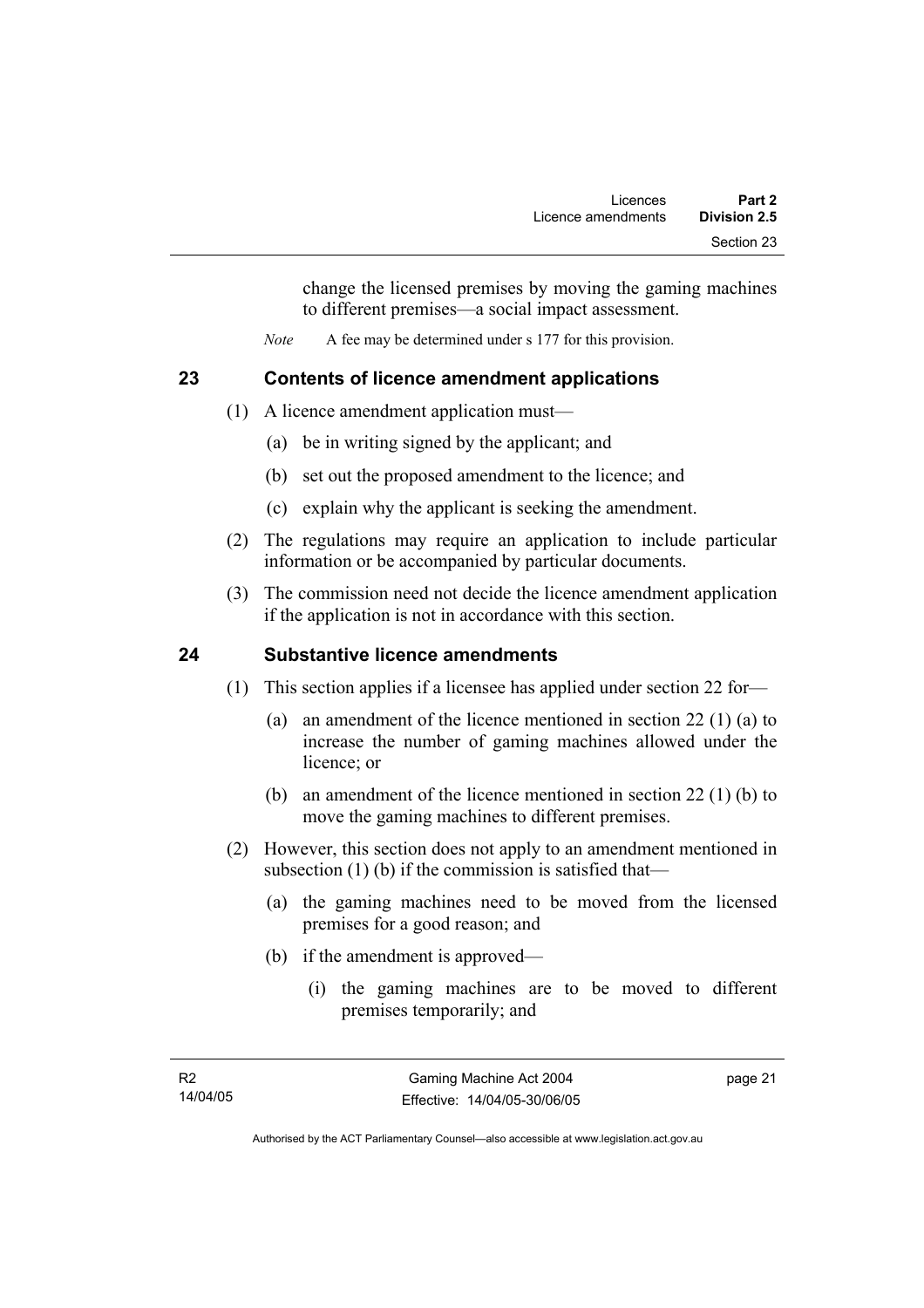- (ii) the gaming machines will not be operated in the different premises.
- (3) The commission must amend the licence in accordance with the application if—
	- (a) for an application by a club—a majority of the voting members of the club who voted in a ballot conducted under the regulations voted for the amendment; and
	- (b) for an application for an amendment mentioned in section 22 (1) (a) to increase the number of gaming machines allowed to be operated under the licence—
		- (i) the commission is satisfied that the size and layout of each gaming area are suitable for the installation of the number of extra gaming machines applied for; and
		- (ii) the authorisation of the number of extra gaming machines would not exceed the maximum number of gaming machines allowed on all licensed premises in the ACT; and
		- (iii) if the licensee is a club—the commission is satisfied that the number of club members worked out under the regulations is sufficient to justify the number of extra gaming machines; and
		- (iv) if the licensee is a club—the extent to which the club has contributed to, or is likely to contribute to, the community, and supported and benefited the community; and
	- (c) for an application for an amendment mentioned in section 22 (1) (b)—the commission is satisfied that the size and layout of the different premises are suitable for the operation of the gaming machines allowed under the licence; and
	- (d) the commission is satisfied that, taking into consideration the social impact assessment for the application and any

| page 22 | Gaming Machine Act 2004      | R2       |
|---------|------------------------------|----------|
|         | Effective: 14/04/05-30/06/05 | 14/04/05 |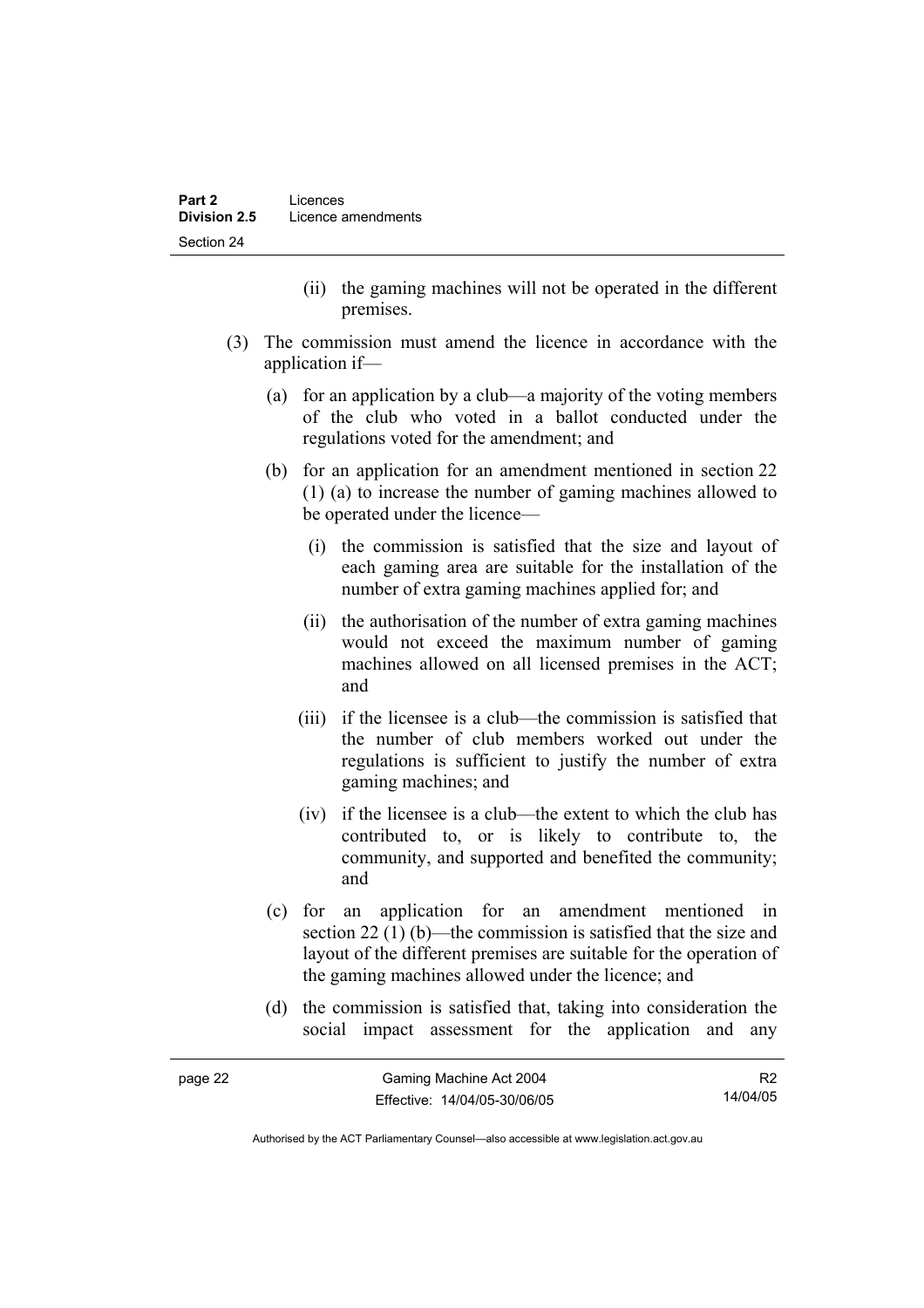submission made on the assessment within the 6-week comment period under section 19, the approval of the amendment is appropriate; and

- (e) the licensee does not owe an amount to the Territory under a tax law or a gaming law.
- (4) On an application for an amendment mentioned in subsection (1) (a), if the commission must amend the licence under subsection (3), the commission may amend the licence to allow the licensee to operate more gaming machines than the licensee was previously allowed to operate (the *new number* of gaming machines), but less than the number applied for, if—
	- (a) the commission—
		- (i) is not satisfied that, taking into consideration the social impact assessment for the application and any submission made on the assessment within the 6-week comment period under section 19, the approval of the amendment is appropriate; but
		- (ii) is satisfied that amendment of the licence to allow the new number of gaming machines to be operated at the premises is appropriate; or
	- (b) amending the licence to allow the licensee to operate the number of extra gaming machines applied for would contravene section 35 (Maximum number of gaming machines allowed) but allowing the new number would not.

# **25 Technical licence amendments**

- (1) This section applies if a licensee has applied under section 22 for an amendment of the licence of the following kind:
	- (a) an amendment mentioned in section 22 (1) (a) to reduce the number of gaming machines allowed under the licence;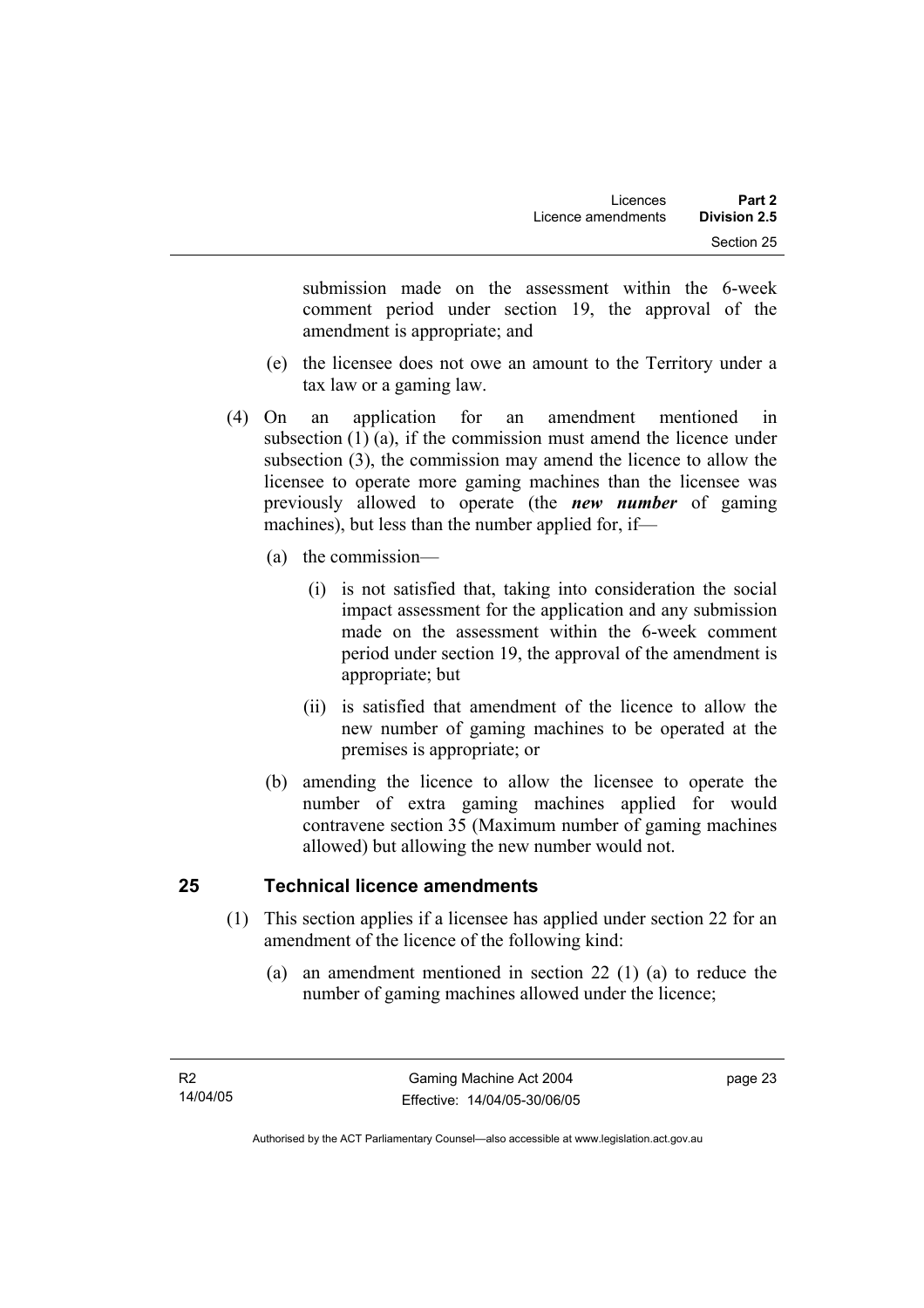- (b) an amendment mentioned in section 22 (1) (b) to structurally change a gaming area on licensed premises;
- (c) an amendment mentioned in section 22 (1) (c), (d), (e) or (f).
- (2) The commission must amend the licence in accordance with the application.
- (3) However—
	- (a) the commission must not amend the licence to structurally change a gaming area on the licensed premise unless satisfied that after the changes the gaming area will be suitable for the installation of gaming machines; and
	- (b) the commission must not amend the licence in accordance with an application under section 22 (1) (c), (d), (e) or (f) if the commission considers that the change to the gaming machine applied for is technically unsuitable.
- (4) In deciding whether a change to a gaming machine is technically unsuitable, the commission must take into account each technical evaluation of the gaming machine.

*Note Technical evaluation* means a technical evaluation under s 69.

 (5) In deciding whether a gaming area will be suitable for the installation of gaming machines, the commission must consider the safety and comfort of, and harm minimisation strategies for, patrons.

# **26 Temporary licence amendment**

- (1) This section applies if a licensee has applied under section 22 for an amendment of the licence mentioned in section 22 (1) (b) if the commission is satisfied that—
	- (a) the gaming machines need to be moved from the licensed premises for a good reason; and
	- (b) if the amendment is approved—

R2 14/04/05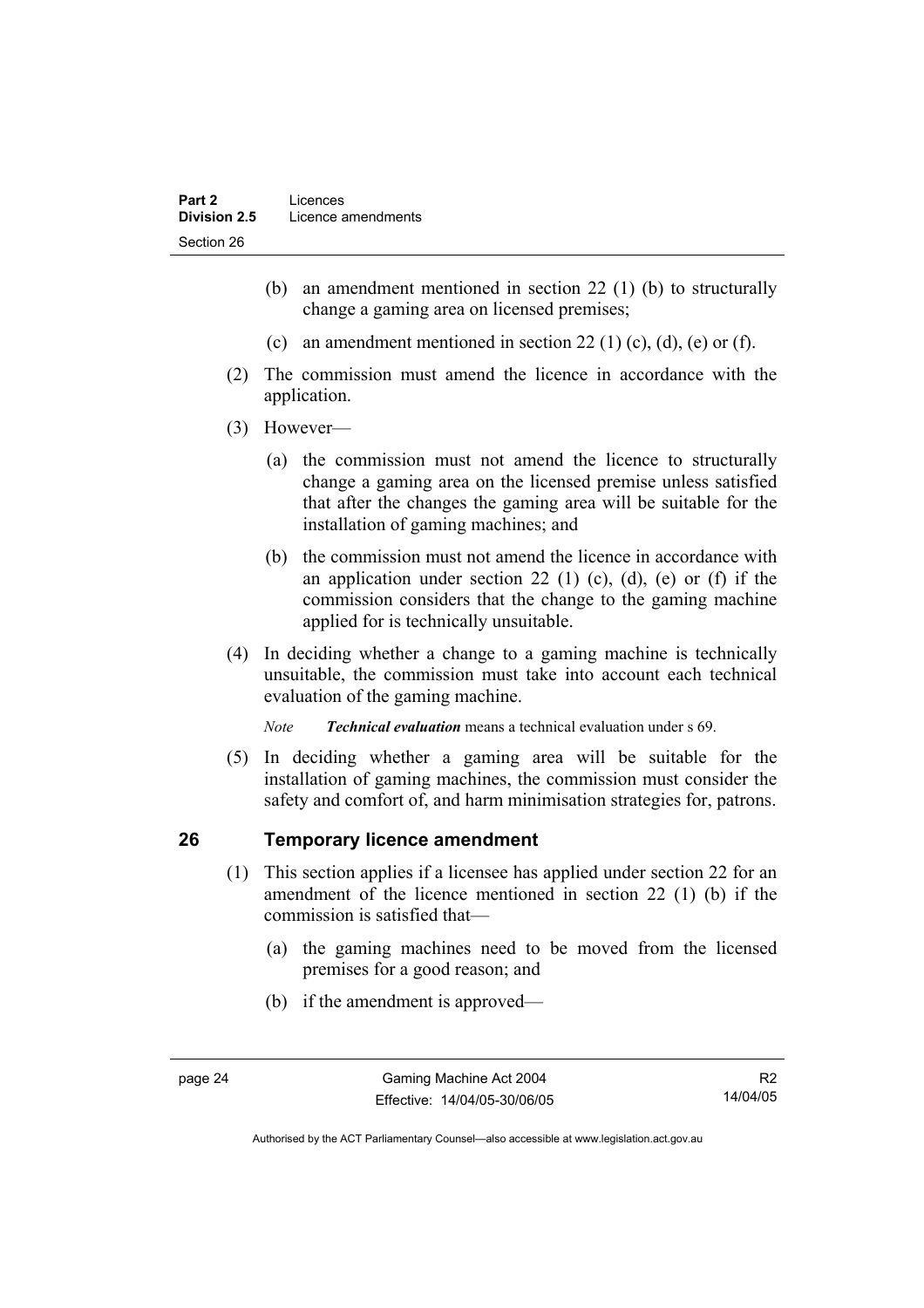- (i) the gaming machines are to be moved to different premises temporarily; and
- (ii) the gaming machines will not be operated in the different premises.
- (2) The commission may amend the licence (the *temporary licence amendment*) for a stated period.
- (3) To remove any doubt, the temporary licence amendment does not affect the number of gaming machines licensed to the licensee.

# **27 Request for return of licence**

- (1) If the commission proposes to amend a licence under this division, the commission must give the licensee written notice of the proposed amendment and ask for the licence to be given to the commission for amendment.
- (2) The commission need not amend a licence under this division unless—
	- (a) the licensee returns the licence to the commission; or
	- (b) the licensee has told the commission about the loss, theft or destruction of the licence, and given any statement required, under section 38.

### **28 Commencement of amendments**

If the commission amends a licence under section 24, section 25 or section 26, the licence as amended must state the date the amendment commences.

#### **Examples**

1 The amendment commences on the day the machines are modified by an approved technician.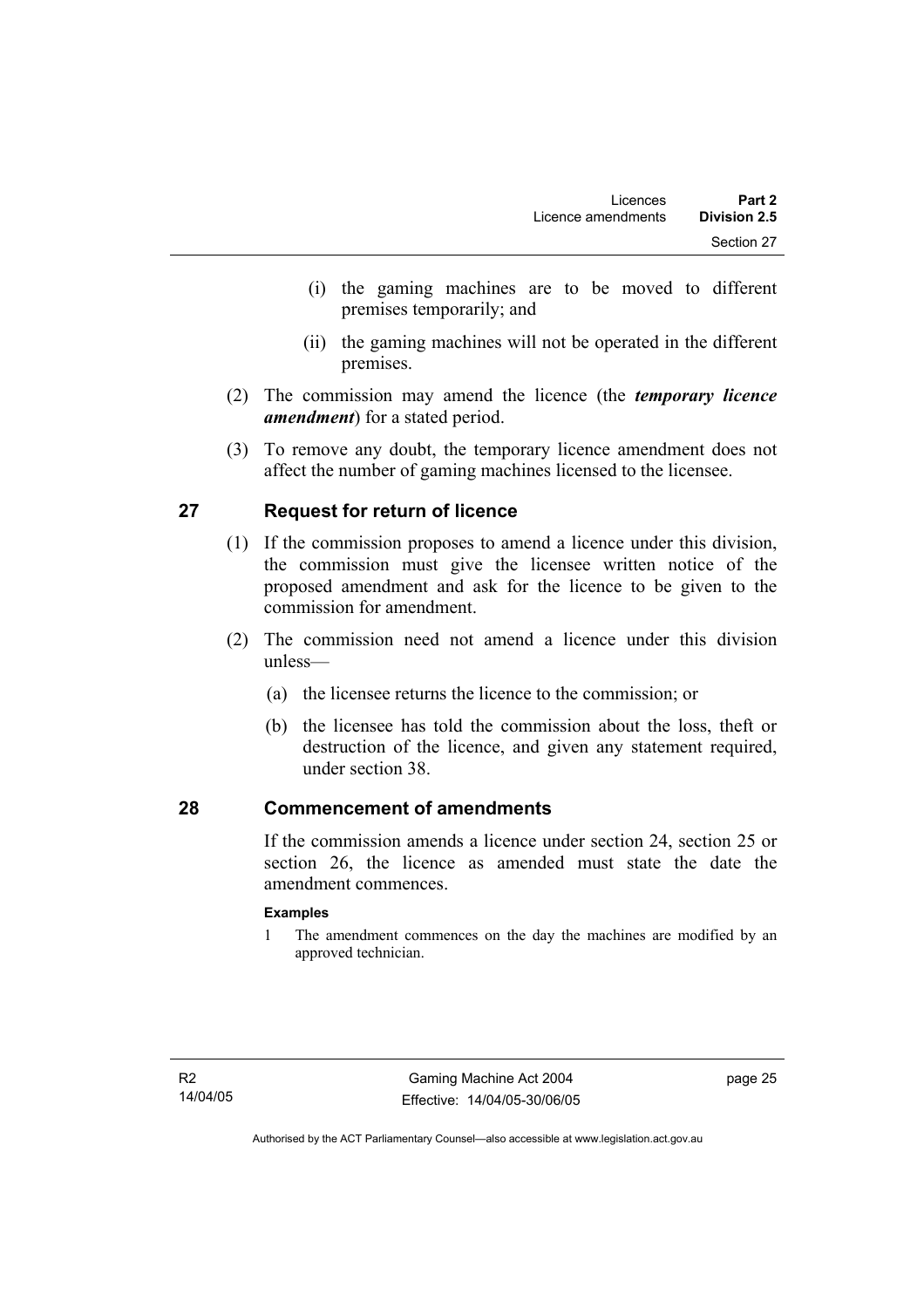- 2 The amendment commences on the day an installation certificate is issued for the new gaming machine.
- *Note* An example is part of the Act, is not exhaustive and may extend, but does not limit, the meaning of the provision in which it appears (see Legislation Act, s 126 and s 132).

## **29 Revocation of uncommenced licence amendments**

- (1) This section applies if—
	- (a) the commission has amended a licence under section 24 or section 25; and
	- (b) the amendment does not commence within a time the commission is satisfied is reasonable; and
	- (c) the commission is satisfied that it is appropriate to take action under this section.
- (2) The commission may give written notice to the licensee—
	- (a) stating that the amendment has not commenced; and
	- (b) stating that the commission intends to revoke the amendment; and
	- (c) telling the licensee that the licensee may make written submissions to the commission about the commission's intention within 3 weeks after the day the notice is given to the licensee.
- (3) The commission may revoke the amendment if, after considering any submissions made within the 3-week period, the commission is satisfied on reasonable grounds that the licensee has not implemented the changes authorised by the amendment.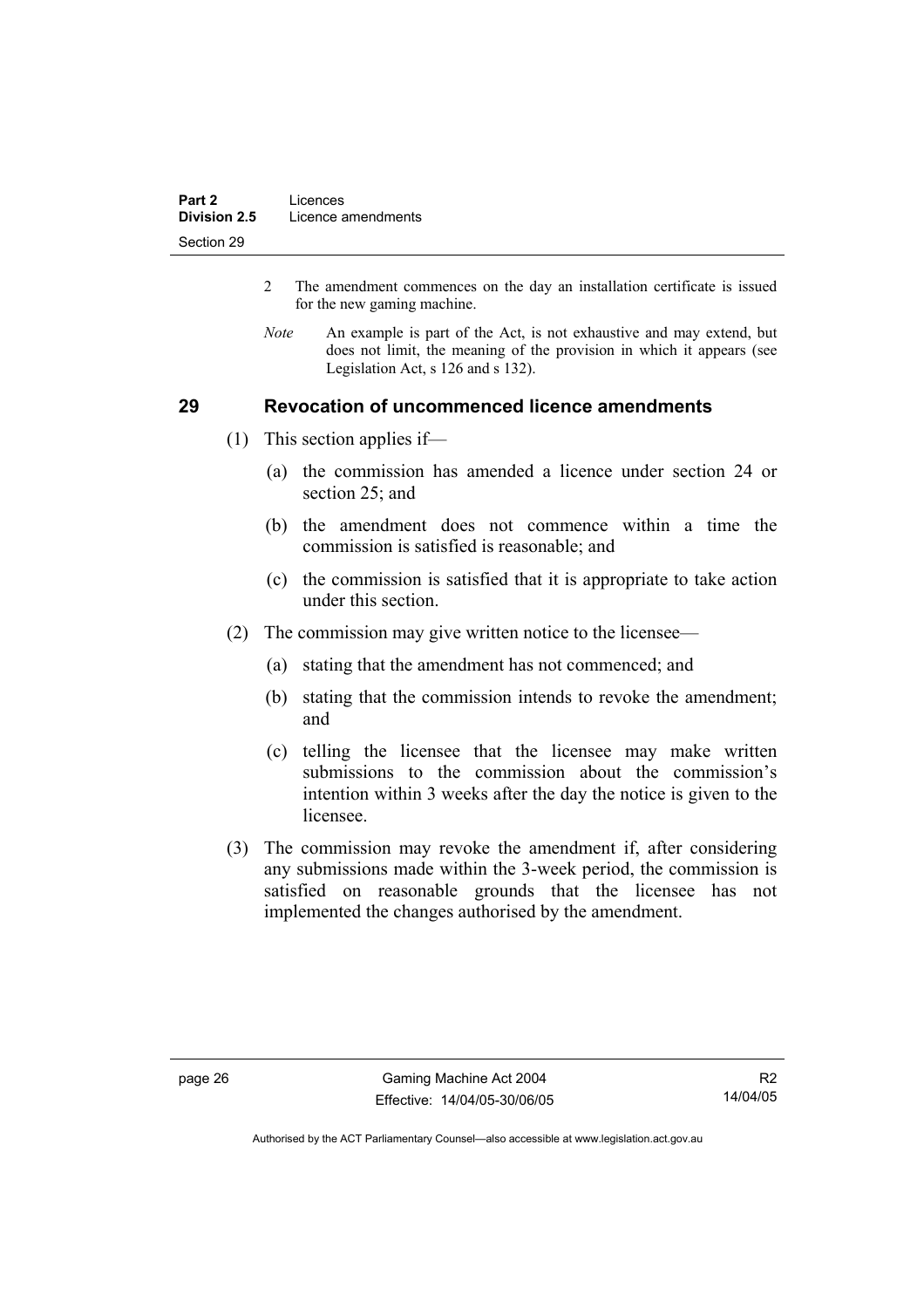Section 30

# **Division 2.6 Transfer and surrender of licences**

### **30 Definitions for div 2.6**

In this division: *current licensee*—see section 31 (1). *prospective licensee*—see section 31 (1).

### **31 Application for transfer of licence**

- (1) A person (the *prospective licensee*) may apply to the commission for the transfer of a licence from the licensee (the *current licensee*).
- (2) An application for the transfer of a licence must—
	- (a) be in writing signed by the applicant; and
	- (b) state the full name and address of—
		- (i) for an application by an individual—the applicant; and
		- (ii) for an application by a corporation—each executive officer of the corporation; and
	- (c) must be accompanied by—
		- (i) a signed consent to transfer by the current licensee; and
		- (ii) anything else prescribed under the regulations.
	- *Note 1* If a form is approved under the Control Act, s 53D for an application, the form must be used.

*Note 2* A fee may be determined under s 177 for this provision.

# **32 Transfer of licence**

- (1) The commission may, on application under section 31, transfer a licence if—
	- (a) the licence is not suspended; and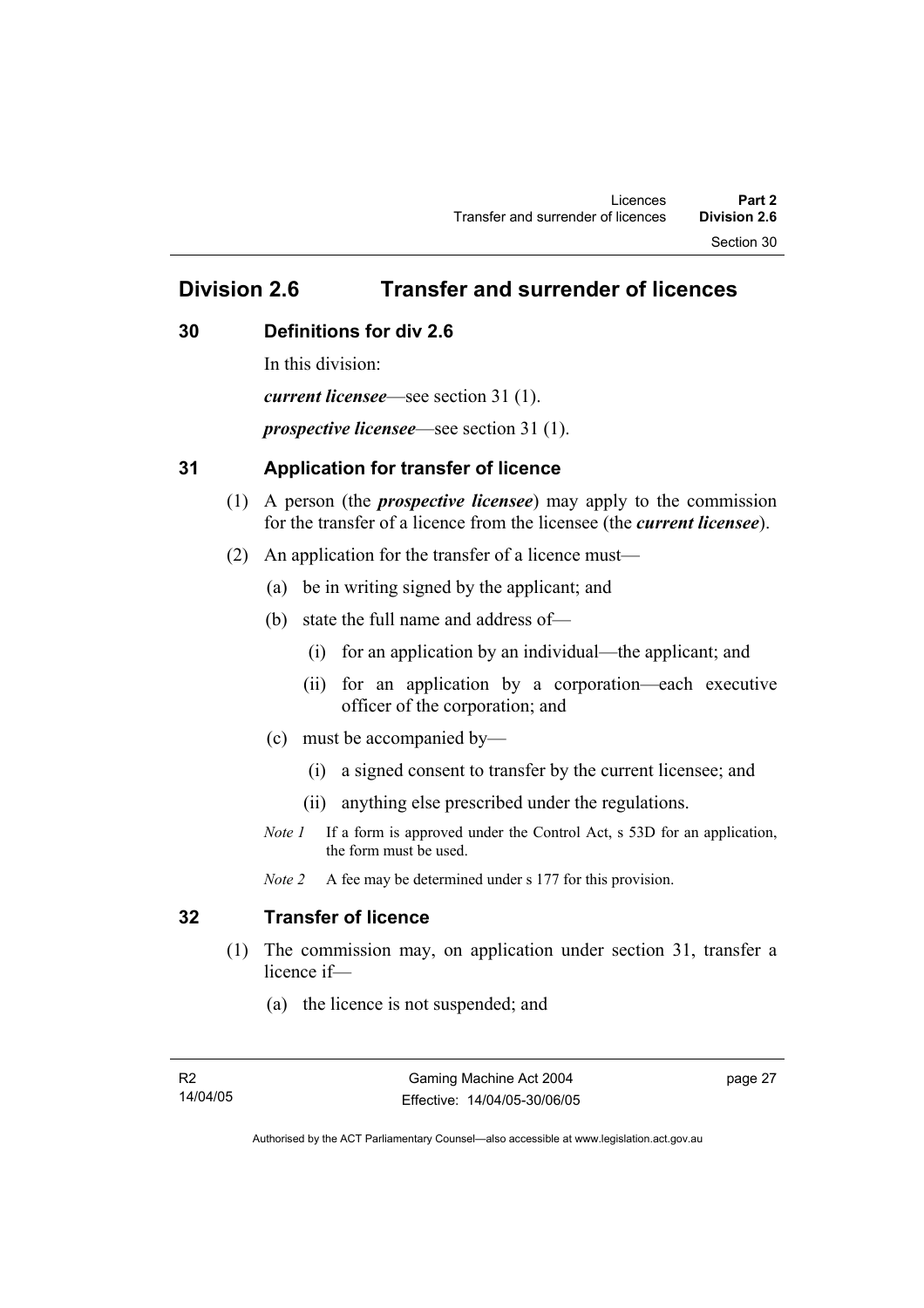- (b) a disciplinary notice has not been given in relation to the licence; and
- (c) if the prospective licensee is a club—the prospective licensee is a licensee or has a certificate of suitability; and
- (d) if the prospective licensee is a club—a majority of the voting members of the club who voted in a ballot conducted under the regulations voted for the transfer; and
- (e) the licence would be issued to the prospective licensee on an initial licence application; and
	- *Note* Subsection (2) deals with considerations the commission must not take into account.
- (f) if the current licensee is a club—a majority of the voting members of the club who voted in a ballot conducted under the regulations voted for the transfer; and
- (g) the current licensee has done everything required to be done under section 33.
- (2) In considering whether a licence would be issued on an initial licence application for subsection (1) (e), the commission—
	- (a) must not take into consideration the requirement under section 11 (1) (g) to provide a social impact assessment; and
	- (b) when considering under section 13 (1) (e) whether the issue of the licence is appropriate—must not take into consideration the lack of a social impact statement and submissions.
- (3) If the commission transfers a licence under this section, the commission must give the prospective licensee—
	- (a) the licence (as amended to mention the prospective licensee rather than the current licensee); and
	- (b) the machine access register for the gaming machines covered by the licence.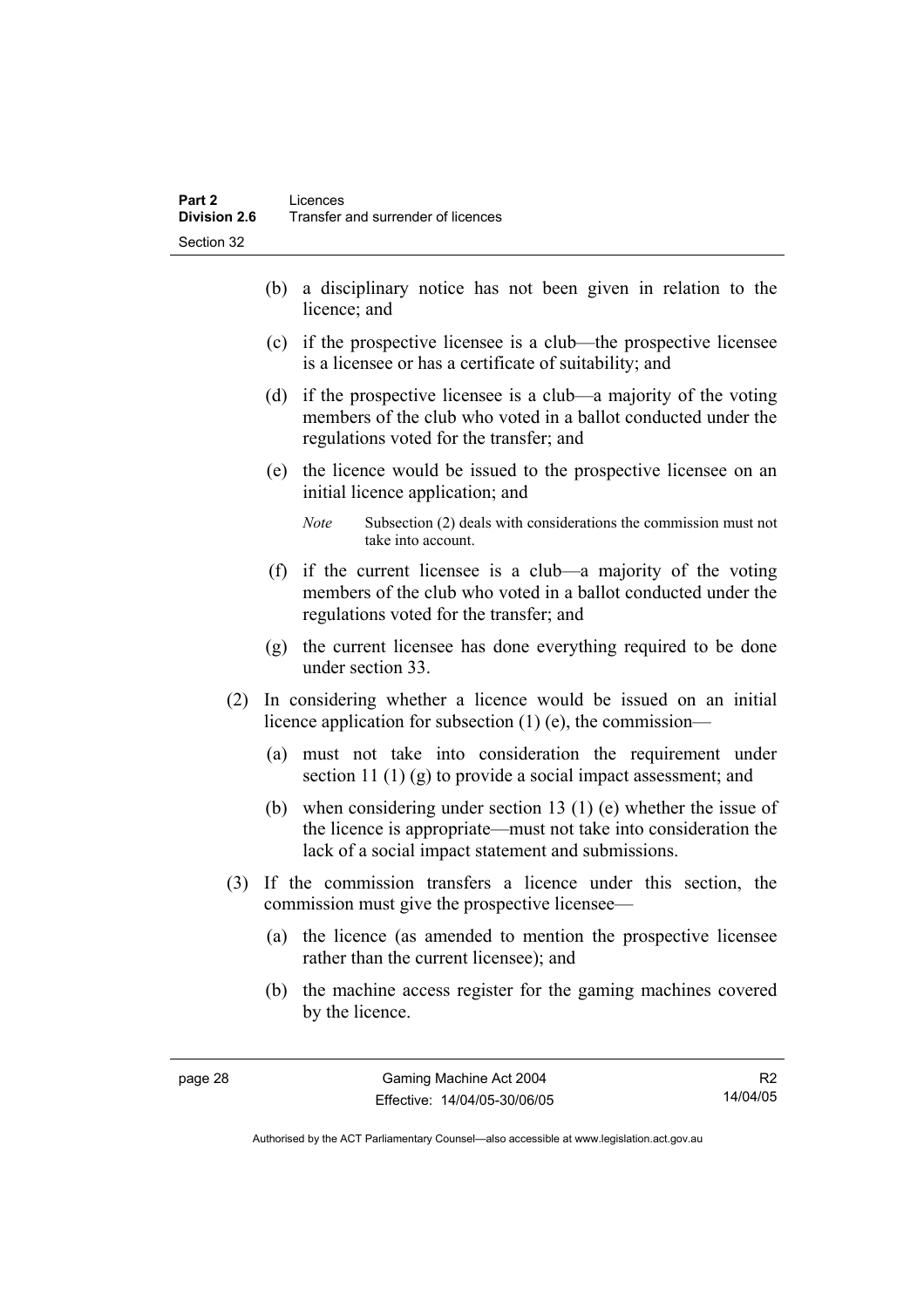#### **33 Current licensees obligations on proposed transfer of licence**

If the commission proposes to transfer a licence, the current licensee must give the commission—

- (a) the licence; and
- (b) the current licensee's machine access register; and
- (c) the accounts kept by the current licensee under section 52 (Accounts relating to gaming machines) that relate to amounts taken during the month when the transfer is made; and
- (d) any other accounts kept in connection with the licence under that section that the commission requires; and
- (e) any outstanding amount payable by the licensee under this Act.
- *Note* Amounts are payable by licensees under provisions including s 143, s 159 and s 172.

#### **34 Surrender of licences**

- (1) This section applies to a licensee if the licensee does not owe the Territory an amount under this Act.
- (2) The licensee may surrender the licence by—
	- (a) giving the commission a written notice stating that the licensee surrenders the licence; and
	- (b) if the licensee is a club—giving the commission evidence—
		- (i) that a majority of the voting members of the club who voted in a ballot conducted under the regulations voted for the club surrendering the licence; or
		- (ii) that a vote would not be practical; and
	- (c) returning the licence to the commission.

page 29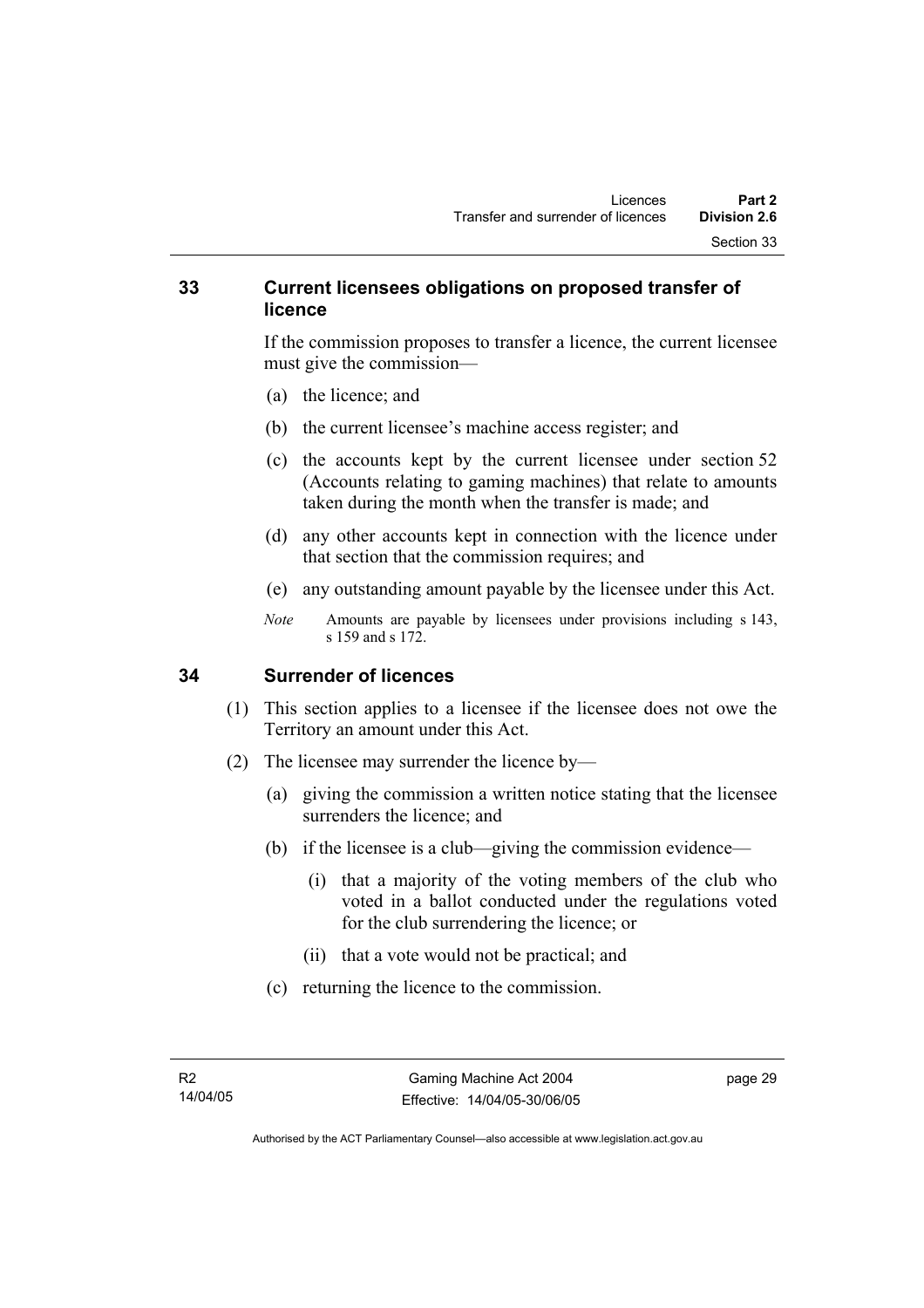#### **Example for par (b) (ii)**

all memberships have expired and the club does not propose to continue operating

- *Note* An example is part of the Act, is not exhaustive and may extend, but does not limit, the meaning of the provision in which it appears (see Legislation Act, s 126 and s 132).
- (3) The surrender of the licence takes effect 4 weeks after the day the notice under subsection (2) (a) is given to the commission or, if the notice states a later date of effect, that date.

# **Division 2.7 Restriction on gaming machine numbers**

#### **35 Maximum number of gaming machines allowed**

- (1) The maximum number of gaming machines allowed on all licensed premises in the ACT is 5 200.
- (2) However, if the Minister declares, in writing, a number of gaming machines to be the maximum number of gaming machines allowed on all licensed premises in the ACT, that number is the maximum number of gaming machines allowed on all licensed premises in the ACT.
- (3) A declaration is a disallowable instrument.
	- *Note* A disallowable instrument must be notified, and presented to the Legislative Assembly, under the Legislation Act.
- (4) Subject to any disallowance or amendment under the Legislation Act, chapter 7, the declaration commences—
	- (a) if there is a motion to disallow the declaration and the motion is negatived by the Legislative Assembly—the day after the day the disallowance motion is negatived; or
	- (b) the day after the 6th sitting day after the day it is presented to the Legislative Assembly under that chapter; or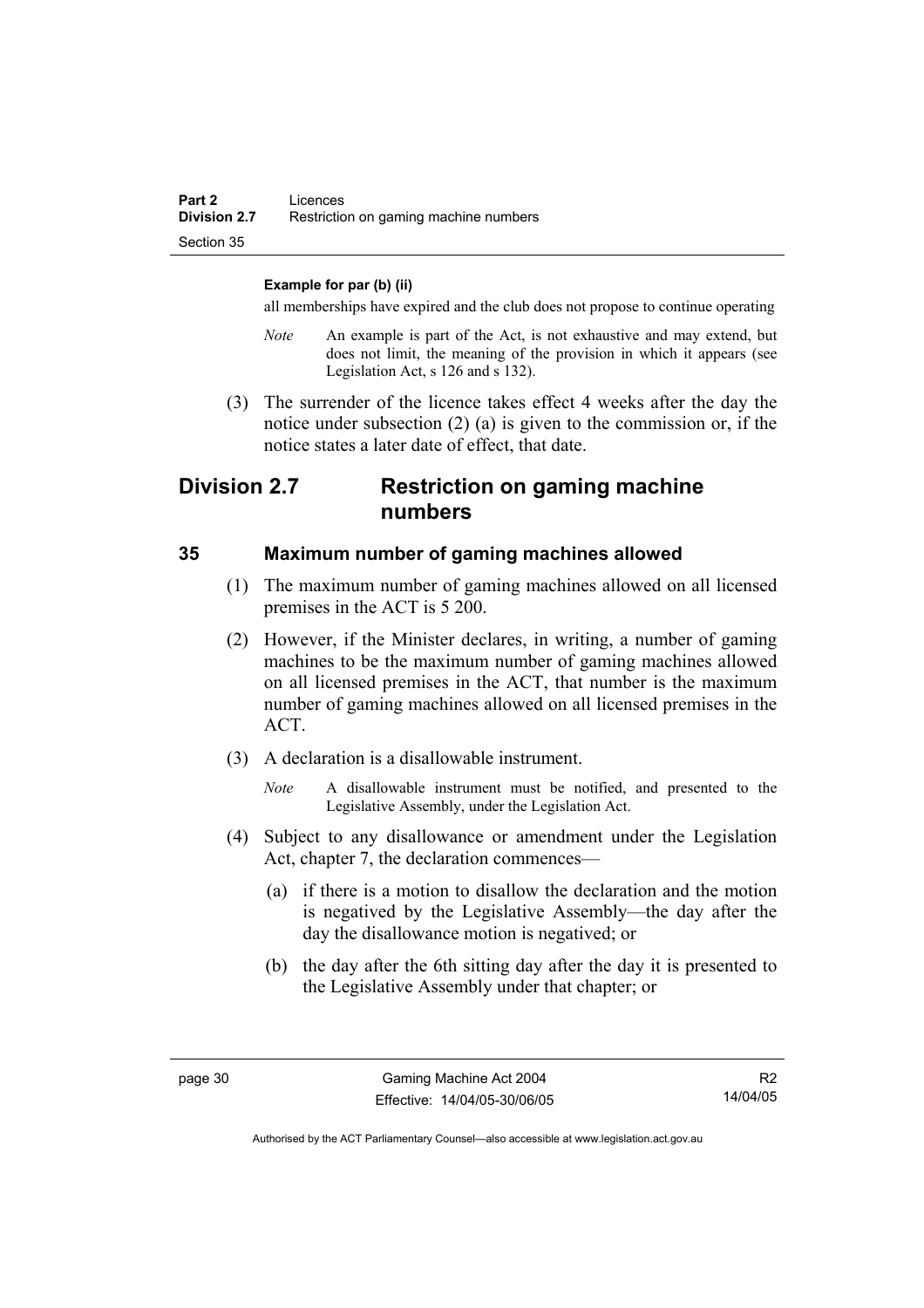- (c) if the declaration provides for a later date or time of commencement—on that date or at that time.
- (5) This section is subject to section 36.

#### **36 Minister must take into account commission's recommendation**

- (1) The Minister may make a declaration under section 35 only if—
	- (a) the commission has made a written recommendation to the Minister about the maximum number of gaming machines that should be allowed on all licensed premises in the ACT; and
	- (b) the Minister has taken the recommendations into account.
- (2) The commission may at any time make a recommendation to the Minister under subsection (1) (a) and must make a recommendation if the Minister asks it to do so.
- (3) In making a recommendation to the Minister under this section, the commission must have regard to the following:
	- (a) the use on licensed premises of existing gaming machines;
	- (b) the public demand for gambling in the community;
	- (c) the incidence of problem gambling in the community and the availability of support services for problem gamblers.
- (4) Subsection (3) does not limit the matters the commission may have regard to.

# **Division 2.8 Gaming machine licences**

### **37 Register of licences**

- (1) The commission must keep a register of licences.
- (2) The commission must enter in the register details of the following:
	- (a) the issue, amendment or transfer of a licence;

| - R2     | Gaming Machine Act 2004      | page 31 |
|----------|------------------------------|---------|
| 14/04/05 | Effective: 14/04/05-30/06/05 |         |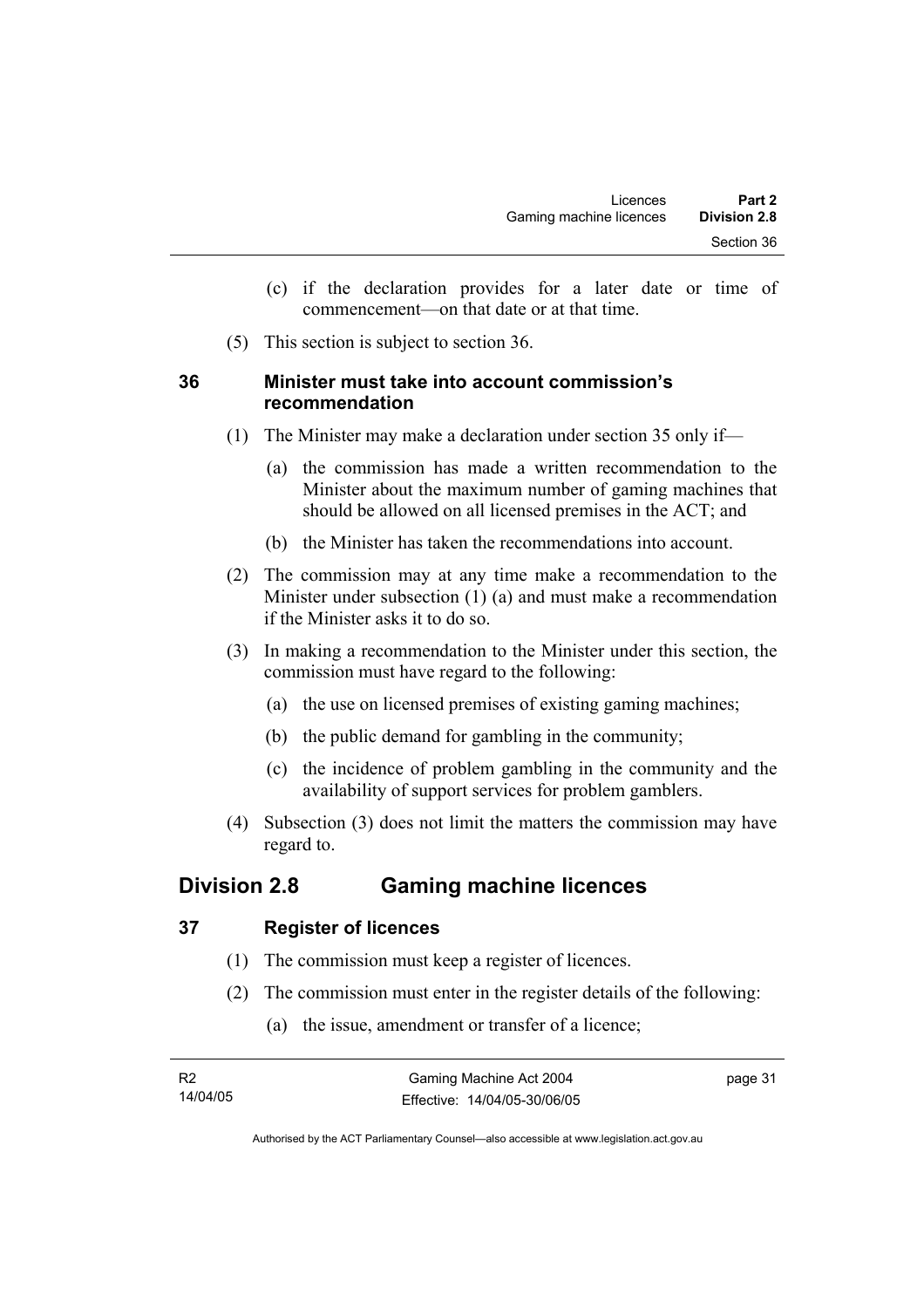- (b) the suspension or cancellation of a licence;
- (c) any other details prescribed under the regulations.

#### **38 Giving copy of licence**

- (1) This section applies if a licensee tells the commission, in writing, about the loss, theft or destruction of the licence.
- (2) The commission may, by written notice given to the licensee, require the licensee to give the commission, within a stated period and in a stated form, a statement confirming, and explaining the circumstances of, the loss, theft or destruction.
- (3) If the commission is satisfied that the licence has been lost, stolen or destroyed, the commission may give a replacement licence to the licensee.
	- *Note* A fee may be determined under s 177 for this provision.

page 32 Gaming Machine Act 2004 Effective: 14/04/05-30/06/05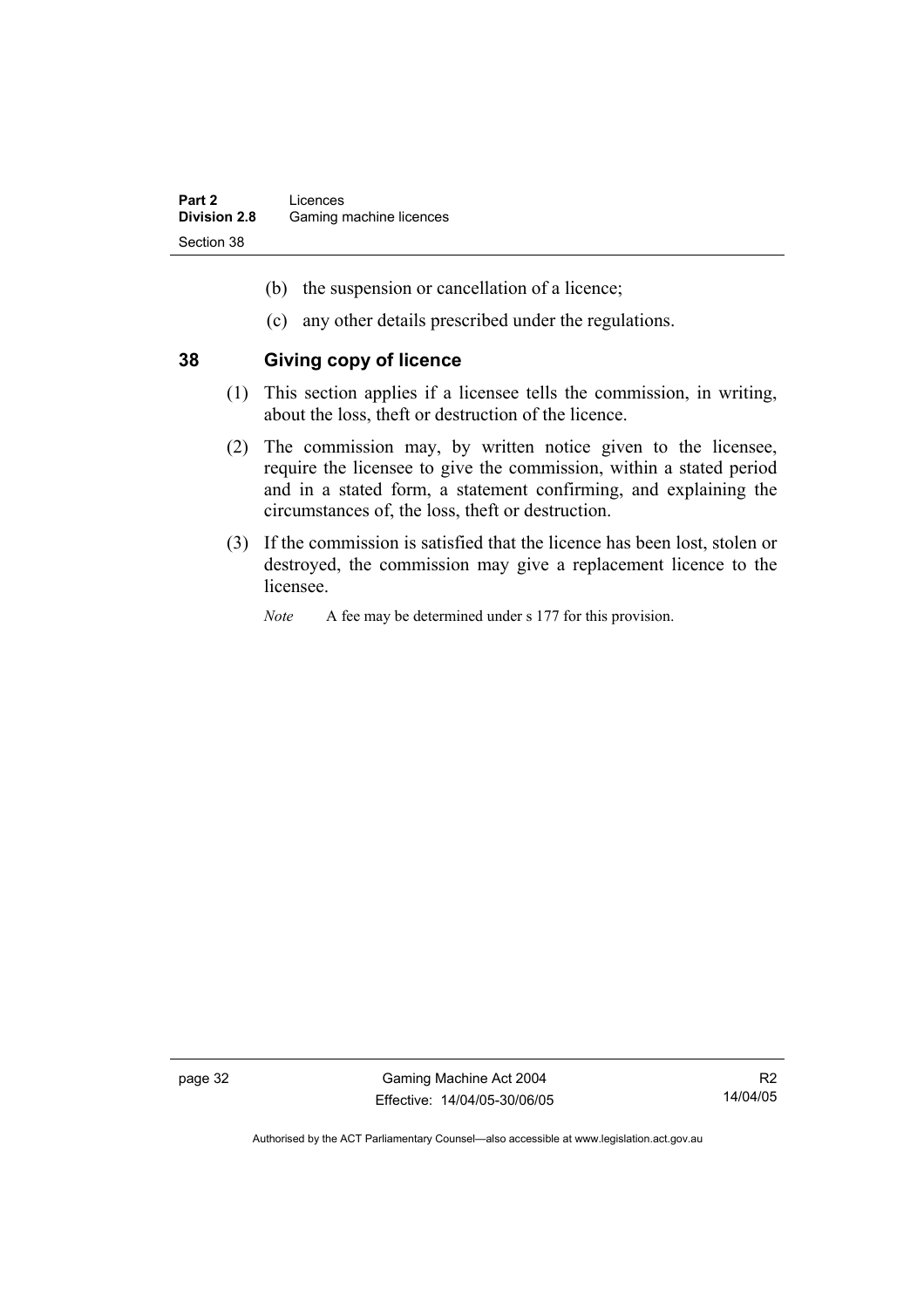# **Part 3 Conditions on licences**

# **Division 3.1 Compliance with licence conditions**

# **39 Failure to comply with conditions of licence**

- (1) A licensee commits an offence if—
	- (a) the licensee's licence is subject to a condition; and
	- (b) the licensee fails to comply with a requirement of the condition.

Maximum penalty: 100 penalty units.

- (2) An offence against this section is a strict liability offence.
	- *Note* Licence conditions are imposed by the commission and by other parts of the Act, as well as by this part.

# **Division 3.2 General licence conditions**

### **40 Compliance with directions**

It is a condition of a licence that the licensee complies with a written direction given to the licensee by the commission.

### **41 Display of licence at licensed premises**

- (1) It is a condition of a licence that the licensee displays the licence, or a copy of the licence, at each entrance to each gaming area of the licensed premises.
- (2) However, the licensee need not display the schedule to the licence.
- (3) Subsection (1) does not apply if the licensee has given the licence to the commission under section 27 (which is about a request for return of licences for amendment) or section 33 (1) (which is about obligations on licensee on transfer).

page 33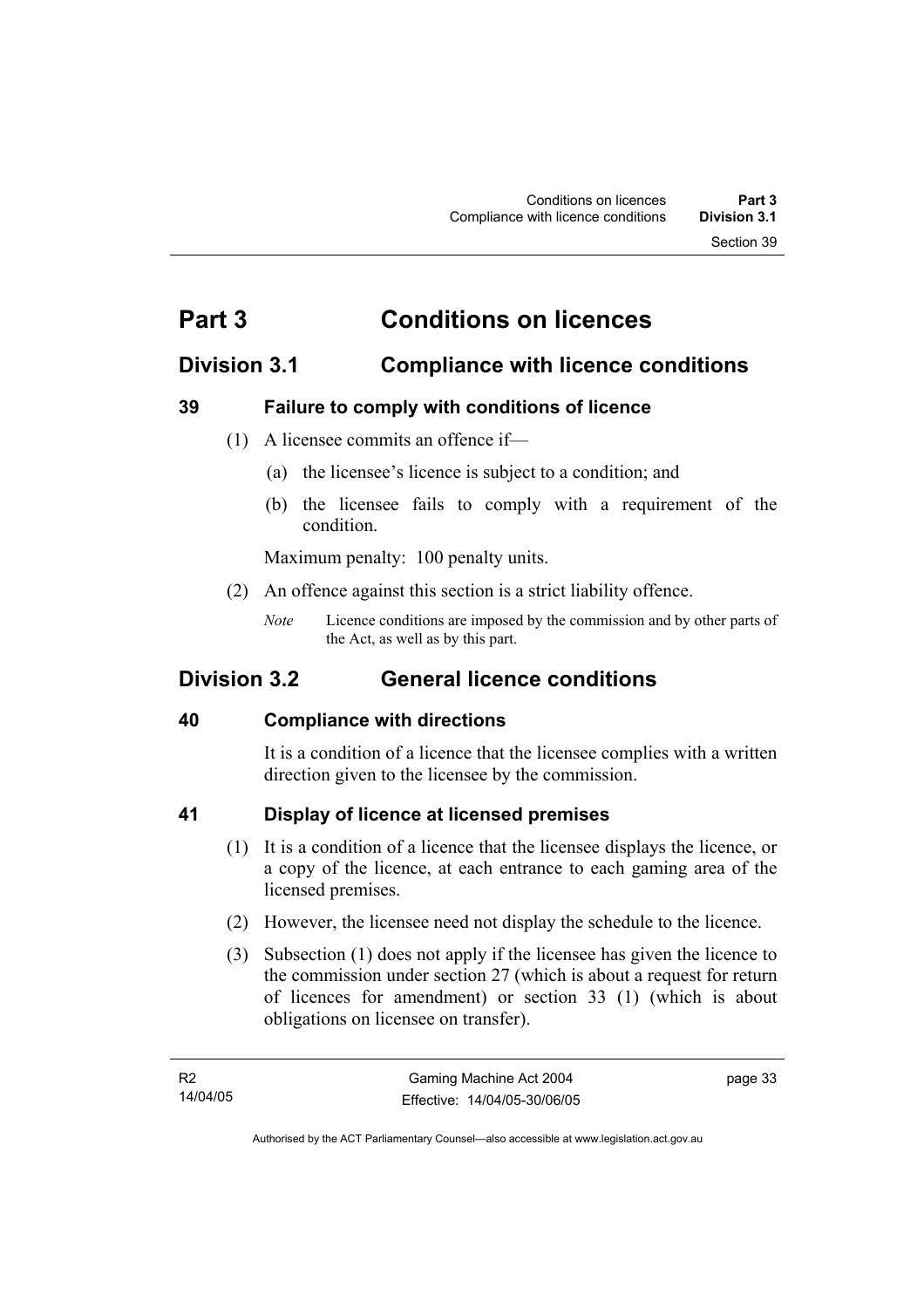- (4) Also, subsection (1) does not apply if—
	- (a) the licence has been lost, stolen or destroyed; and
	- (b) the licensee gave the commission prompt notice under section 38 (Issue of copy of licence) of the loss, theft or destruction; and
	- (c) if the commission required the licensee to give a statement under section 38—the licensee gave the statement as required.

#### **42 Licence schedule to be kept at premises**

It is a condition of a licence that the licensee keeps a copy of the schedule to the licence at the licensed premises.

## **43 Rules and control procedures for operation of gaming machines and peripheral equipment**

It is a condition of a licence that the licensee must not operate a gaming machine or peripheral equipment on its licensed premises otherwise than in accordance with licensee's rules and control procedures.

### **44 Installation in accordance with Act**

It is a condition of a licence that the licensee must not allow the installation of a gaming machine on the licensed premises otherwise than in accordance with this Act.

### **45 Installation certificate**

- (1) This section applies if—
	- (a) a gaming machine is installed on licensed premises; and
	- (b) the commission gives the licensee a notice under section 124 for the gaming machine.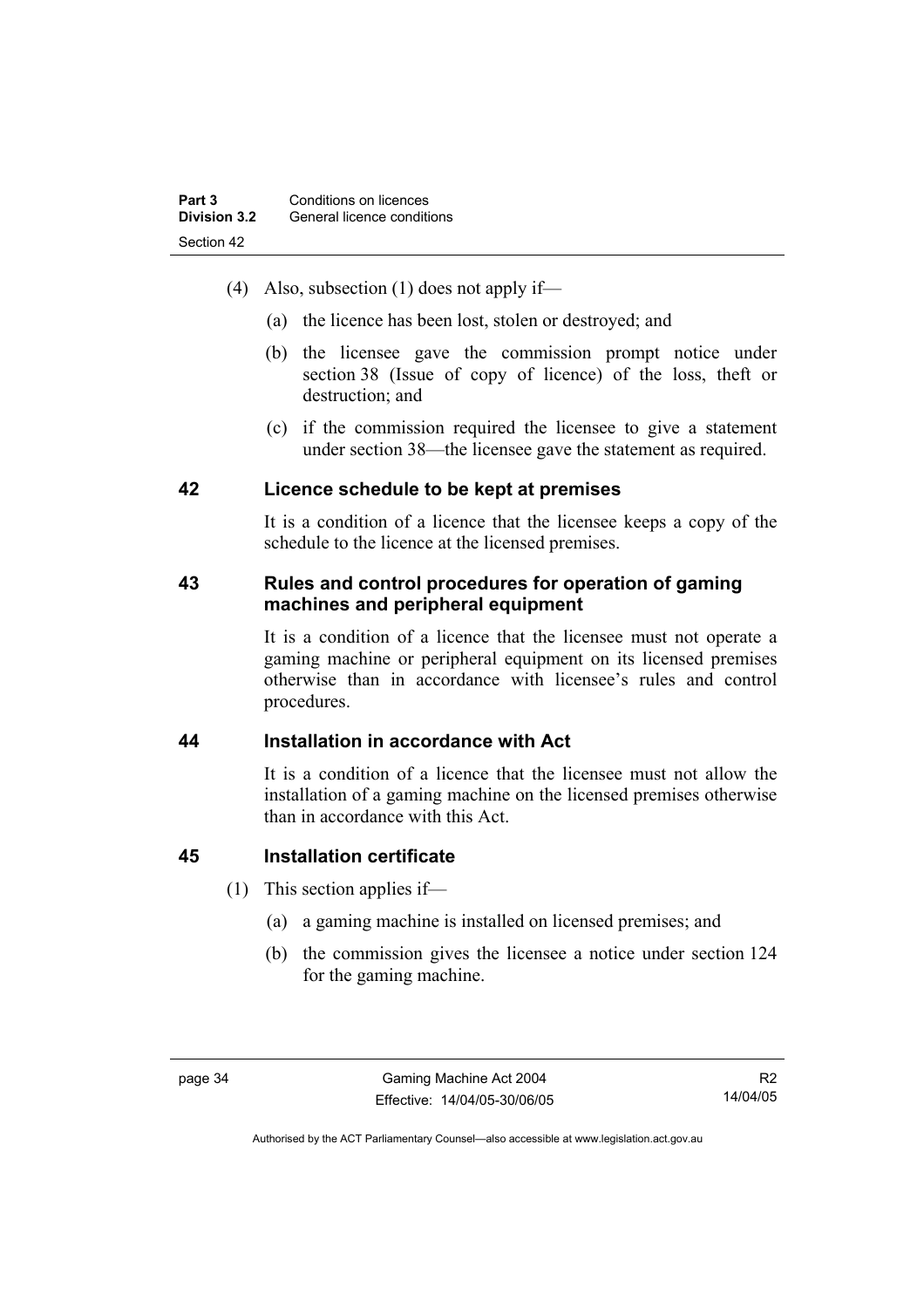- (2) It is a condition of the licence that the licensee gives the commission written notice of the stated details for the gaming machine as soon as practicable, but not later than 3 days after the later of the following:
	- (a) the day the machine is installed;
	- (b) the day the commission gives the notice.

# **46 Operation after installation**

- (1) This section applies if a gaming machine is operated on licensed premises.
- (2) It is a condition of the licence that the licensee not allow the gaming machine to be operated on the licensed premises unless the licensee has given the commission a notice under section 45 (2) for the machine.
- (3) However, subsection (2) does not prevent the operation of the gaming machine for maintenance.

# **47 Operation subject to correct percentage payout**

- (1) It is a condition of a licence that the licensee not operate a gaming machine on the licensed premises if the percentage payout on a gaming machine on the licensed premises is not the percentage payout under the licence for the machine.
- (2) Subsection (1) does not prevent the operation of the gaming machine to correct the percentage payout.

# **48 Percentage payout of gaming machines to be displayed**

It is a condition of a licence that each licensed gaming machine has the percentage payout under the licence for the gaming machine clearly displayed on the machine in a position approved by the commission under section 126.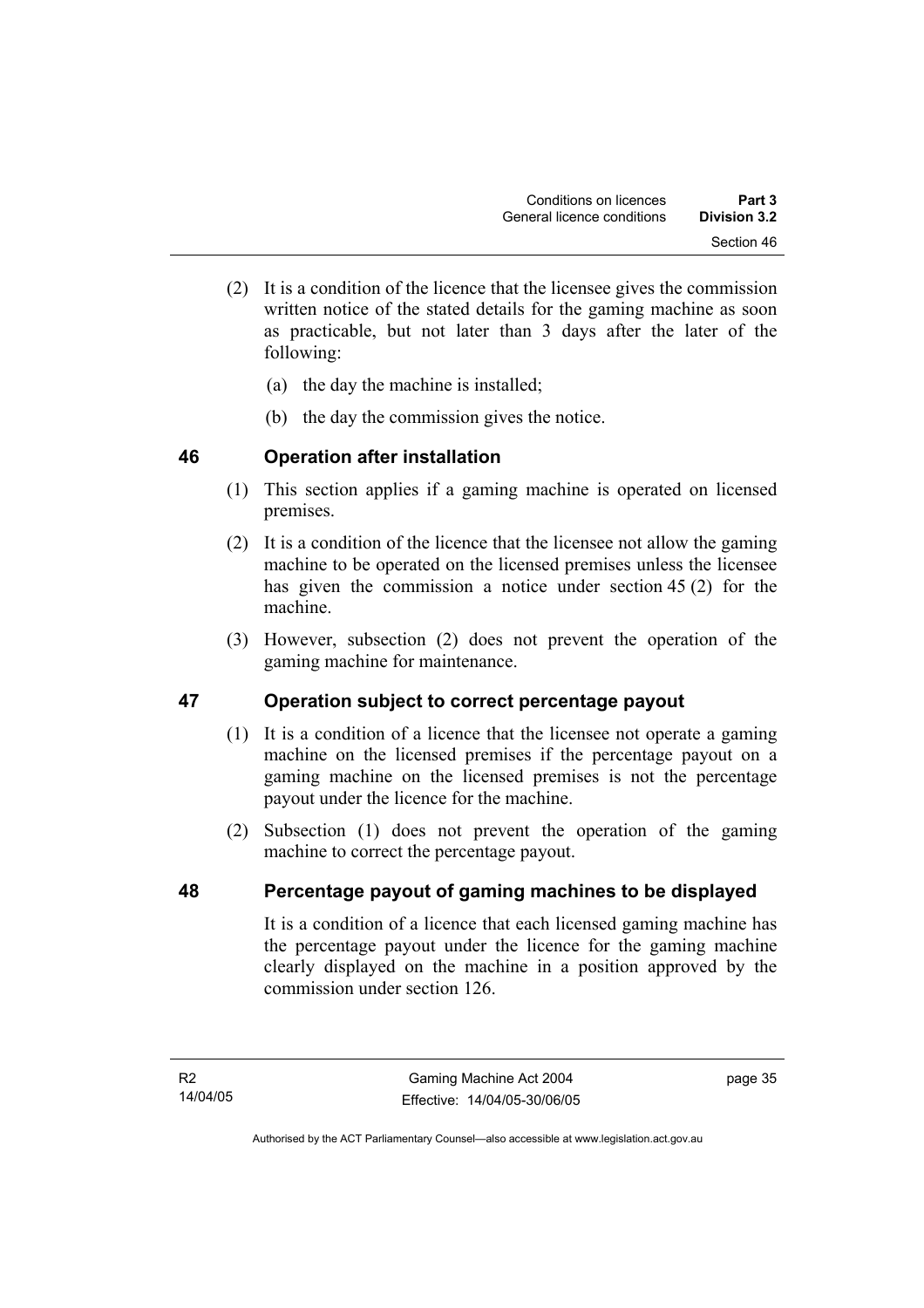**Part 3 Conditions on licences Division 3.2** General licence conditions Section 49

#### **49 Maximum stake amount**

It is a condition of the licence that the licensee not operate a gaming machine with a stake amount that is more than the amount prescribed under the regulations.

#### **50 Licensee to comply with relevant codes of practice**

It is a condition of a licence that the licensee comply with the relevant code of practice (if any) prescribed under the Control Act.

#### **51 Licensee to use gaming machines**

- (1) It is a condition of a licence that the licensee use the licensed gaming machines.
- (2) However, a licensee does not contravene the condition under subsection (1) if—
	- (a) the period for which the gaming machine is not used is 1 month or less; or
	- (b) the gaming machine is not used because it is broken or damaged and the licensee has taken, or is taking, all reasonable steps to make the machine operational again; or
	- (c) the licensee has the commission's written approval for the gaming machine not to be used.
- (3) On written application by the licensee, the commission may approve the non-use of a gaming machine for a stated period if satisfied that the gaming machine is not being used for a good reason.

#### **52 Accounts relating to gaming machines**

It is a condition of a licence that the licensee must—

 (a) keep full and separate accounts of all amounts taken from each gaming machine on the licensed premises; and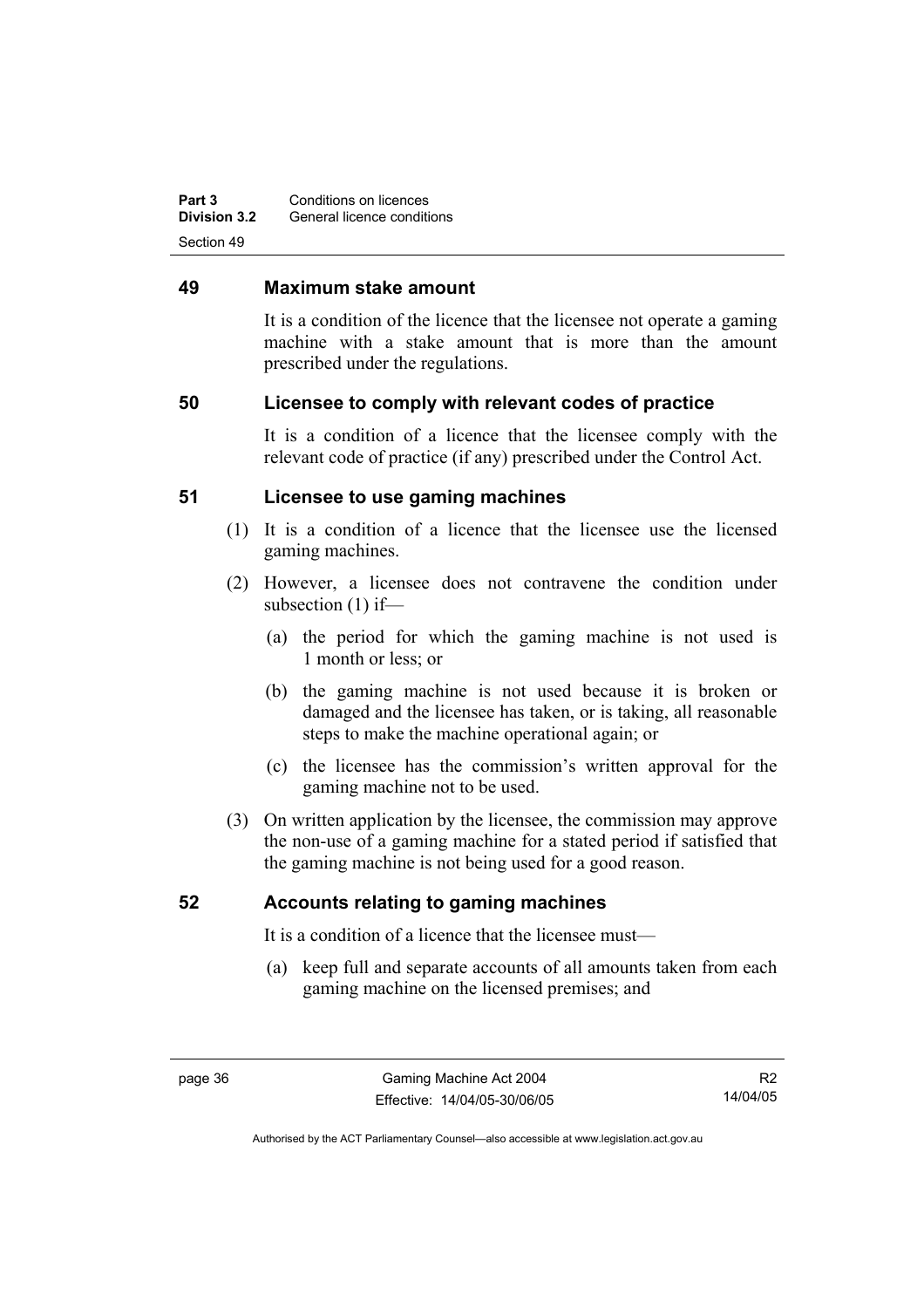- (b) keep the accounts in a way that allows them to be conveniently and properly audited; and
- (c) correctly balance the accounts at the end of each month.

# **Division 3.3 Club licence conditions**

# **53 Conditions about inequitable benefits**

- (1) It is a condition of a licence for a club that nobody, whether or not a member of a club, directly or indirectly derives a benefit from the club other than a benefit that—
	- (a) is available equally to all voting members of the club; or
	- (b) arises under an agreement in which the parties are dealing with each other at arm's length; or
	- (c) is given to a member under a resolution passed at a general meeting of voting members.
- (2) It is a condition of a licence for a club that nobody, whether or not a member of a club, directly or indirectly derives a benefit that is not available equally to all voting members of the club from—
	- (a) the club having applied for a licence; or
	- (b) a licence being issued to the club; or
	- (c) any added value that may accrue to the premises of the club because of a licence being issued to the club.
- (3) For this section, a person is not taken to be not dealing with the club at arm's length only because—
	- (a) the person and the club are corporations that are related under the Corporations Act, section 50; or
	- (b) the person, or an individual representing the person in dealings with the club, is an influential person for the club.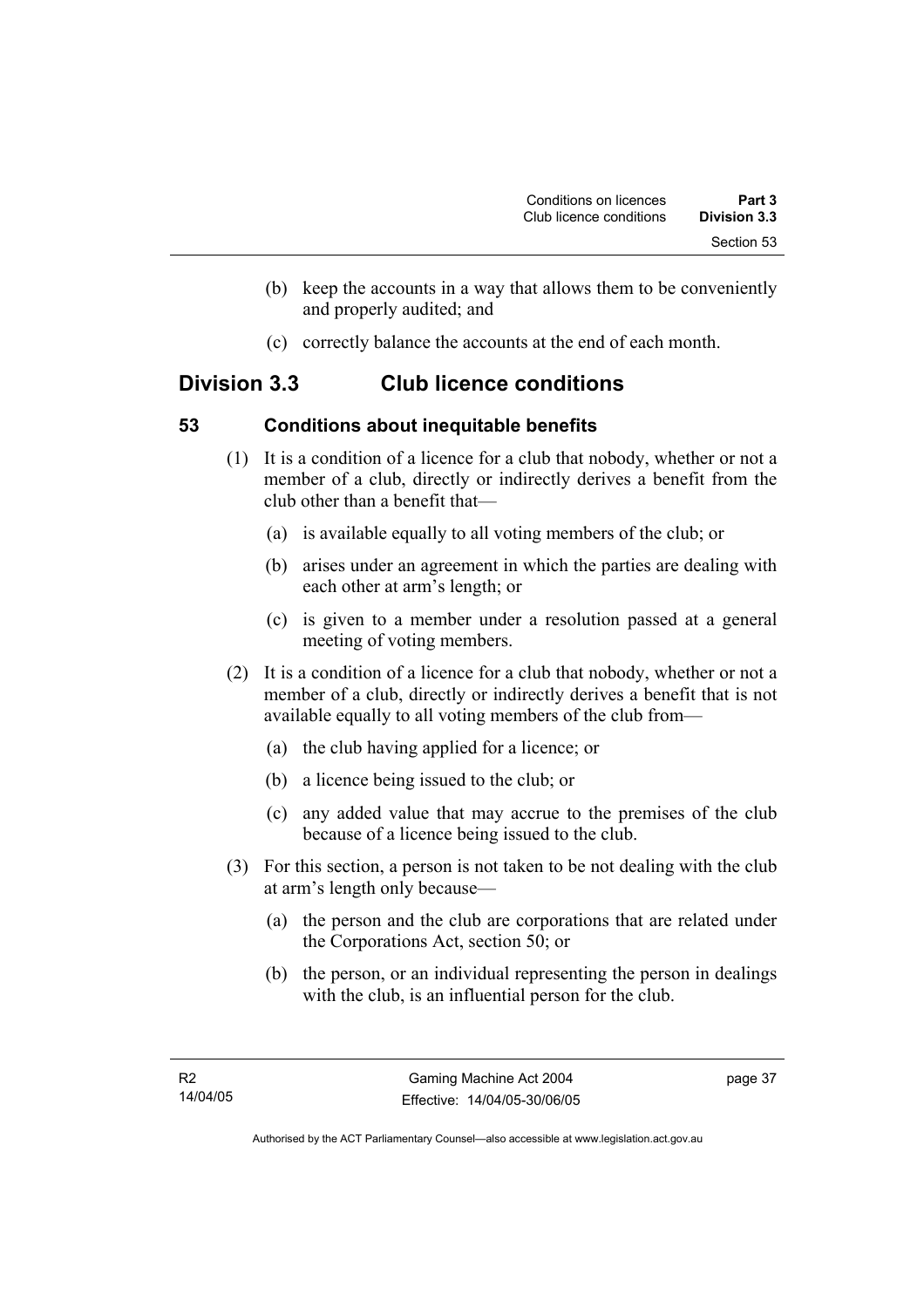| Part 3       | Conditions on licences  |  |
|--------------|-------------------------|--|
| Division 3.3 | Club licence conditions |  |
| Section 54   |                         |  |

- (4) This section does not prevent a person taking a benefit if—
	- (a) the person is entitled (whether or not under the rules of the club) to the benefit in the course of acting on behalf of the club; and
	- (b) the benefit consists only of—
		- (i) reasonable food or refreshment; or
		- (ii) out-of-pocket expenses reasonably incurred and authorised by a resolution of the club's management committee or board.

#### **54 Annual report of clubs**

It is a condition of a licence for a club that the club's annual report for a financial year of the club include information about the following for the financial year:

- (a) any contractual arrangement or consultancy entered into during the year—
	- (i) with an influential person; or
	- (ii) for more than the amount prescribed under the regulations;
- (b) any remuneration given to a person the value of which is equal to or more than the amount prescribed under the regulations.

#### **Example for par (b)**

A person may be remunerated by salary plus the use of a car.

*Note* An example is part of the Act, is not exhaustive and may extend, but does not limit, the meaning of the provision in which it appears (see Legislation Act, s 126 and s 132).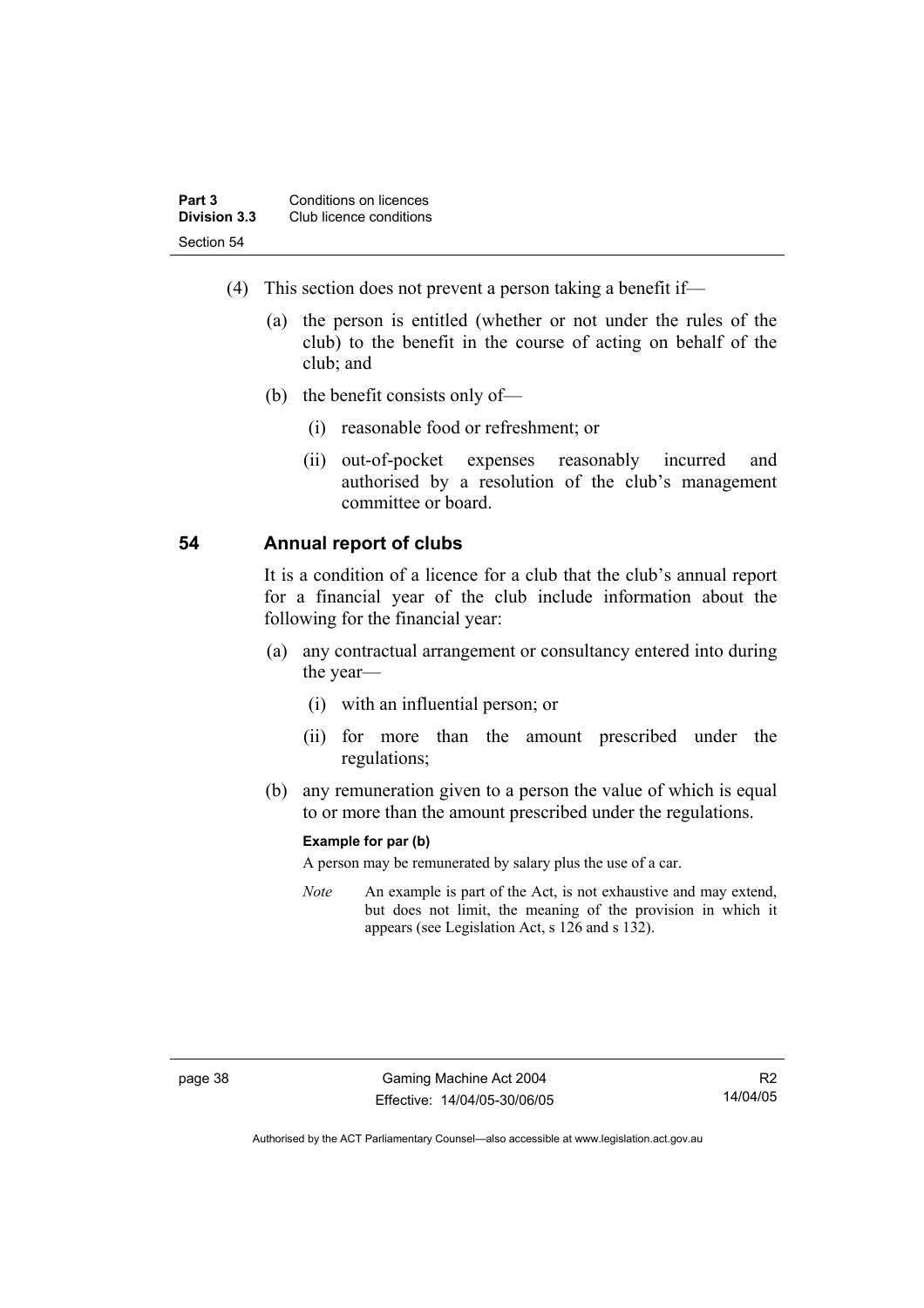#### **55 Other conditions of club licences**

Each of the following is a condition of a licence for a club:

- (a) the proceeds from the conduct of gaming are used in a way that promotes the objects of the licensee;
- (b) the licensee follows its objects or purposes honestly and seriously;
- (c) payments made under the licensee's objects are in the best interests of the licensee's members;
- (d) payments made for things bought by the licensee are reasonable;
- (e) salaries, wages, allowances or benefits paid or payable by the licensee to the licensee's executive officers and employees are reasonable;
- (f) payments for services provided to the licensee are reasonable and necessary, particularly in relation to the scale of the licensee's licensed business;

#### **Example**

The licensee has 4 gaming machines and pays \$150 000 a year for gaming machine advice. This payment is not reasonable because the payment is disproportionately large given the revenues from the 4 machines in relation to which the advice is being given.

- *Note* An example is part of the Act, is not exhaustive and may extend, but does not limit, the meaning of the provision in which it appears (see Legislation Act, s 126 and s 132).
- (g) guests must be signed in by a club member and accompanied by the member who signed them in;
- (h) only members and signed-in guests can play gaming machines in the club;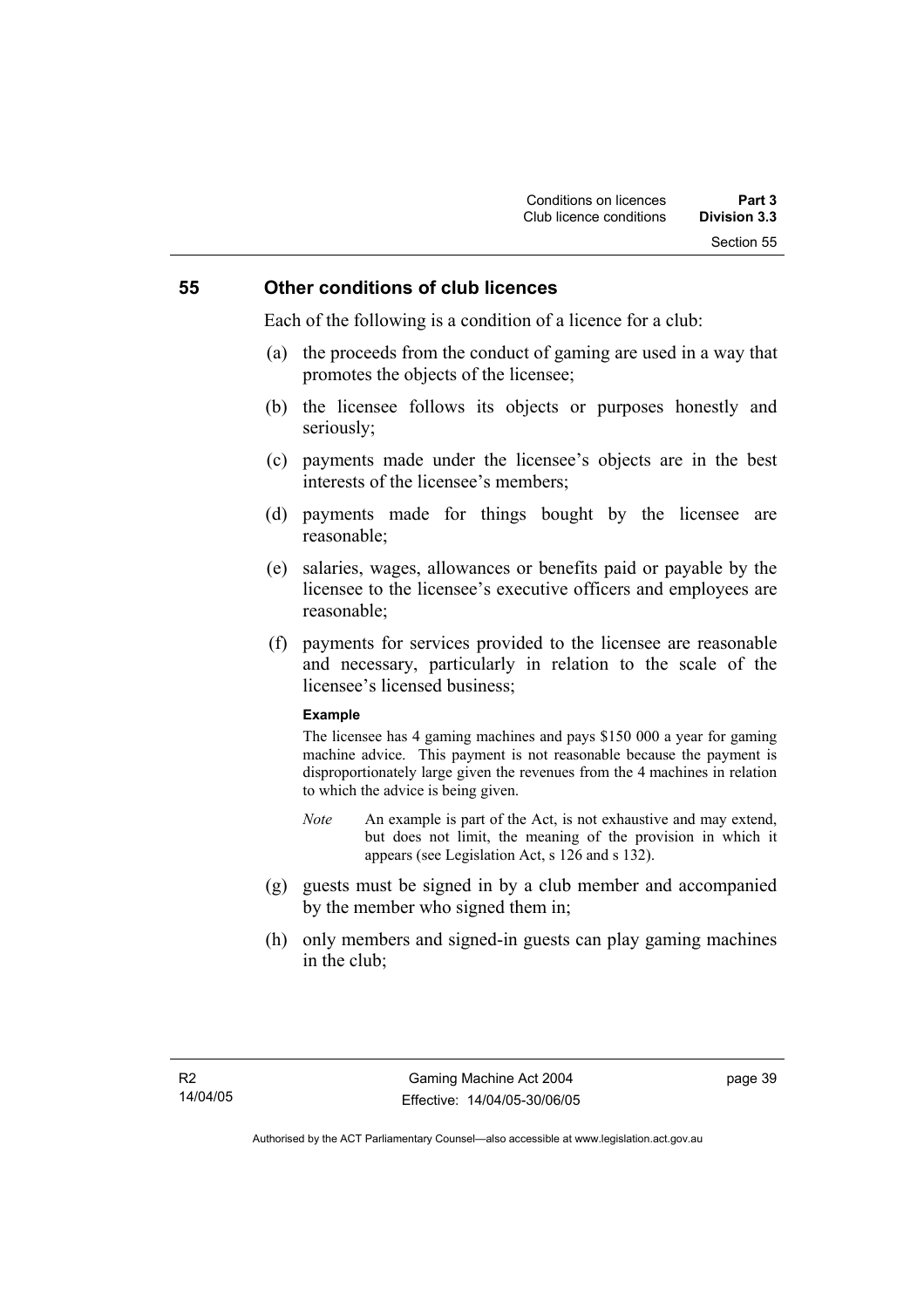- (i) each requirement for the issue of a gaming machine licence is continually met by the licensee;
	- *Note* For the requirements of the issue of a gaming machine licence see s 12.
- (j) the licensee continues not to do anything that would, if the licensee were applying for a licence, cause the licensee to be refused a licence.
	- *Note* For the grounds for refusing a gaming machine licence—see s 14.

page 40 Gaming Machine Act 2004 Effective: 14/04/05-30/06/05

R2 14/04/05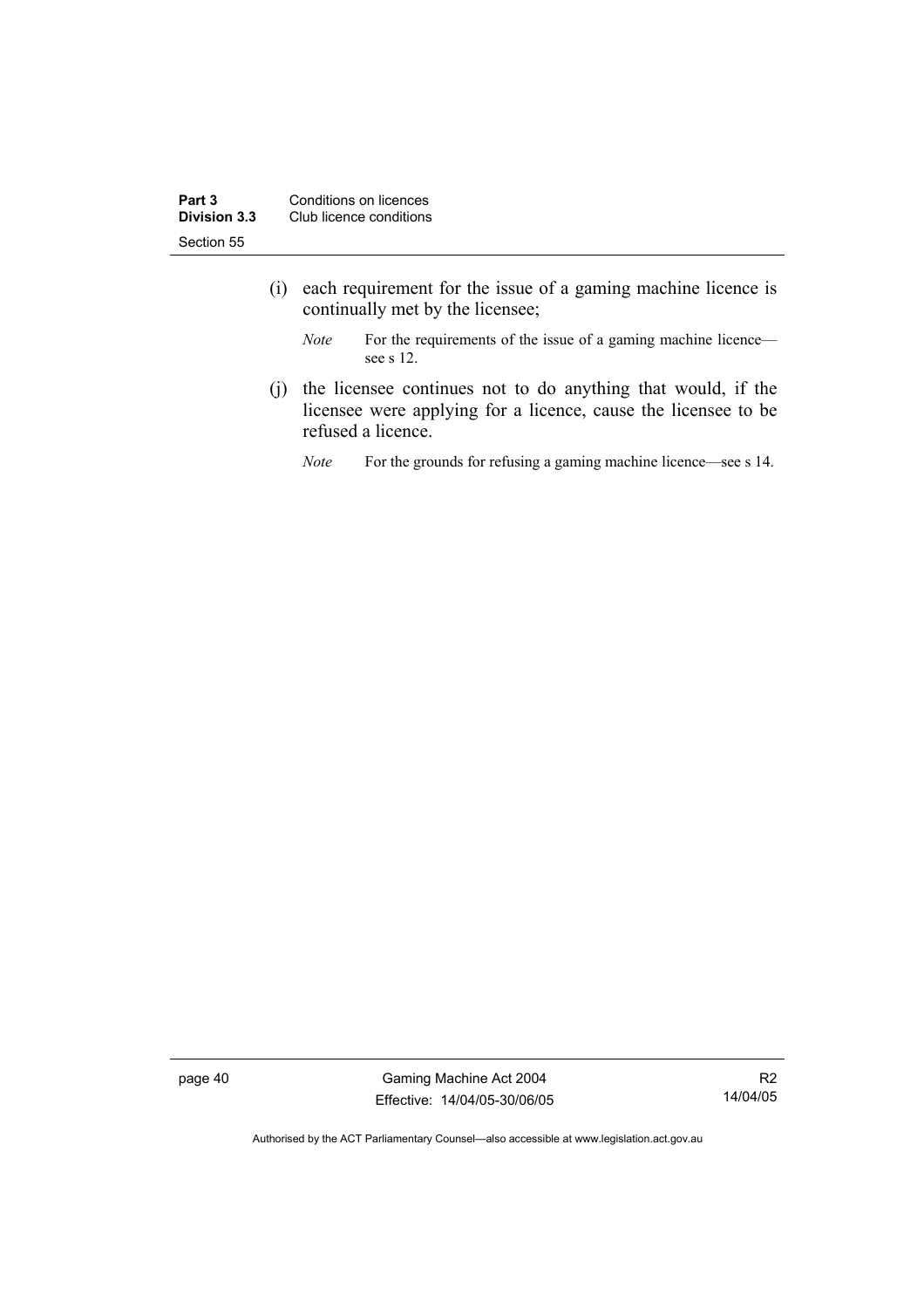# **Part 4 Disciplinary action**

#### **56 Definitions for pt 4**

In this part:

*disciplinary action*—see section 58.

*disciplinary notice*—see section 61.

*ground for disciplinary action* against a licensee—see section 57.

#### *licence*—

- (a) in relation to a person who is authorised to conduct a linked-jackpot arrangement under section 134, means the authorisation;
- (b) in relation to a permit-holder under part 8 (Linked-jackpot arrangements), means a multi-user permit.

*licensee* includes a permit-holder under part 8.

### **57 Grounds for disciplinary action**

- (1) Each of the following is a *ground for disciplinary action* against a licensee:
	- (a) the licensee gave information to the commission that was false, incomplete or otherwise misleading;
	- (b) the licensee, or an agent or employee of the licensee, has contravened this Act;
	- (c) the licensee is not an eligible person for a licence;
	- (d) for a corporation—an influential person is not an eligible person;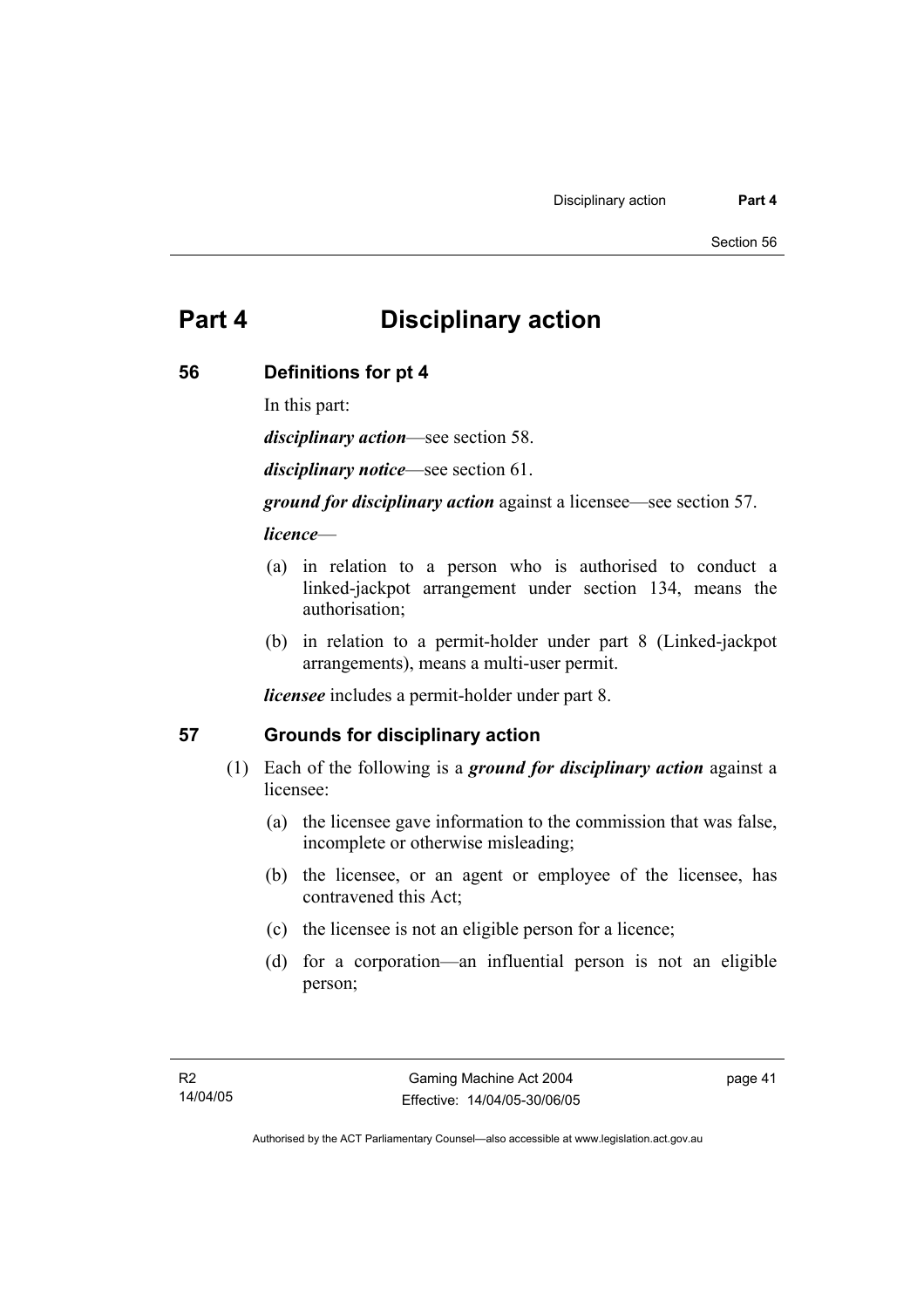#### **Part 4 Disciplinary action**

Section 57

- (e) for a licence issued to a club—
	- (i) the club has been or is about to be wound up; or
	- (ii) the club has not operated for 3 months or, if the commission approves a longer period, that longer period; or
	- (iii) the club has ceased to be an eligible club;
- (f) for a licence issued in relation to premises to which an on licence applies—the premises are not being used by people mainly for drinking alcohol;
- (g) the licensee has been given a reprimand that included a direction, and has not complied with the direction.
- (2) In subsection (1) (b), a reference to a *contravention* of this Act includes a reference to the following:
	- (a) a contravention of the Criminal Code, part 2.4 (Extensions of criminal responsibility) in relation to an offence against this Act or otherwise in relation to this Act;
	- (b) a contravention of the Criminal Code in relation to a document completed, kept or given, or required to be completed, kept or given, under or in relation to this Act;
	- (c) a contravention of the Criminal Code in relation to anything done, or not done, under or in relation to this Act.
- (3) The commission may, in writing, approve a period longer than 3 months for subsection  $(1)$  (e)  $(ii)$  if satisfied that-
	- (a) there is a good reason why the club is not operating; and
	- (b) the club will operate again after the end of the longer period.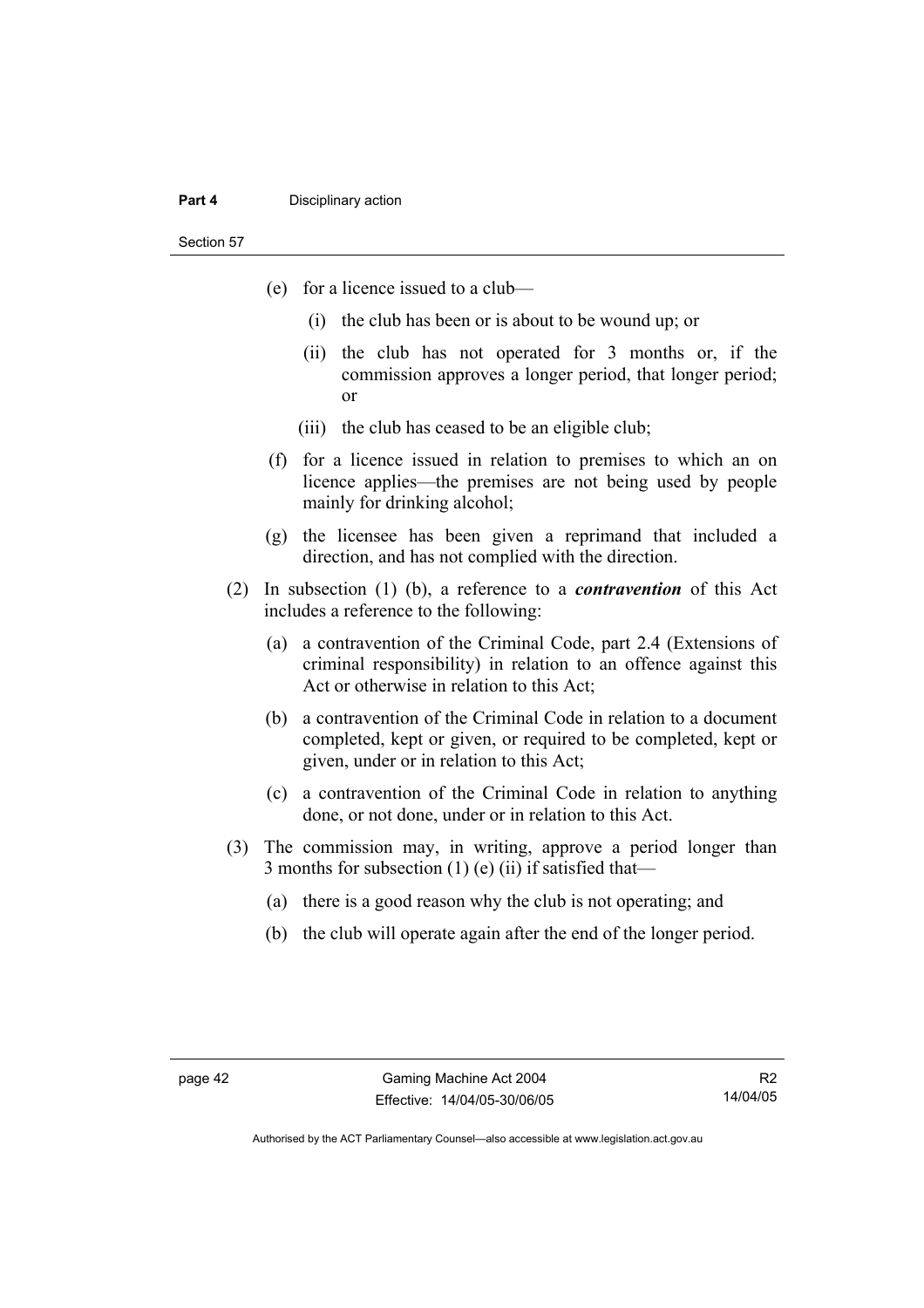#### **58 Disciplinary action**

- (1) Each of the following is a *disciplinary action* when taken against a person:
	- (a) reprimanding the person;
	- (b) imposing conditions on, or amending the conditions of, the person's licence;
	- (c) ordering the person to pay to the Territory a financial penalty of not more than \$100 000;
	- (d) suspending the person's licence for a stated period or until a stated thing happens;
	- (e) cancelling the person's licence.
- (2) A reprimand may include a direction by the commission that the licensee, within a stated time—
	- (a) cease contravening this Act; or
	- (b) rectify something that contributes to the ground for disciplinary action.
- (3) A financial penalty imposed under this section may be recovered as a debt payable to the Territory.

### **59 Criteria for disciplinary action**

- (1) In deciding what disciplinary action to take under section 58, the commission must consider the following:
	- (a) whether disciplinary action has been taken against the licensee before;
	- (b) whether the disciplinary ground on which the disciplinary action is to be taken endangered the public or the public interest;
	- (c) the seriousness of the disciplinary ground;

page 43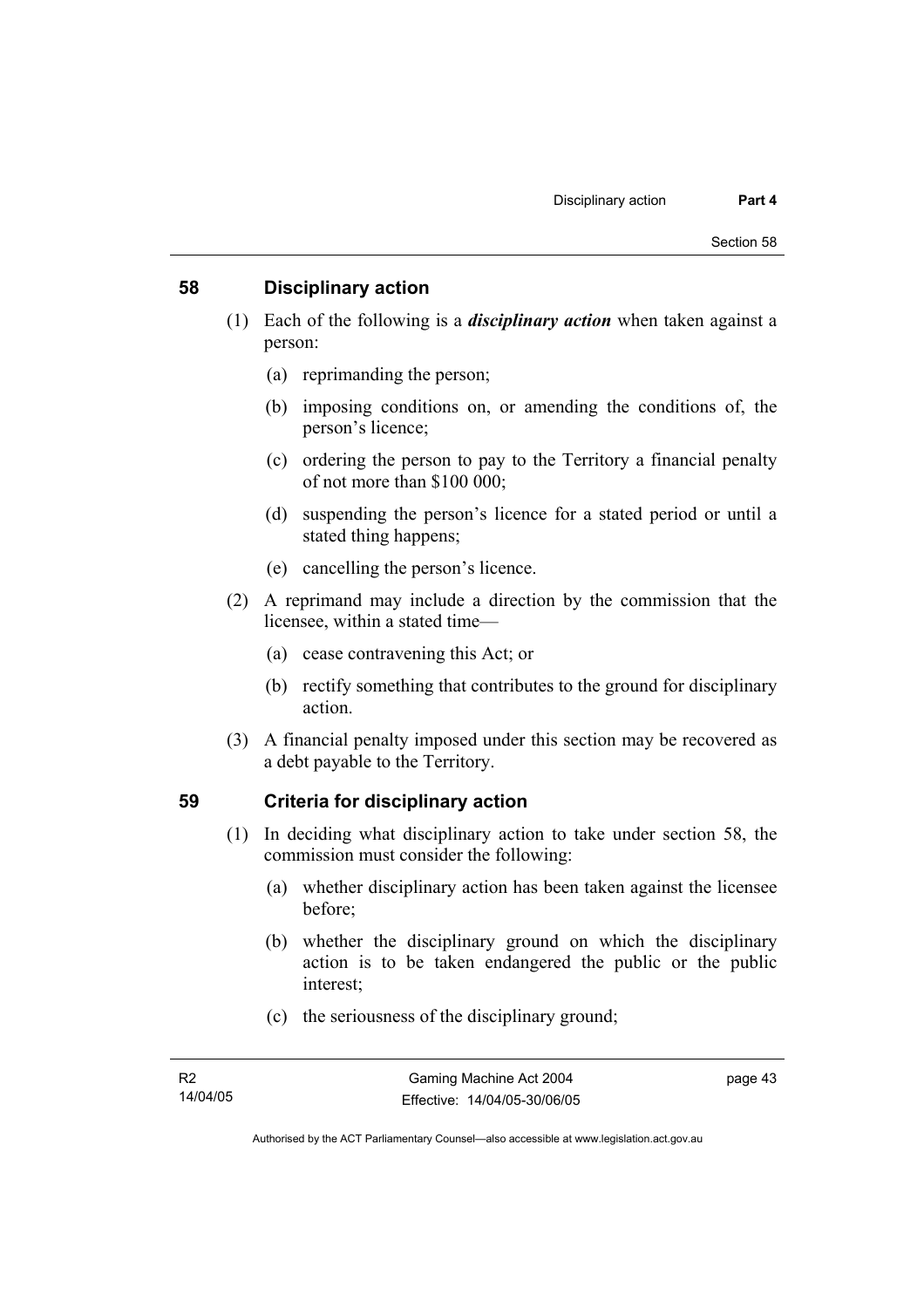#### **Part 4 Disciplinary action**

Section 60

- (d) the likelihood of further disciplinary action needing to be taken.
- (2) The commission may also consider any other relevant matter.

#### **60 When disciplinary notice may be given**

If the commission is satisfied that a ground for disciplinary action exists, or may exist, in relation to a licensee, the commission may give the licensee a disciplinary notice.

*Note* The commission need not give a disciplinary notice if the grounds for disciplinary action are the contravention of a direction in a reprimand (see s 62).

#### **61 Disciplinary notices**

A notice (a *disciplinary notice*) given to the licensee must—

- (a) state the ground for disciplinary action that caused the notice to be given; and
- (b) tell the licensee that the licensee may, within 3 weeks after the day the licensee is given the notice, give a written response to the commission about the notice.

#### **62 Commission may take disciplinary action against licensee**

- (1) This section applies if the commission is satisfied that a licensee has contravened a direction in a reprimand.
- (2) This section also applies if—
	- (a) a licensee has been given a disciplinary notice; and
	- (b) after considering any responses given within the 3-week period in relation to the notice under section 61, the commission is satisfied that a ground for disciplinary action exists in relation to a licensee.
- (3) The commission may take disciplinary action against the licensee.

| page 44 | Gaming Machine Act 2004      |          |
|---------|------------------------------|----------|
|         | Effective: 14/04/05-30/06/05 | 14/04/05 |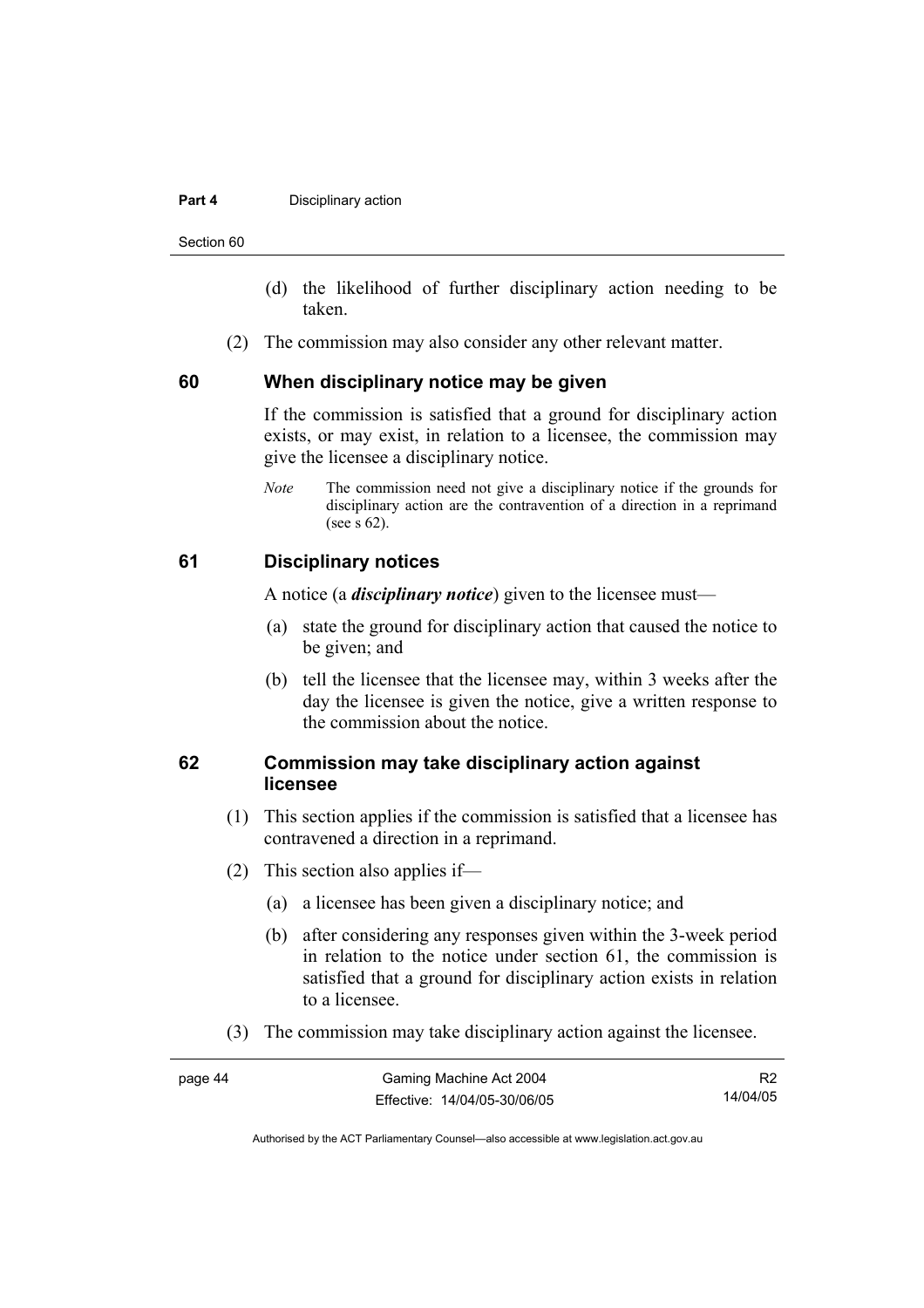- (4) To remove any doubt, the disciplinary action may consist of 2 or more of the actions mentioned in section 58.
- (5) Disciplinary action takes effect when the licensee receives written notice of the action, or on a later stated date.

#### **63 Suspension of licences because of suspension of general and on licences**

If a general licence or on licence relating to premises to which a gaming machine licence applies is suspended under the *Liquor Act 1975*, the gaming machine licence is suspended by force of this section for the period of suspension of the general licence or on licence.

#### **64 Cancellation of licences because of cancellation etc of general and on licences**

- (1) If a general licence or on licence relating to premises to which a gaming machine licence applies is not renewed under the *Liquor Act 1975*, the gaming machine licence is cancelled by force of this section.
- (2) If a general licence or on licence relating to premises to which a gaming machine licence applies is cancelled under the *Liquor Act 1975*, the gaming machine licence is cancelled by force of this section.
- (3) However, a licence cancelled under this section is taken to be in force again if the decision to cancel the general or on licence because of which the gaming machine licence was cancelled is reversed on appeal.

### **65 Return of licence on cancellation**

- (1) This section applies if—
	- (a) the commission cancels a person's licence under this part; and
	- (b) the person is given notice of the cancellation.

page 45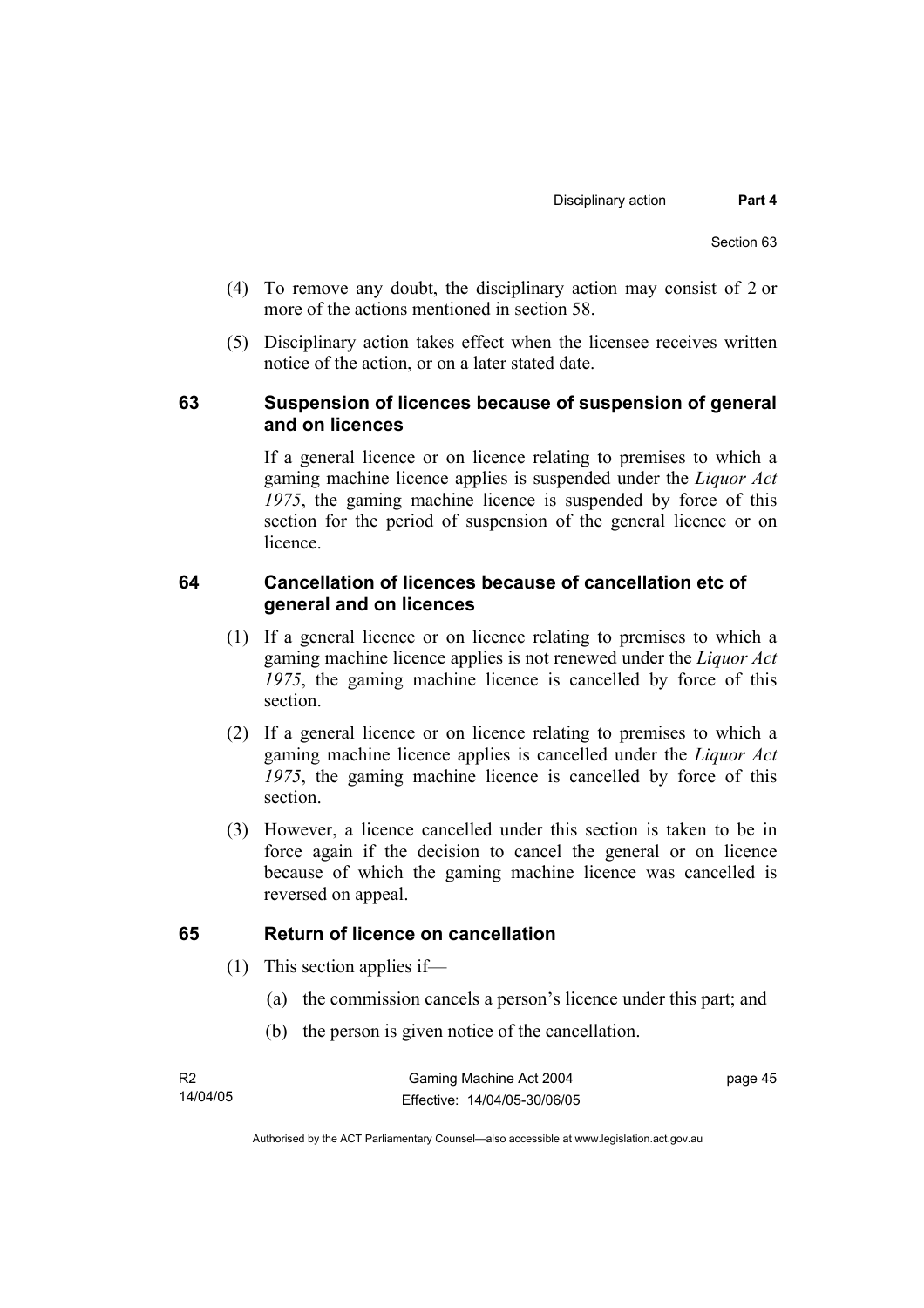#### **Part 4 Disciplinary action**

#### Section 65

- (2) This section also applies if—
	- (a) a person's licence is cancelled under section 64 (1); or
	- (b) the person's licence is cancelled under section 64 (2) and the person has notice of the cancellation of the person's general or on licence.
- (3) The person must return the licence to the commission as soon as practicable, but in any case not later than 1 week after the day the cancellation under this part takes affect.

Maximum penalty: 50 penalty units.

(4) An offence against this section is a strict liability offence.

page 46 Gaming Machine Act 2004 Effective: 14/04/05-30/06/05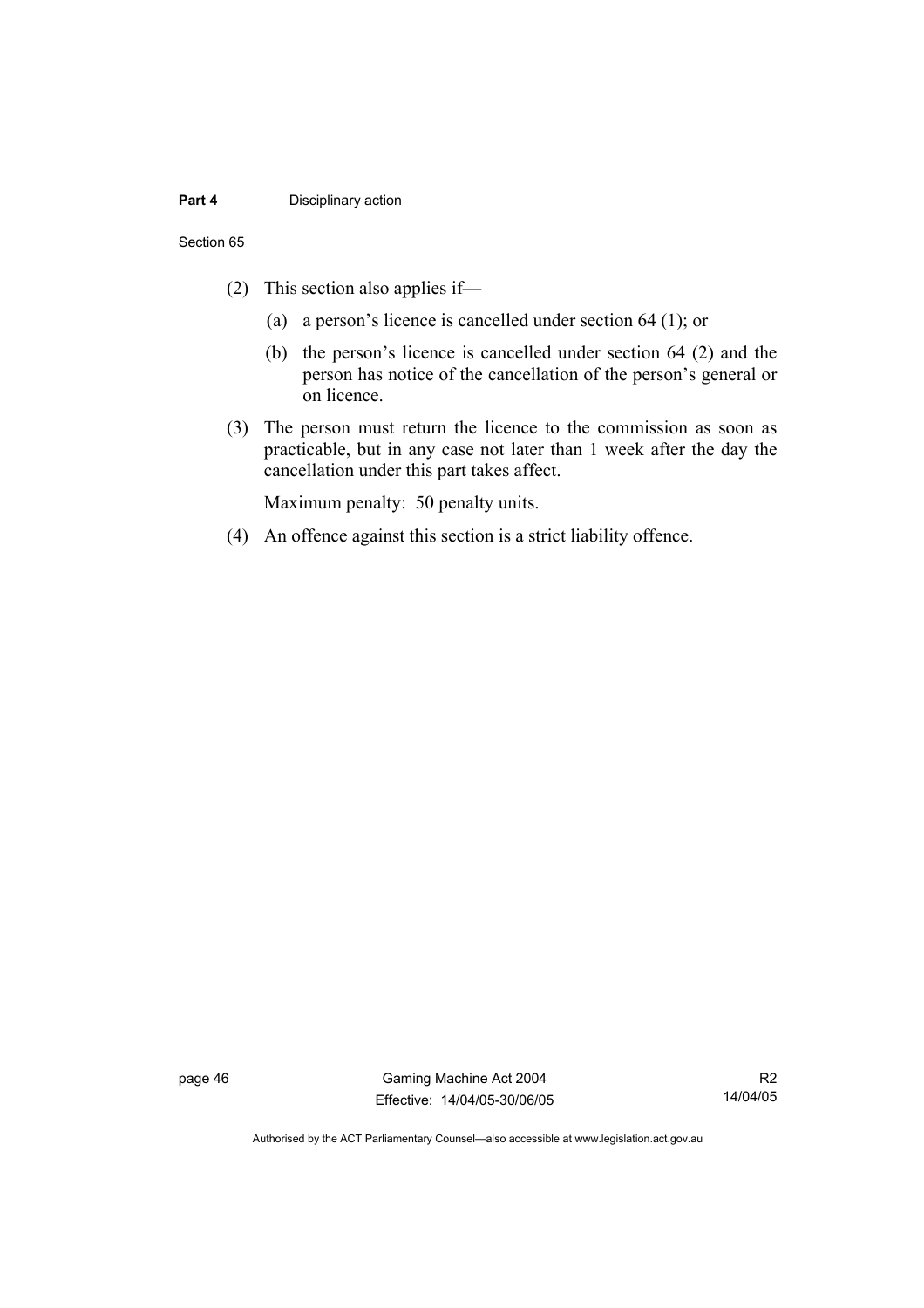# **Part 5 Centralised monitoring system**

#### **66 Meaning of** *centralised monitoring system*

(1) In this Act:

*centralised monitoring system (*or *CMS)* means a system approved in writing by the commission that—

- (a) monitors the operation and performance of approved gaming machines; and
- (b) facilitates the working out and checking for accuracy of tax liability, and the collection of tax, under this Act; and
- (c) can perform other related functions.
- (2) An approval is a notifiable instrument.

*Note* A notifiable instrument must be notified under the Legislation Act.

#### **67 Regulations about CMS**

- (1) The regulations may provide for the approval and operation of a CMS.
- (2) In particular, the regulations may fix a date, or allow the commission to fix a date, by which stated machines must be connected to the CMS.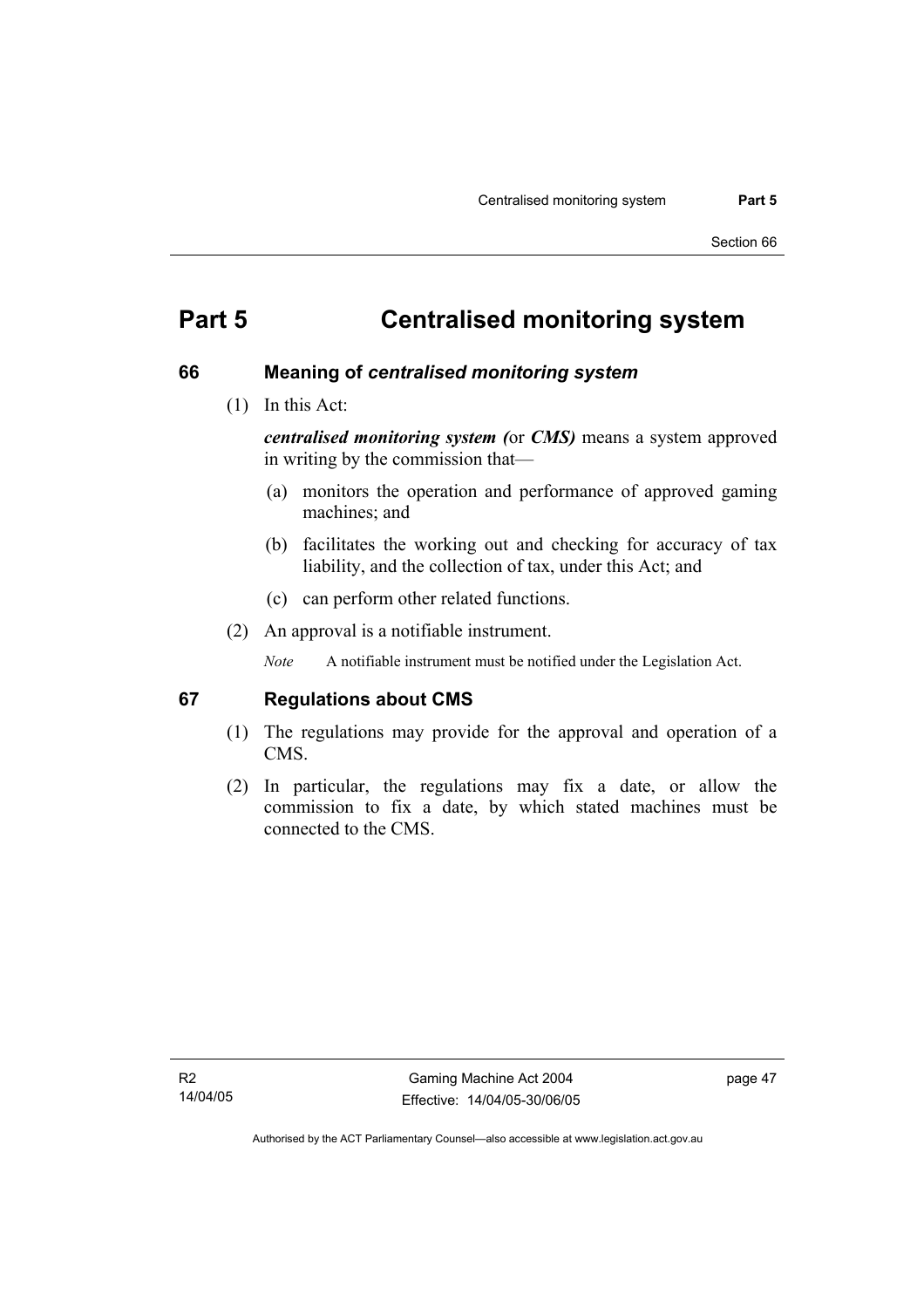# Part 6 **Approval of gaming machines, peripherals, suppliers, technicians and attendants**

# **Division 6.1 Approval of gaming machines and peripheral equipment**

#### **68 Meaning of** *peripheral equipment*

In this Act:

*peripheral equipment*, for a gaming machine, means equipment, or a device, that is incidental to the basic operation of the gaming machine.

#### **Examples**

- 1 note acceptors
- 2 links
- 3 card readers
- 4 ticket readers
- *Note* An example is part of the Act, is not exhaustive and may extend, but does not limit, the meaning of the provision in which it appears (see Legislation Act, s 126 and s 132).

#### **69 Approval of gaming machines and peripheral equipment**

- (1) The commission may, in writing, approve—
	- (a) a gaming machine; and
	- (b) any peripheral equipment for the gaming machine.
- (2) However, the commission must not approve something under subsection (1) unless the commission has considered—
	- (a) the results of a technical evaluation of the gaming machine and any peripheral equipment by an approved entity; and

R2 14/04/05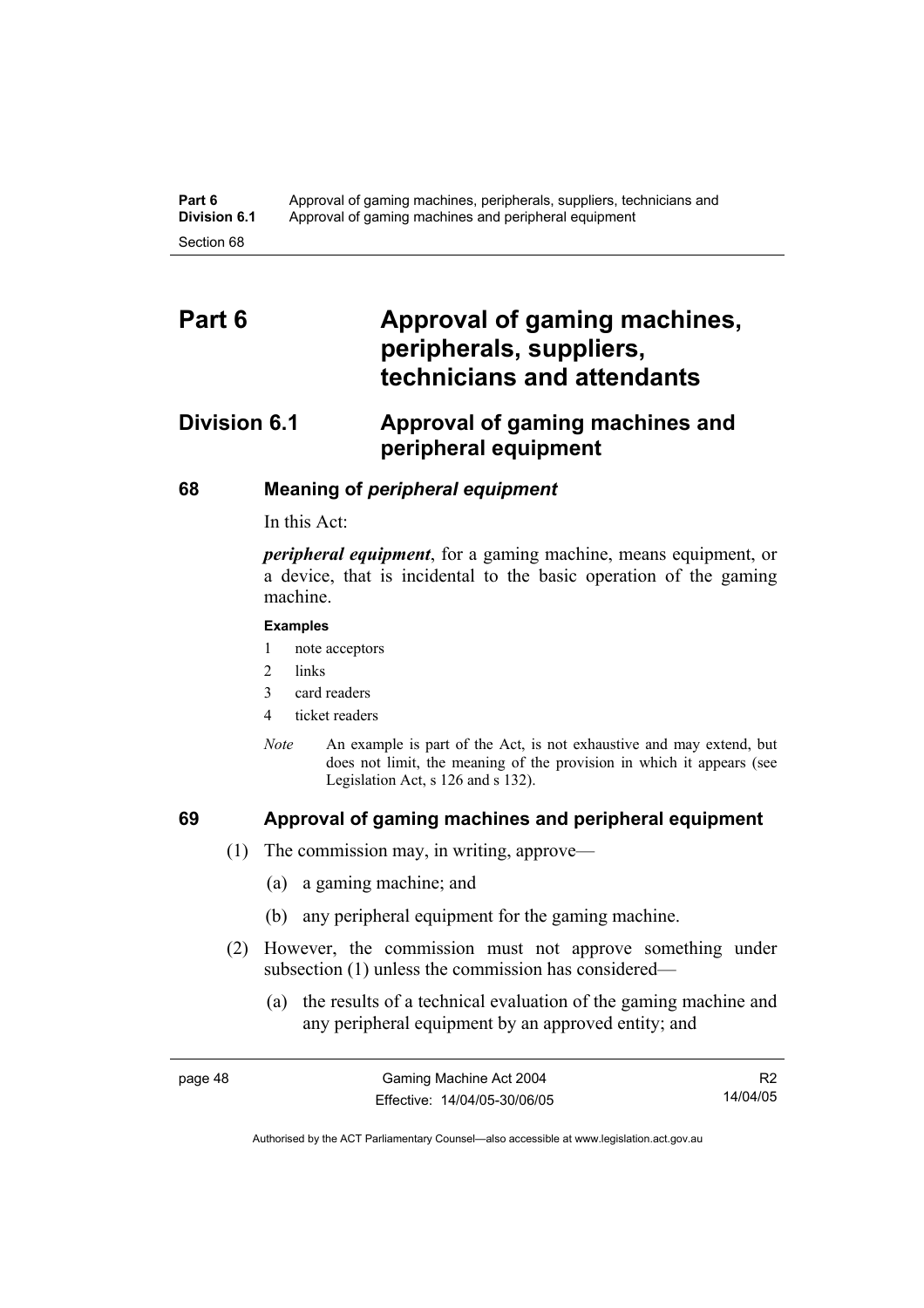- (b) any available research on the consumer protection and harm minimisation implications of the gaming machine or peripheral equipment proposed to be approved.
- (3) The approval of a gaming machine is a notifiable instrument.

*Note* A notifiable instrument must be notified under the Legislation Act.

(4) In this section:

*approved entity* means an entity approved (however described) under a law of a local jurisdiction about gaming machines to undertake technical evaluations for the law.

#### **70 Cancellation or suspension of gaming machine and peripheral equipment approval**

- (1) The commission may, in writing, cancel or suspend the approval of a gaming machine or peripheral equipment if—
	- (a) the machine no longer operates as designed; or
	- (b) the machine no longer operates as intended.
- (2) To remove any doubt, if the approval of a machine is cancelled or suspended under this section, it applies to all machines of that kind, whether or not a particular machine is operating as designed or intended.

#### **Example**

A King of the Thames gaming machine stops operating in accordance with its design. The commission suspends the approval of King of the Thames gaming machines, even though not all King of the Thames gaming machines have stopped operating in accordance with their design.

- *Note* An example is part of the Act, is not exhaustive and may extend, but does not limit, the meaning of the provision in which it appears (see Legislation Act, s 126 and s 132).
- (3) A cancellation or suspension under subsection (1) is a notifiable instrument.
	- *Note* A notifiable instrument must be notified under the Legislation Act.

| - R2     | Gaming Machine Act 2004      | page 49 |
|----------|------------------------------|---------|
| 14/04/05 | Effective: 14/04/05-30/06/05 |         |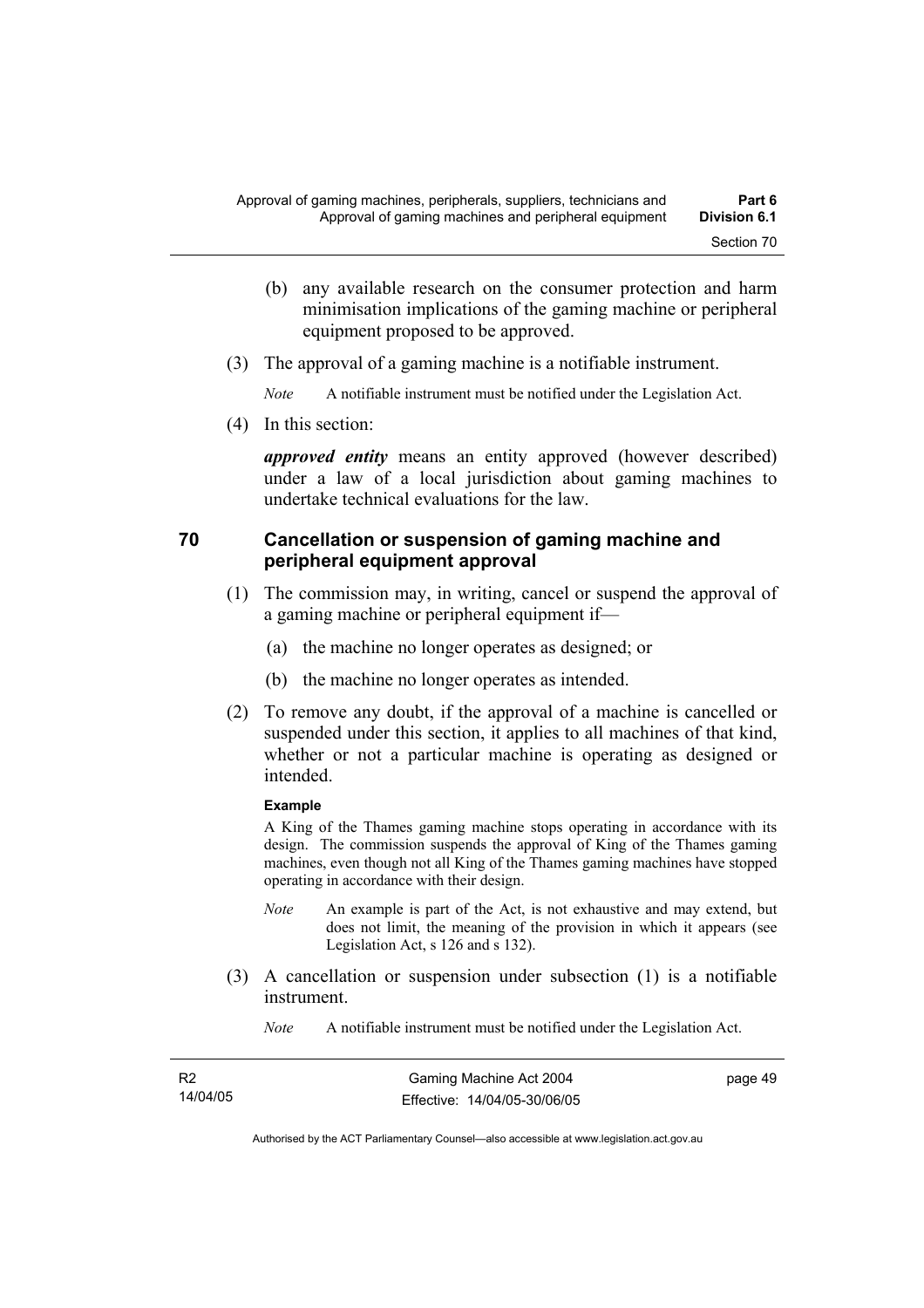#### Part 6 **Approval of gaming machines, peripherals, suppliers, technicians and Division 6.1** Approval of gaming machines and peripheral equipment Section 71

#### **71 Machine access register**

- (1) A licensee must keep a register (the *machine access register*) for the licensed gaming machines on the licensed premises.
- (2) If a gaming machine on the licensed premises is not working for a reason peculiar to the machine, the machine access register must record when and why the machine is not working.

#### **Examples**

- 1 technical problems peculiar to the machine, not a problem that affects all machines, eg a blackout
- 2 maintenance
- 3 door open for coin filling or removal
- 4 inspection by authorised officer
- *Note* An example is part of the Act, is not exhaustive and may extend, but does not limit, the meaning of the provision in which it appears (see Legislation Act, s 126 and s 132).
- (3) If an approved supplier, approved technician or approved attendant opens or maintains a gaming machine on the licensed premises in any way, whether or not by opening the machine, the person must enter the following details in the machine access register:
	- (a) information that clearly identifies the machine;
	- (b) the date when the machine was opened, repaired, adjusted or altered;
	- (c) if the machine was repaired or adjusted—a description of the repair or adjustment;
	- (d) the time when, and reason why, the machine was not working;
	- (e) the signature and number of the certificate of approval of the person making the entry;
	- (f) any other information required under the regulations.
- (4) A person commits an offence if—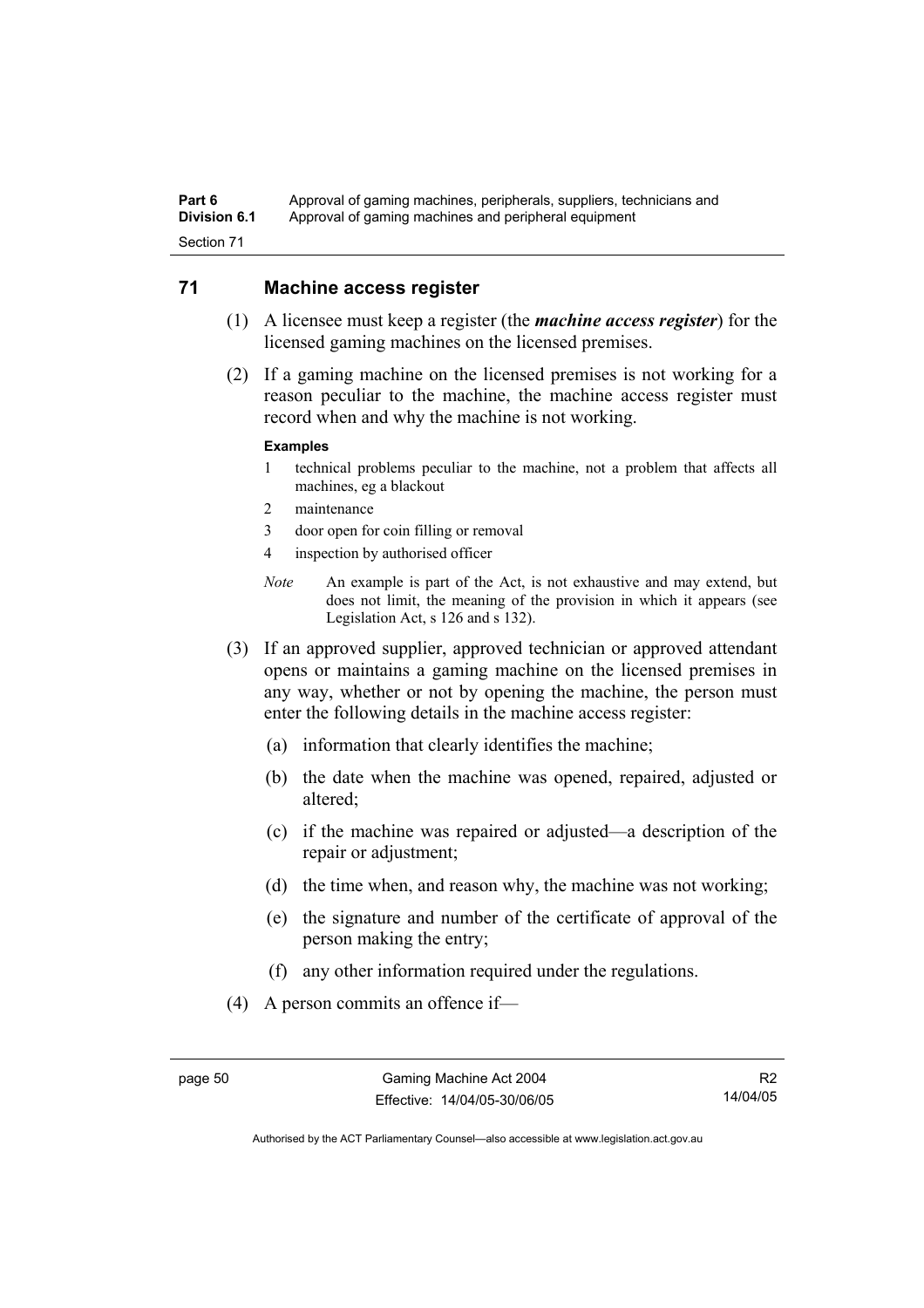- (a) the person enters anything in the machine access register; and
- (b) the person is not an approved supplier, approved technician, approved attendant or authorised person.

Maximum penalty: 10 penalty units.

(5) An offence against subsection (4) is a strict liability offence.

# **Division 6.2 Approved suppliers**

#### **72 Application and approval as supplier**

- (1) A person may apply in writing for approval as a supplier.
	- *Note 1* If a form is approved under the Control Act, s 53D for an application, the form must be used.

*Note 2* A fee may be determined under s 177 for this provision.

- (2) The commission may approve the person as a supplier if satisfied that—
	- (a) the person sells, installs or maintains gaming machines, peripheral equipment for gaming machines or systems (including a CMS) designed for use with gaming machines; and
	- (b) for an individual—the individual is an eligible person; and
	- (c) for a corporation—each influential person for the corporation is an eligible person; and
	- (d) the person satisfies any other requirement prescribed under the regulations.
- (3) If the commission approves a person as a supplier, the commission must give the person a certificate stating that the person is an approved supplier.

page 51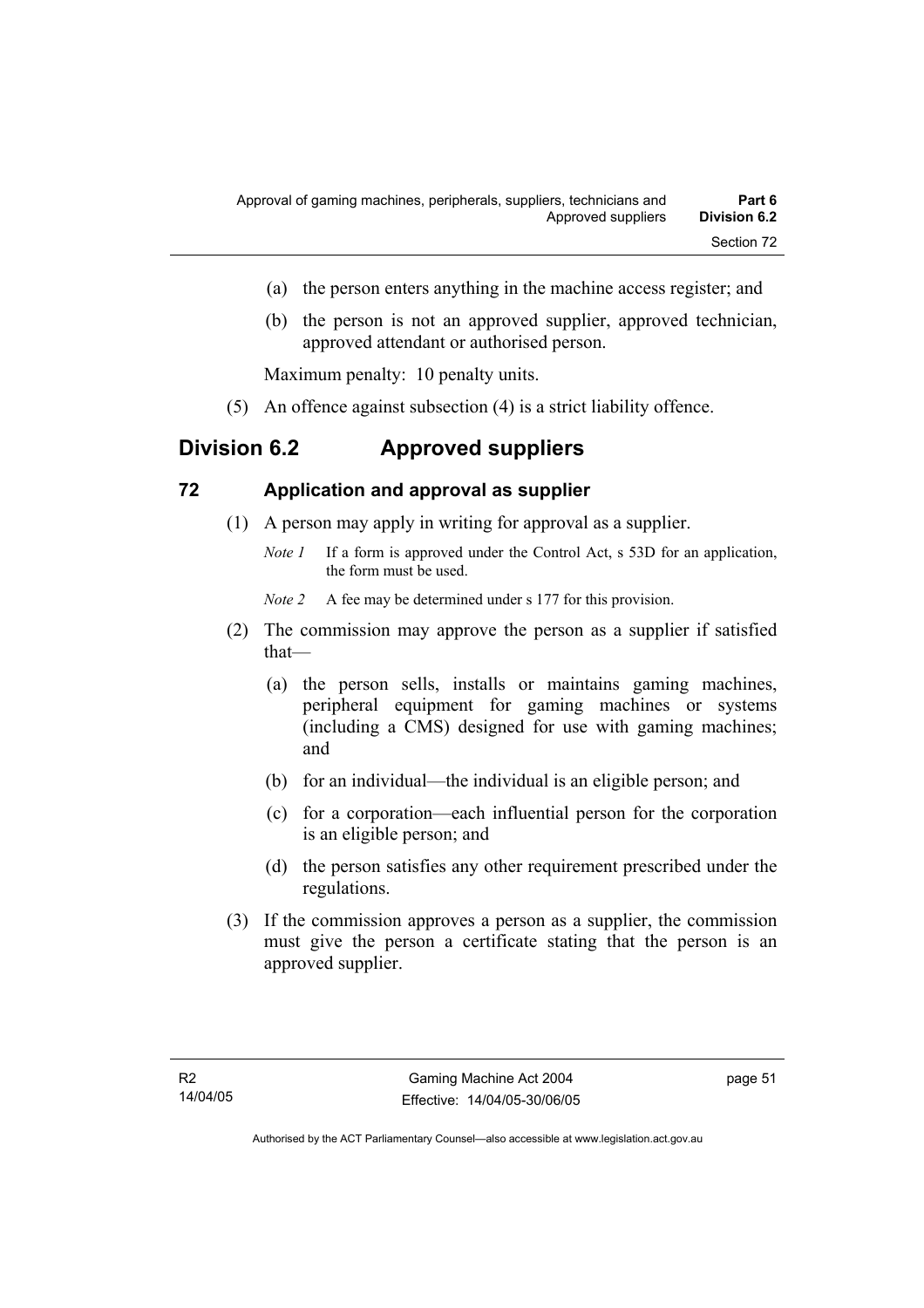## **73 Giving copy of certificate about approved supplier**

- (1) This section applies if an approved supplier tells the commission, in writing, about the loss, theft or destruction of a certificate given to the person under section 72 (3).
- (2) The commission may, by written notice given to the supplier, require the supplier to give the commission, within a stated period and in a stated form, a statement confirming, and explaining the circumstances of, the loss, theft or destruction.
- (3) If the commission is satisfied that the certificate has been lost, stolen or destroyed, the commission may give a replacement to supplier.

*Note* A fee may be determined under s 177 for this provision.

# **Division 6.3 Approved technicians**

### **74 Application for approval as technician**

- (1) An individual may apply in writing for approval as a technician for 1 or more suppliers.
	- *Note 1* If a form is approved under the Control Act, s 53D for an application, the form must be used.
	- *Note 2* A fee may be determined under s 177 for this provision.
- (2) The application must be accompanied by—
	- (a) a statement by each approved supplier for which the applicant is applying for approval that—
		- (i) the supplier is satisfied that the applicant is competent to exercise the functions of an approved technician; and
		- (ii) the supplier employs, or has offered to employ, the applicant as a technician; and
	- (b) if the applicant is an approved supplier and is applying for approval to be a technician for his or her own business—a statement to that effect; and

R2 14/04/05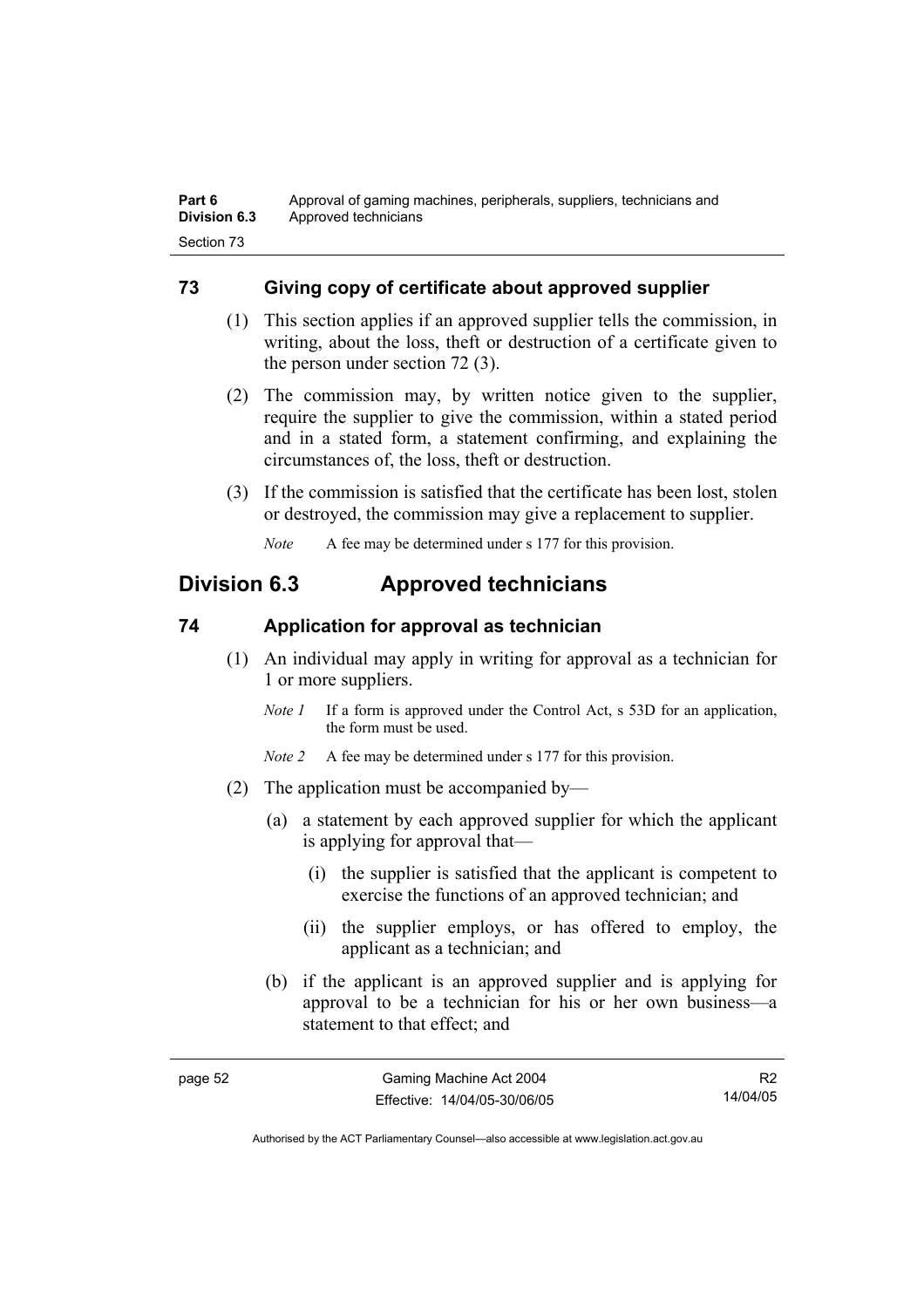- (i) ask the police to check the applicant's criminal record using the applicant's fingerprints; and
- (ii) authorise the police to report the results of the check to the commission; and
- (d) 4 recent passport-size photographs of the applicant.

#### **75 Approval of technicians**

- (1) The commission may, on application under section 74, approve the applicant as a technician for 1 or more suppliers if satisfied that—
	- (a) the applicant is qualified to exercise the functions of an approved technician; and
	- (b) either—
		- (i) the applicant is employed, or will be employed, by each supplier; or
		- (ii) the applicant is an approved supplier; or
		- (iii) the applicant is employed, or will be employed, by each supplier and is an approved supplier.
- (2) An approval is for 2 years.
- (3) If a short-term approval is in force in relation to the applicant, the approval under this section starts when the short-term approval under section 76 began.

#### **Example**

Jo was given a short-term approval as a technician on 1 January 2005 before the results of her police check came through. Her results were satisfactory and she was approved as a technician on 25 February 2005. Her approval ends on 1 January 2007.

 (4) A person is *qualified* to exercise the functions of an approved technician for a supplier if the person—

page 53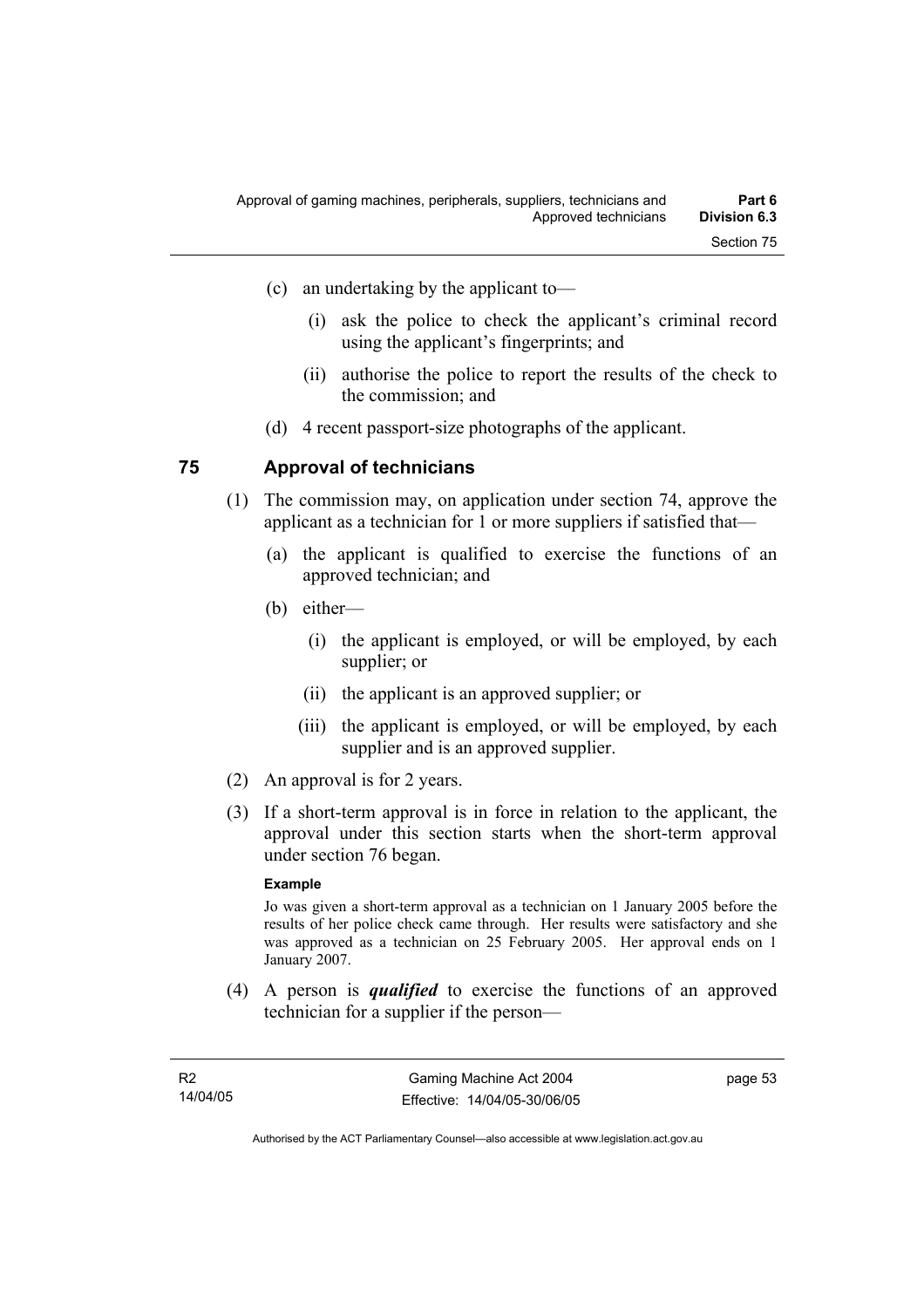| Part 6              | Approval of gaming machines, peripherals, suppliers, technicians and |
|---------------------|----------------------------------------------------------------------|
| <b>Division 6.3</b> | Approved technicians                                                 |
| Section 76          |                                                                      |

- (a) is an individual; and
- (b) is competent to maintain gaming machines supplied by the supplier; and
- (c) is an eligible person; and
- (d) satisfies any requirement prescribed under the regulations.
- (5) To remove any doubt, an approved supplier may be approved as a technician under this section for themselves as supplier, another supplier or both.

#### **76 Short-term approval of technicians**

- (1) This section applies to a person who has applied for approval as a technician if—
	- (a) the commission has not received the results of the police check of the person's criminal record; but
	- (b) the commission would approve the person if the results of the police check did not show that the person was not an eligible person.
- (2) The commission may approve the applicant as a technician.
- (3) An approval under this section (a *short-term approval*) is for 6 months, and cannot be renewed.

#### **77 Ending short-term approvals**

- (1) This section applies to a person if—
	- (a) the person has a short-term approval as a technician; and
	- (b) the commission receives the results of the police check of the person's criminal record; and
	- (c) after considering the results of the police check, the commission is satisfied that the person is not an eligible person.

R2 14/04/05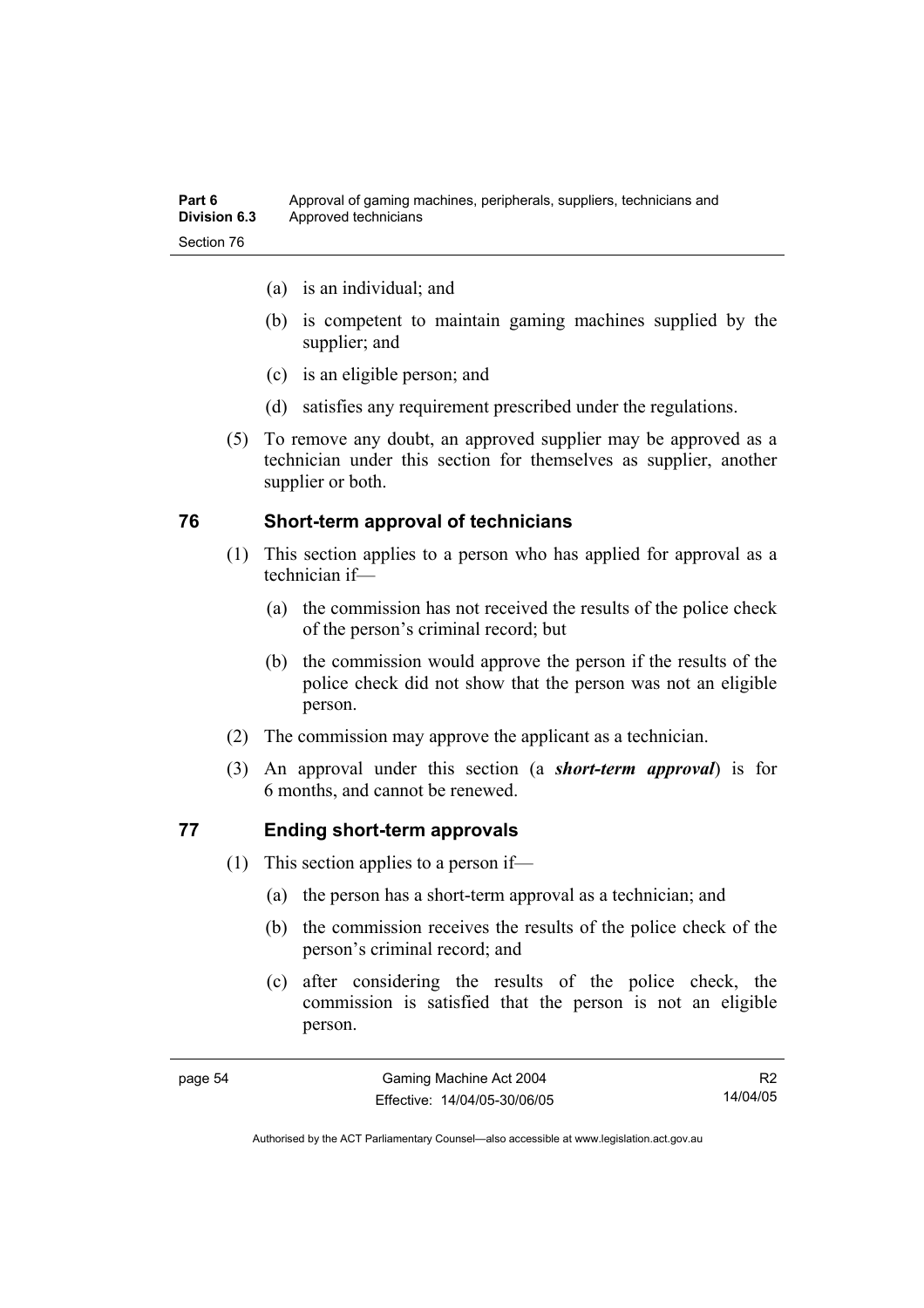- (2) The commission must, by written notice given to the technician—
	- (a) refuse the person's application for approval as a technician; and
	- (b) cancel the person's short-term approval as a technician.

#### **78 Transfer etc of technician's approval**

- (1) On written application by an approved technician, the commission may—
	- (a) approve the technician for another supplier (the *new supplier*); or
	- (b) transfer the approval of the technician from 1 supplier to another (the *new supplier*).
	- *Note 1* If a form is approved under the Control Act, s 53D for an application, the form must be used.

*Note 2* A fee may be determined under s 177 for this provision.

 (2) The application must be accompanied by a written statement by the new supplier stating that the supplier employs, or has offered to employ, the applicant as a technician.

#### **79 Cancellation etc of technician's approval**

- (1) This section applies if—
	- (a) the commission stops being satisfied that an approved technician is qualified to exercise the functions of an approved technician for each supplier for whom the technician is approved; or
	- (b) the approved technician is not an approved supplier and is not employed by an approved supplier; or
	- (c) the commission is satisfied that the technician has contravened this Act.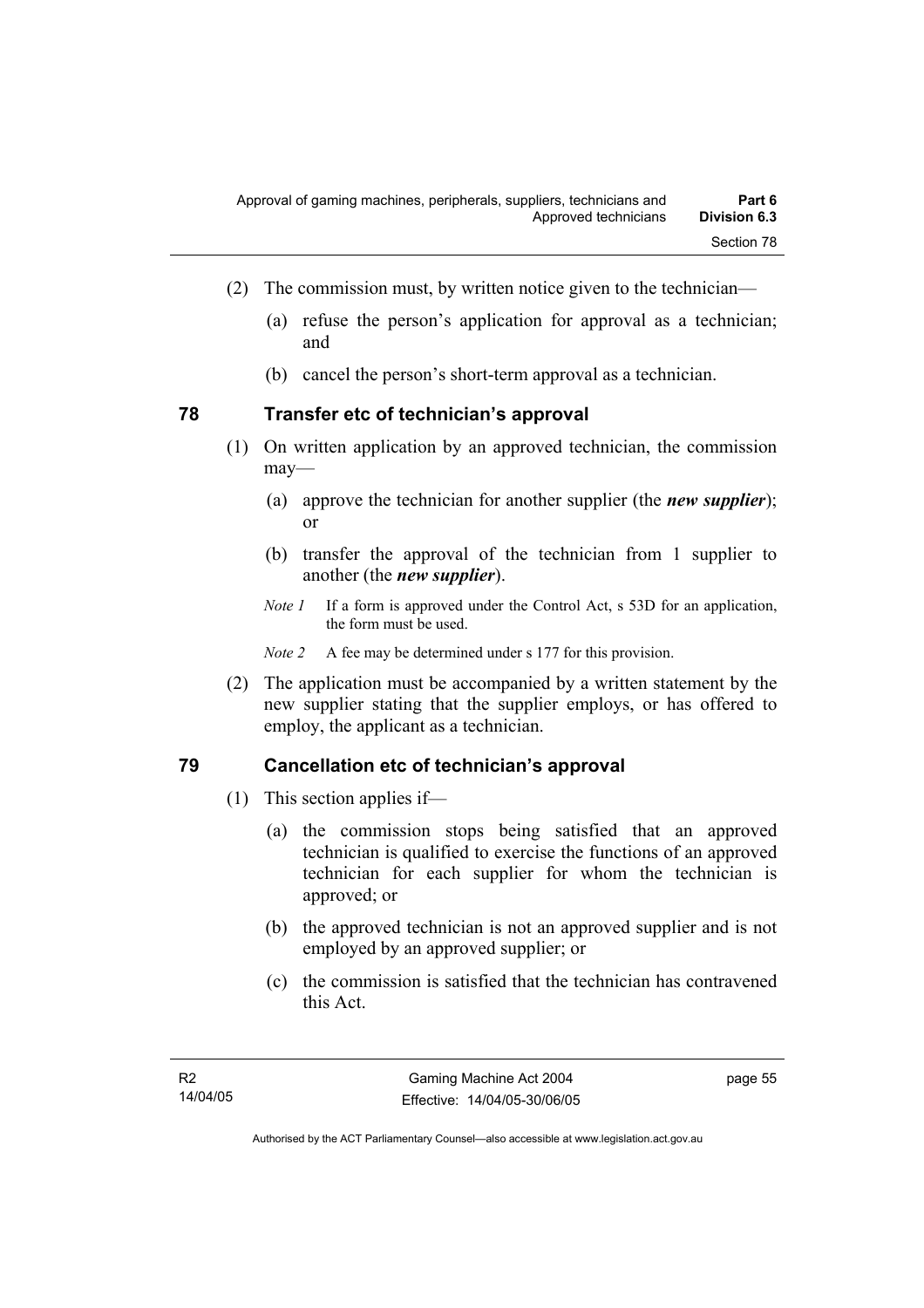- (2) In subsection (1) (c), a reference to a *contravention* of this Act includes a reference to the following:
	- (a) a contravention of the Criminal Code, part 2.4 (Extensions of criminal responsibility) in relation to an offence against this Act or otherwise in relation to this Act;
	- (b) a contravention of the Criminal Code in relation to a document completed, kept or given, or required to be completed, kept or given, under or in relation to this Act;
	- (c) a contravention of the Criminal Code in relation to anything done, or not done, under or in relation to this Act.
- (3) The commission may, by written notice given to the approved technician—
	- (a) cancel the technician's approval; or
	- (b) suspend the technician's approval; or
	- (c) reprimand the technician.
- (4) In considering whether to take action under this section, the commission must consider the following:
	- (a) whether action has been taken against the approved technician under this section before;
	- (b) the seriousness of any contravention of this Act;
	- (c) the likelihood of further action needing to be taken against the technician;
	- (d) the public benefit of technicians being regulated under this Act.
- (5) The commission may also consider any other relevant matter.
- (6) In this section:

*approved supplier*—a person is not an *approved supplier* if the person's approval as a supplier is suspended.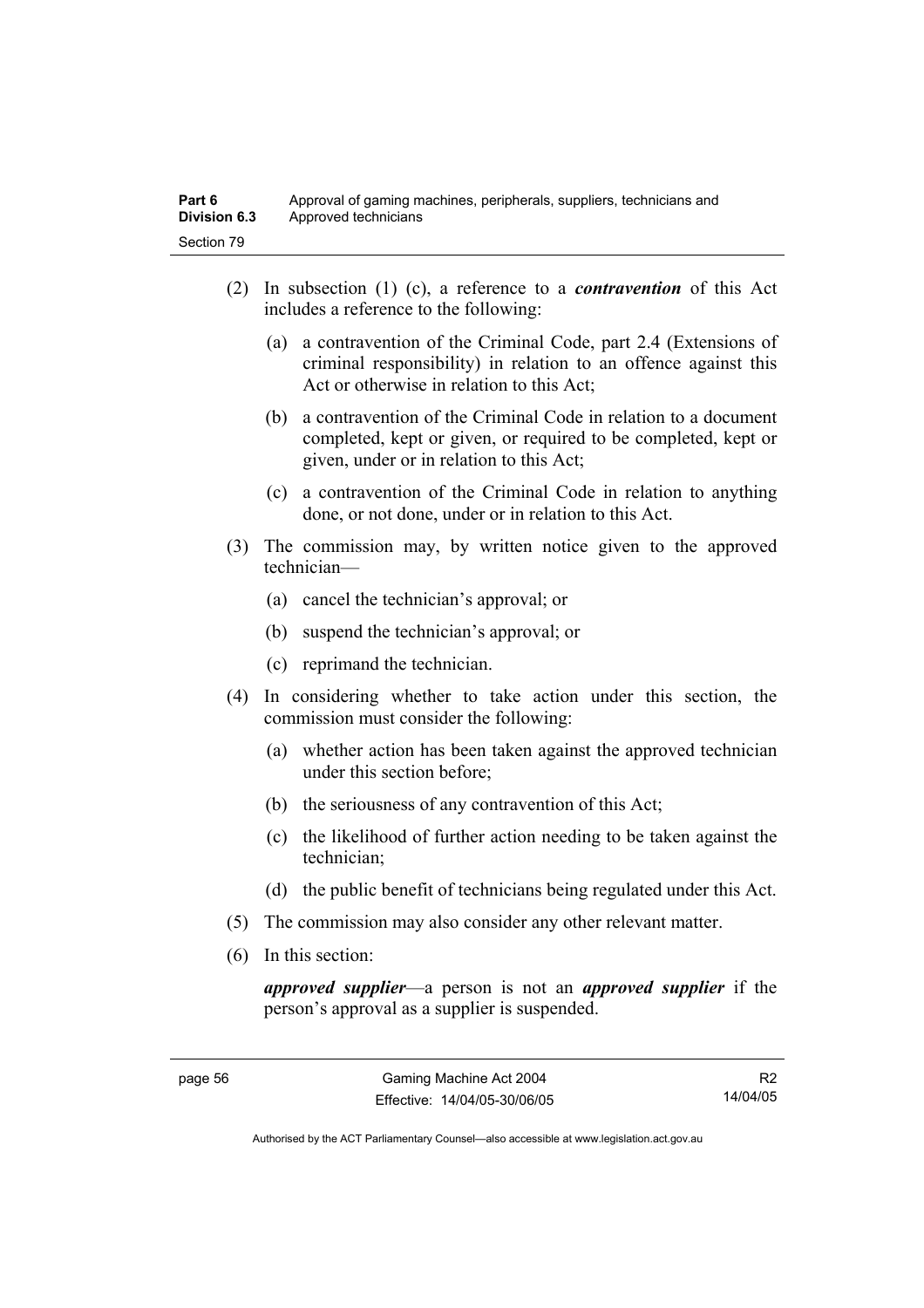*qualified*, to exercise the functions of an approved technician—see section 75 (4).

# **80 Certificates and identity cards for approved technicians**

- (1) This section applies if the commission approves a technician under section 75 (Approval of technicians) or section 76 (Short-term approval of technicians).
- (2) The commission must give—
	- (a) a certificate (the technician's *approval certificate*) to each approved supplier for the technician containing details of the approval; and
	- (b) an identity card to the approved technician containing details of the approval.

#### **81 Giving copy of certificate about approved technician or identity card**

- (1) This section applies if an approved supplier or approved technician tells the commission, in writing, about the loss, theft or destruction of a certificate or identity card given to the person under section 80.
- (2) The commission may, by written notice given to the person, require the person to give the commission, within a stated period and in a stated form, a statement confirming, and explaining the circumstances of, the loss, theft or destruction.
- (3) If the commission is satisfied that the certificate or identity card has been lost, stolen or destroyed, the commission may give a replacement to the person.
	- *Note* A fee may be determined under s 177 for this provision.

### **82 Notice by supplier if technician no longer employed**

- (1) This section applies if—
	- (a) a supplier is the supplier for an approved technician; and

| - R2     | Gaming Machine Act 2004      | page 57 |
|----------|------------------------------|---------|
| 14/04/05 | Effective: 14/04/05-30/06/05 |         |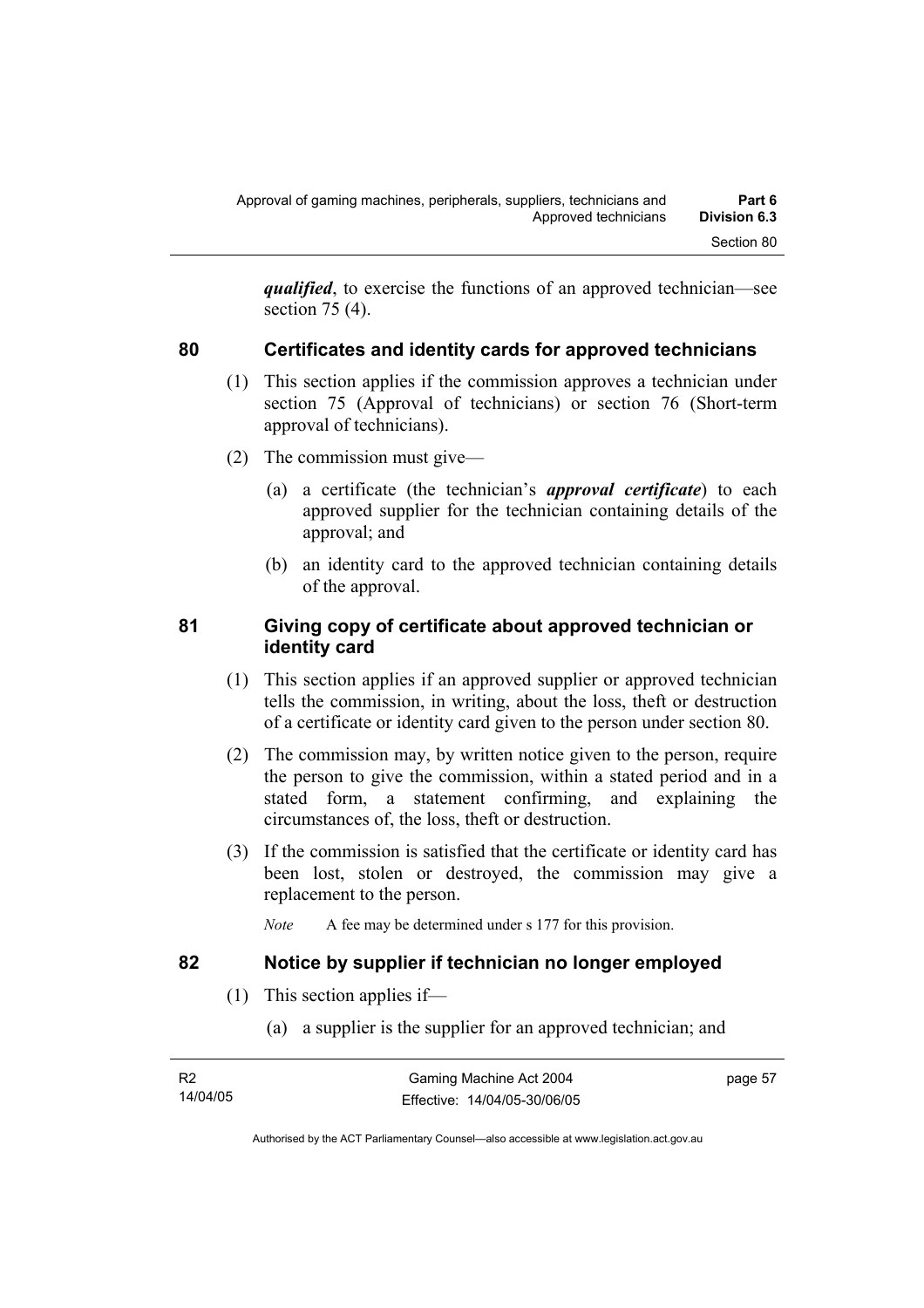| Part 6              | Approval of gaming machines, peripherals, suppliers, technicians and |
|---------------------|----------------------------------------------------------------------|
| <b>Division 6.3</b> | Approved technicians                                                 |
| Section 83          |                                                                      |

- (b) the supplier stops employing the technician.
- (2) The supplier must tell the commission in writing that the supplier no longer employs the technician within 1 week after the day the supplier stops employing the technician.

Maximum penalty: 5 penalty units.

(3) An offence against this section is a strict liability offence.

#### **83 Return of approval certificates and identity cards for approved technicians**

- (1) This section applies if—
	- (a) a technician's approval expires or is cancelled or suspended; or
	- (b) a technician stops working for an approved supplier.
- (2) The supplier must return the technician's approval certificate to the commission within 1 week after—
	- (a) the day the technician's approval expires; or
	- (b) the day the technician is given notice of the cancellation or suspension; or
	- (c) the day the approved technician stops working for the supplier.

Maximum penalty: 5 penalty units.

- (3) The technician must return the technician's identity card to the commission within 1 week after—
	- (a) the day the technician's approval expires; or
	- (b) the day the technician is given notice of the cancellation or suspension; or
	- (c) the day the technician no longer works for at least 1 supplier.

Maximum penalty: 5 penalty units.

(4) Strict liability applies to an offence against this section.

R2 14/04/05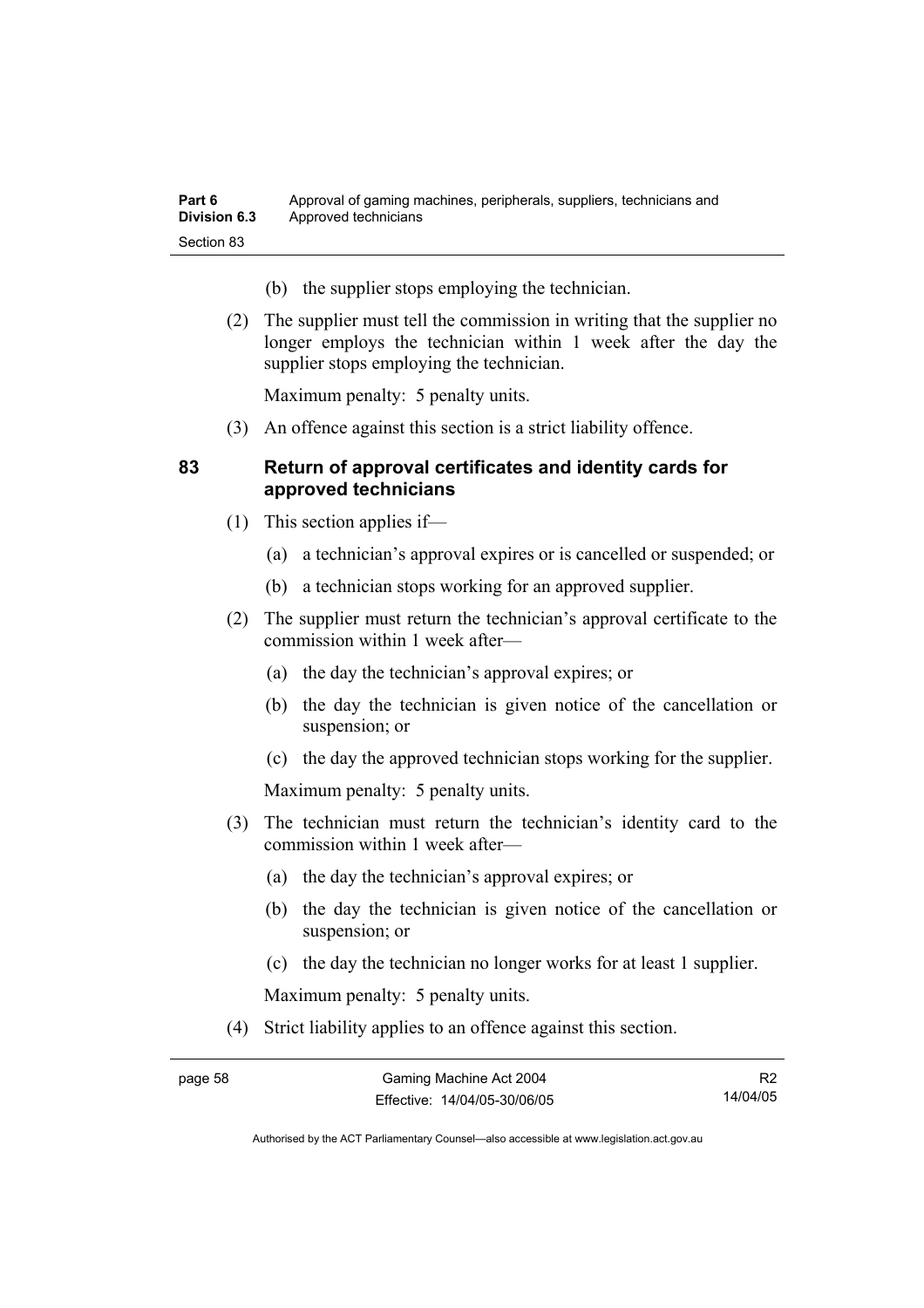#### **84 Renewal of technician's approval**

- (1) An approved technician may apply to the commission for renewal of his or her approval no later than 1 month, and no earlier than 3 months, before the approval expires.
	- *Note* If a form is approved under the Control Act, s 53D for an application, the form must be used.
- (2) The application must be accompanied by an undertaking by the applicant to—
	- (a) ask the police to check the applicant's criminal record using the applicant's fingerprints; and
	- (b) authorise the police to report the results of the check to the commission.
- (3) On application under this section, the commission must renew the approval if satisfied that it would approve the applicant if the application were an application for initial approval.
- (4) The renewal of the approval begins on the day after the approval being renewed expires.
- (5) An approval that is suspended may be renewed, but the renewed approval is suspended until the end of the suspension.

# **Division 6.4 Approved attendants**

#### **85 Application for approval as attendant**

- (1) An individual may apply in writing for approval as an attendant for 1 or more licensees.
	- *Note 1* If a form is approved under the Control Act, s 53D for an application, the form must be used.
	- *Note 2* A fee may be determined under s 177 for this provision.
- (2) The application must be accompanied by—

page 59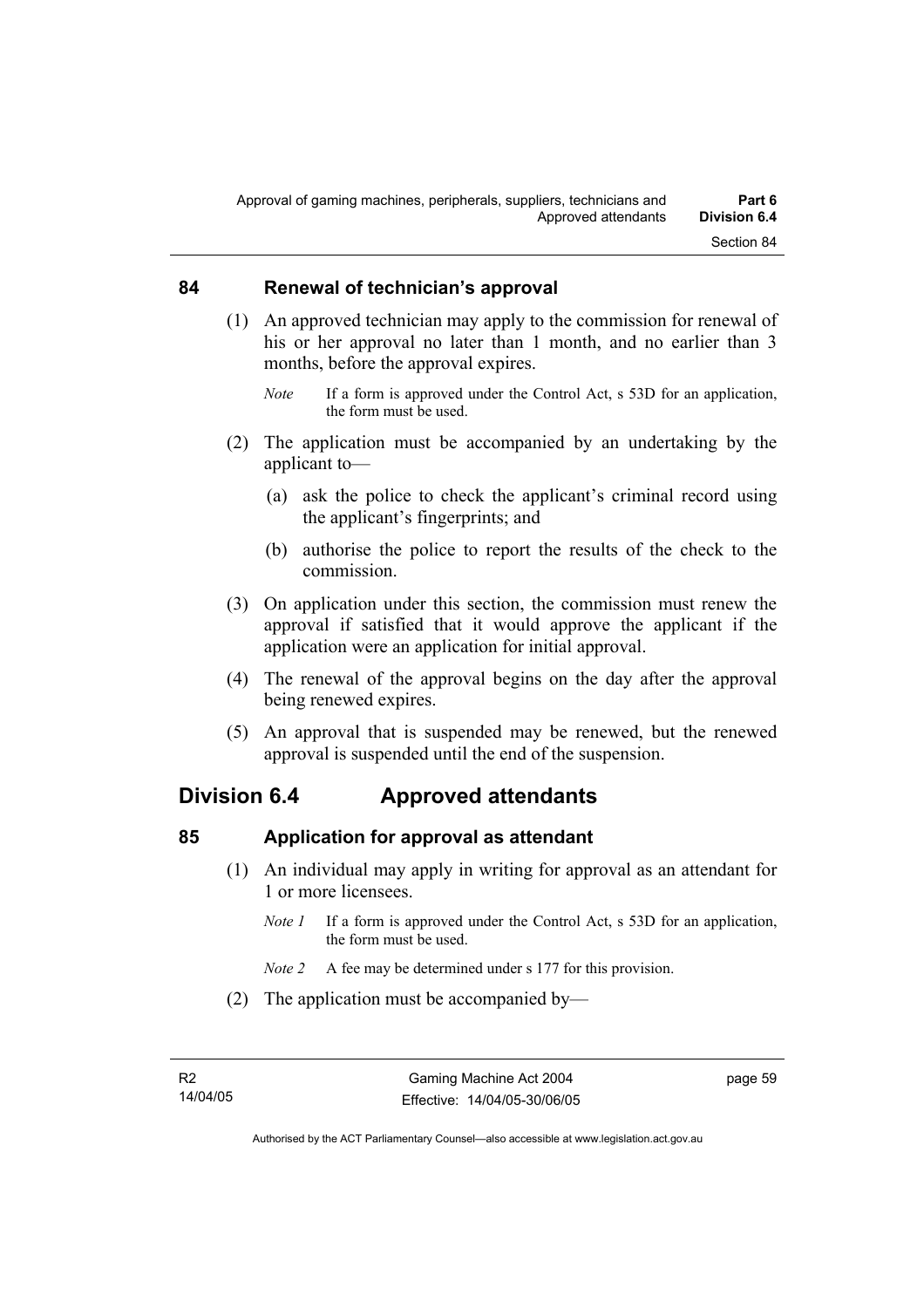- (a) a statement from each licensee stating that the licensee employs, or has offered to employ, the applicant as an attendant; and
- (b) an undertaking by the applicant to—
	- (i) ask the police to check the applicant's criminal record using the applicant's fingerprints; and
	- (ii) authorise the police to report the results of the check to the commission; and
- (c) 4 recent passport-size photographs of the applicant.

#### **86 Approval of attendants**

- (1) The commission may, on application under section 85, approve the applicant as an attendant for 1 or more licensees if satisfied that—
	- (a) the applicant is an eligible person; and
	- (b) the applicant is employed, or will be employed, by each licensee.
- (2) An approval is for 2 years.
- (3) If a short-term approval is in force in relation to the applicant, the approval under this section starts when the short-term approval under section 87 began.

#### **Example**

Joe was given a short-term approval as an attendant on 1 January 2005 before the results of his police check came through. His results were satisfactory and he was approved as an attendant on 25 February 2005. His approval ends on 1 January 2007.

#### **87 Short-term approval of attendants**

 (1) This section applies to a person who has applied for approval as an attendant if—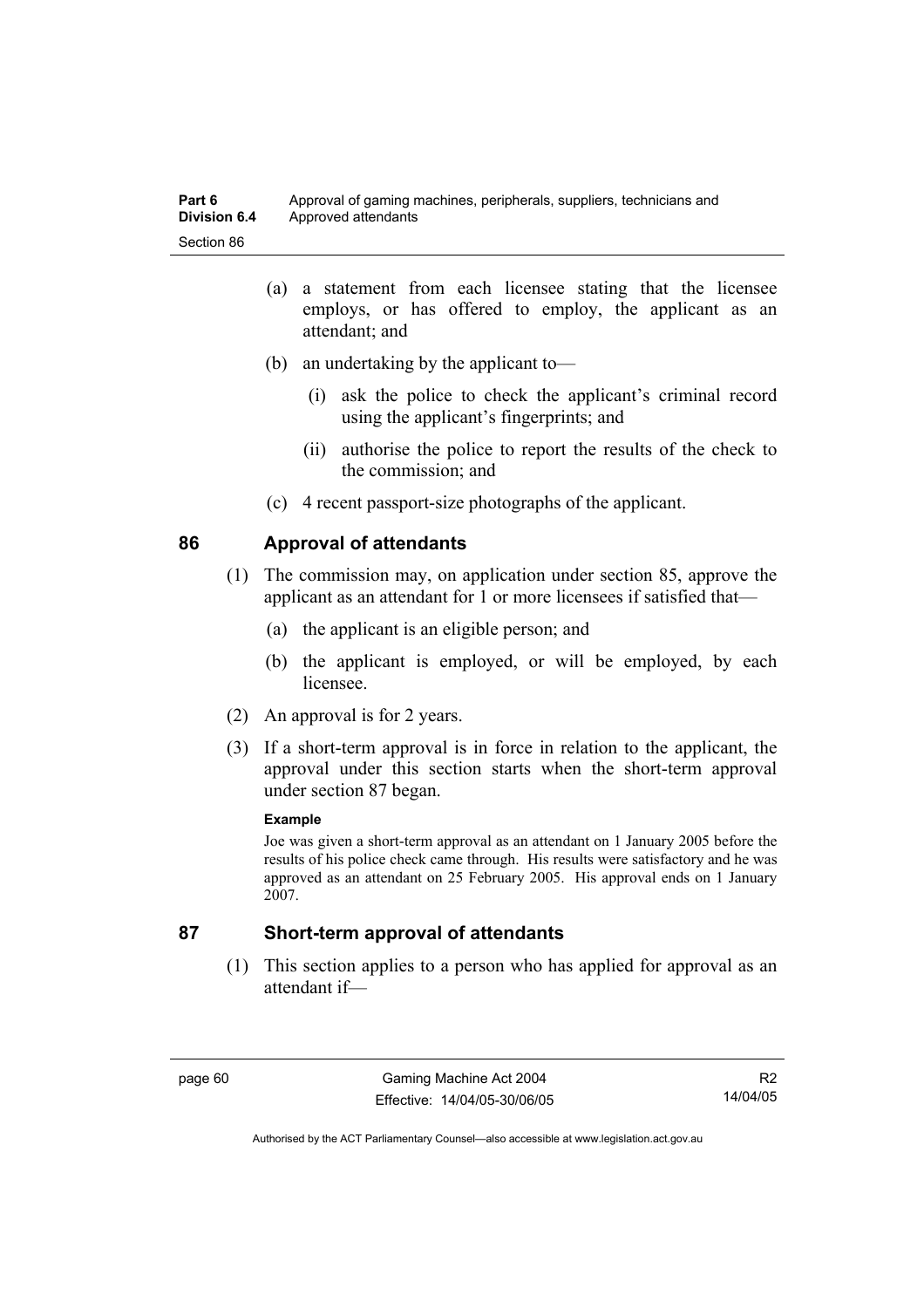- (a) the commission has not received the results of the police check of the person's criminal history; but
- (b) the commission would approve the person if the results of the police check did not show that the person was not an eligible person.
- (2) The commission may approve the applicant as an attendant.
- (3) An approval under this section (a *short-term approval*) is for 6 months, and cannot be renewed.

# **88 Ending short-term approvals**

- (1) This section applies to a person if—
	- (a) the person has a short-term approval as an attendant; and
	- (b) the commission receives the results of the police check of the person's criminal history; and
	- (c) after considering the results of the police check, the commission is satisfied that the person is not an eligible person.
- (2) The commission must, by written notice given to the person—
	- (a) refuse the person's application for approval as an attendant; and
	- (b) cancel the person's short-term approval as an attendant.

# **89 Transfer etc of attendant's approval**

- (1) On written application by an approved attendant, the commission may—
	- (a) approve the attendant for another licensee (the *new licensee*); or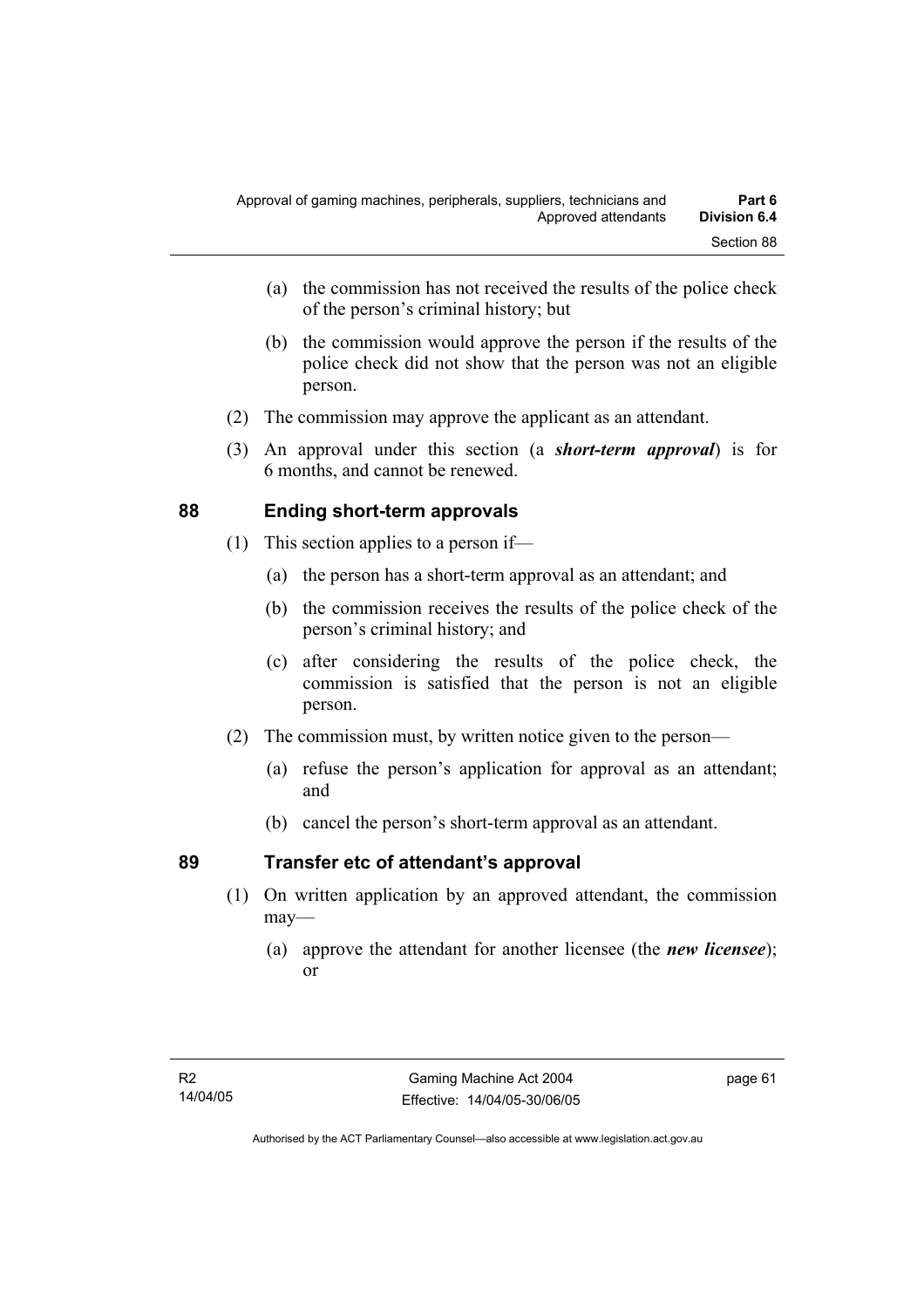- (b) transfer the approval of the attendant from 1 licensee to another (the *new licensee*).
- *Note 1* If a form is approved under the Control Act, s 53D for an application, the form must be used.
- *Note 2* A fee may be determined under s 177 for this provision.
- (2) The application must be accompanied by a written statement by the new licensee stating that the licensee employs, or has offered to employ, the applicant as an attendant.

#### **90 Suspension of attendant's approval for short-term unemployment**

On written application by an approved attendant, the commission may suspend the attendant's approval for up to 3 months from the day the application is given to the commission if the attendant is not employed by a licensee.

# **91 Cancellation etc of attendant's approval**

- (1) This section applies if—
	- (a) the commission stops being satisfied that an approved attendant is an eligible person; or
	- (b) the attendant is not employed by a licensee and his or her approval is not suspended under section 90; or
	- (c) the commission is satisfied that the attendant has contravened this Act.
- (2) In subsection (1) (c), a reference to a *contravention* of this Act includes a reference to the following:
	- (a) a contravention of the Criminal Code, part 2.4 (Extensions of criminal responsibility) in relation to an offence against this Act or otherwise in relation to this Act;

R2 14/04/05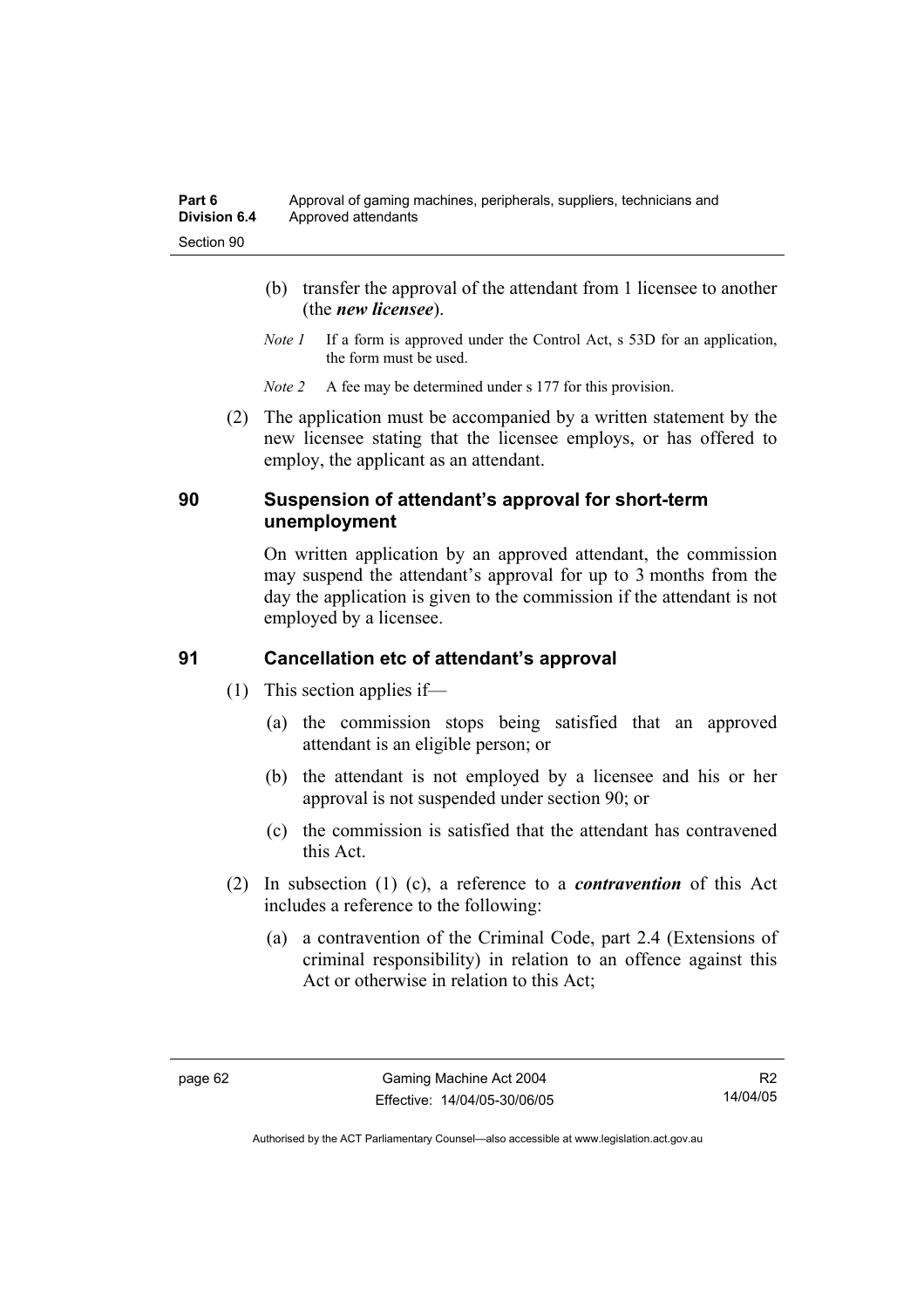- (b) a contravention of the Criminal Code in relation to a document completed, kept or given, or required to be completed, kept or given, under or in relation to this Act;
- (c) a contravention of the Criminal Code in relation to anything done, or not done, under or in relation to this Act.
- (3) The commission may, by written notice to the approved attendant—
	- (a) cancel the attendant's approval; or
	- (b) suspend the attendant's approval; or
	- (c) reprimand the attendant.
- (4) In considering whether to take action under this section, the commission must consider the following:
	- (a) whether action has been taken against the approved attendant under this section before;
	- (b) the seriousness of any contravention of this Act;
	- (c) the likelihood of further action needing to be taken against the attendant;
	- (d) the public benefit of attendants being regulated under this Act.
- (5) The commission may also consider any other relevant matter.

# **92 Certificates for approved attendants**

- (1) This section applies if the commission approves an attendant under section 86 (Approval of attendants) or section 87 (Short-term approval of attendants).
- (2) The commission must give—
	- (a) a certificate (the attendant's *approval certificate*) containing details of the approval to the attendant; and
	- (b) a copy of the certificate to each licensee for the attendant.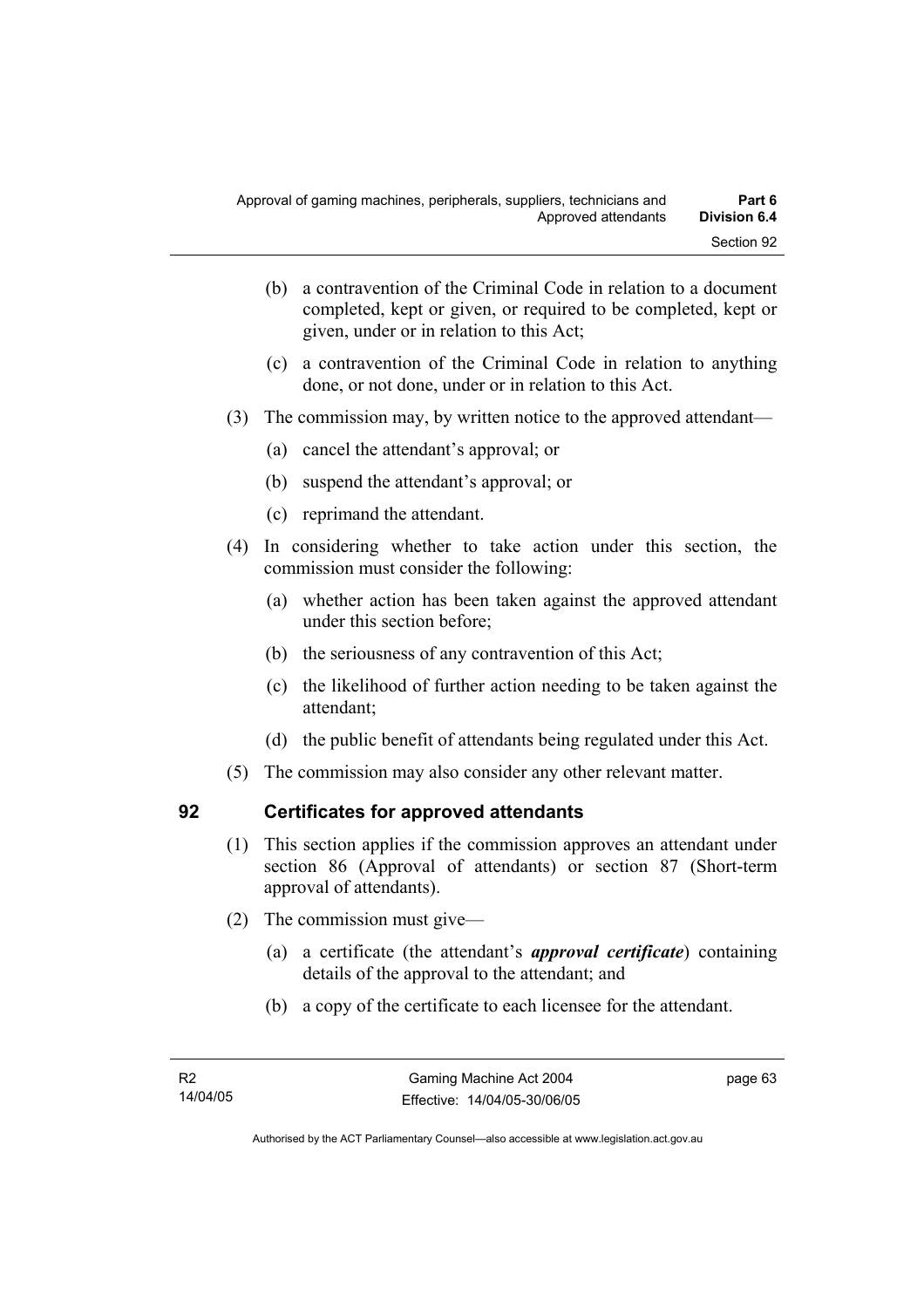# **93 Giving copy of certificate about approved attendant**

- (1) This section applies if an approved attendant or licensee tells the commission, in writing, about the loss, theft or destruction of an approval certificate given to the person under section 92.
- (2) The commission may, by written notice given to the person, require the person to give the commission, within a stated period and in a stated form, a statement confirming, and explaining the circumstances of, the loss, theft or destruction.
- (3) If the commission is satisfied that the certificate has been lost, stolen or destroyed, the commission may give a replacement to the person.

*Note* A fee may be determined under s 177 for this provision.

# **94 Notice by licensee if attendant no longer employed**

- (1) This section applies if—
	- (a) a licensee is the licensee for an approved attendant; and
	- (b) the licensee stops employing the attendant.
- (2) The licensee must tell the commission in writing that the licensee no longer employs the attendant within 1 week after the day the licensee stops employing the attendant.

# **95 Return of approval certificates for approved attendants**

- (1) This section applies if—
	- (a) an attendant's approval expires or is cancelled or suspended; or
	- (b) the attendant no longer works for at least 1 licensee.
- (2) The attendant must return the attendant's approval certificate to the commission within 1 week after—
	- (a) the day the attendant's approval expires; or
	- (b) the day the attendant is given notice of the cancellation or suspension; or

| page 64 | Gaming Machine Act 2004      | R <sub>2</sub> |
|---------|------------------------------|----------------|
|         | Effective: 14/04/05-30/06/05 | 14/04/05       |

Authorised by the ACT Parliamentary Counsel—also accessible at www.legislation.act.gov.au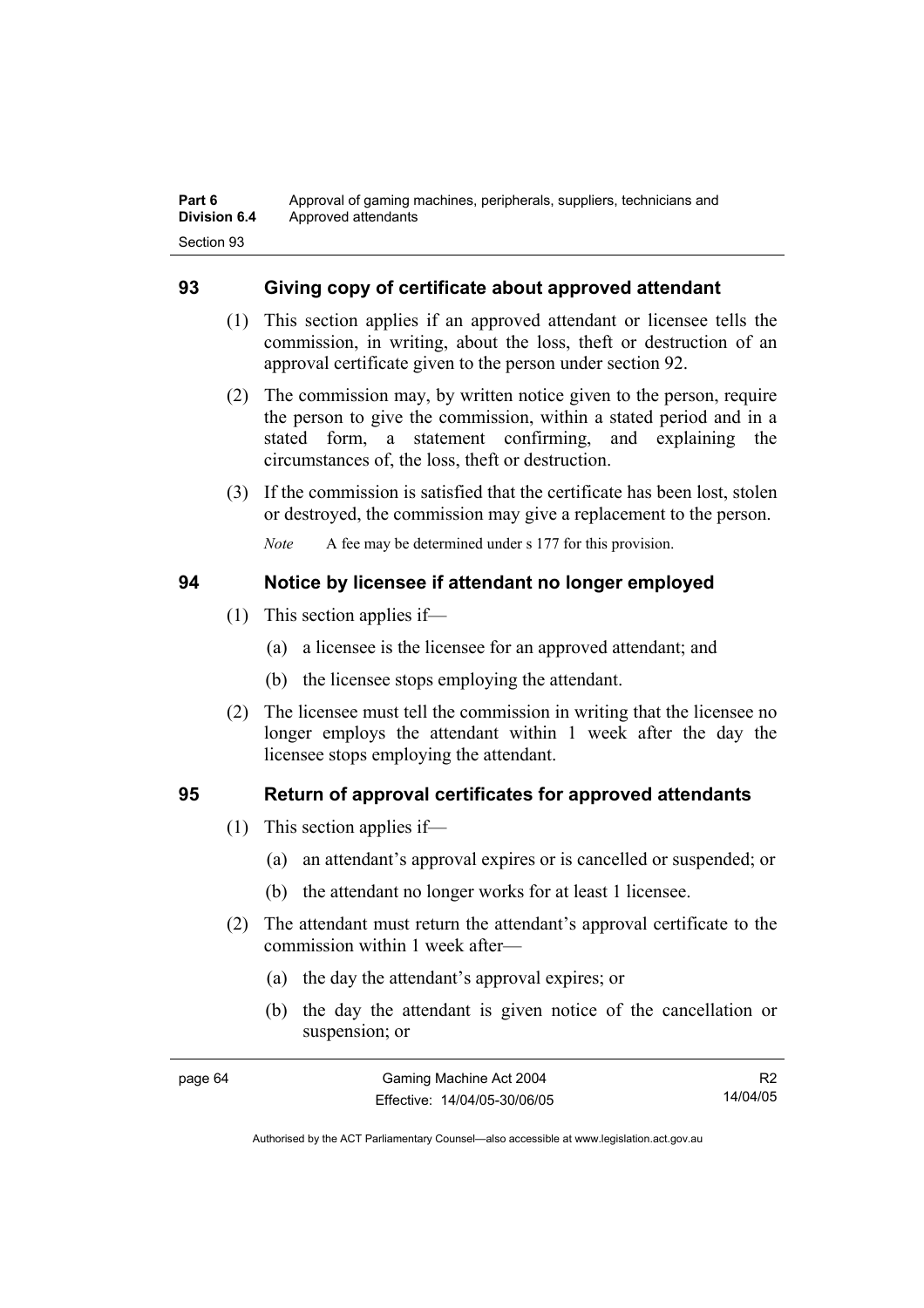(c) the day the attendant no longer works for at least 1 licensee.

Maximum penalty: 5 penalty units.

(3) An offence against this section is a strict liability offence.

# **96 Renewal of attendant's approval**

 (1) An approved attendant may apply to the commission for renewal of his or her approval no later than 1 month, and no earlier than 3 months, before the approval expires.

- (2) The application must be accompanied by an undertaking by the applicant to—
	- (a) ask the police to check the applicant's criminal record using the applicant's fingerprints; and
	- (b) authorise the police to report the results of the check to the commission.
- (3) On application under this section, the commission must renew the approval if satisfied that it would approve the applicant if the application were an application for initial approval.
- (4) The renewal of the approval begins on the day after the approval being renewed ends.
- (5) An approval that is suspended may be renewed, but the renewed approval is suspended until the end of the suspension.

*Note* If a form is approved under the Control Act, s 53D for an application, the form must be used.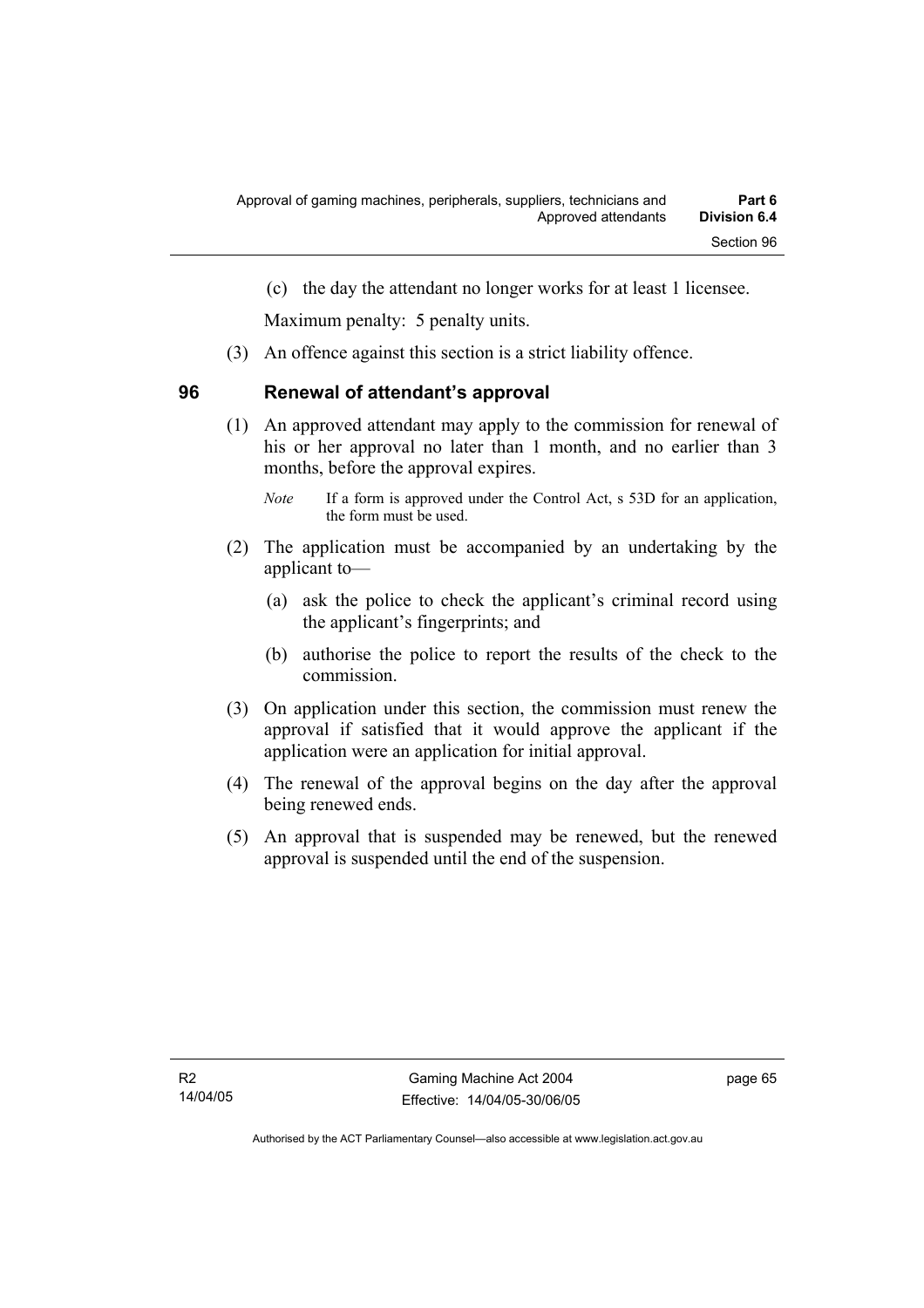**Part 6** Approval of gaming machines, peripherals, suppliers, technicians and **Division 6.5** Gaming machine dealings Section 97

# **Division 6.5 Gaming machine dealings**

# **97 Control procedures**

- (1) A person's control procedures for gaming machines and peripheral equipment must include operational details (including who is responsible) for each of the following:
	- (a) accounting and record keeping in relation to the gaming machines and peripheral equipment;
	- (b) access to and handling of cash in relation to the gaming machines;
	- (c) payment of winnings;
	- (d) access control to the gaming machines and peripheral equipment;
	- (e) security of the gaming machines and peripheral equipment;
	- (f) security of cash, records and keys in relation to the gaming machines;
	- (g) job descriptions (including responsibilities) of people operating and doing accounting and record keeping in relation to the gaming machines and peripheral equipment;
	- (h) any marketing and promotion of the gaming machines.
- (2) A person may change the person's control procedures by written notice given to the commission.
- (3) The regulations may make provision in relation to control procedures.

# **98 Acquisition of gaming machines—general**

A person commits an offence if the person—

(a) intentionally acquires a gaming machine; and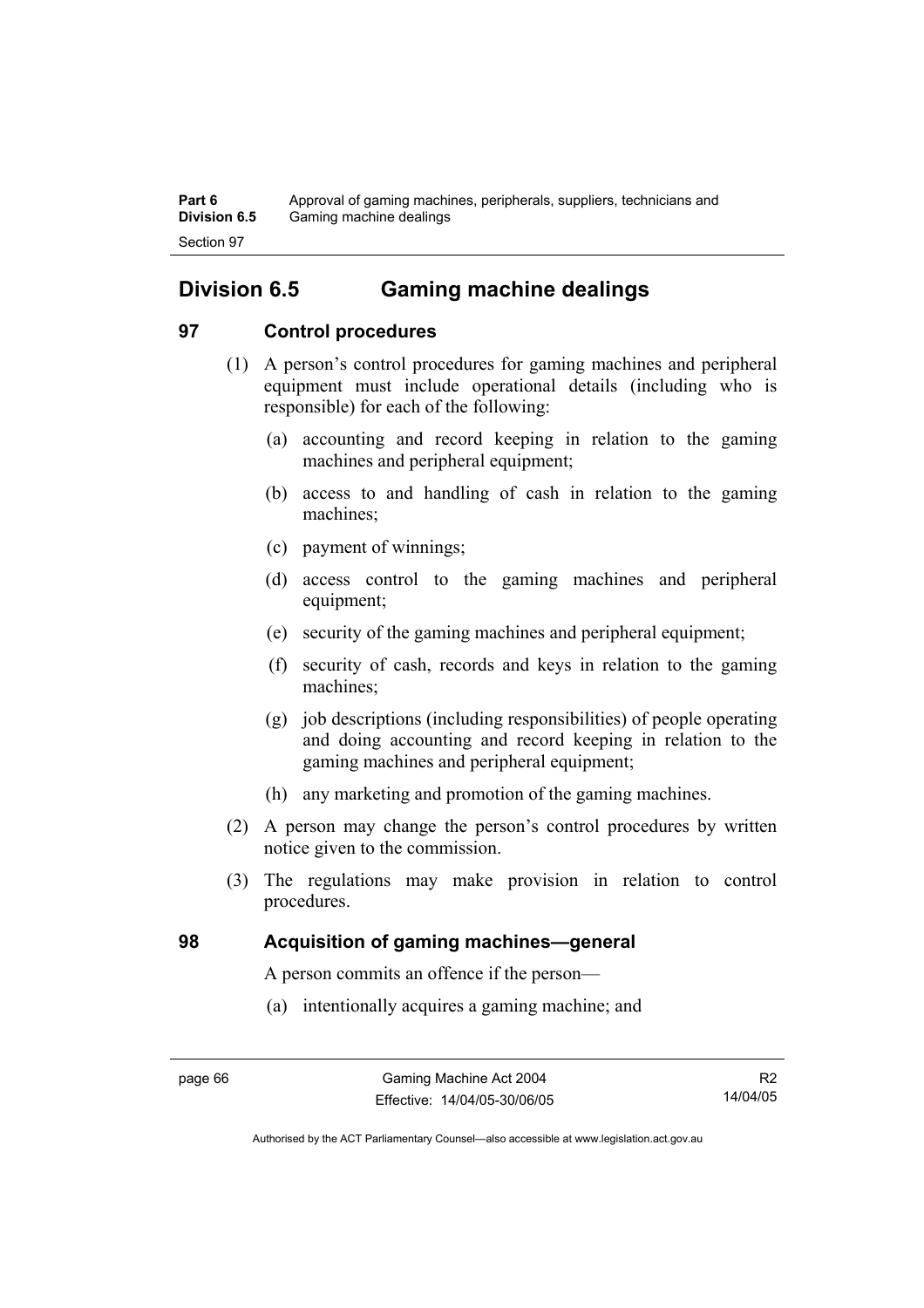(b) does not have the commission's approval under section 100 to acquire the machine.

Maximum penalty: 100 penalty units, imprisonment for 1 year or both**.**

#### **99 Application for approval of acquisition of gaming machines**

- (1) A person may apply in writing to the commission for approval to acquire a gaming machine.
	- *Note 1* If a form is approved under the Control Act, s 53D for an application, the form must be used.

*Note 2* A fee may be determined under s 177 for this provision.

- (2) The application must be accompanied by—
	- (a) the proposed contract for the acquisition (including any proposed order); and
	- (b) details of any proposed arrangements for financing the acquisition.

#### **100 Decision on application for approval to acquire gaming machines**

- (1) On application for an approval to acquire a gaming machine, the commission must approve or refuse to approve the acquisition.
- (2) The commission must approve the acquisition of a gaming machine if—
	- (a) the applicant is a licensee; and
	- (b) the applicant's licence authorises the applicant to operate the machine; and
	- (c) the acquisition is to be under a written contract; and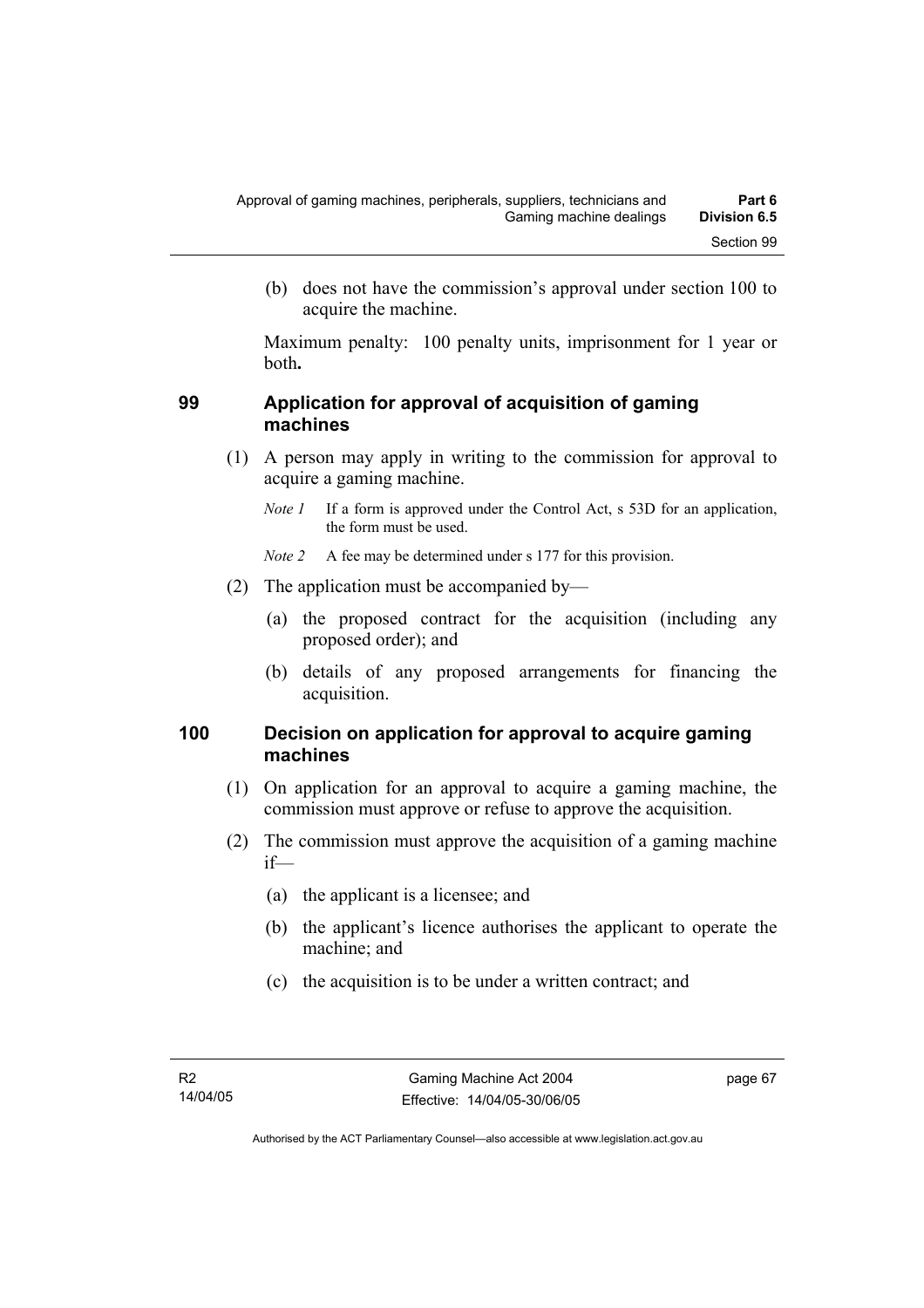- (d) the gaming machine, and any peripheral equipment to be used with it, is approved under section 69; and
- (e) the person from whom the machine is to be acquired—
	- (i) is an approved supplier; or
	- (ii) is approved under section 113 (Approval of disposal of gaming machines) to dispose of the machine; and
- (f) for any proposed financial arrangement for financing the acquisition—the commission has approved, or proposes to approve, the arrangement under section 101.

# **101 Application and approval of financial arrangements**

- (1) A licensee commits an offence if—
	- (a) the licensee enters into an arrangement—
		- (i) to finance the acquisition of a gaming machine; or
		- (ii) to encumber a gaming machine; and
	- (b) the commission has not approved the arrangement.

Maximum penalty: 100 penalty units.

- (2) A licensee may apply in writing to the commission for approval of an arrangement (a *financial arrangement*)—
	- (a) to finance the acquisition of a gaming machine; or
	- (b) to encumber a gaming machine.
	- *Note* If a form is approved under the Control Act, s 53D for an application, the form must be used.
- (3) The application must be accompanied by a copy of each document related to the proposed financial arrangement.

R2 14/04/05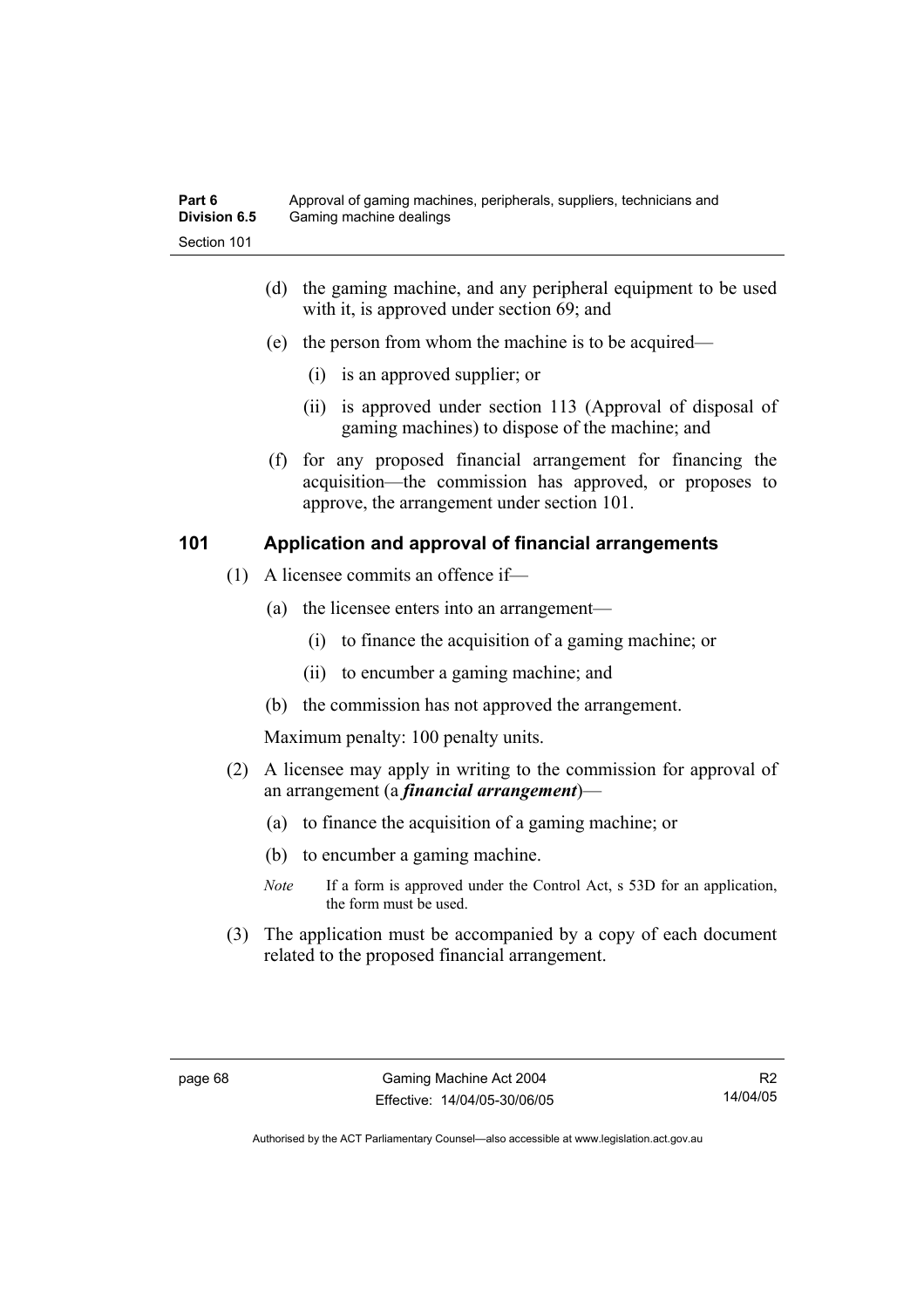#### **102 Decision on application for approval of financial arrangements**

- (1) On application for an approval of a financial arrangement, the commission must approve or refuse to approve the arrangement.
- (2) The commission must approve a financial arrangement for a gaming machine—
	- $(a)$  if—
		- (i) the arrangement is to be under 1 or more written contracts; and
		- (ii) if the financial arrangement is an arrangement to finance the acquisition of a gaming machine—the commission has approved the acquisition, or proposes to approve it, under section 100 (Decision on application for approval to acquire gaming machines); and
	- (b) if the applicant is a club—unless satisfied that the arrangement is not in the best interests of the club's members.
- (3) It is a condition of an approval under this section that a contract forming part of the approved financial arrangement cannot be amended unless the commission approves the amendment.

# **103 Possession and operation of gaming machines**

- (1) A person commits an offence if—
	- (a) the person possesses or operates a gaming machine; and
	- (b) the person is not authorised to possess or operate the gaming machine under this Act; and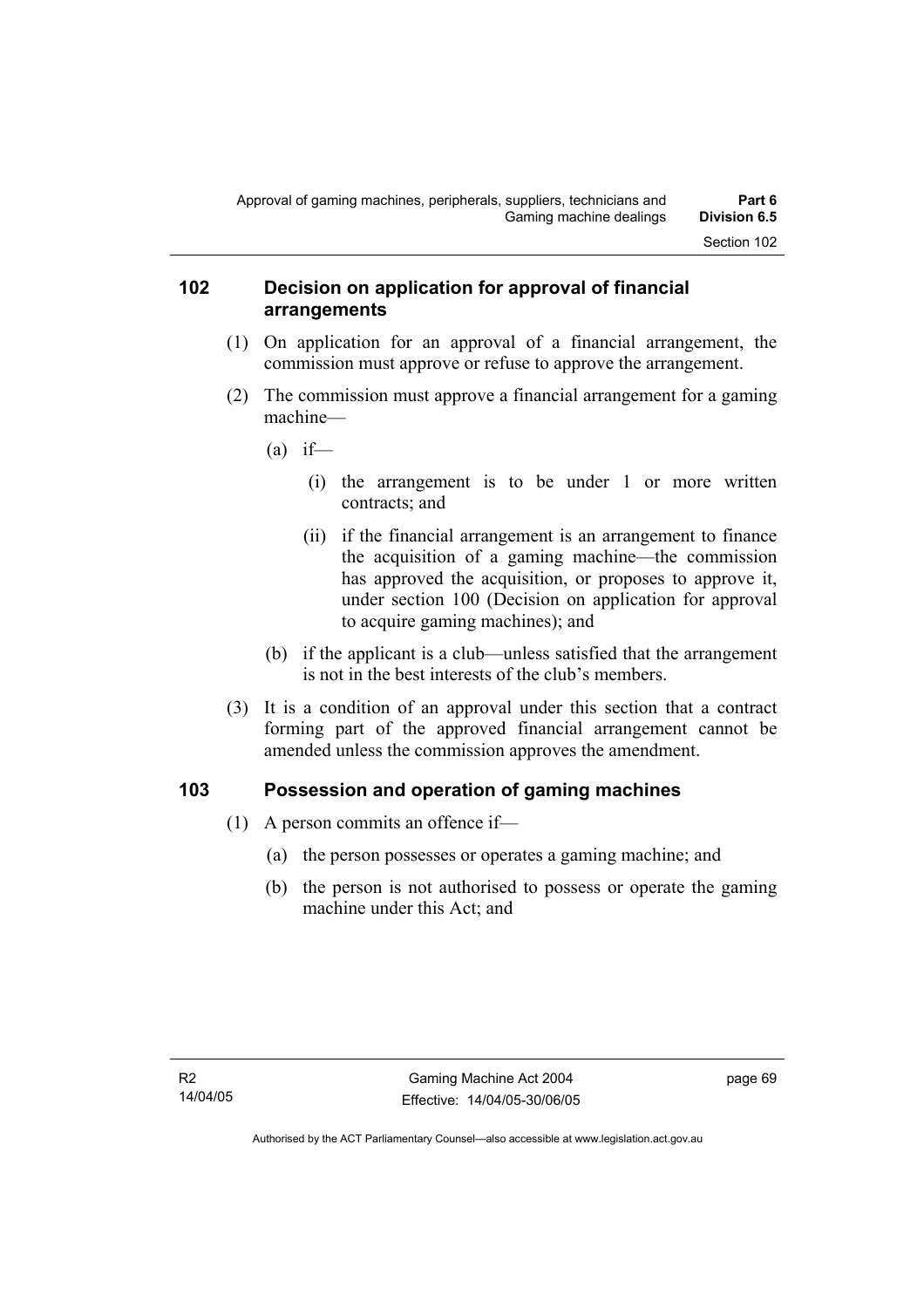(c) the person is reckless about whether the person is authorised to possess or operate the gaming machine under this Act.

Maximum penalty: 100 penalty units, imprisonment for 1 year or both.

- *Note* Under this Act, a person may be authorised to possess or operate a gaming machine by a licence, an approval to repossess the machine or under s (2).
- (2) The commission may, in writing, authorise a person to possess or operate a gaming machine on stated conditions if—
	- (a) the person is a licensee's administrator, receiver, manager or liquidator and the licensee is authorised under this Act to possess or operate the gaming machine; or
	- (b) the machine is used only for training purposes; or
	- (c) the machine is being stored; or
	- (d) the machine is being displayed for sale or as a promotion; or
	- (e) the machine is being repaired, tested or evaluated.

#### **104 Playing unlicensed gaming machines**

A person commits an offence if—

- (a) the person plays a gaming machine; and
- (b) operation of the gaming machine is not authorised under a licence; and
- (c) the person is reckless about whether the operation of the gaming machine is authorised under a licence.

Maximum penalty: 100 penalty units.

#### **105 Operation of gaming machines other than in accordance with licences**

(1) A person commits an offence if—

R2 14/04/05

Authorised by the ACT Parliamentary Counsel—also accessible at www.legislation.act.gov.au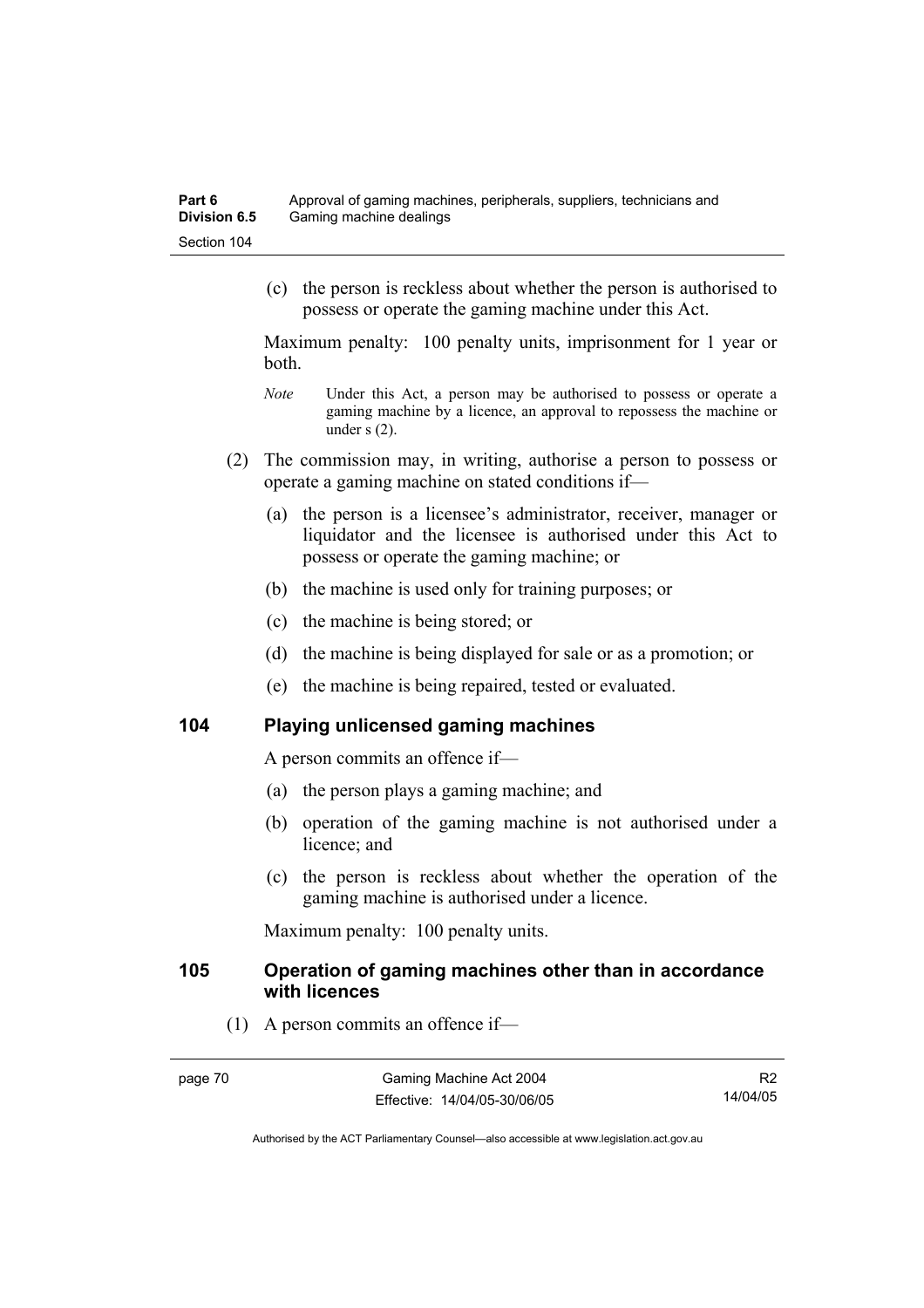- (a) the person owns, occupies or manages licensed premises; and
- (b) the person fails to take all reasonable steps to stop a gaming machine on the premises being used otherwise than in accordance with the licence; and
- (c) someone uses the gaming machine otherwise than in accordance with the licence.

Maximum penalty: 100 penalty units.

- (2) A person commits an offence if—
	- (a) the person owns, occupies or manages premises other than licensed premises; and
	- (b) the person fails to take all reasonable steps to stop a gaming machine on the premises being used; and
	- (c) someone uses the gaming machine.

Maximum penalty: 100 penalty units.

(3) An offence against this section is a strict liability offence.

# **Division 6.6 Repossession of gaming machines**

#### **106 Offences by people repossessing gaming machines**

 (1) A person commits an offence if the person repossesses a gaming machine otherwise than in accordance with an approval under section 108.

Maximum penalty: 100 penalty units.

- (2) A person commits an offence if—
	- (a) the person repossesses a gaming machine; and
	- (b) the person fails to take all reasonable steps to stop the gaming machine being used; and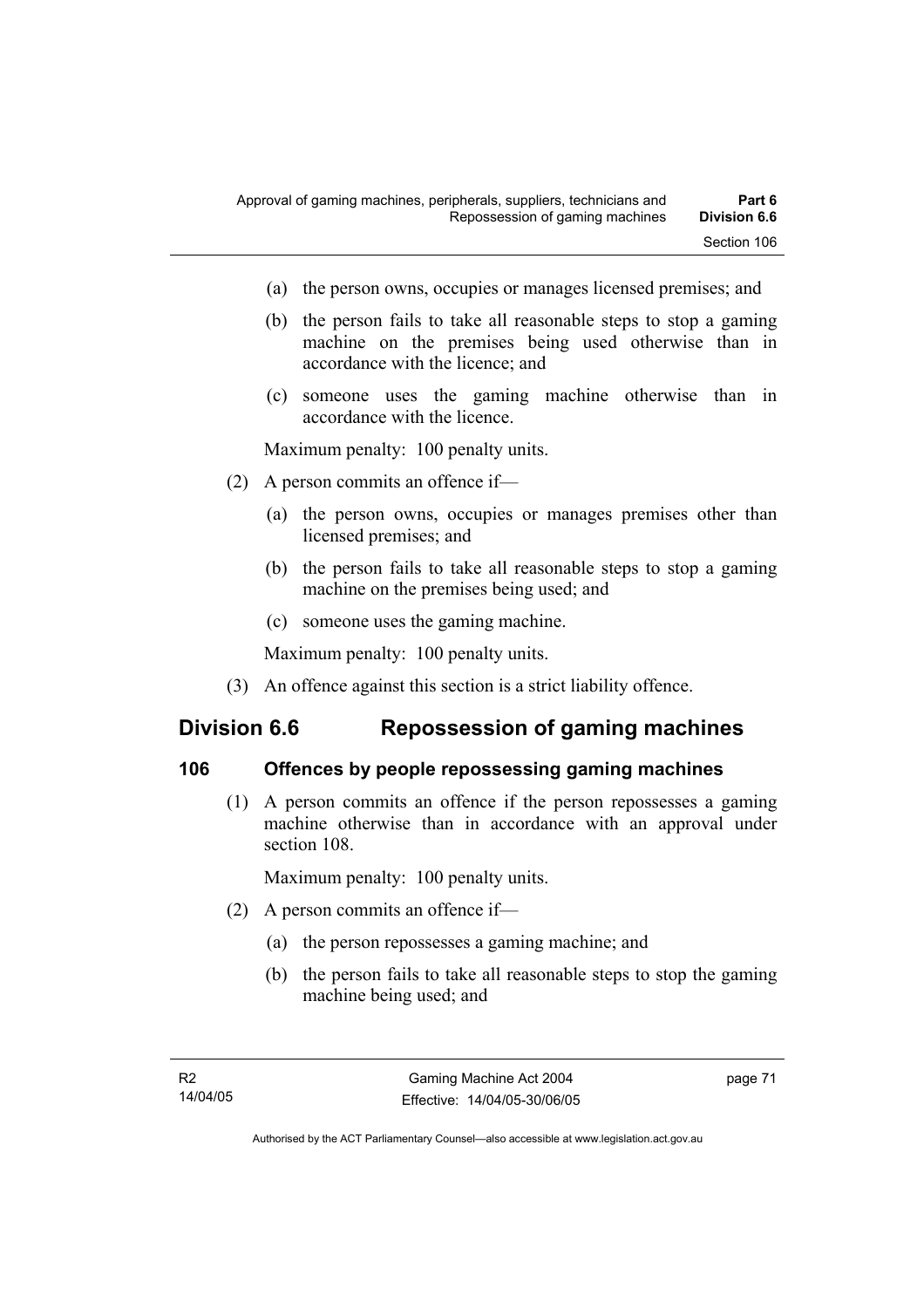(c) after repossession of the gaming machine but before its disposal, someone else uses the machine.

Maximum penalty: 100 penalty units

(3) An offence against this section is a strict liability offence.

#### **107 Application for repossession approval**

- (1) A person may apply in writing to the commission for approval to repossess a gaming machine.
	- *Note 1* If a form is approved under the Control Act, s 53D for an application, the form must be used.

*Note 2* A fee may be determined under s 177 for this provision.

- (2) The application must be accompanied by information identifying—
	- (a) the person from whom the machine is to be repossessed; and
	- (b) the premises where the machine is currently held; and
	- (c) the class, kind and basic stake denomination of the machine.

#### **108 Approval of repossession of gaming machines**

- (1) On application under section 107, the commission must approve, or refuse to approve, the repossession of a gaming machine.
- (2) The commission must approve the repossession unless the commission believes on reasonable grounds that the applicant would be likely to contravene a requirement of a condition on the approval.

*Note* For conditions, see s 109.

- (3) If an approval is given to repossess a gaming machine, after the machine is repossessed but before it is disposed of, an authorised officer must—
	- (a) take meter readings from the machine; and
	- (b) seal the computer cabinet on the machine; and

R2 14/04/05

Authorised by the ACT Parliamentary Counsel—also accessible at www.legislation.act.gov.au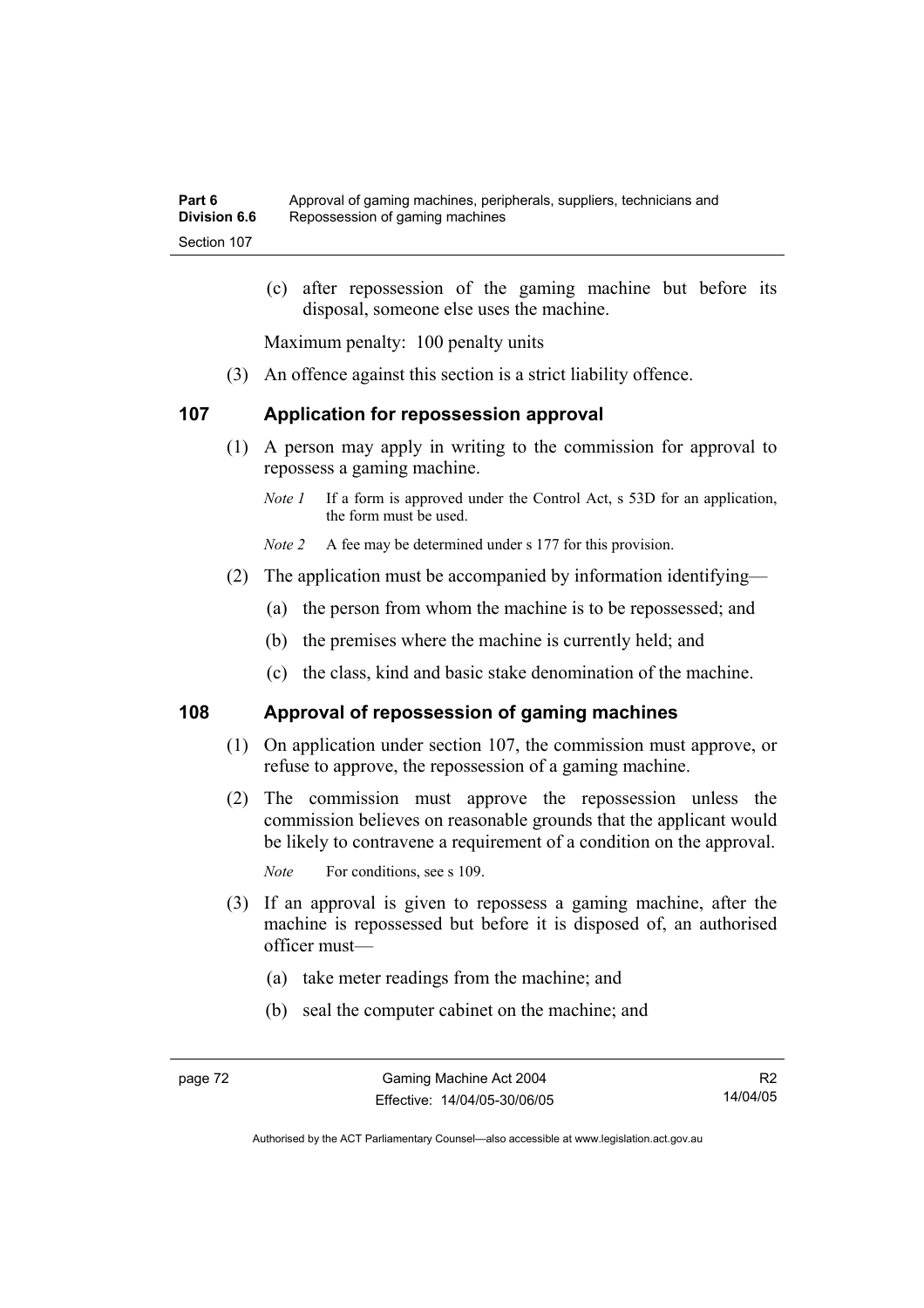- (c) render the machine inoperable.
- (4) This section does not entitle a person to repossess a gaming machine if the person is not otherwise entitled to repossess it.

#### **109 Conditions on approval to repossess gaming machine**

- (1) An approval to repossess a gaming machine under section 108 is subject to the following conditions:
	- (a) that the person given the approval take all reasonable steps necessary to prevent the repossessed gaming machine being played before its disposal;
	- (b) that the person given the approval allow an authorised officer to exercise the commission's functions under section 108 (3).
- (2) The commission may impose any other condition on the approval in relation to the storage of the machine before its disposal that the commission considers appropriate.

#### **110 Contravention of repossession approval conditions**

- (1) A person commits an offence if the person—
	- (a) is approved under section 108 to repossess a gaming machine; and
	- (b) contravenes a requirement of a condition on the approval.

Maximum penalty: 50 penalty units.

- (2) Subsection (1) does not apply if the person took all reasonable steps to avoid a contravention of the requirements of the approval conditions.
- (3) An offence against this section is a strict liability offence.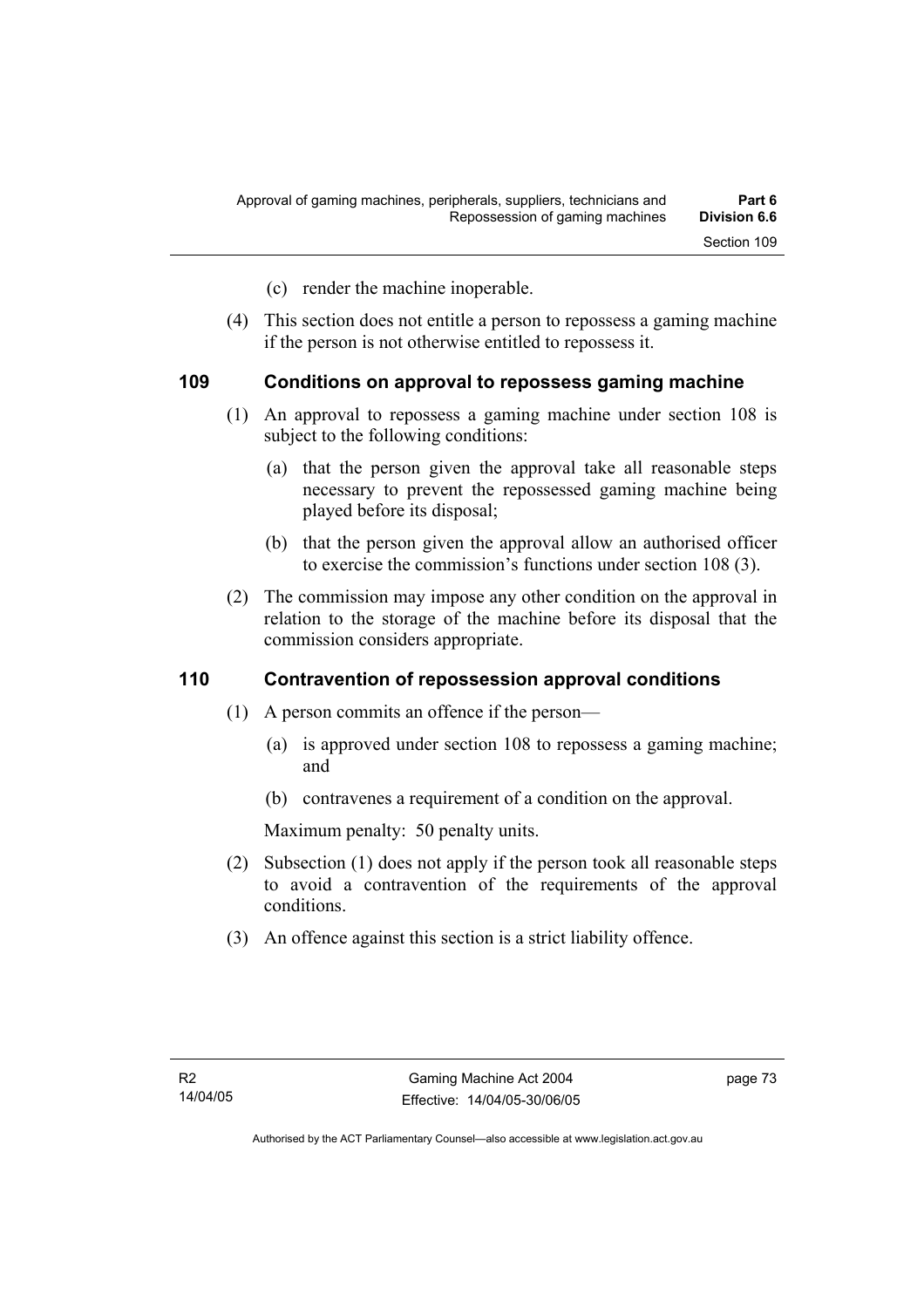**Part 6** Approval of gaming machines, peripherals, suppliers, technicians and **Division 6.7** Disposal of gaming machines Section 111

# **Division 6.7 Disposal of gaming machines**

#### **111 Unapproved disposal of gaming machines**

- (1) A person commits an offence if—
	- (a) the person disposes of a gaming machine; and
	- (b) the disposal is not in accordance with an approval under section 113 (Approval of disposal of gaming machines).

Maximum penalty: 100 penalty units.

(2) An offence against this section is a strict liability offence.

# **112 Application for approval for disposal of gaming machines**

- (1) A person may apply in writing to the commission for approval to dispose of a gaming machine.
	- *Note 1* If a form is approved under the Control Act, s 53D for an application, the form must be used.
	- *Note 2* A fee may be determined under s 177 for this provision.
- (2) The application must be accompanied by information identifying—
	- (a) the person (if any) who is to acquire the machine; and
	- (b) the premises where the machine is currently held; and
	- (c) the class, kind and basic stake denomination of the machine.

# **113 Approval of disposal of gaming machines**

- (1) On application under section 112, the commission must approve, or refuse to approve, the disposal of a gaming machine.
- (2) The commission must approve the disposal if—
	- (a) the person (if any) who is to acquire the machine is authorised—
		- (i) to operate the machine under a licence; or

| page 74 | Gaming Machine Act 2004      | R <sub>2</sub> |
|---------|------------------------------|----------------|
|         | Effective: 14/04/05-30/06/05 | 14/04/05       |

Authorised by the ACT Parliamentary Counsel—also accessible at www.legislation.act.gov.au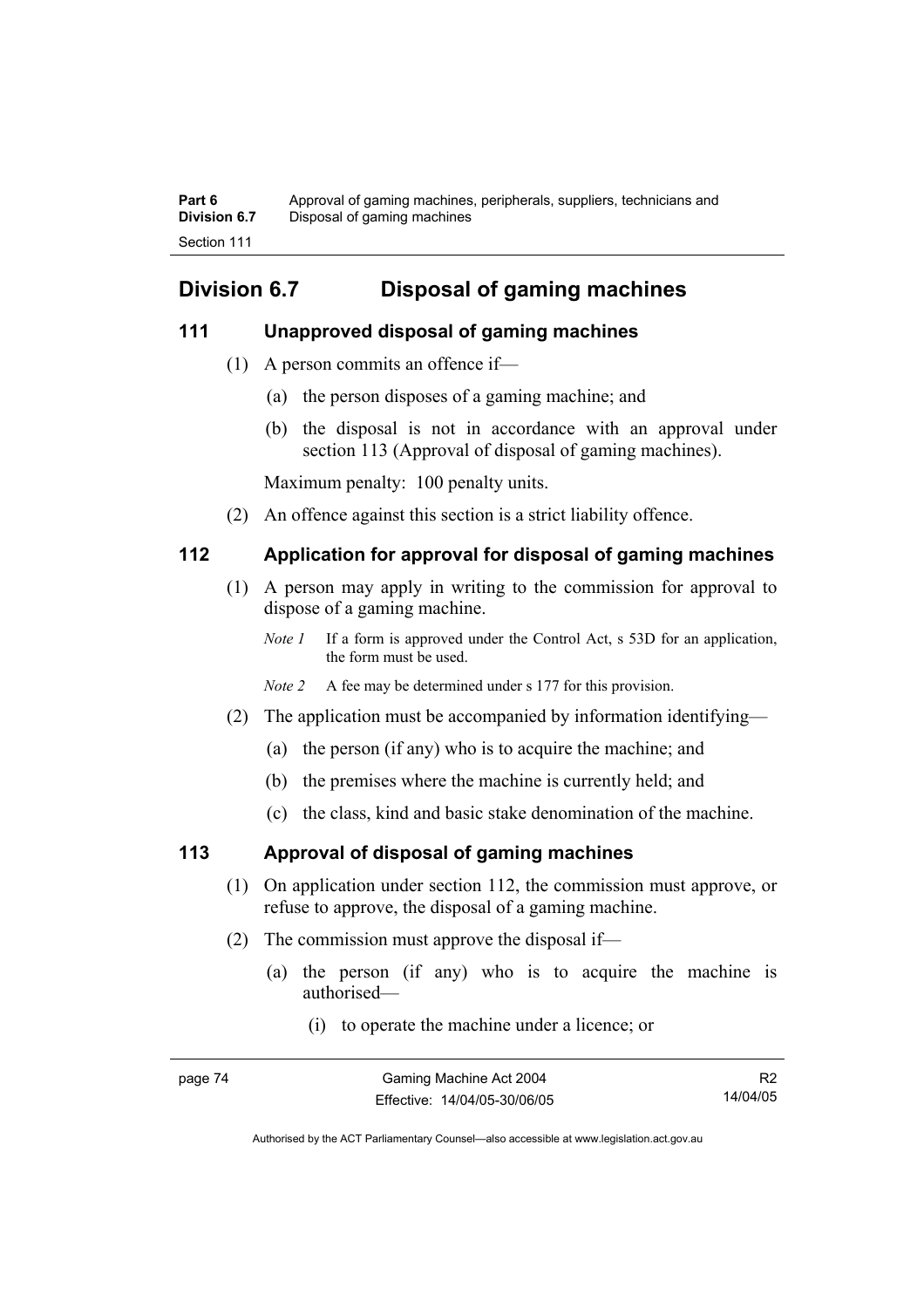- (ii) if the machine is to be sold or operated in a local jurisdiction—under a law of the local jurisdiction; or
- (iii) to destroy the machine; and
- (b) for an applicant who has repossessed the machine—the repossession is approved under section 108 (Approval of repossession of gaming machines) and the commission has no reason to believe that the approval has been contravened.
- (3) However, the commission must not approve the lease or hire of a gaming machine by 1 licensee to another.
- (4) This section does not entitle a person to dispose of a gaming machine if the person is not otherwise entitled to dispose of the machine.

# **Division 6.8 Seizure of gaming machines**

# **114 Seizure of unlawful gaming machines**

- (1) This section applies if an authorised officer believes on reasonable grounds that—
	- (a) a person possesses or operates a gaming machine; and
	- (b) the person is not authorised to possess or operate the gaming machine under this Act.
- (2) The authorised officer may seize the gaming machine.

# **115 Receipt for gaming machines seized**

- (1) As soon as practical after the gaming machine is seized, the authorised officer must give a receipt for it to the person from whom it was seized.
- (2) If, for any reason, it is not practicable to comply with subsection (1), the authorised officer must leave the receipt, secured conspicuously, at the place where the gaming machine was seized.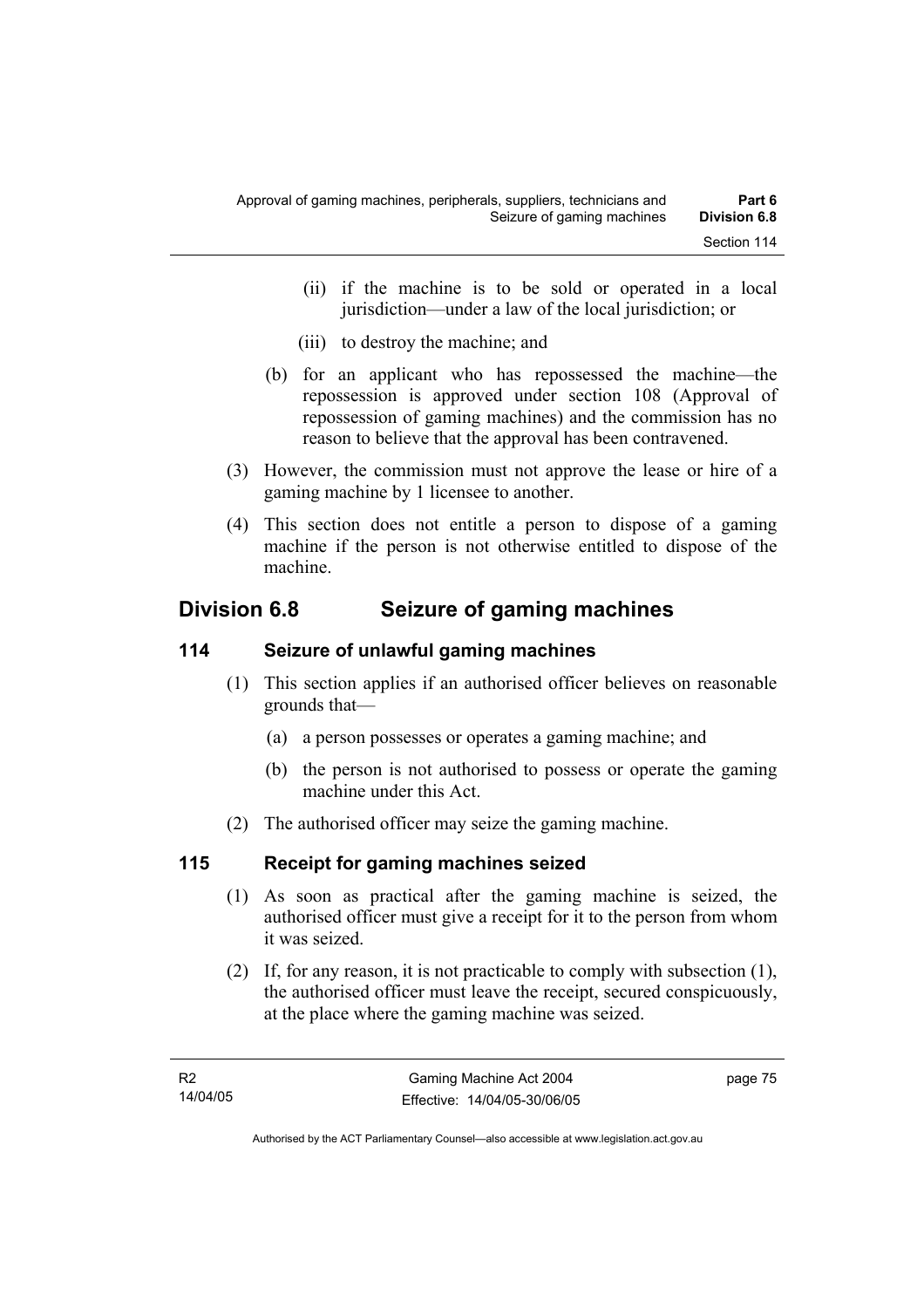- (3) A receipt under this section must include the following:
	- (a) a description of the gaming machine;
	- (b) an explanation of why the gaming machine was seized;
	- (c) an explanation of the person's right to apply to a court under section 116 for an order disallowing the seizure;
	- (d) where the gaming machine is to be taken;
	- (e) the authorised officer's name, and how to contact the officer.

# **116 Application for order disallowing seizure**

- (1) A person claiming to be entitled to a gaming machine seized under this division may apply to the Magistrates Court within 10 days after the day of the seizure for an order disallowing the seizure.
- (2) The application may be heard only if the applicant has served a copy of the application on the commission.
- (3) The commission is entitled to appear as respondent at the hearing of the application.

# **117 Order for return of seized gaming machine**

- (1) This section applies if a person claiming to be entitled to a gaming machine seized under this division applies to the Magistrates Court under section 116 for an order disallowing the seizure.
- (2) The Magistrates Court must make an order disallowing the seizure if satisfied that—
	- (a) the applicant would, apart from the seizure, be entitled to the return of the seized gaming machine; and
	- (b) the gaming machine is not connected with an offence against this Act; and
	- (c) possession of the gaming machine by the person would not be an offence.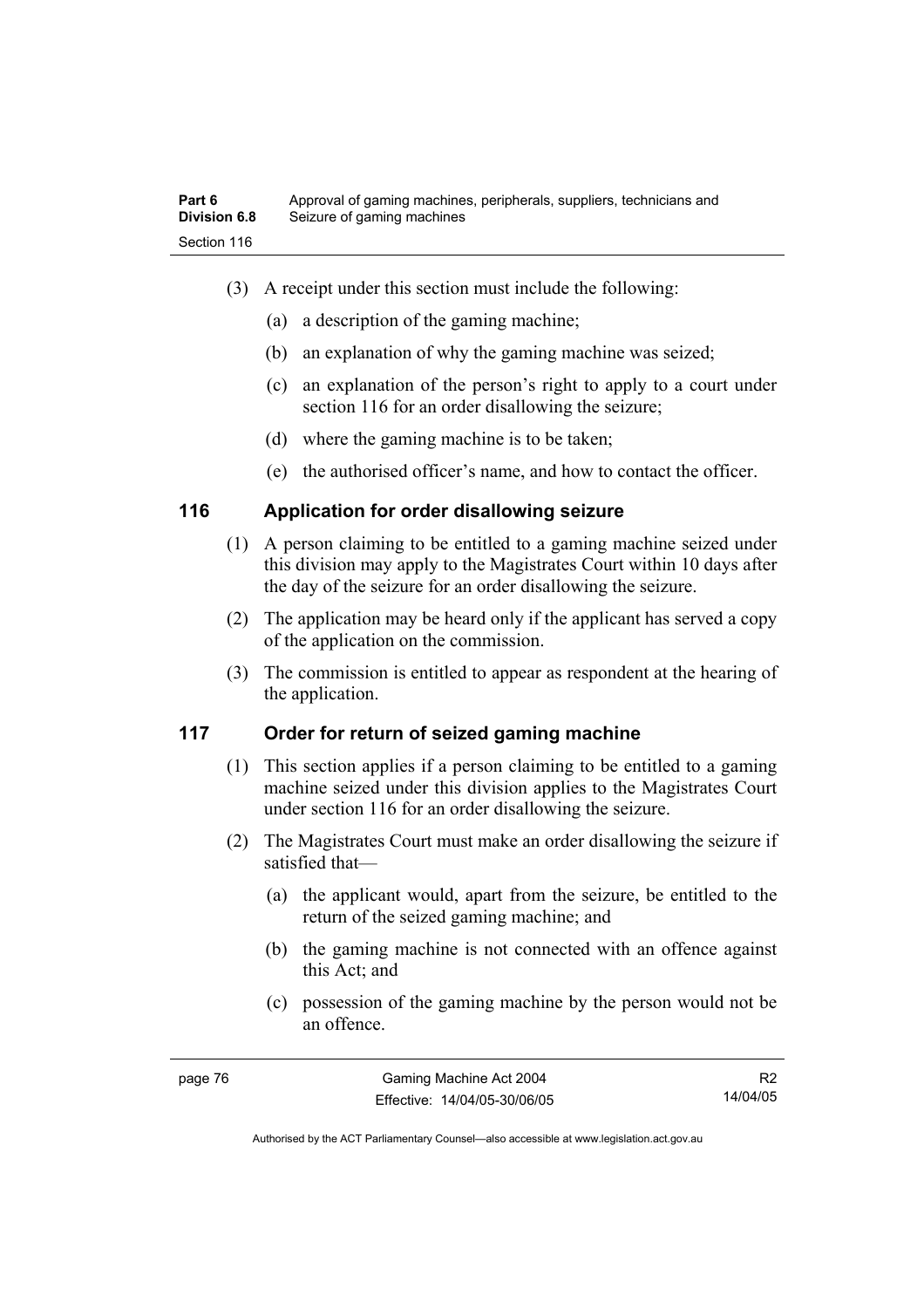- (3) The Magistrates Court may also make an order disallowing the seizure if satisfied there are exceptional circumstances justifying the making of the order.
- (4) If the Magistrates Court makes an order disallowing the seizure, the court may make 1 or more of the following ancillary orders:
	- (a) an order directing the commission to return the gaming machine to the applicant or to someone else that appears to be entitled to it;
	- (b) if the gaming machine cannot be returned or has depreciated in value because of the seizure—an order directing the Territory to pay reasonable compensation;
	- (c) an order about the payment of costs in relation to the application.

# **118 Adjournment pending hearing of other proceedings**

- (1) This section applies to the hearing of an application under section 116 (Application for order disallowing seizure).
- (2) If it appears to the Magistrates Court that the seized gaming machine is required to be produced in evidence in a pending proceeding in relation to an offence against a Territory law, the court may, on the application of the commission or its own initiative, adjourn the hearing until the end of that proceeding.

# **119 Forfeiture of seized gaming machines**

- (1) This section applies if an application under section 116 for an order disallowing the seizure of a gaming machine—
	- (a) has not been made within 10 days after the day of the seizure; or
	- (b) has been made within that period, but the application has been refused or has been withdrawn before a decision on the application had been made.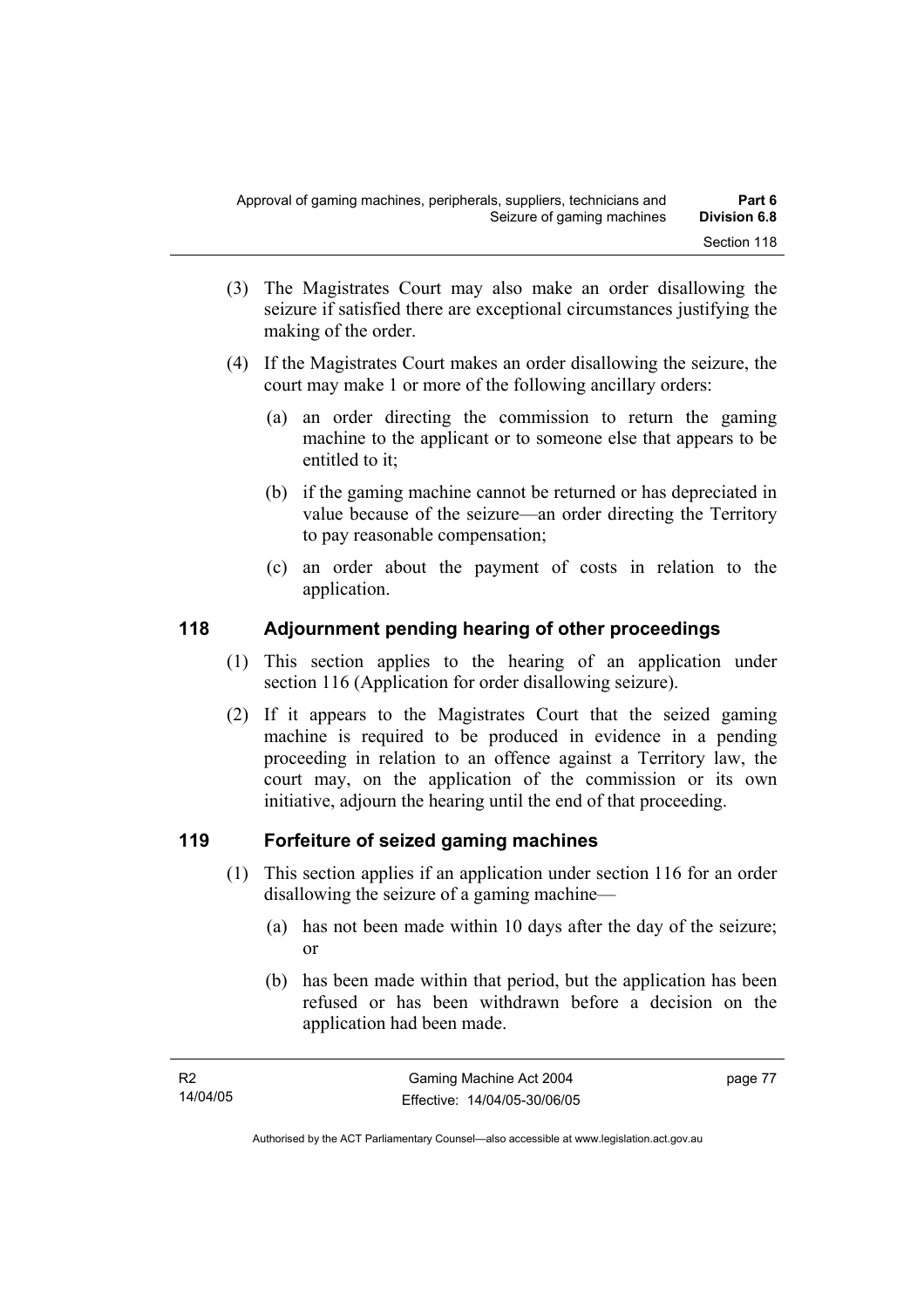- (2) The seized gaming machine—
	- (a) is forfeited to the Territory; and
	- (b) may be sold, destroyed or otherwise disposed of as the commission directs.

# **Division 6.9 Installation and operation of gaming machines**

# **120 Installation to be in accordance with approval of commission**

- (1) A licensee commits an offence if—
	- (a) the licensee allows the installation of a gaming machine on the licensed premises; and
	- (b) the gaming machine is installed otherwise than in a gaming area.

Maximum penalty: 50 penalty units.

(2) An offence against this section is a strict liability offence.

# **121 Offence to install gaming machines**

- (1) A person commits an offence if—
	- (a) the person installs a gaming machine on licensed premises; and
	- (b) the person is not an approved supplier or approved technician.

Maximum penalty: 50 penalty units

(2) An offence against this section is a strict liability offence.

# **122 Certificate about meter readings**

- (1) A person commits an offence if the person—
	- (a) installs a gaming machine on licensed premises; and

Authorised by the ACT Parliamentary Counsel—also accessible at www.legislation.act.gov.au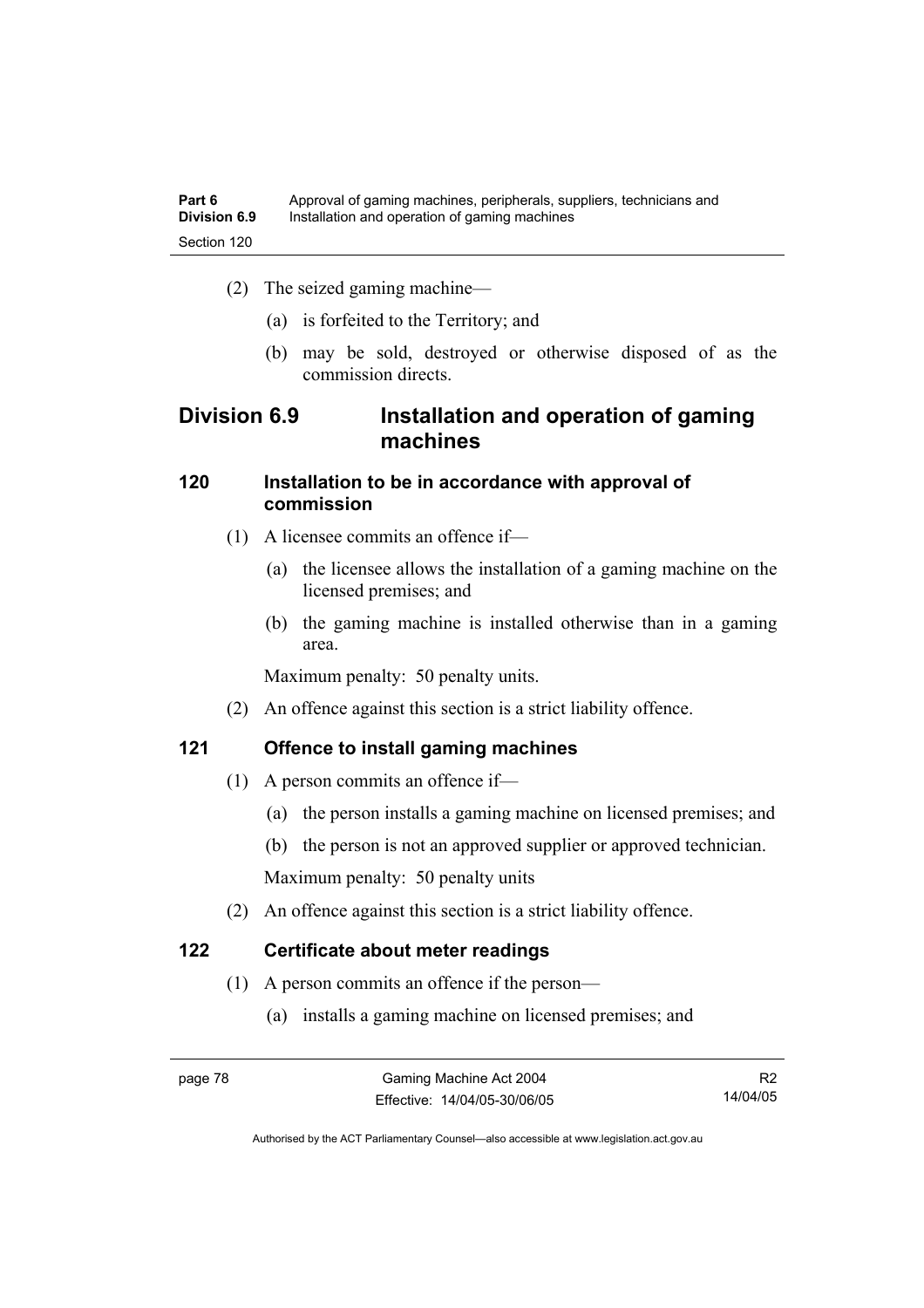(b) as soon as practicable, but no later than 3 days, after installing the machine, does not give the licensee a certificate signed by the person stating the meter readings on the machine immediately after installation.

Maximum penalty: 20 penalty units.

(2) An offence against this section is a strict liability offence.

# **123 Sealing computer cabinet**

- (1) A licensee commits an offence if—
	- (a) the licensee allows the installation of a gaming machine on the licensed premises; and
	- (b) the computer cabinet is not sealed in a way that prevents unauthorised access.

Maximum penalty: 50 penalty units.

(2) An offence against this section is a strict liability offence.

# **124 Commission may require information**

- (1) This section applies if a gaming machine is installed on licensed premises.
- (2) The commission may give the licensee a written notice stating the details the commission needs to be told about the gaming machine.

# **125 Operation to be subject to correct percentage payout**

- (1) A person commits an offence if—
	- (a) the person is an approved supplier or approved technician; and
	- (b) the person opens a gaming machine and makes an adjustment that will, or is likely to, affect the percentage payout of the machine; and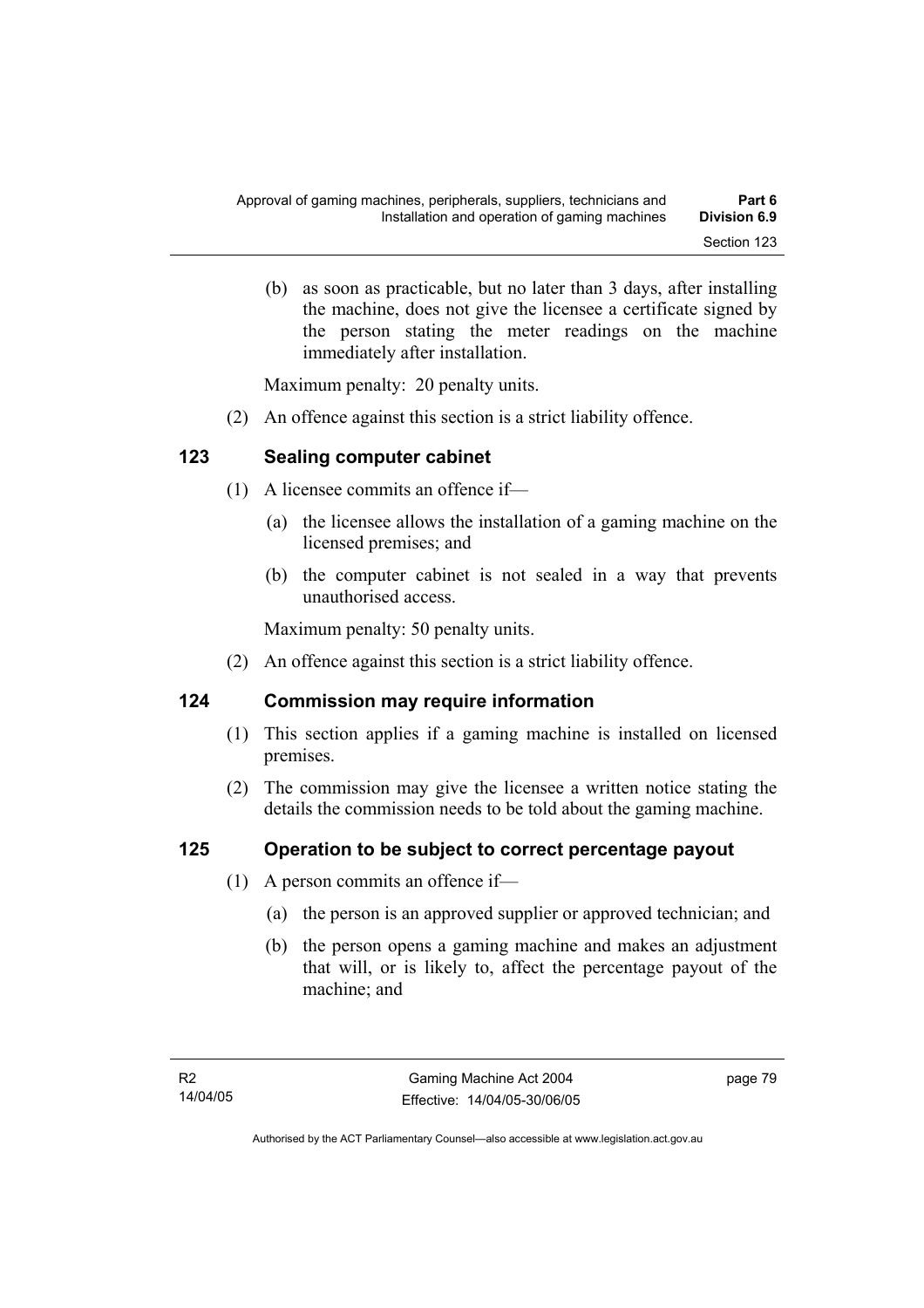(c) the percentage payout on the gaming machine on the licensed premises is not the percentage payout authorised by the licence for the machine.

Maximum penalty: 50 penalty units.

(2) An offence against this section is a strict liability offence.

# **126 Position for percentage payout of gaming machines display**

- (1) The commission may, in writing, approve a position on a kind of gaming machine for display of the percentage payout for the machine.
- (2) An approval is a notifiable instrument.

*Note* A notifiable instrument must be notified under the Legislation Act.

#### **127 Maximum stake amount**

A person commits an offence if—

- (a) the person is an approved supplier or approved technician; and
- (b) the person supplies or installs a gaming machine; and
- (c) the person intentionally sets the stake amount for the gaming machine higher than the amount prescribed under the regulations.

Maximum penalty: 50 penalty units.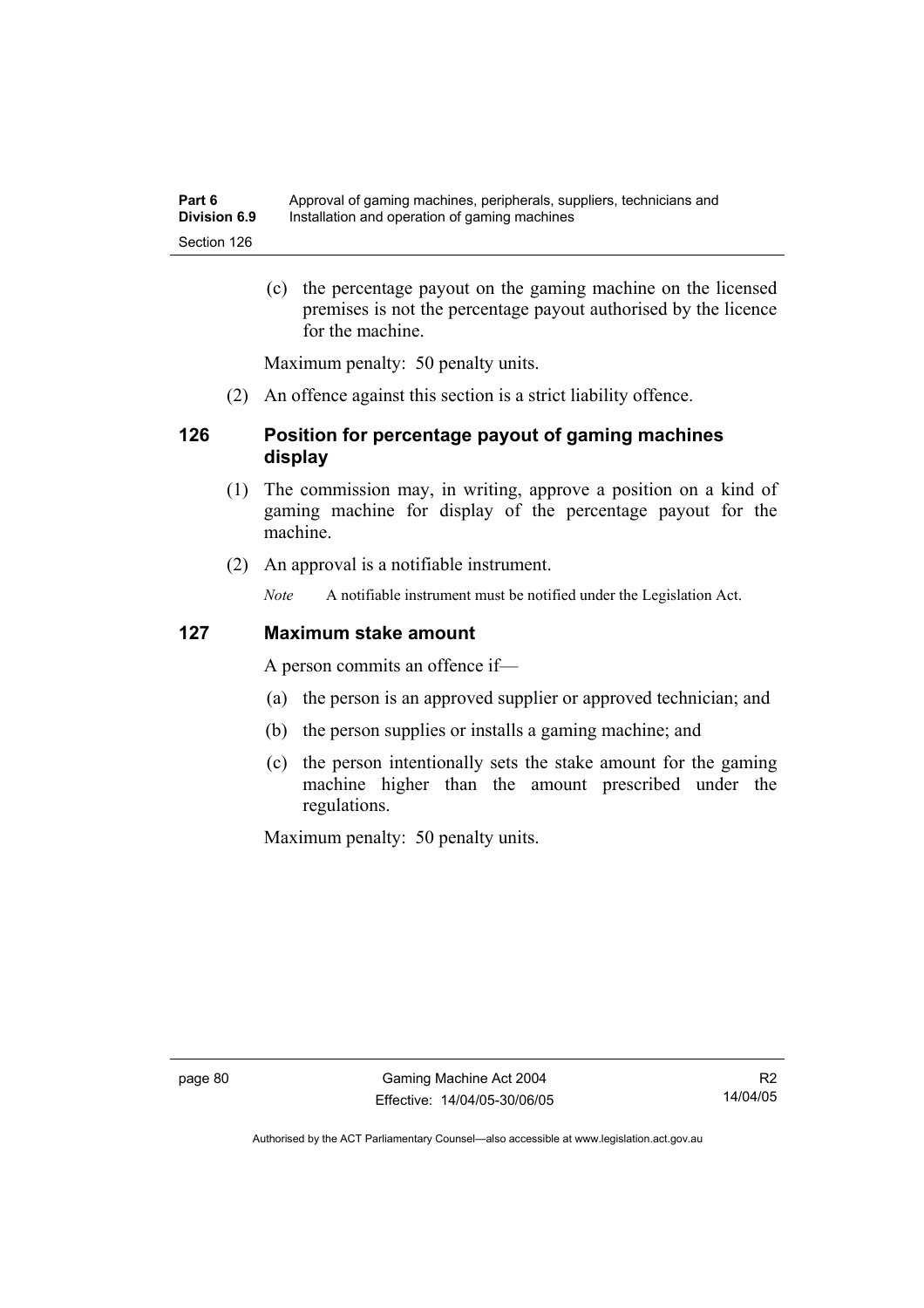# **Part 7 Regulation of gaming machines generally**

#### **128 Machine access generally**

- (1) A person commits an offence if the person does any of the following in relation to a licensed gaming machine on licensed premises:
	- (a) opens the machine;
	- (b) checks money in the machine;
	- (c) places money into the machine (other than to play the machine);
	- (d) removes money from the machine (other than money won or credited).

Maximum penalty: 50 penalty units.

- (2) Subsection (1) does not apply to the following people:
	- (a) an authorised officer;
	- (b) an approved supplier;
	- (c) an approved technician;
	- (d) an approved attendant.
- (3) A person commits an offence if—
	- (a) the person maintains a licensed gaming machine on licensed premises; and
	- (b) the person is not an approved supplier or approved technician.

Maximum penalty: 50 penalty units.

(4) An offence against this section is a strict liability offence.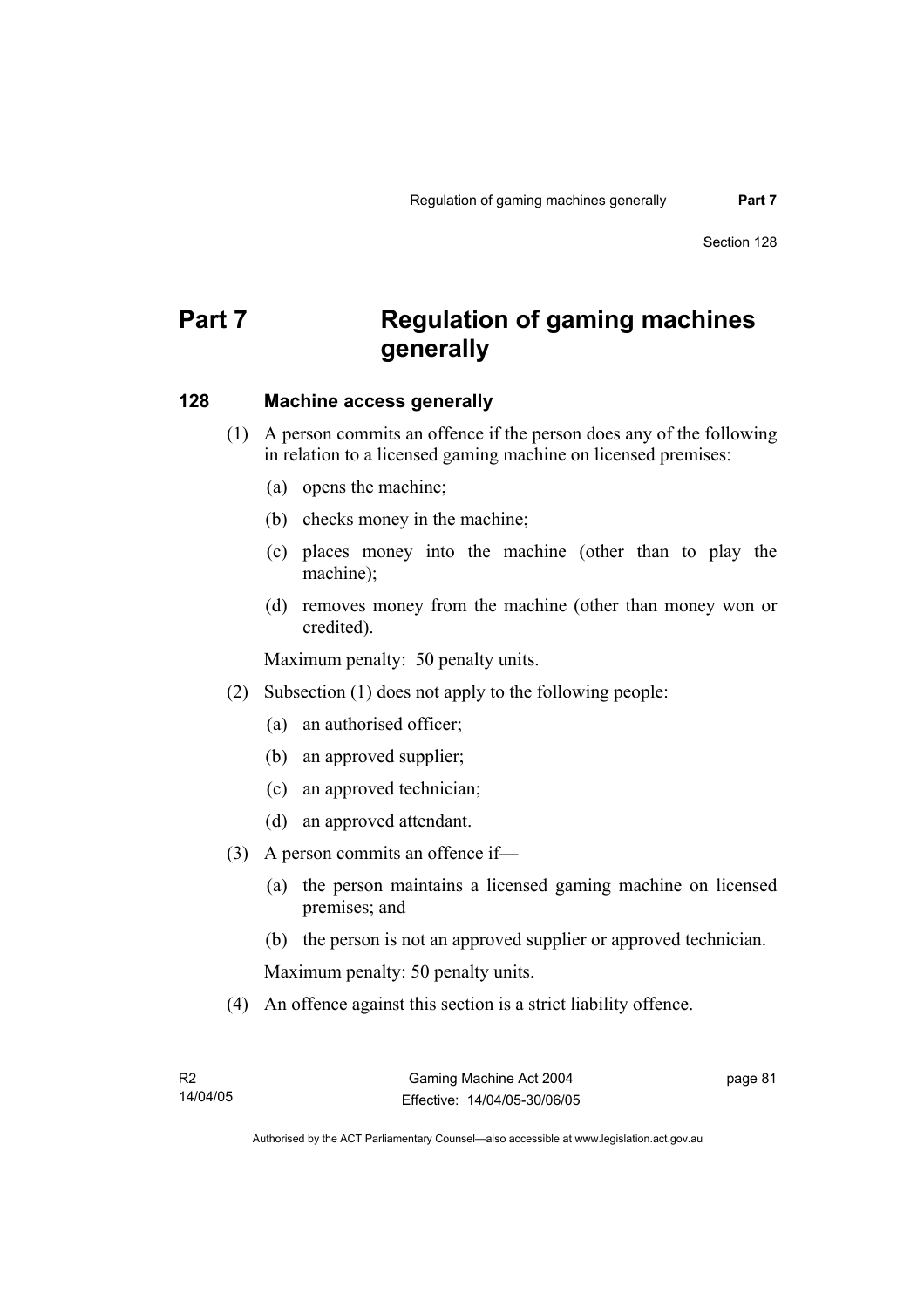Section 129

# **129 Interference with gaming machines**

 (1) A person commits an offence if the person recklessly interferes with the operation of a gaming machine.

Maximum penalty: 100 penalty units, imprisonment for 1 year or both.

 (2) A person commits an offence if the person inserts into a gaming machine anything other than a coin, note or token of the kind stated on the gaming machine.

Maximum penalty: 100 penalty units, imprisonment for 1 year or both.

 (3) A person commits an offence if the person does anything intended to interfere with a gaming machine in a way that causes the machine to yield a reward less than or greater than the percentage payout under the licence in relation to that machine.

Maximum penalty: 100 penalty units, imprisonment for 1 year or both.

 (4) A person commits an offence if the person does anything intended to render a gaming machine, either temporarily or otherwise, incapable of forming a winning combination.

Maximum penalty: 100 penalty units, imprisonment for 1 year or both.

 (5) Subsection (1) does not apply in relation to anything done honestly for the maintenance of a gaming machine by an approved supplier, approved technician or authorised officer.

R2 14/04/05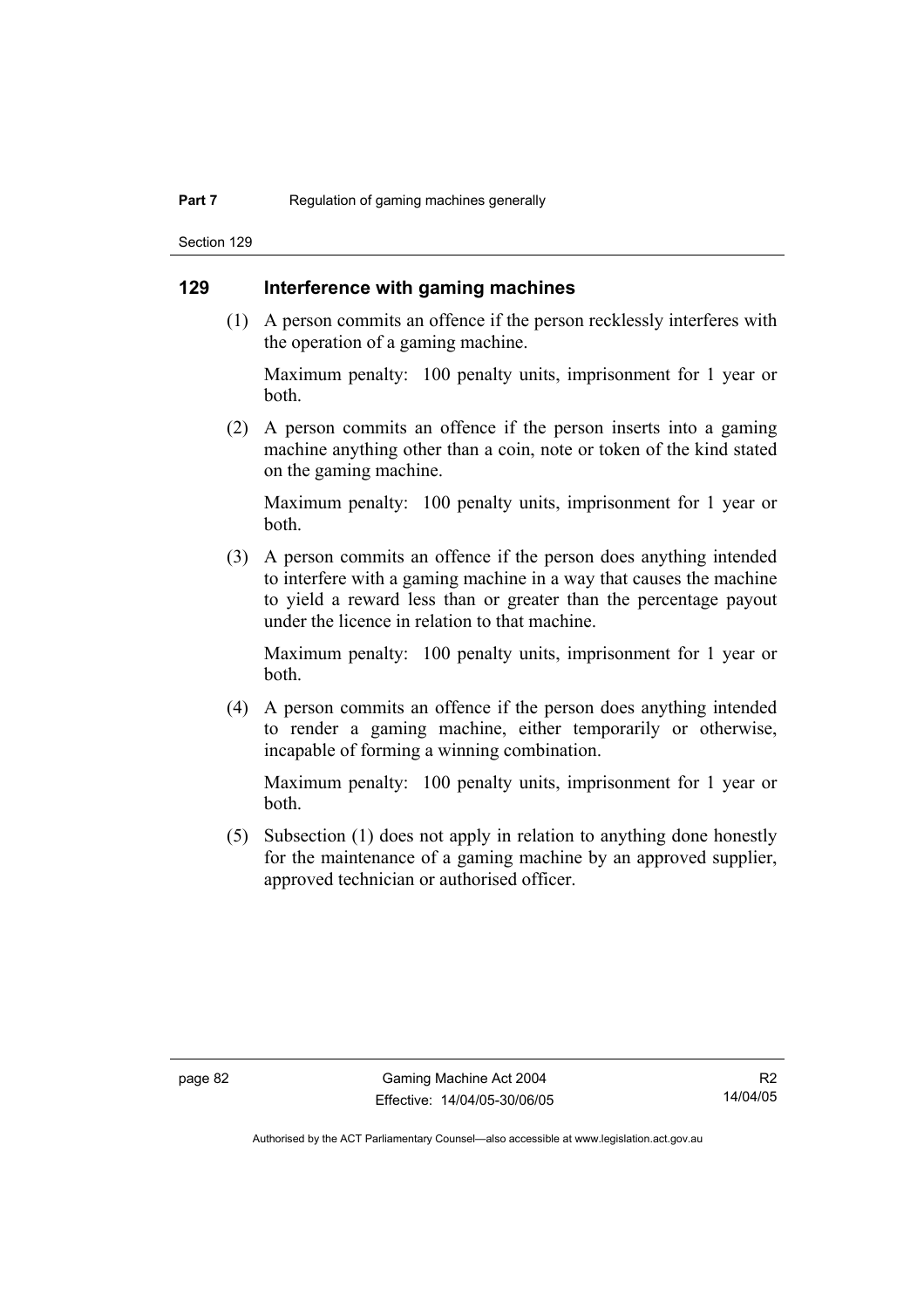#### **130 Opening computer cabinets**

- (1) A person commits an offence if the person—
	- (a) opens the computer cabinet in a gaming machine; and
	- (b) is not an approved supplier, approved technician or authorised officer.

Maximum penalty: 50 penalty units.

(2) An offence against this section is a strict liability offence.

#### **131 Rendering gaming machines inoperable on licence ceasing to be in force**

If a licence ceases to be in force, the commission must ensure that each gaming machine on the licensed premises is inoperable—

 (a) if the licence ceased to be in force under section 64 (1) or because the licence expired—until the machines are removed from the premises; or

*Note* Section 64 (1) provides that a person's licence is cancelled if the person's general or on licence is not renewed.

- (b) if the licence is suspended—during the suspension; or
- (c) if the licence has been cancelled—until the first of the following happens:
	- (i) the machines are removed from the premises;
	- (ii) the decision of the commission cancelling the licence is set aside on an application for review of the decision; or
- (d) if the licence ceased to be in force under section 64 (2)—until the first of the following happens:
	- (i) the machines are removed from the premises;
	- (ii) the licence is taken to be in force again under section 64 (3).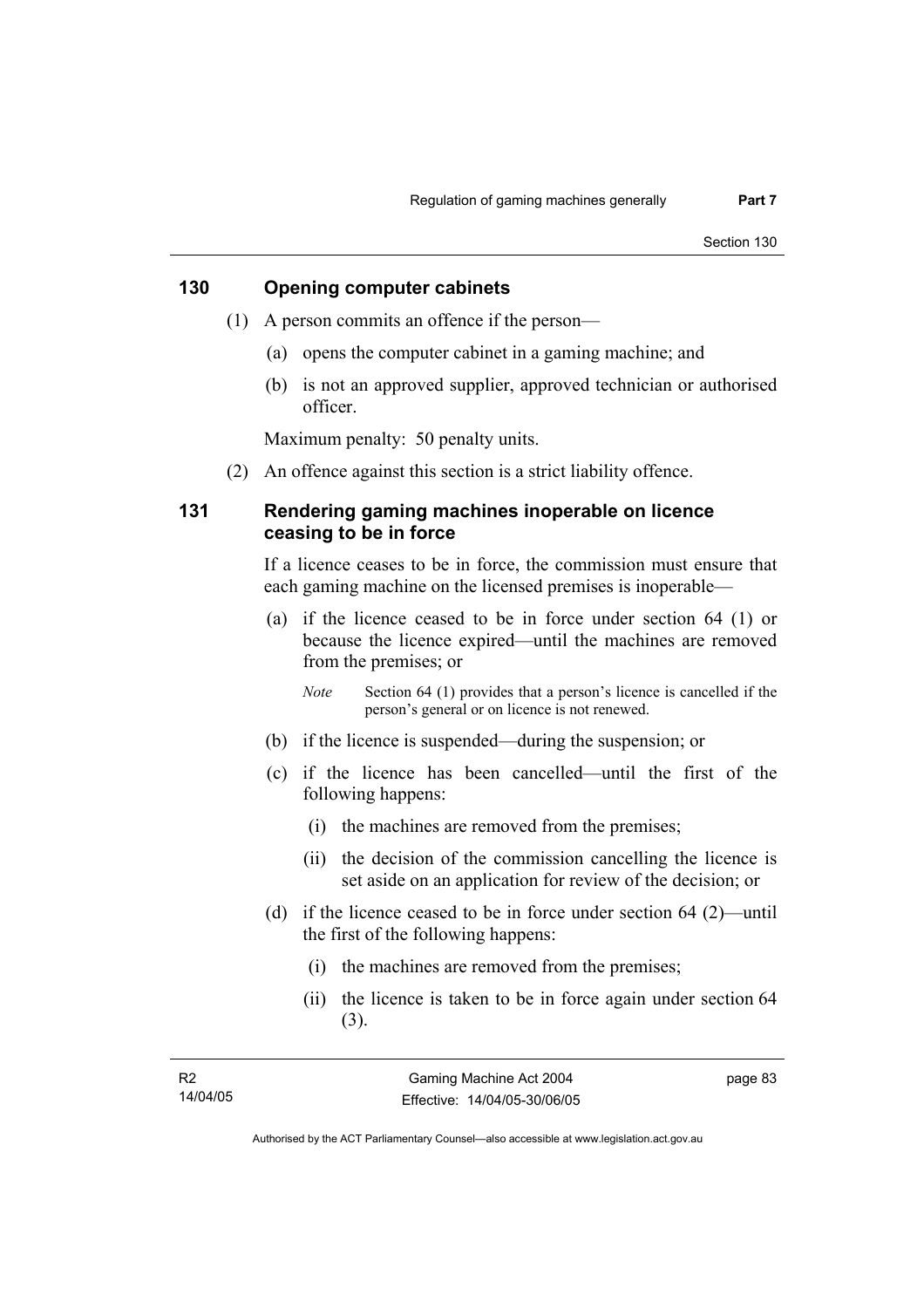#### **Part 7 Regulation of gaming machines generally**

Section 132

*Note* Section 64 (2) provides that a person's licence is cancelled if the person's general or on licence is cancelled.

#### **132 Removal of gaming machines from premises**

- (1) This section applies to a person who held a licence that has ceased to be in force, other than a person whose licence is suspended.
- (2) The person commits an offence if, at the end of the required period, a gaming machine that was licensed is on the premises that were licensed.

Maximum penalty: 50 penalty units.

(3) In this section:

*relevant decision* means the decision of the commission (if any) because of which the licence ceased to be in force.

#### *required period* means—

- (a) 2 weeks after the day—
	- (i) the licence ceases to be in force; or
	- (ii) if an application for review of the relevant decision may be made but is not made—the time for applying for review of the decision ends; or
	- (iii) if an application is made to review the relevant decision the application is withdrawn, dismissed or decided; or
- (b) any further period the commission, whether before or after the end of the period, in writing, approves.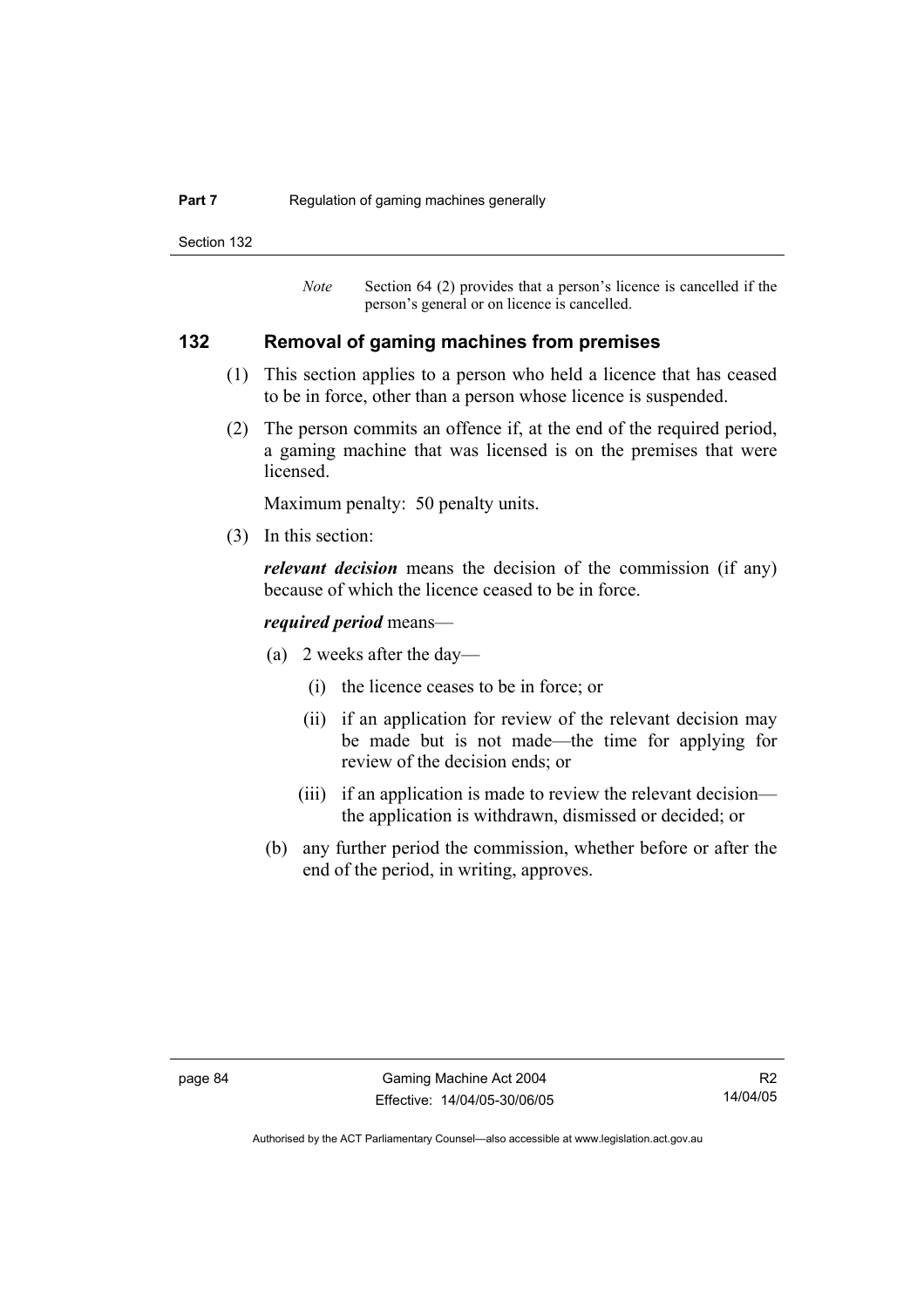# **Part 8 Linked-jackpot arrangements**

#### **133 Operation of linked-jackpot arrangements**

A person commits an offence if—

- (a) the person operates a linked-jackpot arrangement between gaming machines; and
- (b) the arrangement is not authorised under section 134 or by a multi-user permit.

Maximum penalty: 50 penalty units, imprisonment for 6 months or both.

#### **134 Single-user authorisation for linked-jackpot arrangements**

- (1) A licensee may apply in writing to the commission for authorisation to operate a linked-jackpot arrangement between gaming machines operated under the licence.
	- *Note 1* If a form is approved under the Control Act, s 53D for an application, the form must be used.

*Note 2* A fee may be determined under s 177 for this provision.

- (2) The application must include details of each event by reference to which linked jackpots are to be payable under the proposed arrangement.
- (3) The commission must authorise the linked-jackpot arrangement if—
	- (a) each gaming machine proposed to be linked under the proposed arrangement—
		- (i) is operated under a single licence held by the applicant; and
		- (ii) is the same class; and

page 85

Authorised by the ACT Parliamentary Counsel—also accessible at www.legislation.act.gov.au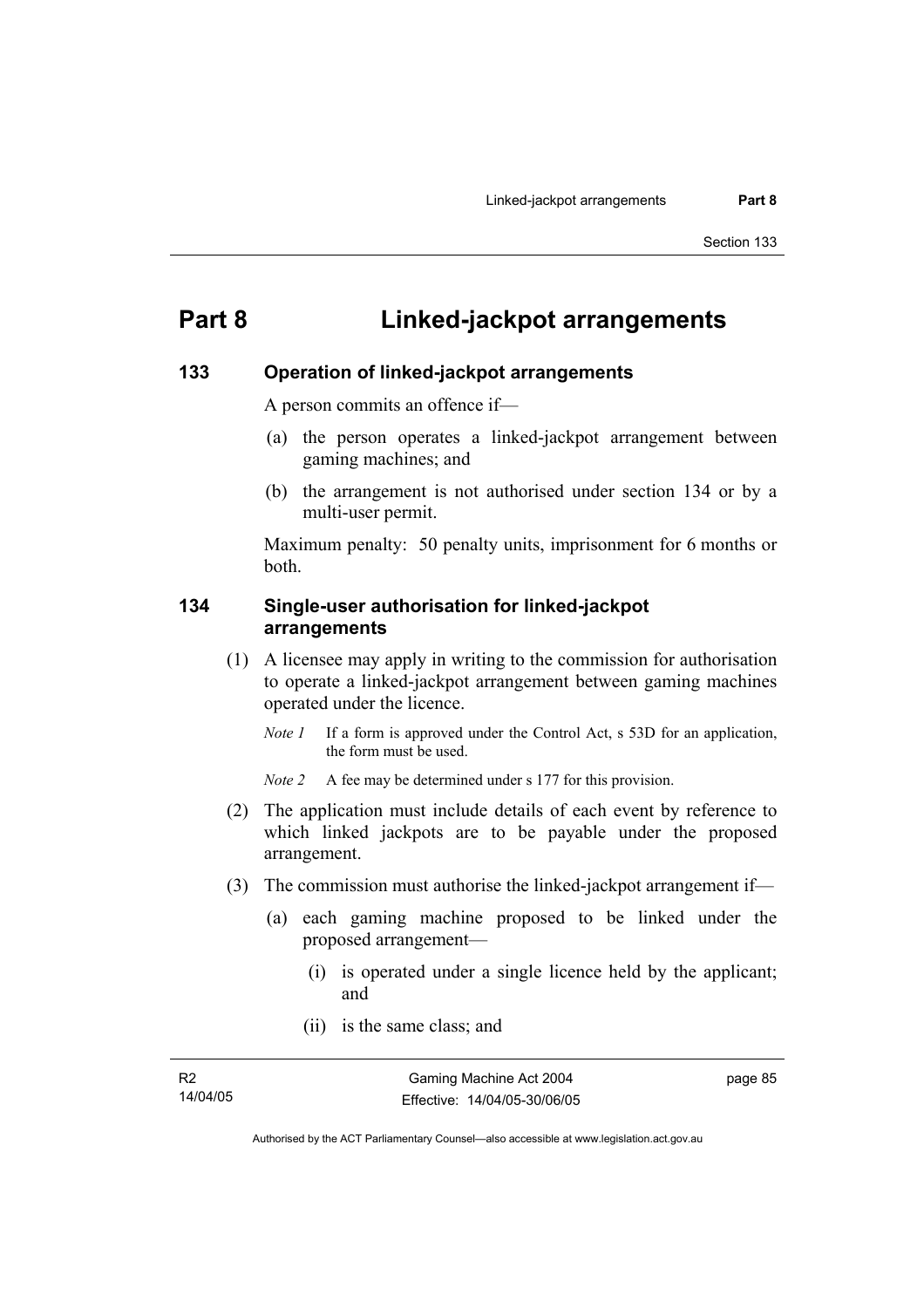Section 135

- (iii) offers the same chance of winning linked jackpots as each other machine in the arrangement, if played with the same stakes; and
- (b) the financial and operational aspects of the proposed arrangement are in accordance with the regulations; and
- (c) the commission is satisfied, on reasonable grounds, that the proposed arrangement is satisfactory, having regard to the interests of the people playing the machines in the proposed linked-jackpot arrangement.
- (4) It is a condition of an authorisation under this section that—
	- (a) each gaming machine in the linked-jackpot arrangement displays at all times a sign stating clearly—
		- (i) that the machine is part of a linked-jackpot arrangement with other machines on the licensed premises; and
		- (ii) the percentage of the turnover of the machine set aside for the payment of linked jackpots; and
	- (b) linked jackpots be payable for the authorised arrangement by reference to the event or events set out in the application for authorisation for the arrangement.

#### **135 Issue of multi-user permits**

- (1) A person (including a person other than a licensee) may apply in writing to the commission for a permit (a *multi-user permit*) to operate a linked-jackpot arrangement between gaming machines operated under 2 or more licences.
	- *Note 1* If a form is approved under the Control Act, s 53D for an application, the form must be used.
	- *Note 2* A fee may be determined under s 177 for this provision.

R2 14/04/05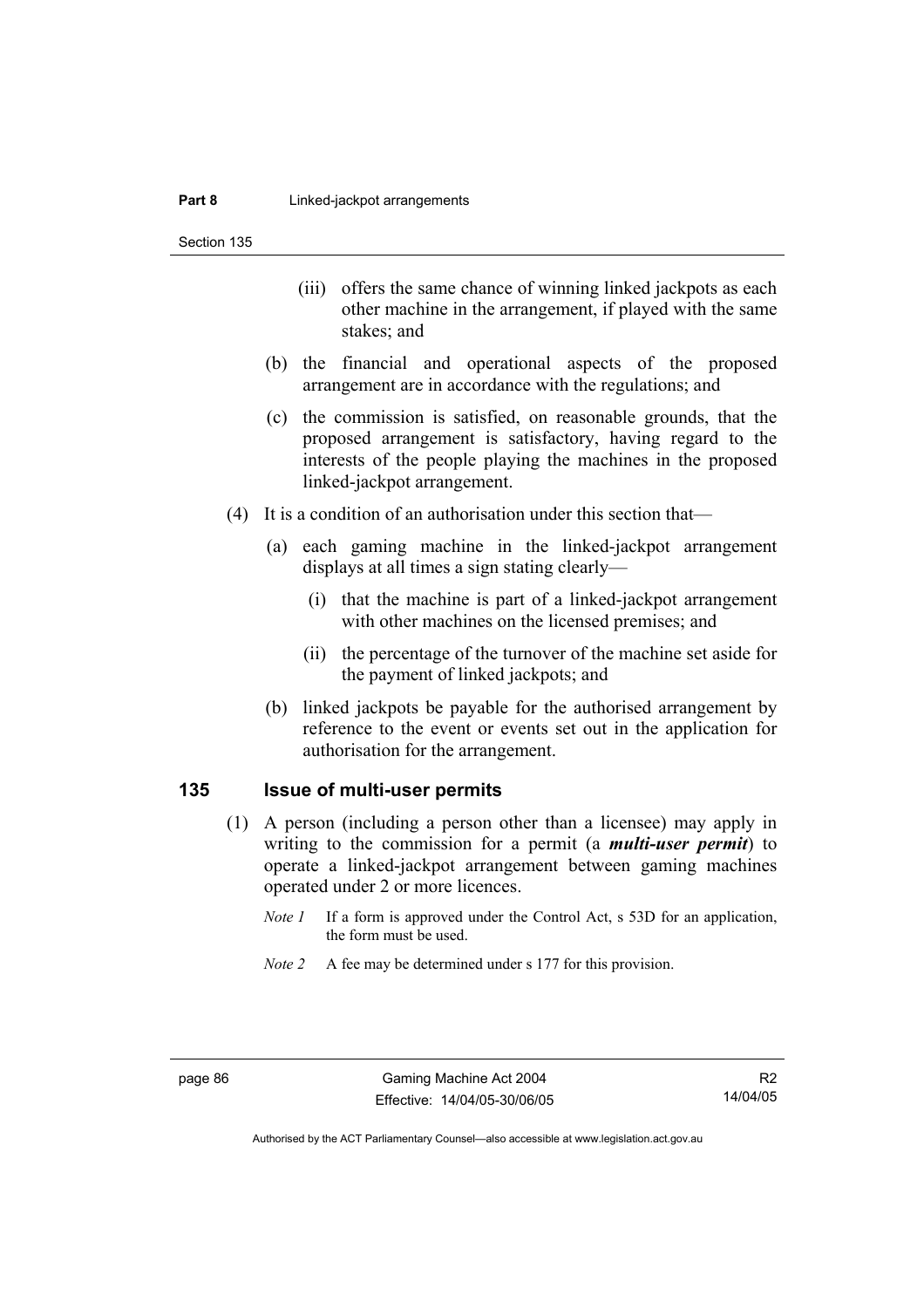- (2) The application must include details of the event or events by reference to which linked jackpots are to be payable under the proposed arrangement.
- (3) The commission must issue the multi-user permit if—
	- (a) the commission is satisfied, on reasonable grounds, that the applicant is an eligible person; and
	- (b) each licensee consents to the arrangement; and
	- (c) each gaming machine proposed to be linked under the proposed arrangement—
		- (i) is the same class; and
		- (ii) offers the same chance of winning linked jackpots as each other machine in the arrangement, if played with the same stakes; and
	- (d) the financial and operational aspects of the proposed arrangement is in accordance with the regulations; and
	- (e) the commission is satisfied, on reasonable grounds, that the proposed arrangement is satisfactory, having regard to the interests of the people playing the machines in the proposed arrangement.
- (4) A multi-user permit must state—
	- (a) the full name and address of the permit-holder; and
	- (b) the gaming machines in the linked-jackpot arrangement for which the permit is issued, and the licensed premises where they are situated; and
	- (c) the conditions to which the permit is subject.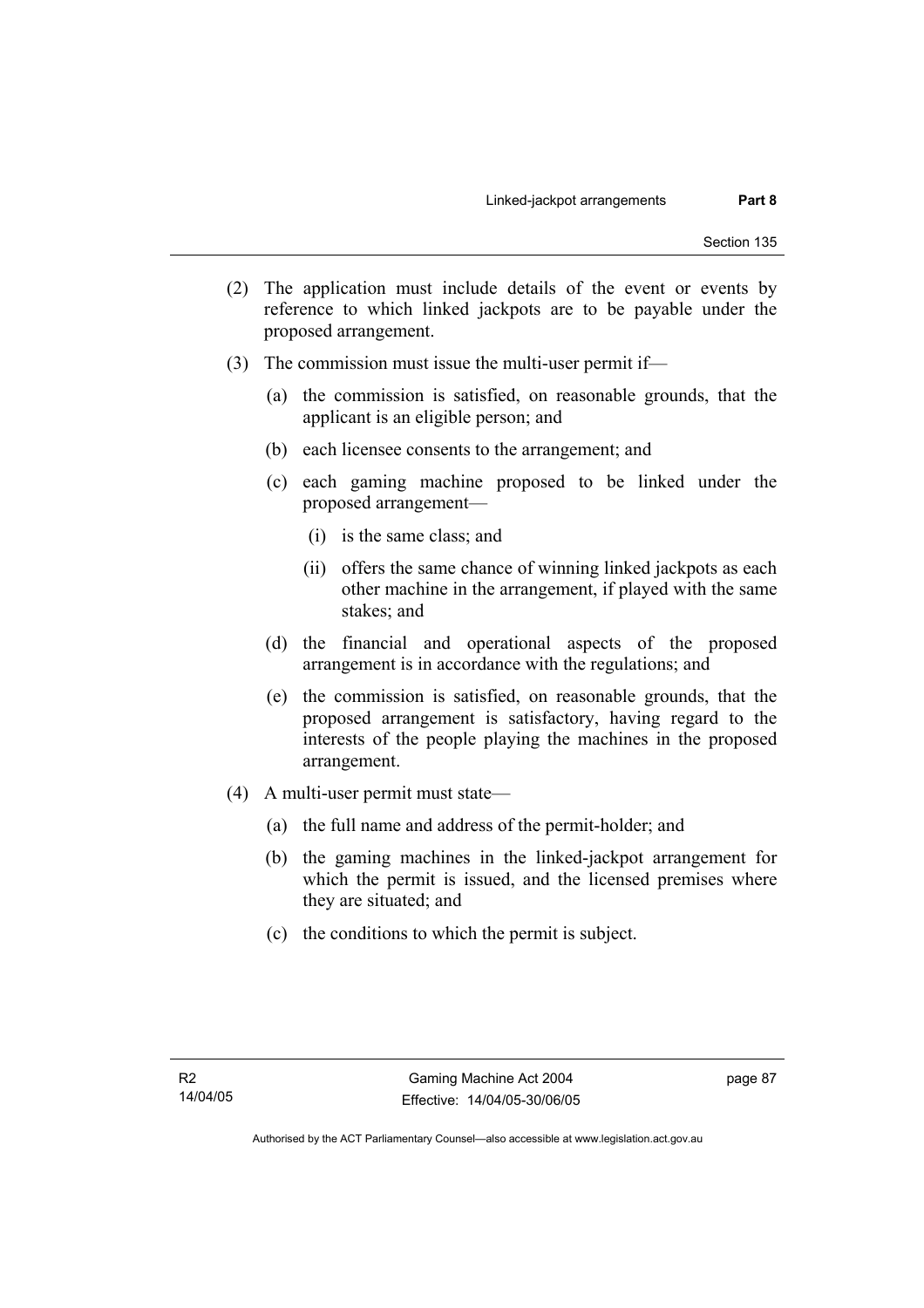#### **Part 8 Linked-jackpot arrangements**

Section 136

#### **136 Conditions on multi-user permits**

- (1) A multi-user permit is subject to the following conditions:
	- (a) each gaming machine in a linked-jackpot arrangement under the permit displays at all times a sign stating clearly—
		- (i) that the machine is part of a linked-jackpot arrangement with machines on different licensed premises; and
		- (ii) the percentage of the turnover of the machine set aside for the payment of linked jackpots;
	- (b) linked jackpots are payable under the arrangement by reference to the event or events set out in the application for the permit for the arrangement;
	- (c) the financial and operational aspects of the arrangement must not be amended without the commission's approval under section 138:
	- (d) if the permit-holder is a corporation—the permit-holder must give written notice to the commission stating any of the following changes in relation to the corporation within 1 week after the day of the change:
		- (i) a person becoming an influential person for the corporation;
		- (ii) a substantial change in the relationship of an influential person to the corporation;
		- (iii) a person ceasing to be an influential person for the corporation.
- (2) The commission may put any other reasonable condition on a multiuser permit that the commission considers appropriate, having regard to the interests of the people playing the machines in each linked-jackpot arrangement under the permit.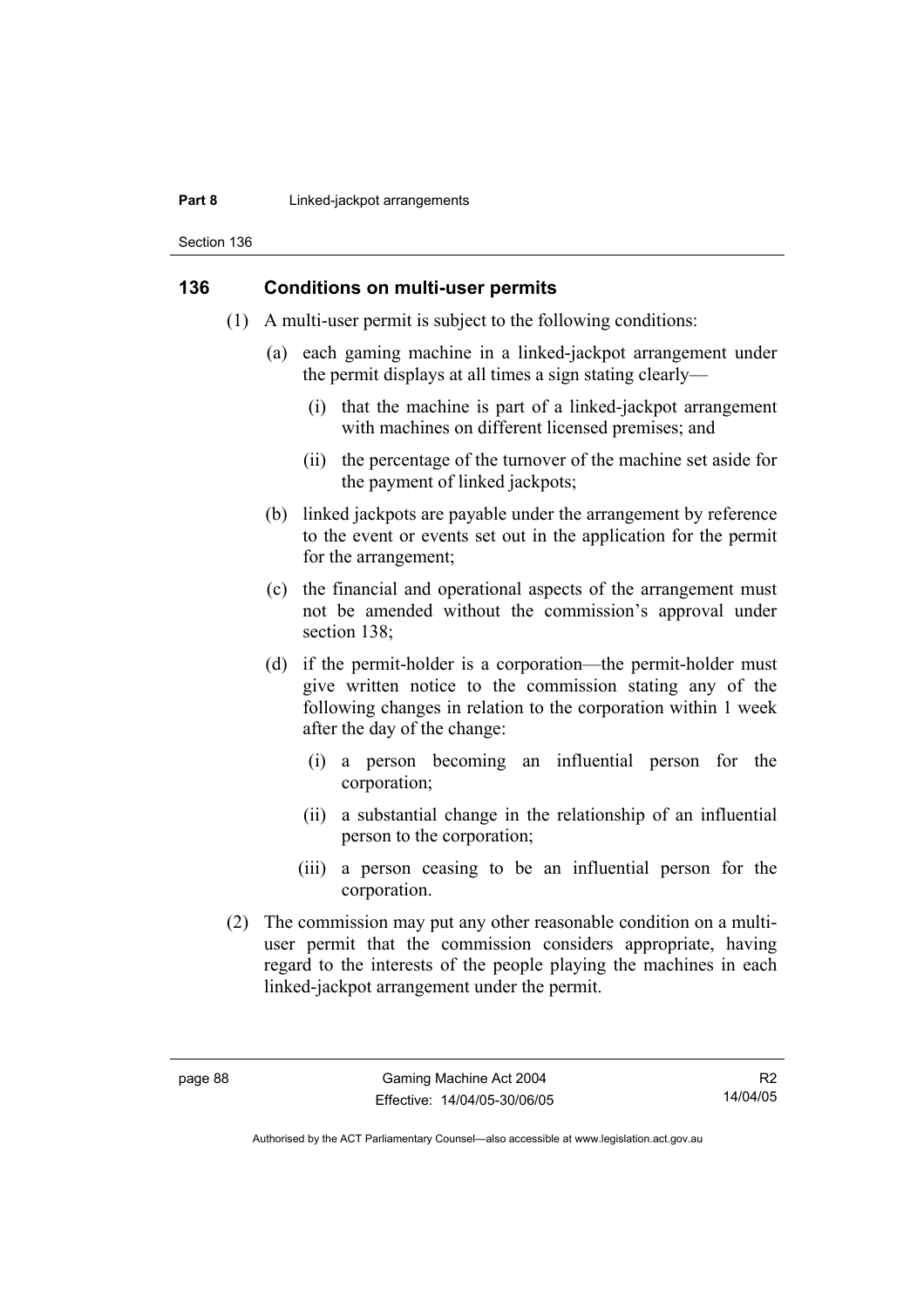#### **137 Term of multi-user permits**

A multi-user permit is for the period (of up to 3 years) stated in the permit.

#### **138 Amendment of multi-user permits in interest of users**

- (1) The commission may amend a condition of a multi-user permit on its own initiative if satisfied that it is appropriate to amend the condition, having regard to the interests of the people playing the machines in the linked-jackpot arrangement under the permit.
- (2) The amendment takes effect on the date stated in the notice of the decision on the amendment given to the permit-holder by the commission.

#### **139 Amendment of multi-user permit on request**

- (1) This section applies if a multi-user permit-holder applies in writing to the commission for an amendment of the permit to—
	- (a) reduce the number of gaming machines in a linked-jackpot arrangement, or terminate a linked-jackpot arrangement; or
	- (b) increase the number of gaming machines in a linked-jackpot arrangement under the permit; or
	- (c) include a new linked-jackpot arrangement under the permit; or
	- (d) include gaming machines on other licensed premises in a linked-jackpot arrangement; or
	- (e) amend a condition on the permit.
	- *Note* A fee may be determined under s 177 for this provision.
- (2) The commission must amend the multi-user permit, or refuse to amend the permit.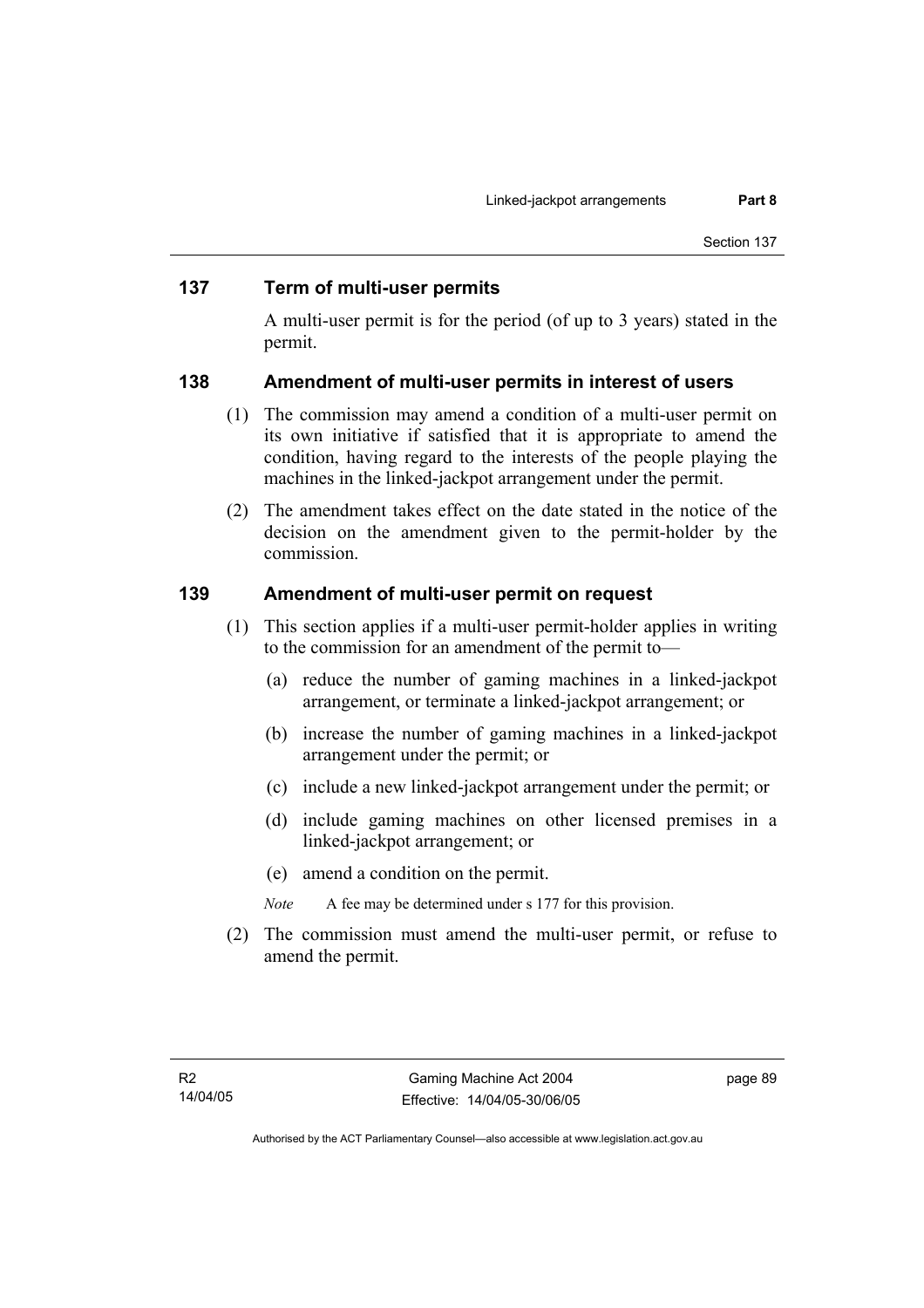#### **Part 8 Linked-jackpot arrangements**

Section 139

- (3) The commission must not amend the multi-user permit unless satisfied—
	- (a) if an additional gaming machine is proposed to be included in a linked-jackpot arrangement—that the additional machine—
		- (i) is the same class as the other machines in the arrangement; and
		- (ii) offers the same chance of winning linked jackpots as each other machine in the arrangement, if played with the same stakes; and
	- (b) if a new linked-jackpot arrangement is proposed to be included under a permit—that each gaming machine to be linked—
		- (i) is the same class; and
		- (ii) offers the same chance of winning linked jackpots as each other machine in the arrangement, if played with the same stakes; and
	- (c) if gaming machines on other licensed premises are proposed to be included in a linked-jackpot arrangement (whether or not the arrangement is an existing arrangement)—that the financial and operational aspects of the arrangement are in accordance with the regulations; and
	- (d) that the proposed amendment is satisfactory, having regard to the interests of the people playing the machines in each proposed linked-jackpot arrangement.
- (4) The amendment takes effect on the date stated in the notice of the decision on the amendment given to the permit-holder by the commission.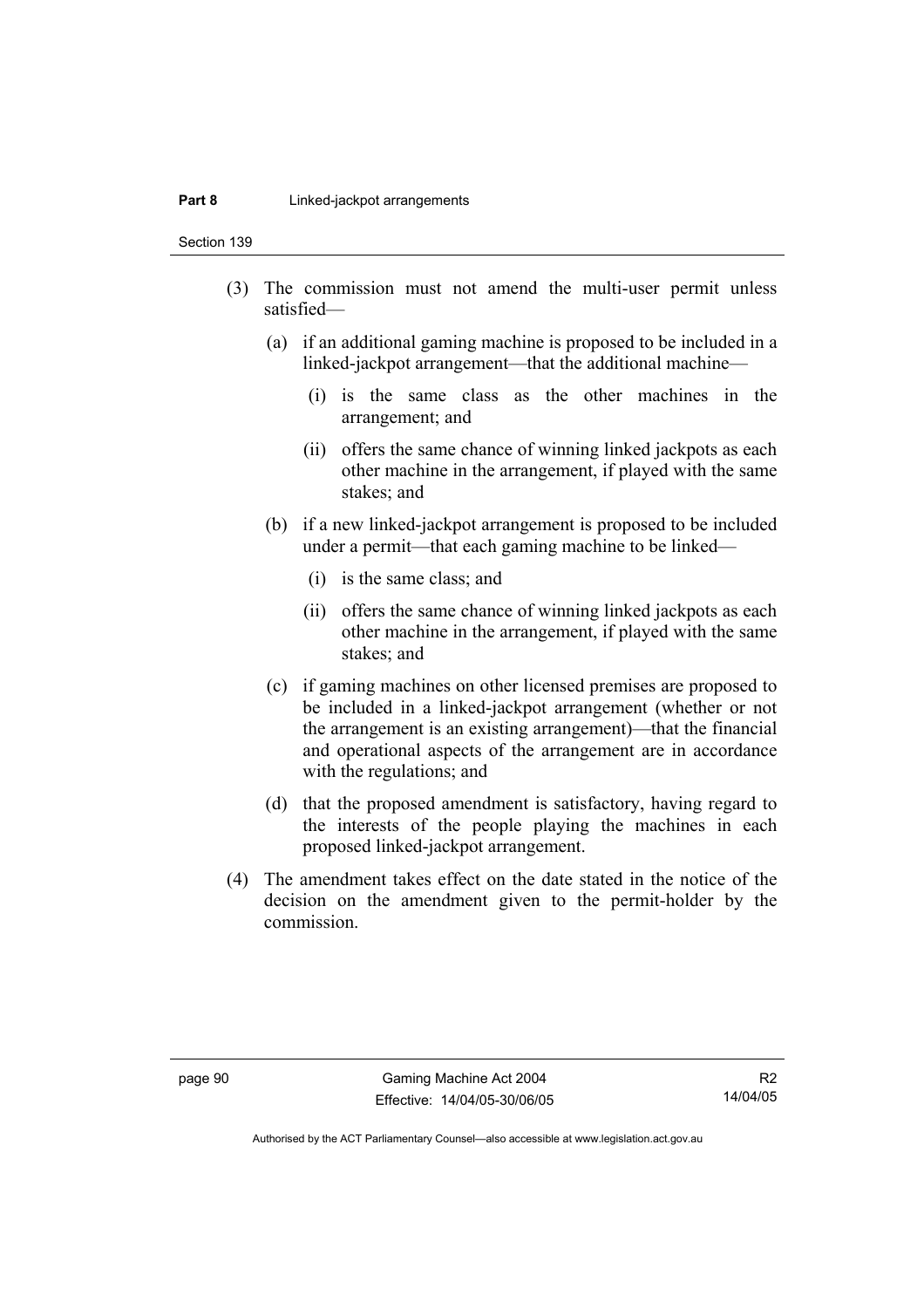# **140 Amendment of financial and operational aspects of multiuser permits**

- (1) This section applies if a multi-user permit-holder applies in writing to the commission for an amendment of a financial or operational aspect of a linked-jackpot arrangement under a multi-user permit.
- (2) The commission must amend the multi-user permit, or refuse to amend the permit.
- (3) The commission must amend the multi-user permit in accordance with the application if—
	- (a) the financial and operational aspects of the arrangement, as proposed to be amended, are in accordance with the regulations; and
	- (b) the commission is satisfied that the proposed amendment is satisfactory, having regard to the interests of the people playing the machines in the arrangement.

# **141 Transfer of multi-user permits**

- (1) The holder of a multi-user permit and a person (the *proposed permit-holder*) to whom the permit is proposed to be transferred may apply jointly in writing to the commission for transfer of the permit.
- (2) The commission must transfer the permit to the proposed permitholder if satisfied on reasonable grounds that the proposed permitholder is an eligible person.

# **142 Surrender of multi-user permits**

 (1) This section applies to a multi-user permit-holder if the permitholder does not owe the Territory an amount under this Act.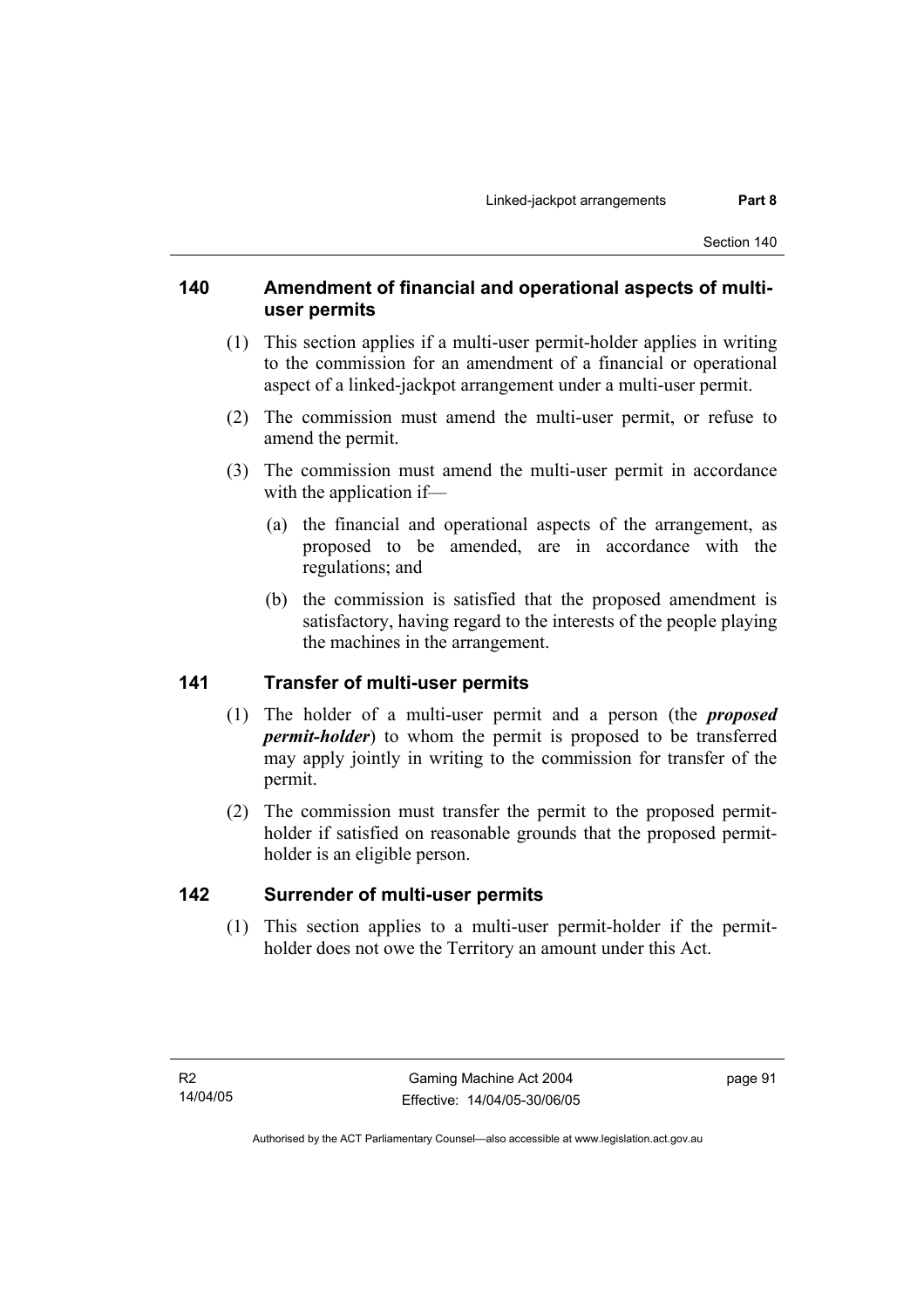#### **Part 8 Linked-jackpot arrangements**

Section 143

- (2) The multi-user permit-holder may surrender the permit by—
	- (a) giving the commission a written notice stating that the permitholder surrenders the permit; and
	- (b) returning the permit to the commission.
- (3) The surrender of the multi-user permit takes effect 4 weeks after the day the notice under subsection (2) (a) is given to the commission or, if the notice states a later date of effect, that date.

#### **143 Unclaimed jackpots**

- (1) This section applies if an amount won under a linked-jackpot arrangement authorised under section 134 for a licensee or approved under section 135 is not claimed within 1 year after the day it is won.
- (2) The amount is forfeited to the Territory.
- (3) After the amount is forfeited, the winner of the amount—
	- (a) is not entitled to recover the amount from the licensee or permit-holder; and
	- (b) is entitled to recover the amount from the Territory within 6 years after the day the person wins the amount; and
	- (c) is not entitled to recover interest on the amount from the Territory.

#### **144 Undisbursed jackpots**

 (1) This section applies if an amount available for allocation as a prize in a linked-jackpot arrangement authorised under section 134 or a multi-user permit has not been won, and cannot be won because the authorisation or permit for the arrangement has been cancelled or surrendered.

*Note* A permit may be cancelled under pt 4 (see s 62).

R2 14/04/05

Authorised by the ACT Parliamentary Counsel—also accessible at www.legislation.act.gov.au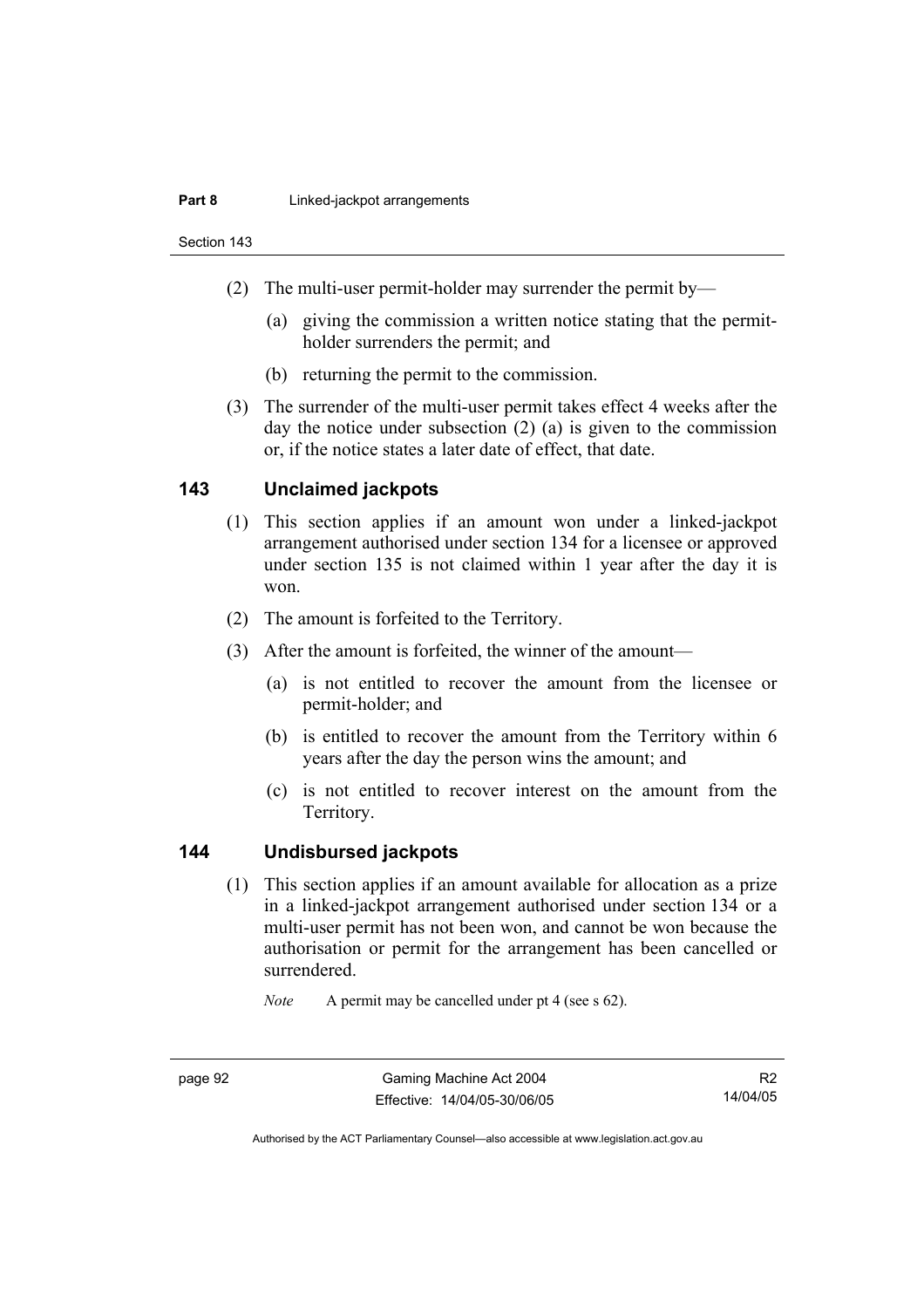- (2) The commission may approve an arrangement for the redistribution of the amount as a prize, or an addition to another jackpot, if satisfied that the arrangement is fair.
- (3) However, the amount is forfeited to the Territory if—
	- (a) the person who held the authorisation or permit has stopped operating gaming machines; or
	- (b) an approval under subsection (2) has not been given for the amount 4 weeks after the day the authorisation or permit is cancelled or surrendered.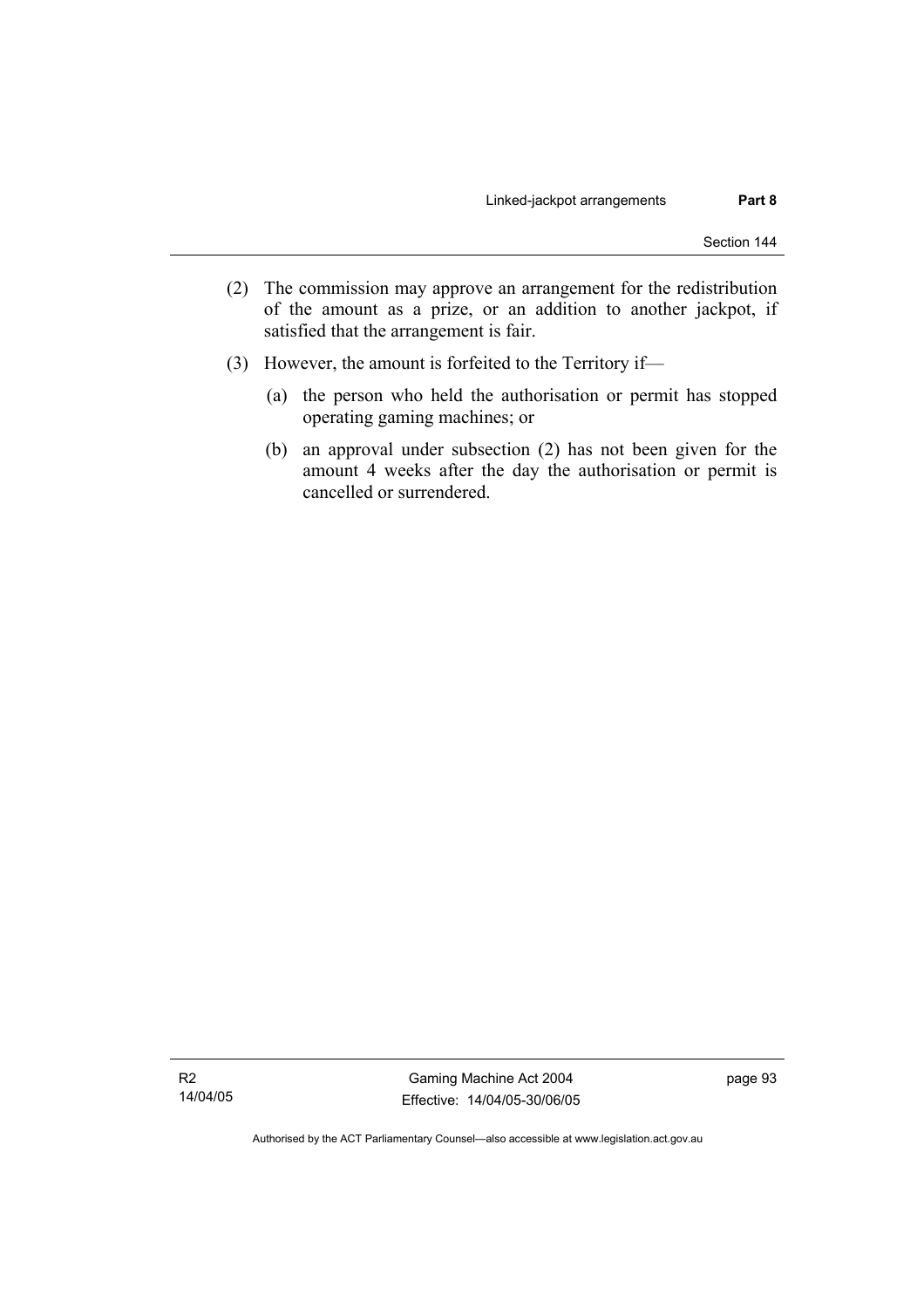#### **Part 9** Club administration

Section 145

# **Part 9 Club administration**

#### **145 Eligible objects**

- (1) An object of a club is an *eligible object* if—
	- (a) it furthers or promotes—
		- (i) recreation; or
		- (ii) social, religious, political, literary, scientific, artistic, sporting or athletic purposes; or
		- (iii) cultural or educational purposes; or
	- (b) it is approved, in writing, by the commission; or
	- (c) it is substantially the same as an object mentioned in paragraph (a) or (b).
- (2) An approval under subsection (1) (b) is a disallowable instrument.
	- *Note* A disallowable instrument must be notified, and presented to the Legislative Assembly, under the Legislation Act.

#### **146 Eligible clubs**

A club is an *eligible club* if—

- (a) the club is incorporated in the ACT; and
- (b) the club's statement of objects—
	- (i) includes eligible objects; and
	- (ii) indicates that the eligible objects together make up the main part of its objects; and
- (c) the club is conducted mainly to achieve eligible objects; and

R2 14/04/05

Authorised by the ACT Parliamentary Counsel—also accessible at www.legislation.act.gov.au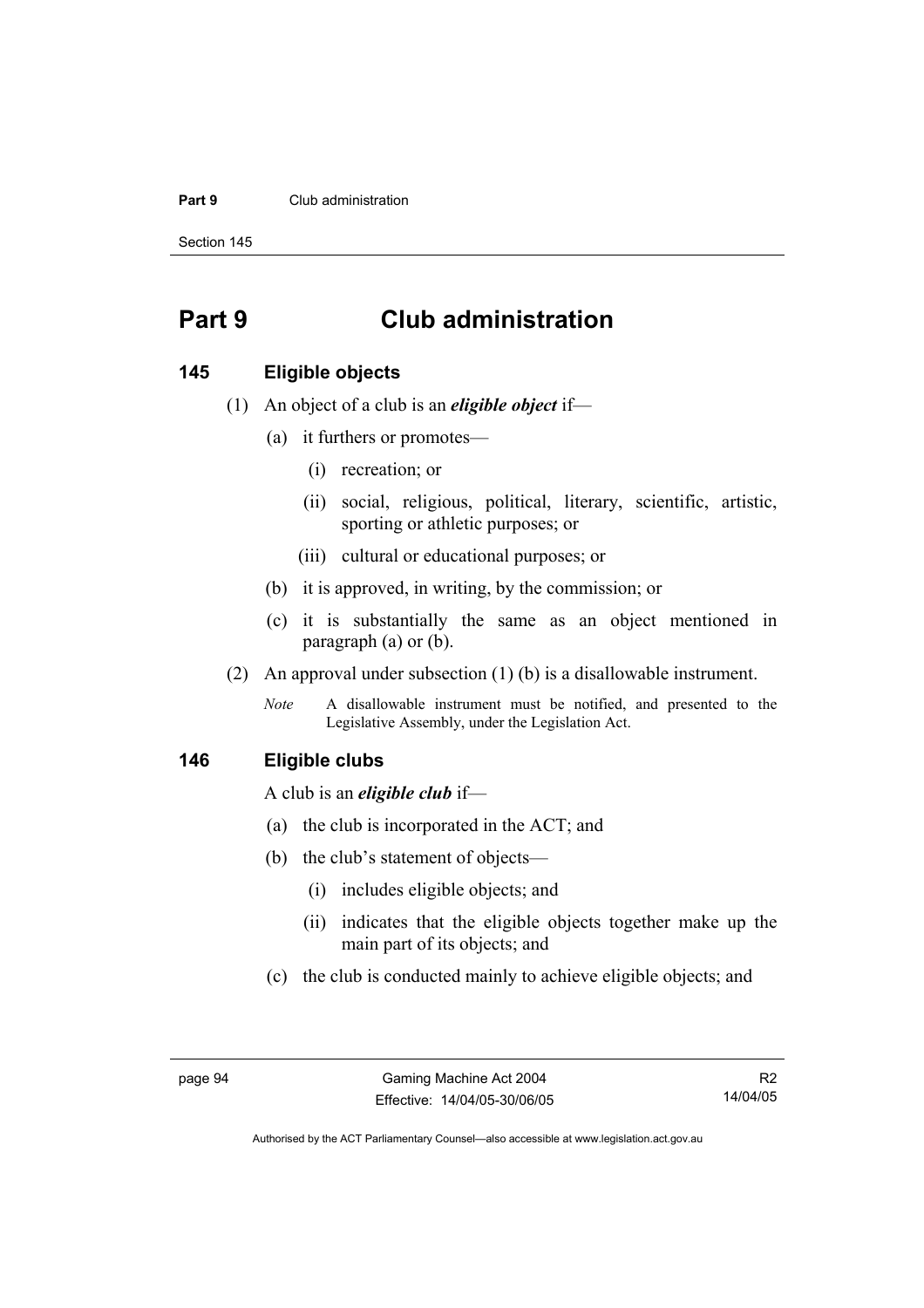- (d) the rules of the club—
	- (i) are in accordance with the regulations; and
	- (ii) are consistent with the licence conditions under part 9; and
	- (iii) do not prohibit the playing of games of chance for money on the club premises; and
- (e) the club has at least 300 voting members; and
- (f) the number of life members of the club is not more than 5% of the number of voting members of the club; and
- (g) the premises occupied by the club, and the facilities and property of the club, are kept and maintained for the benefit of members generally.

#### **147 Associated organisations**

- (1) The commission may, in writing, declare that an entity is an associated organisation for a club.
- (2) However, the commission may make a declaration for an entity only if satisfied that—
	- (a) it is associated with the club; and
	- (b) it is not carried on for profit or gain to its members or anyone else; and
	- (c) it is incorporated or a registered party; and
	- (d) its statement of objects—
		- (i) includes eligible objects; and
		- (ii) indicates that the eligible objects together make up the main part of its objects; and
	- (e) it is conducted mainly to achieve eligible objects; and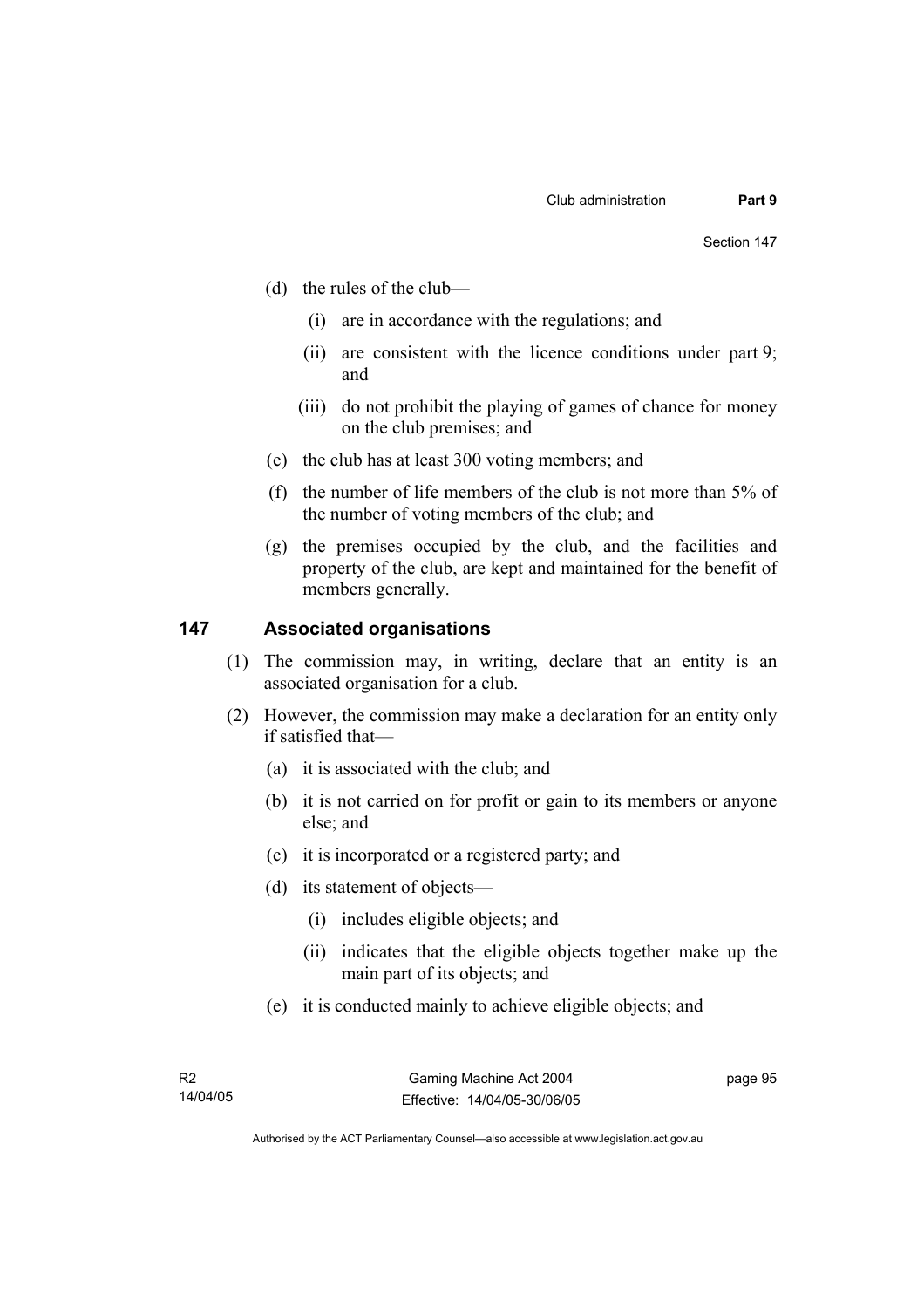#### **Part 9** Club administration

Section 148

- (f) approval of the entity as an associated organisation—
	- (i) would not cause the club to stop being conducted mainly to achieve eligible objects; and
	- (ii) would help the club to achieve its eligible objects.
- (3) In this section—
	- (a) a reference to the *statement of objects* of an entity incorporated under the Corporations Act is a reference to its memorandum; and
	- (b) a reference to an *eligible object* of an entity that is not a club is a reference to an object that would be an eligible object if the entity were a club.

#### **148 Keeping records relating to club elections**

- (1) This section applies if a club has an election of members to the club's management committee or board, or another position in the club.
- (2) The club commits an offence if the club does not, for the relevant period, keep records in relation to the election.

Maximum penalty: 20 penalty units.

(3) In this section:

*club* means a club in relation to whose premises a licence is in force.

*election* of someone to a position includes re-election of the person.

*relevant period* means 2 years after the day of the election.

#### **149 Power to require information about status of eligible clubs**

 (1) This section applies if the commission believes, on reasonable grounds, that a club—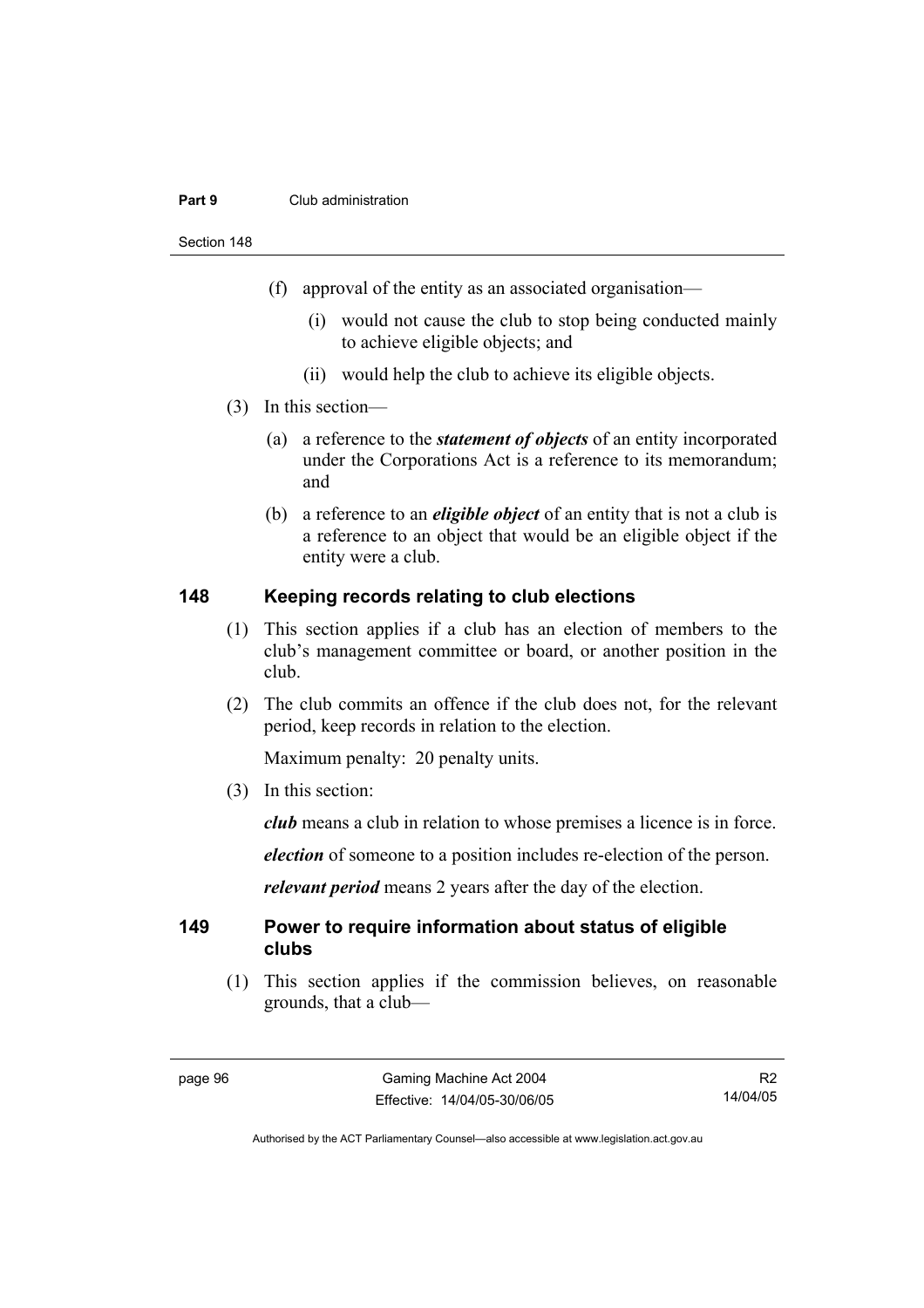- (a) is no longer an eligible club; or
- (b) may no longer be an eligible club.
- (2) The commission may, in writing, require the club to give the commission, within a stated period, information or documents relating to the club or an associated organisation for the club.
- (3) A club must comply with a requirement under subsection (2).
- (4) In this section:

*club* means a club in relation to whose premises a licence is in force.

# **150 Disclosure of gifts by executive officer**

A person commits an offence if—

- (a) the person is an executive officer of a club; and
- (b) the person receives a gift while exercising a function as executive officer; and
- (c) the person does not tell the management committee or the board about the gift.

Maximum penalty: 20 penalty units.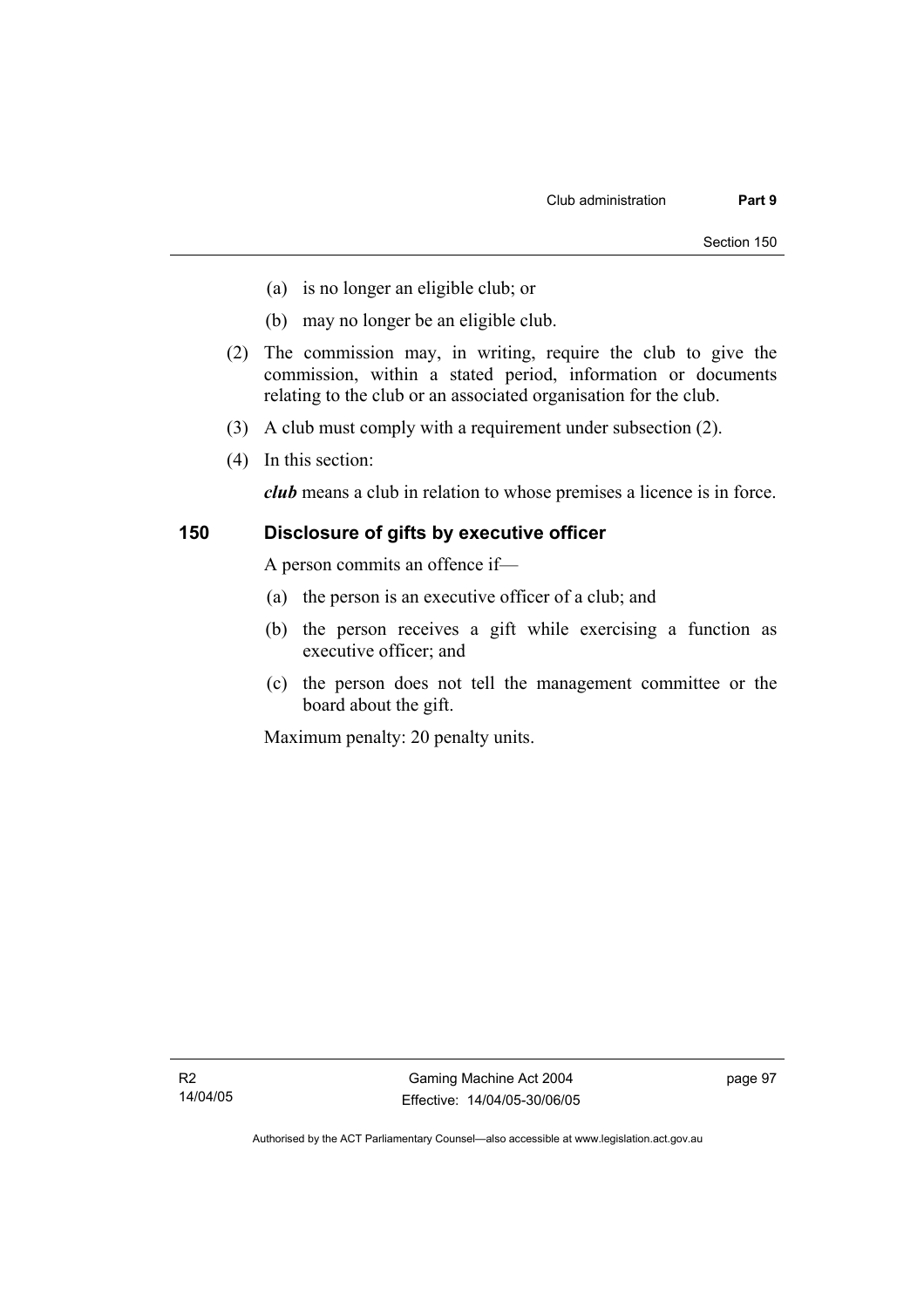#### Part 10 **Gaming areas**

Section 151

# **Part 10 Gaming areas**

### **151 Warning notices**

- (1) The commission may, in writing, determine—
	- (a) the form and minimum dimensions of a notice (a *warning notice*); and
	- (b) the text of a warning notice.

### **Examples of what may be included in warning notice**

- 1 risks associated with gambling
- 2 counselling or other support services available for addictive or excessive gambling
- 3 the provisions of this part about children
- *Note* An example is part of the Act, is not exhaustive and may extend, but does not limit, the meaning of the provision in which it appears (see Legislation Act, s 126 and s 132).
- (2) If the commission makes a determination under subsection (1), a licensee must ensure that a warning notice complying with the determination is displayed in a prominent position—
	- (a) on each gaming machine installed on the licensed premises; and
	- (b) at or near each entrance to each gaming area within the licensed premises.
- (3) A licensee commits an offence if the licensee contravenes a requirement of subsection (2).

Maximum penalty: 5 penalty units.

(4) An offence against subsection (3) is a strict liability offence.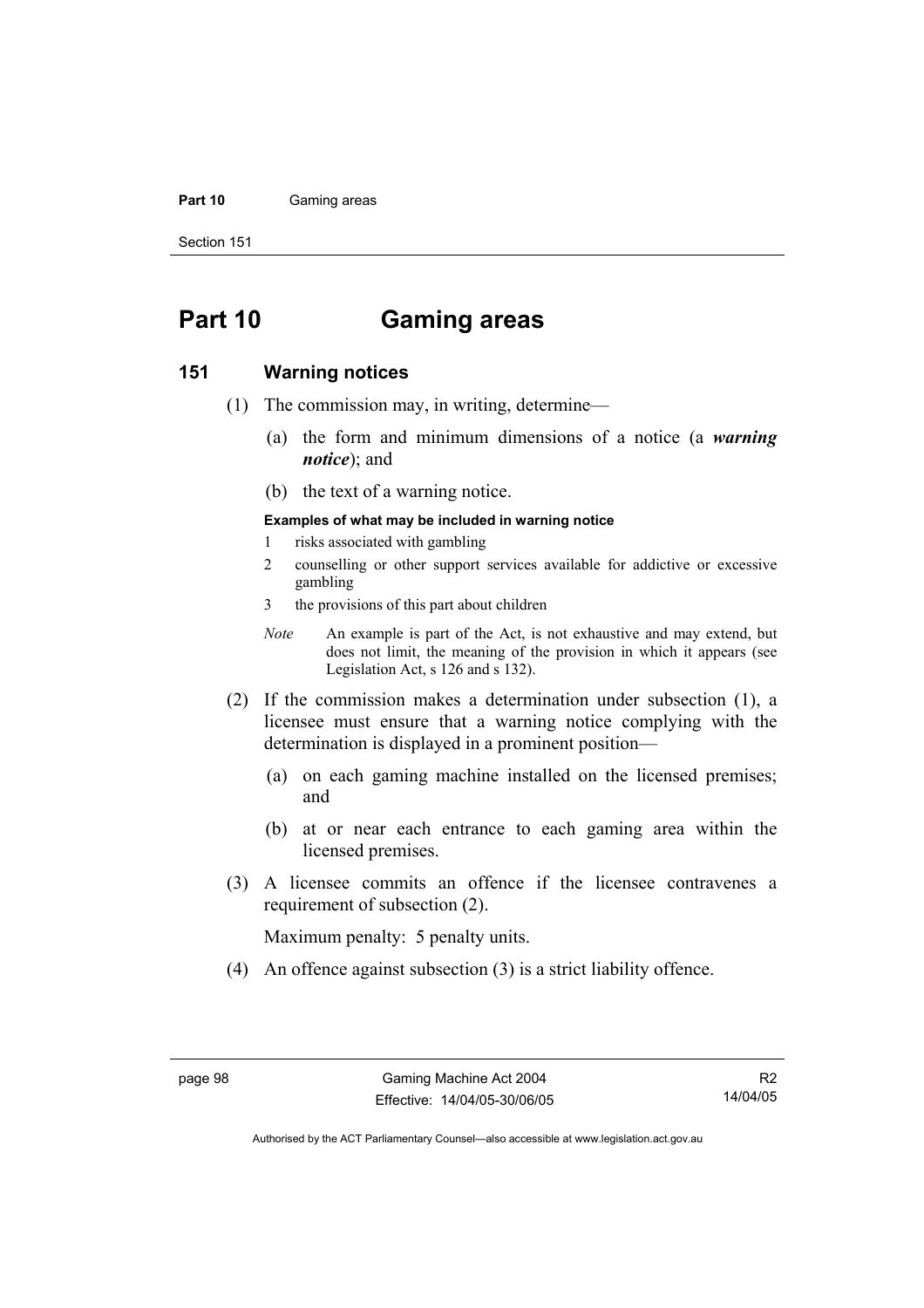- (5) A determination under subsection (1) is a disallowable instrument.
	- *Note* A disallowable instrument must be notified, and presented to the Legislative Assembly, under the Legislation Act.
- (6) Unless the determination is disallowed by the Legislative Assembly, the determination commences—
	- (a) 2 weeks after the last day when it could have been disallowed; or
	- (b) if the determination provides for a later commencement—on that later commencement.

# **152 External signs**

 (1) A licensee commits an offence if the licensee displays, or causes to be displayed, an external sign advertising gaming machines or promoting a gambling activity on the licensed premises.

Maximum penalty: 50 penalty units.

- (2) An offence against subsection (1) is a strict liability offence.
- (3) In this section:

*external sign*, for licensed premises, means a sign that can be seen from outside the licensed premises, but does not include an advertisement on television (other than closed-circuit television) or on the internet.

### **Example**

a written, electronic or physical display, picture or symbol

*Note* An example is part of the Act, is not exhaustive and may extend, but does not limit, the meaning of the provision in which it appears (see Legislation Act, s 126 and s 132).

*gambling activity* means an activity that requires approval under a gaming law.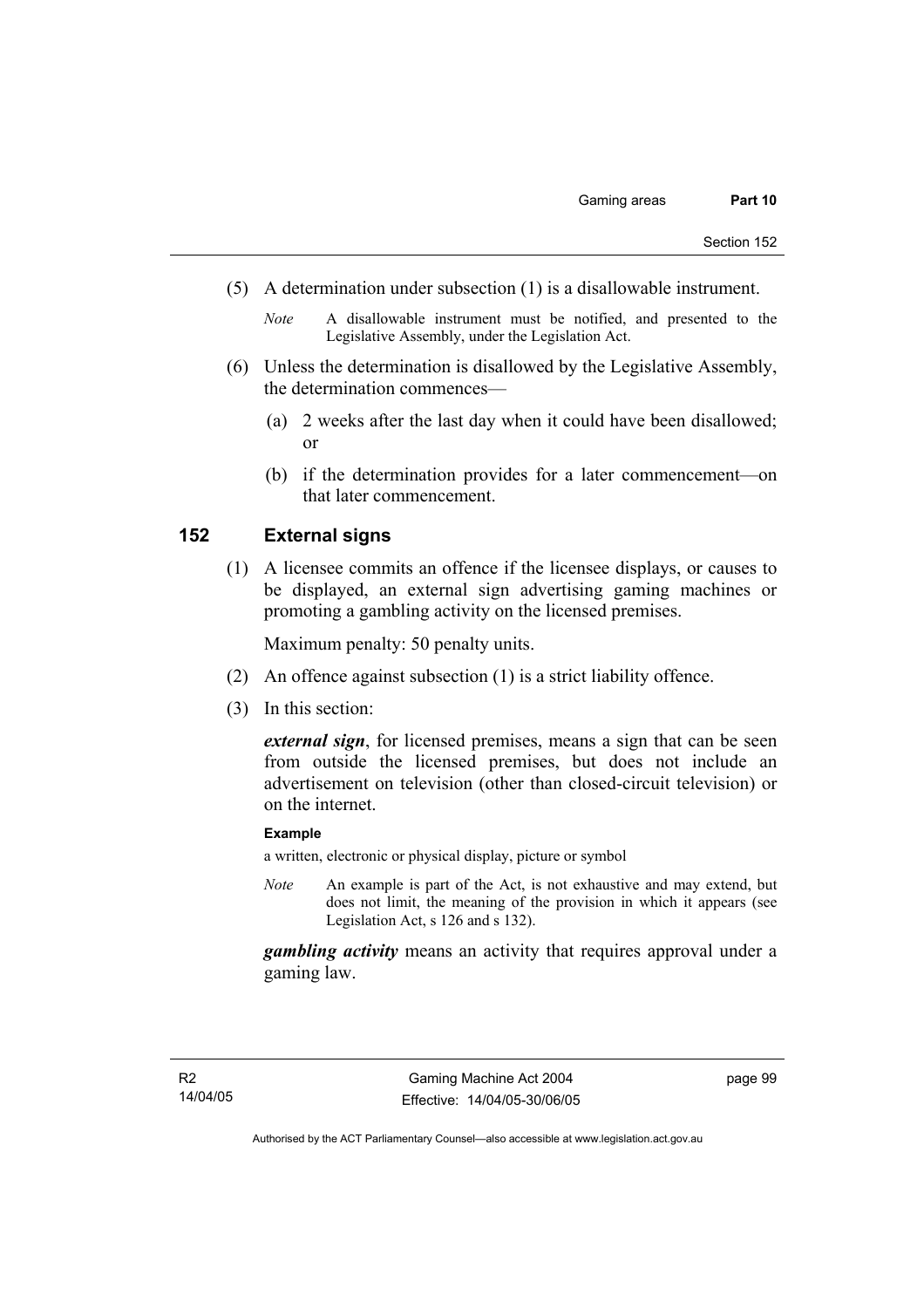#### Part 10 **Gaming areas**

Section 153

### **153 Cash facilities**

 (1) A licensee commits an offence if the licensee provides, or allows the provision of, a cash facility in a gaming area within the licensed premises.

Maximum penalty: 50 penalty units, imprisonment for 6 months or both.

 (2) If the commission is satisfied that there is not adequate physical separation between a gaming area of licensed premises and a cash facility on the premises, the commission may give the licensee a written direction to separate the parts of the premises.

### **Example**

by installing barriers

- *Note* An example is part of the Act, is not exhaustive and may extend, but does not limit, the meaning of the provision in which it appears (see Legislation Act, s 126 and s 132).
- (3) A licensee must comply with a direction under subsection (2).
- (4) In this section:

### *cash facility*—

- (a) means—
	- (i) an automatic teller machine; or
	- (ii) an EFTPOS facility; or
	- (iii) any other facility for gaining access to cash or credit; but
- (b) does not include a facility where cash is exchanged for other denominations of cash, tokens, tickets or cards for the purpose of playing machines.

### **154 Lending or extending credit**

- (1) A person commits an offence if—
	- (a) the person is a licensee or licensee's employee; and

R2 14/04/05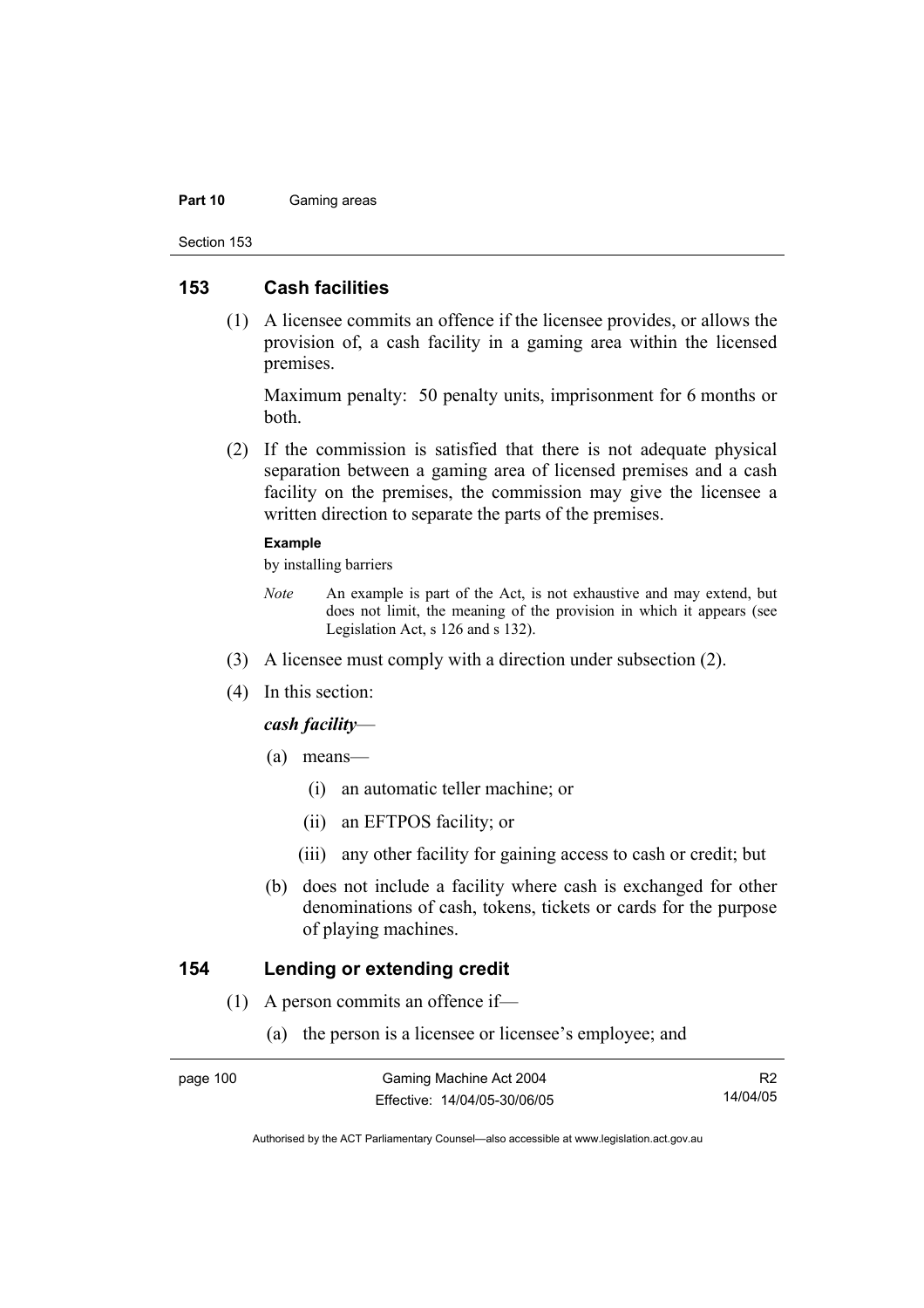- (b) the person—
	- (i) lends or offers to lend money to a person who is in, or appears to be about to enter, the licensed premises or part of them; or
	- (ii) extends or offers to extend credit to a person to allow the person to play a gaming machine on the licensed premises.

Maximum penalty: 50 penalty units, imprisonment for 6 months or both.

(2) In this section:

*credit* includes accepting postdated cheques, blank cheques and credit and debit cards.

## **155 Children must not enter gaming area**

 (1) A licensee commits an offence if the licensee allows a child to enter or remain in a gaming area.

Maximum penalty: 50 penalty units.

 (2) An employee of a licensee commits an offence if the employee allows a child to enter or remain in a gaming area.

Maximum penalty: 50 penalty units.

(3) An offence against this section is a strict liability offence.

# **156 Children must not play gaming machines**

 (1) A licensee commits an offence if the licensee allows a child to play a gaming machine.

Maximum penalty: 50 penalty units.

(2) An offence against this section is a strict liability offence.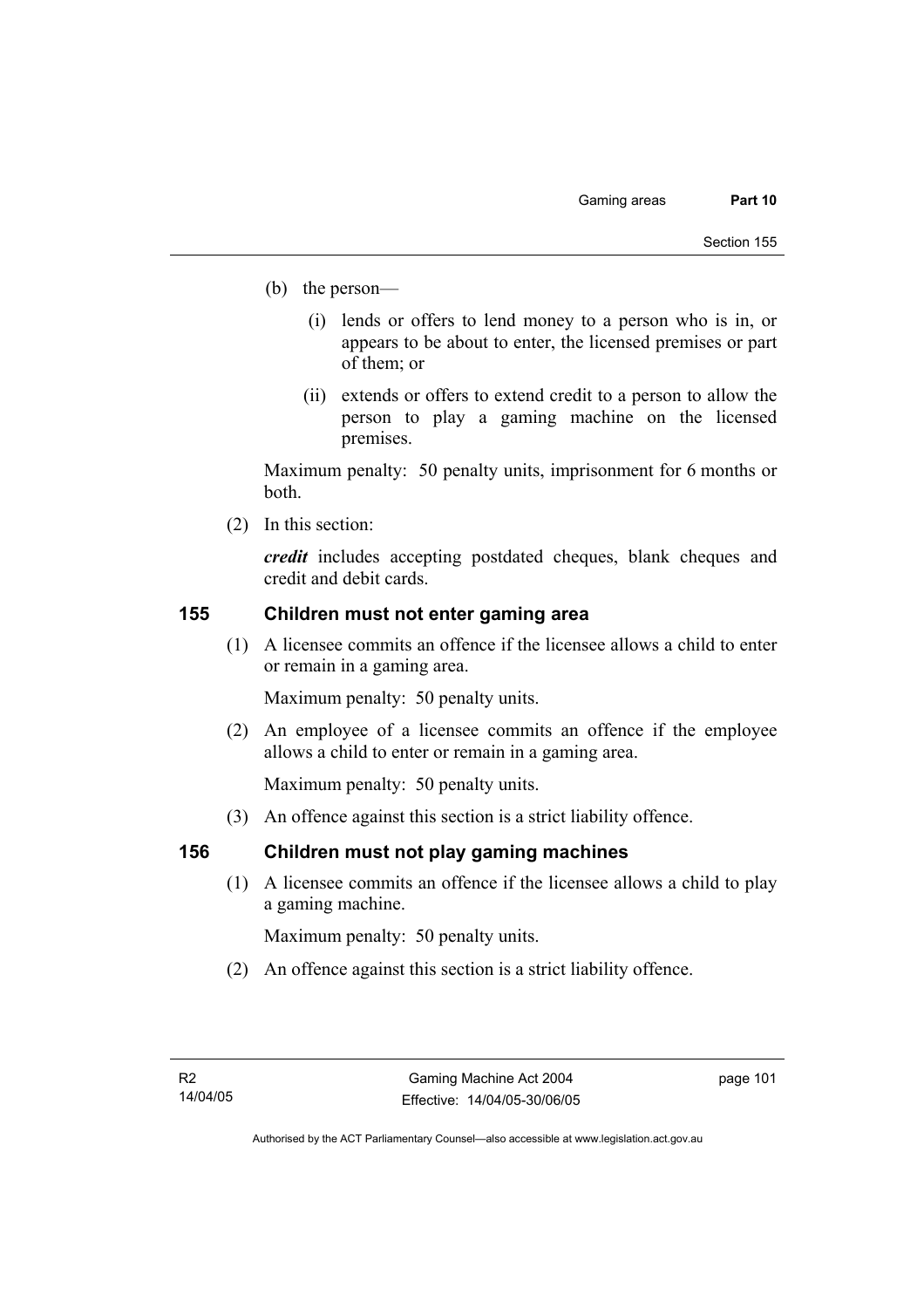### Part 10 **Gaming areas**

Section 157

# **157 Using false identification**

- (1) A person commits an offence if the person uses someone else's identification or a form of identification that is forged—
	- (a) to obtain entry to or remain in a gaming area on licensed premises; or
	- (b) to play a gaming machine.

Maximum penalty: 10 penalty units.

(2) An offence against this section is a strict liability offence.

page 102 Gaming Machine Act 2004 Effective: 14/04/05-30/06/05

R2 14/04/05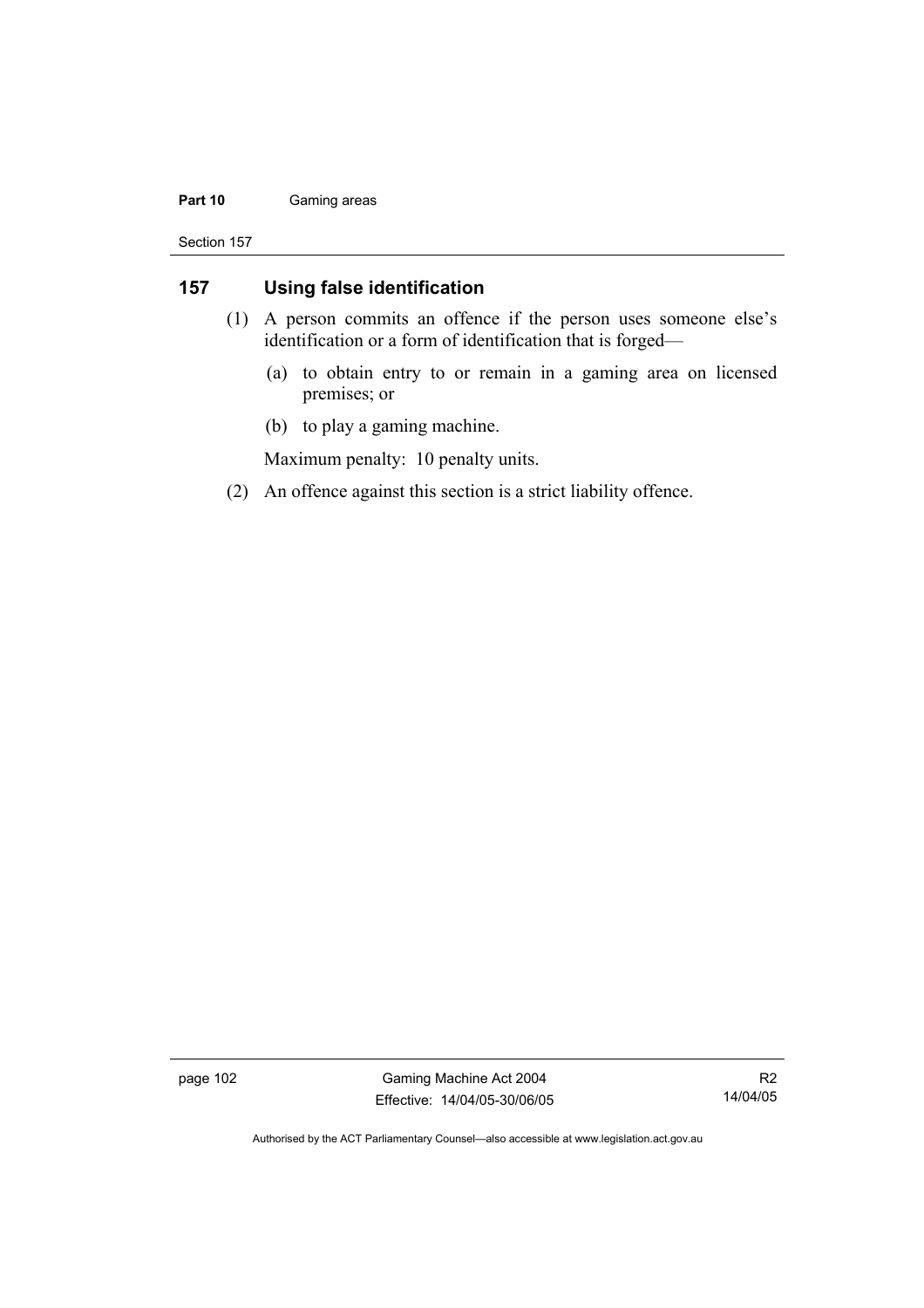# Part 11 Finance

# **Division 11.1 General**

# **158 Audit of records**

- (1) A licensee must, as soon as practicable (but no later than 6 months) after the end of each financial year ensure that—
	- (a) the accounts relating to the operation of gaming machines on the licensed premises during the year are audited by a qualified accountant; and
	- (b) an income and expenditure statement is prepared for the year relating to—
		- (i) the operation of gaming machines on the licensed premises; and
		- (ii) if the licensee is a club—the club's financial operations.
- (2) A licensee must, as soon as practicable (but no later than 1 month) after the preparation of an income and expenditure statement under subsection (1), give the commission a copy of the statement certified as correct by the person who prepared it, together with a report stating, as at the end of the period to which the statement relates—
	- (a) the class, number and kind of gaming machines installed on the licensed premises; and
	- (b) if the licensee is a club—the number of club members; and
	- (c) any other details the commission requires in writing.

# **159 Gaming machine tax**

 (1) Gaming machine tax is payable on the gross revenue in relation to the operation of gaming machines each month, whether or not the operation is lawful.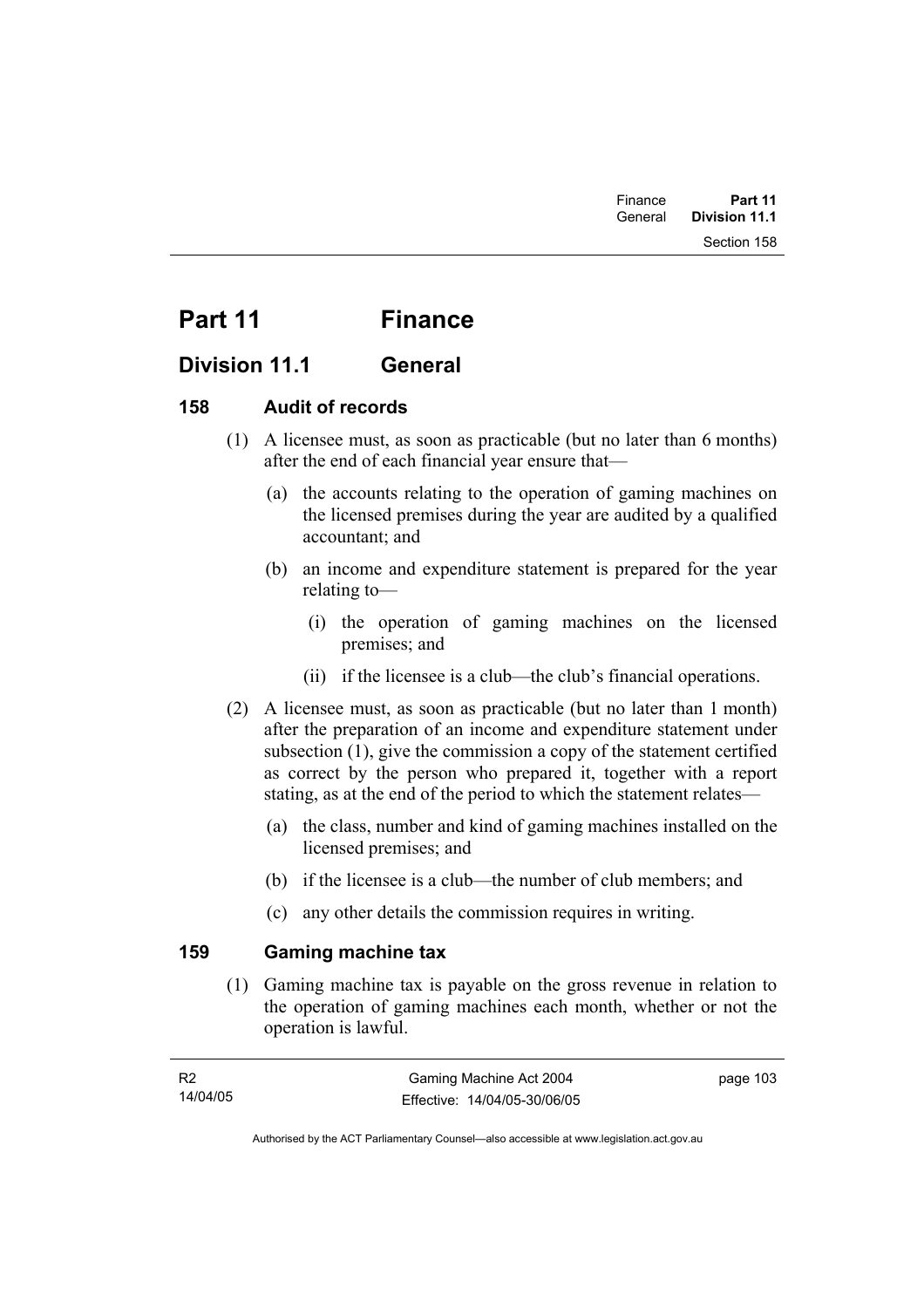- (2) The rate at which gaming machine tax is payable is the prescribed percentage.
- (3) In this section:

*prescribed percentage*, in relation to a licensee, means—

- (a) if the licensee is a club whose gross revenue for the relevant month does not exceed \$8 000—nil; or
- (b) if the licensee is a club whose gross revenue for the relevant month exceeds \$8 000—
	- (i) in relation to the part of the gross revenue that does not exceed \$8 000—1%; and
	- (ii) in relation to the part of the gross revenue that exceeds \$8 000 but does not exceed \$25 000—23.5%; and
	- (iii) in relation to the part of the gross revenue that exceeds \$25 000 but does not exceed \$50 000—24.5%; and
	- (iv) in relation to the part of the gross revenue that exceeds \$50 000 - 27.0%; or
- (c) if the licensee is not a club—25.9%.

# **160 Tax adjustment in relation to GST for clubs**

- (1) This section applies if a licensee that is a club paid to the Commonwealth, during a month, an amount in relation to the licensee's liability for a global GST amount (the *GST paid*).
- (2) If the GST paid is less than the club's gross GMT for the month, the amount of gaming machine tax for which the licensee is liable is reduced by the GST paid.
- (3) If the GST paid is equal to or more than the club's gross GMT for the month, the licensee is not liable for gaming machine tax for the month.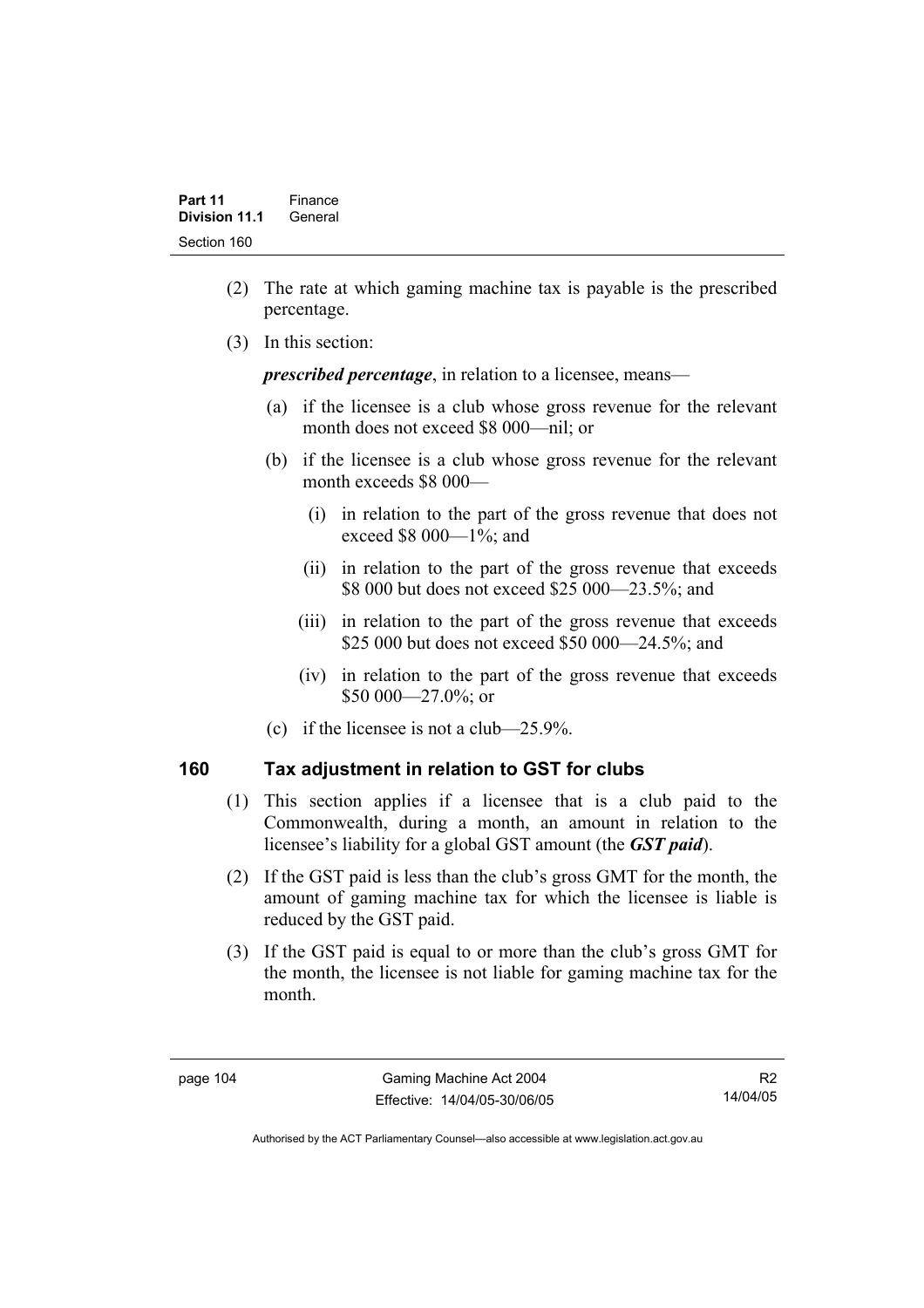(4) In this section:

*global GST amount*—see the GST provision.

*gross GMT*, for a club, is the amount of gaming machine tax for which the club would, apart from this section, be liable.

*GST provision* means the *A New Tax System (Goods and Services Tax) Act 1999* (Cwlth), section 126-10 (which deals with tax on gambling revenue).

# **161 Payment of gaming machine tax**

- (1) Gaming machine tax in relation to the operation of a gaming machine must be paid by—
	- (a) in relation to a machine operated lawfully—the licensee; or
	- (b) in relation to a machine operated unlawfully—
		- (i) the person receiving the gross revenue; or
		- (ii) the occupier of the premises where the machine is operated.
- (2) If subsection (1) (b) applies, the person receiving the gross revenue from the operation of the relevant gaming machine and the occupier of the premises where the machine is operated are jointly and severally liable to pay tax under subsection (1).
- (3) Gaming machine tax in relation to the operation of a gaming machine during a month is payable on the 7th day after the end of the month.

# **162 Gaming machine tax returns**

 (1) Within 1 week after the end of a month, a licensee must give the commission a return relating to the gross revenue in relation to the operation of gaming machines during that month under the licence.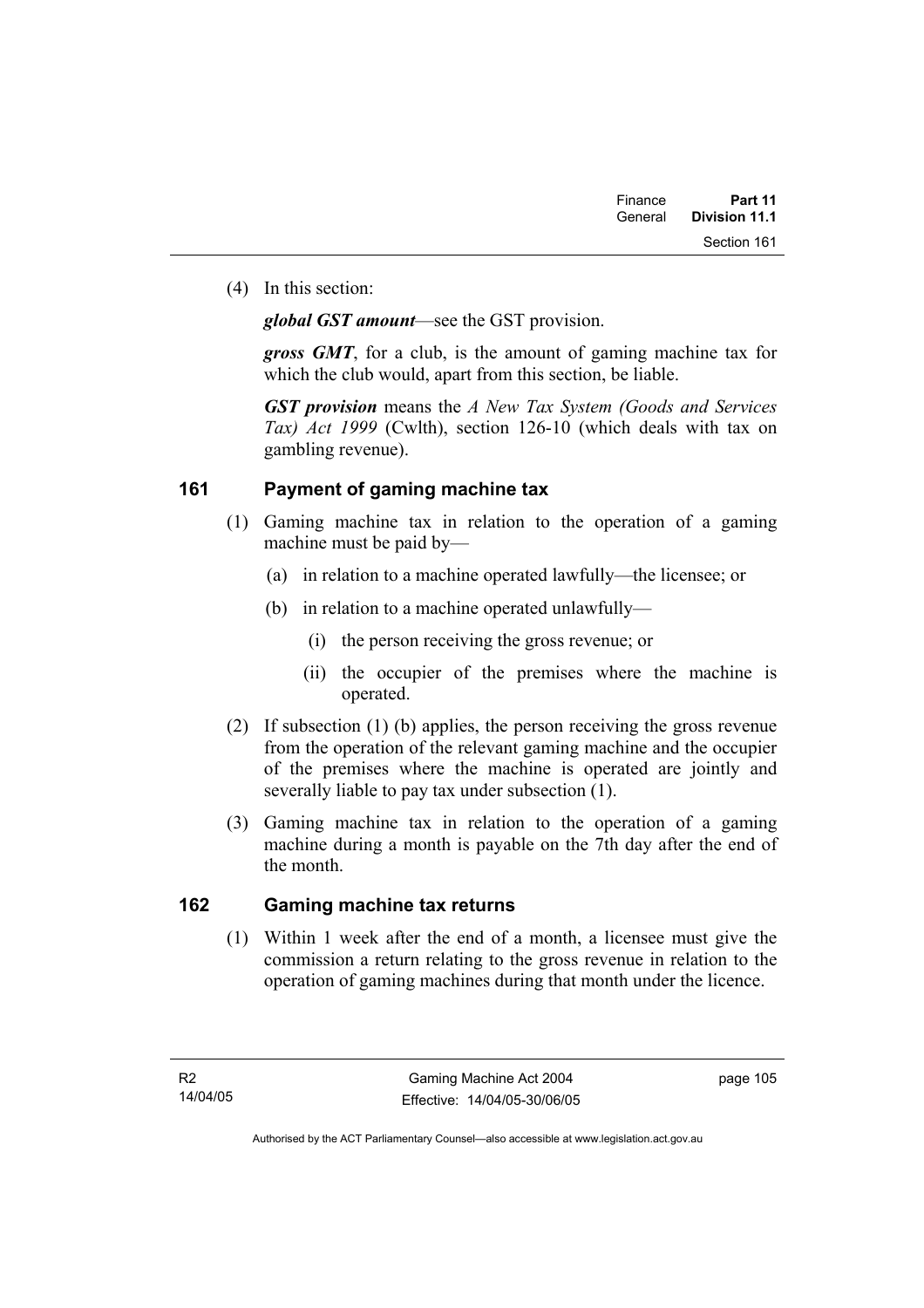- (2) A return must be in writing.
	- *Note* If a form is approved under the Control Act, s 53D for a return, the form must be used.
- (3) To remove any doubt, the return may be given by emailing it to the commission.

## **163 Payment of gaming machine tax following transfer**

- (1) If a licence is transferred, the person (the *transferor*) from whom the licence is transferred must pay the commission the prescribed amount within 1 week after the date of transfer.
- (2) In this section:

*licensed period* means the period beginning on the 1st day of the month when the transfer happens and ending on the date of transfer.

*prescribed amount* means the amount of gaming machine tax that would be payable in relation to the licensed period if the transferor did not transfer the licence.

page 106 Gaming Machine Act 2004 Effective: 14/04/05-30/06/05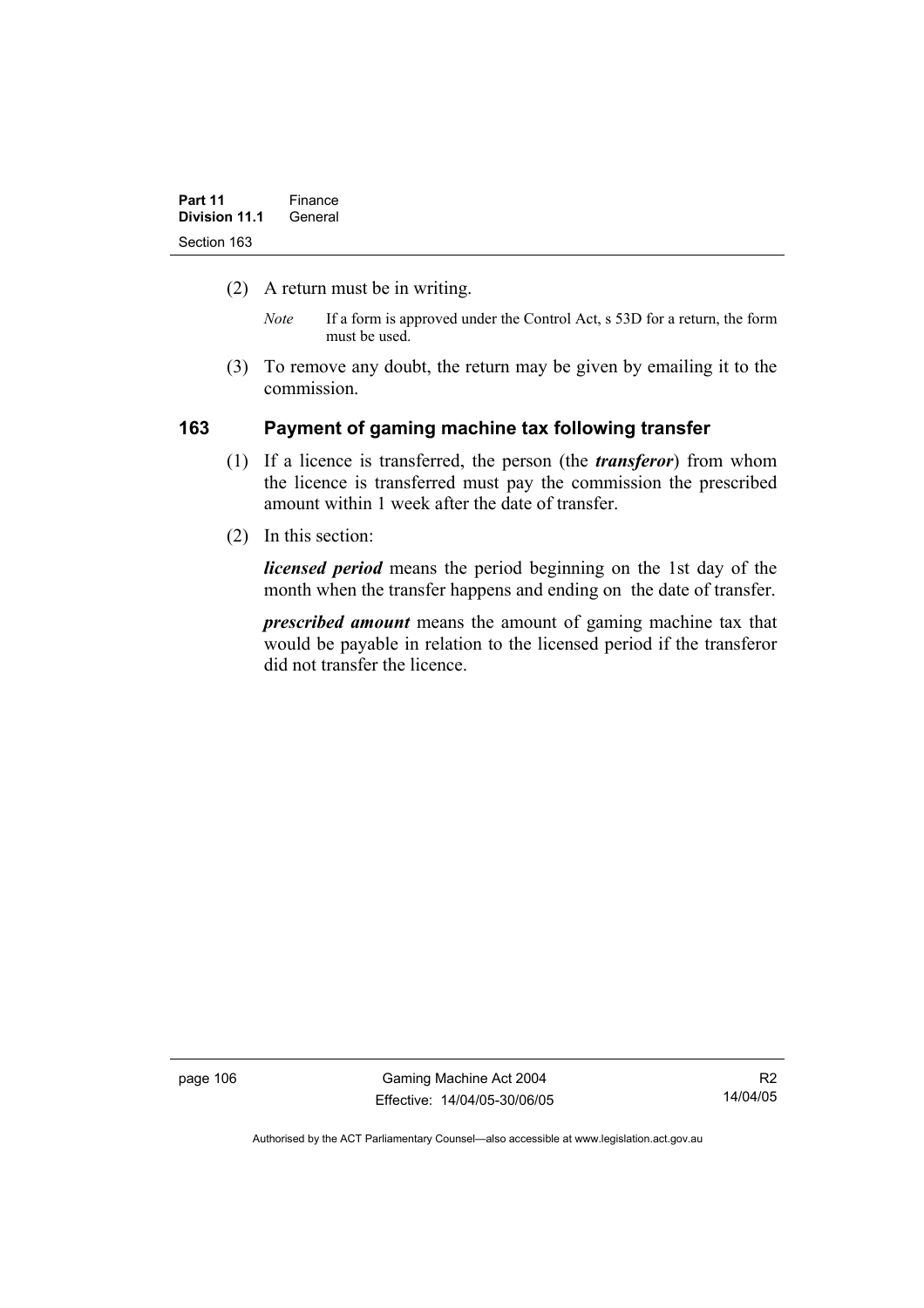# **Part 12 Community contributions**

### **164 Approval of community contributions**

- (1) The commission may approve contributions made by a licensee to a stated entity for a stated purpose as community contributions if satisfied the contributions will have the effect of—
	- (a) contributing to or supporting the development of the community; or
	- (b) raising the standard of living of the community or part of the community.

### **Examples of areas of contributions**

- 1 charitable and social welfare
- 2 sport and recreation
- 3 non-profit activities
- 4 community infrastructure
- *Note* An example is part of the Act, is not exhaustive and may extend, but does not limit, the meaning of the provision in which it appears (see Legislation Act, s 126 and s 132).
- (2) The regulations may make provision in relation to contributions, including—
	- (a) guidelines for approving contributions as community contributions; and
	- (b) how contributions may be claimed.

### **Example**

A capital payment may be claimed proportionately over a number of years.

(3) In this section:

*community* includes a community outside the ACT.

*contribution*, by a licensee—

Authorised by the ACT Parliamentary Counsel—also accessible at www.legislation.act.gov.au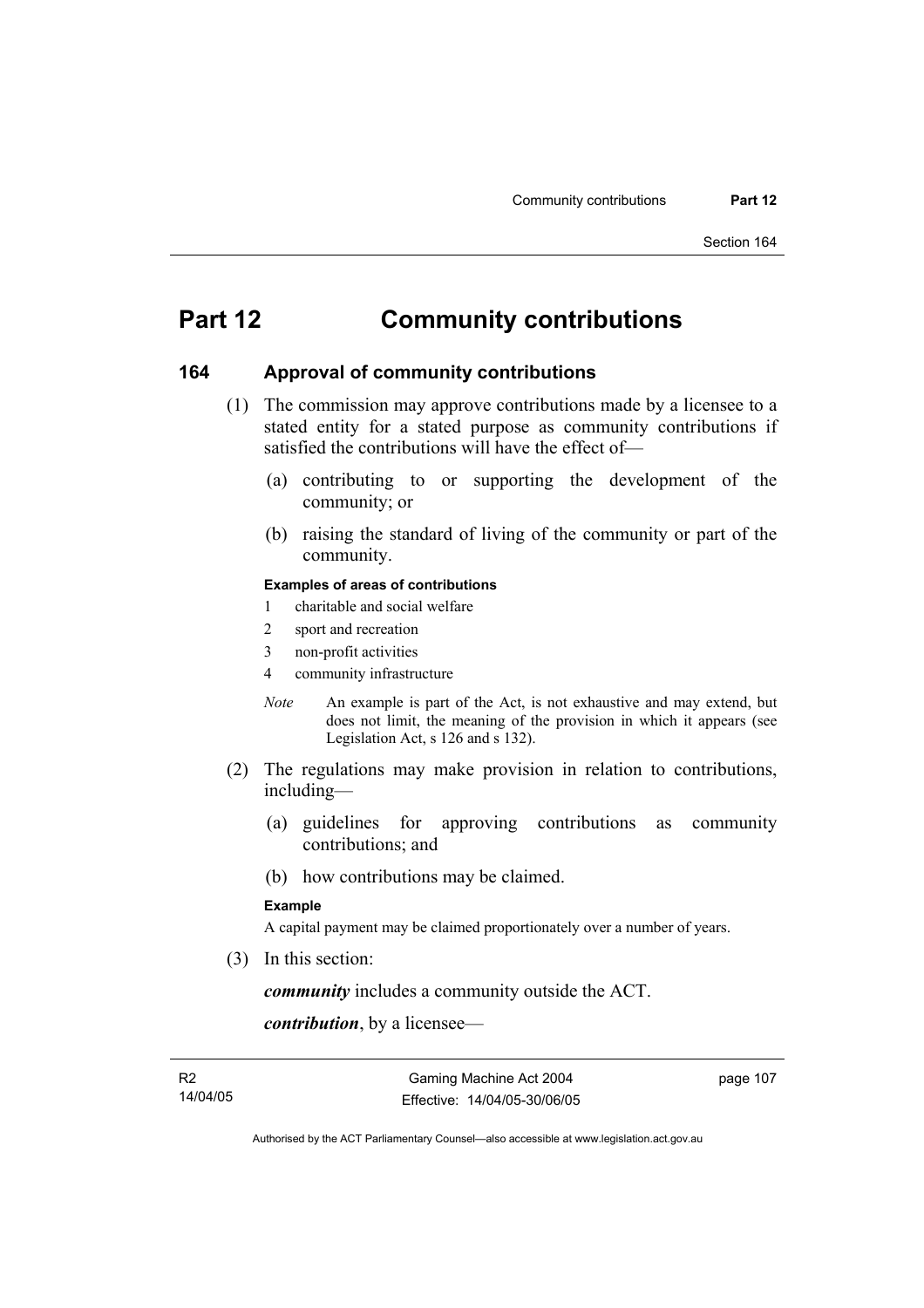#### **Part 12 Community contributions**

Section 164

- (a) includes the value of a contribution made in kind by the licensee; but
- (b) does not include the following:
	- (i) expenditure on commercial activities, or, if the licensee is a club, on the social or entertainment activities of the club for its members;
	- (ii) expenditure intended to promote the licensee's activities;
	- (iii) expenditure in relation to gambling (for example, the purchase of gaming machines);
	- (iv) capital payments for assets owned, controlled or being acquired by the licensee or an associated entity that are not available to be used by the public;
	- (v) capital payments or other expenditure on assets owned, controlled or being acquired by the licensee, if the assets are not in the ACT;
	- (vi) notional provisions (for example, long service and annual leave), other than depreciation;
	- (vii) depreciation in relation to a capital payment mentioned in paragraph (iv) or  $(v)$ ;
	- (viii) depreciation in relation to a capital payment that is an approved contribution;
		- (ix) a capital payment if depreciation in relation to the payment is an approved contribution;
		- (x) a contribution made out of donations collected by the licensee, or out of the proceeds of any special fundraising activity conducted by the licensee;
		- (xi) a contribution to a business association, registered party, associated entity or trade union;

Authorised by the ACT Parliamentary Counsel—also accessible at www.legislation.act.gov.au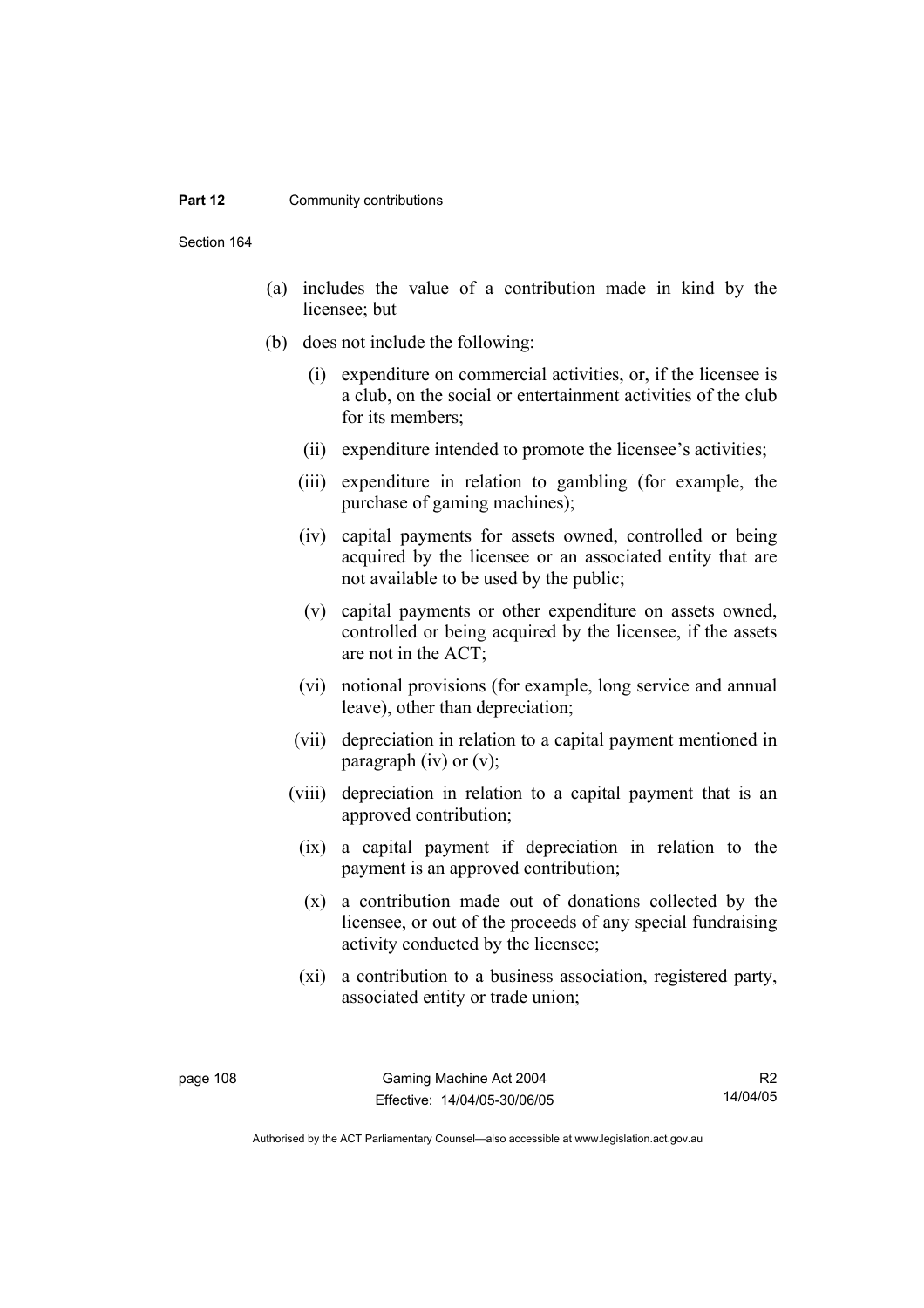- (xii) if a contribution is made on a condition—the value to the licensee of that condition being fulfilled;
- (xiii) if an asset is otherwise a contribution—the value of any income earned from the asset (for example, entry or hiring fees);
- (xiv) a contribution made to another licensee under a reciprocal arrangement or agreement;
- (xv) the cost of borrowing funds to acquire an asset.

## **165 Records of contributions**

- (1) A licensee must record each community contribution made by the licensee, stating—
	- (a) the entity to which, and the purpose for which, each contribution was made; and
	- (b) the amount or value of the contribution and the date when, or period over which, it was made.

Maximum penalty: 20 penalty units.

- (2) To remove any doubt, a record must relate to single licensed premises.
- (3) An offence against this section is a strict liability offence.

### **166 Report about records and finances**

 (1) Within 1 month after the end of a financial year, a licensee must give the commission a copy of the records kept under section 165 that relate to the financial year, together with a financial report for the financial year.

Maximum penalty: 20 penalty units.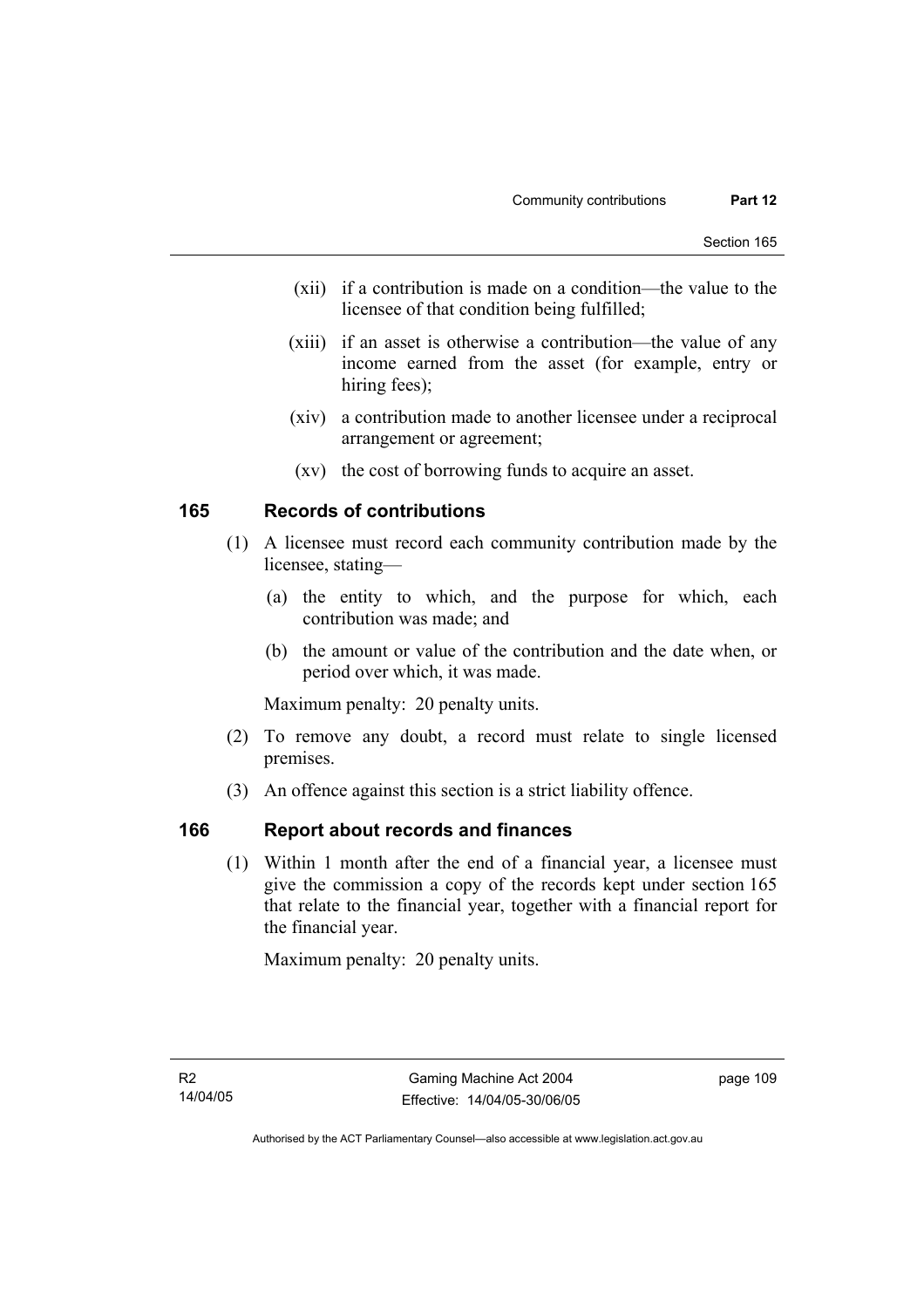Section 167

(2) In this section:

*financial report* means a report about the following:

- (a) the gross revenue of the licensee;
- (b) if the licensee is a club—the net revenue of the licensee;
- (c) the total value of community contributions;
- (d) the total value of contributions to registered parties and associated entities.
- *Note* If a form is approved under the Control Act, s 53D for a financial report, the form must be used.

### **167 Commission must report to Minister**

Within 4 months after the end of the financial year, the commission must give the Minister a report—

- (a) summarising the extent of compliance by licensees with section 165 and section 166 for the financial year; and
- (b) analysing the extent to which revenue received by licensees was being used to make community contributions during the financial year.

### **168 Minister must present commission's report**

The Minister must present a report given to the Minister under section 167 to the Legislative Assembly within 6 sitting days after the day the Minister receives the report.

### **169 Required community contributions**

 (1) For a licensee that is a club, the *required community contribution* for a financial year is the required percentage of the club's net revenue for the financial year.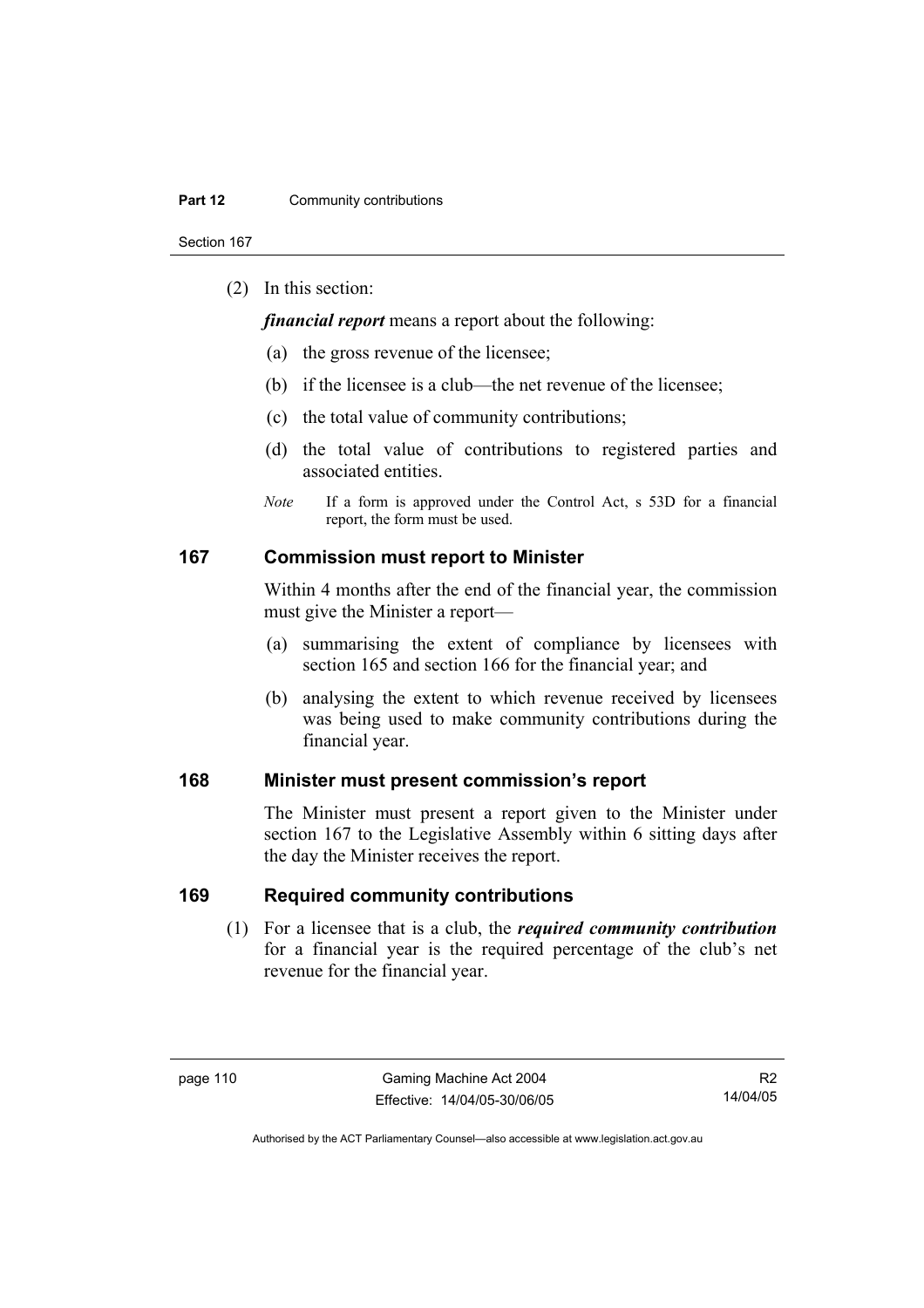(2) In subsection (1):

*required percentage*, for a club, means—

- (a)  $7\%$ ; or
- (b) if the Minister determines a different percentage under subsection (3) for the club—that percentage.
- (3) The Minister may, in writing, determine a lower required percentage for a club if satisfied, on application by the club, that—
	- (a) the gross revenue of the club for a financial year is, or is likely to be, less than \$200 000; and
	- (b) if the required percentage for the club were 7%, the application of subsection (1) to the club would so seriously affect the club's viability that it would not be just and equitable in the circumstances for that subsection to apply to the club.
- (4) A determination under subsection (3) is a disallowable instrument.
	- *Note* A disallowable instrument must be notified, and presented to the Legislative Assembly, under the Legislation Act.

### **170 Corporations with several licences**

- (1) This section applies to a club that is a licensee if a corporation owns the club and at least 1 other club that is a licensee.
- (2) In working out the community contributions for the club, common expenditure on behalf of the different clubs must be allocated between the clubs in proportion to the number of gaming machines operated by each club.

### **171 Women's sport community contributions**

 (1) For every \$3 of women's sport community contributions that a licensee contributes to an entity under section 164 (1), the licensee's required community contributions must be worked out as if the licensee had contributed \$4.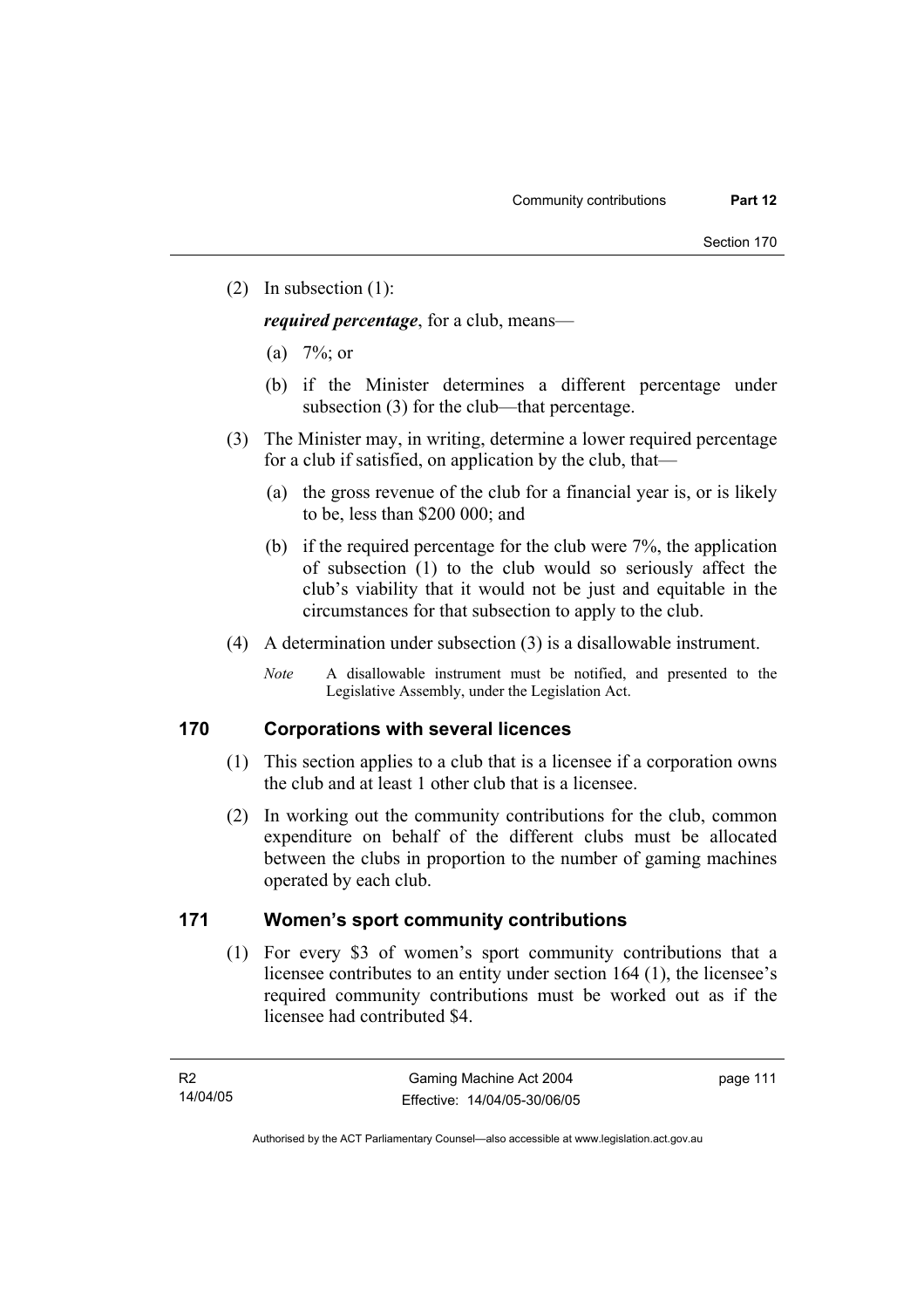### **Part 12 Community contributions**

Section 172

(2) In this section:

*women's sport community contributions* means community contributions that the commission is satisfied will benefit or enhance women's sport conducted in the ACT, or with participants mainly based in the ACT.

### **172 Community contribution shortfall tax**

- (1) Tax (the *community contribution shortfall tax*) is imposed on a community contribution shortfall of a licensee that is a club at the rate of 100%.
- (2) The licensee must pay the community contribution shortfall tax.
- (3) Community contribution shortfall tax is payable 30 days after the day the licensee receives an assessment under the Control Act, part 6.
- (4) If an amount of community contribution shortfall tax is paid, the commission must transfer the amount to the grants program fund or, if another fund is prescribed under the regulations, that fund.
- (5) In this section:

*community contribution shortfall*, for a licensee that is a club in relation to a financial year, means the amount (if any) by which the club's community contributions fall short of its required community contribution.

page 112 Gaming Machine Act 2004 Effective: 14/04/05-30/06/05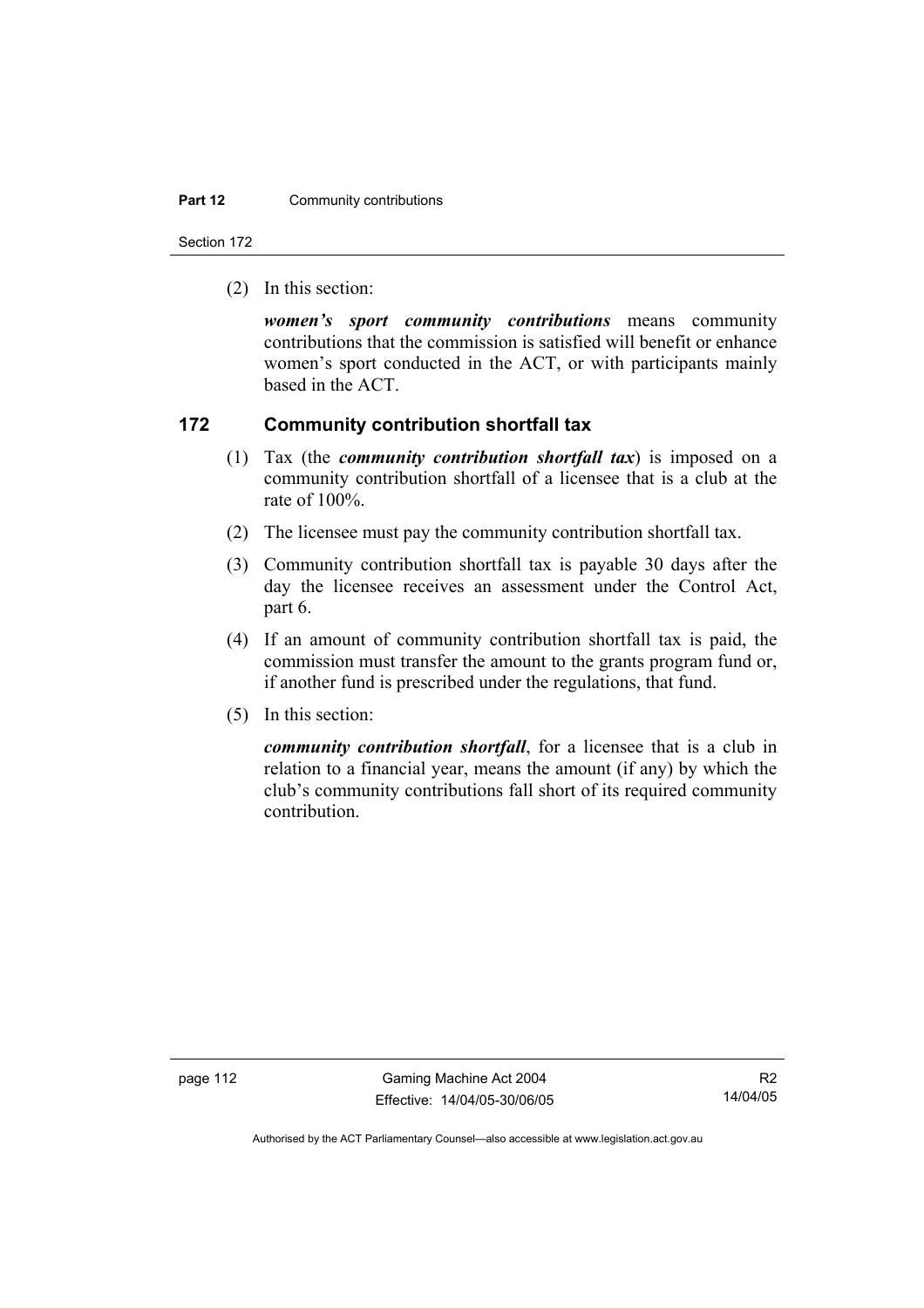# **Part 13 Miscellaneous**

### **173 Review of decisions**

- (1) Application may be made to the AAT for review of a reviewable decision.
- (2) If the commission makes a reviewable decision, the commission must give a written notice of the decision to each person affected by the decision.
- (3) The notice must be in accordance with the requirements of the code of practice in force under the *Administrative Appeals Tribunal Act 1989*, section 25B (1).
- (4) In this section:

*reviewable decision* means a decision by the commission mentioned in schedule 1.

### **174 Acts and omissions of representatives**

(1) In this section:

*person* means an individual.

*Note* See the Criminal Code, pt 2.5 for provisions about corporate criminal responsibility.

*representative*, of a person, means an employee or agent of the person.

*state of mind*, of a person, includes—

- (a) the person's knowledge, intention, opinion, belief or purpose; and
- (b) the person's reasons for the intention, opinion, belief or purpose.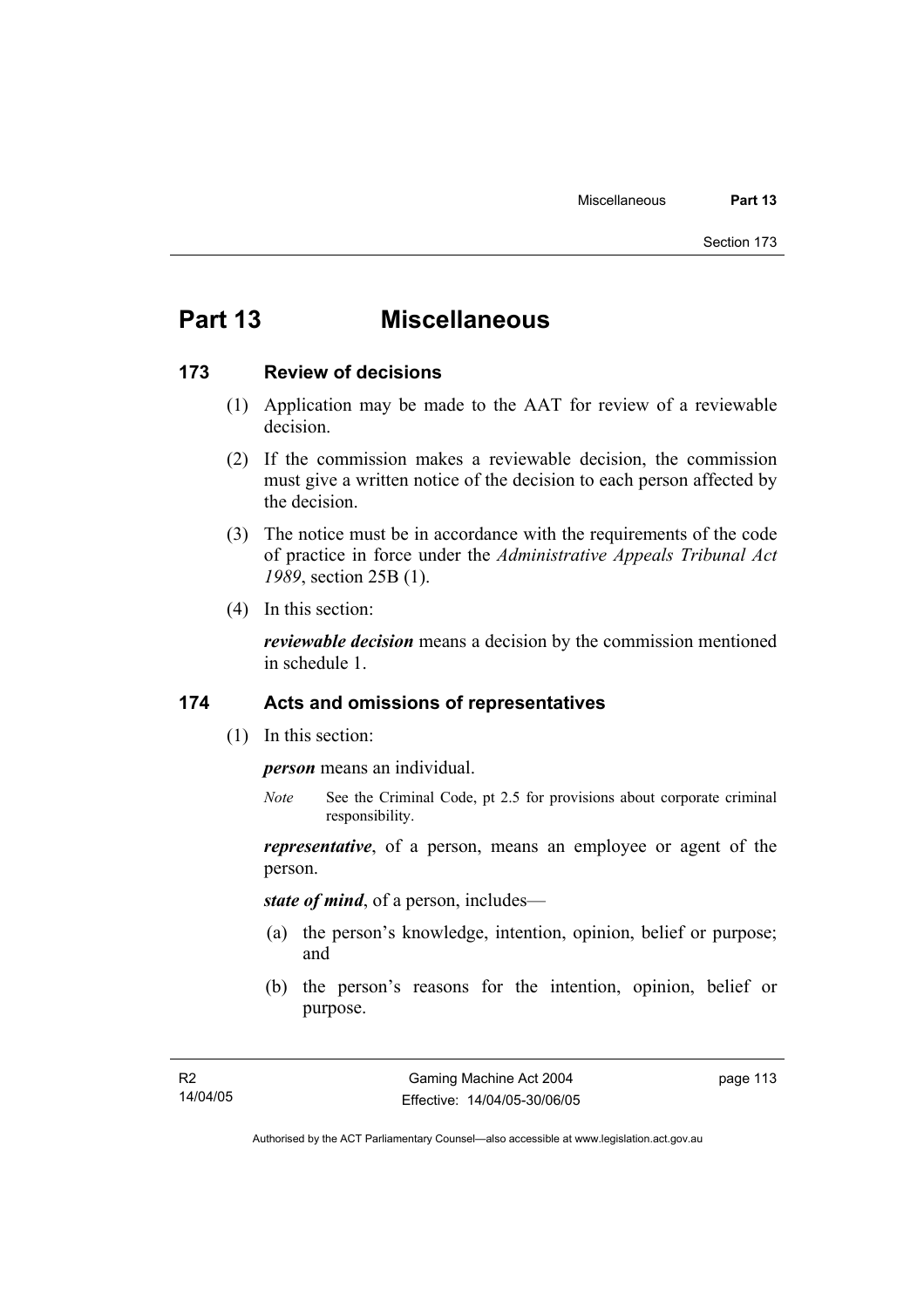#### **Part 13** Miscellaneous

Section 175

- (2) This section applies to a prosecution for any offence against this Act.
- (3) If it is relevant to prove a person's state of mind about an act or omission, it is enough to show—
	- (a) the act was done or omission made by a representative of the person within the scope of the representative's actual or apparent authority; and
	- (b) the representative had the state of mind.
- (4) An act done or omitted to be done on behalf of a person by a representative of the person within the scope of the representative's actual or apparent authority is also taken to have been done or omitted to be done by the person.
- (5) However, subsection (4) does not apply if the person establishes that reasonable precautions were taken and appropriate diligence was exercised to avoid the act or omission.
- (6) A person who is convicted of an offence cannot be punished by imprisonment for the offence if the person would not have been convicted of the offence without subsection (3) or (4).

## **175 Canberra Airport**

- (1) A licence must not be issued in relation to premises at Canberra Airport.
- (2) An approval must not be given under section 100 for the acquisition of a gaming machine to be operated at Canberra Airport.
- (3) In this section:

*Canberra Airport* means block 3, sections 17 and 28, division of Pialligo in the district of Majura, and blocks 587, 594, 595, 614 and 660 in that district.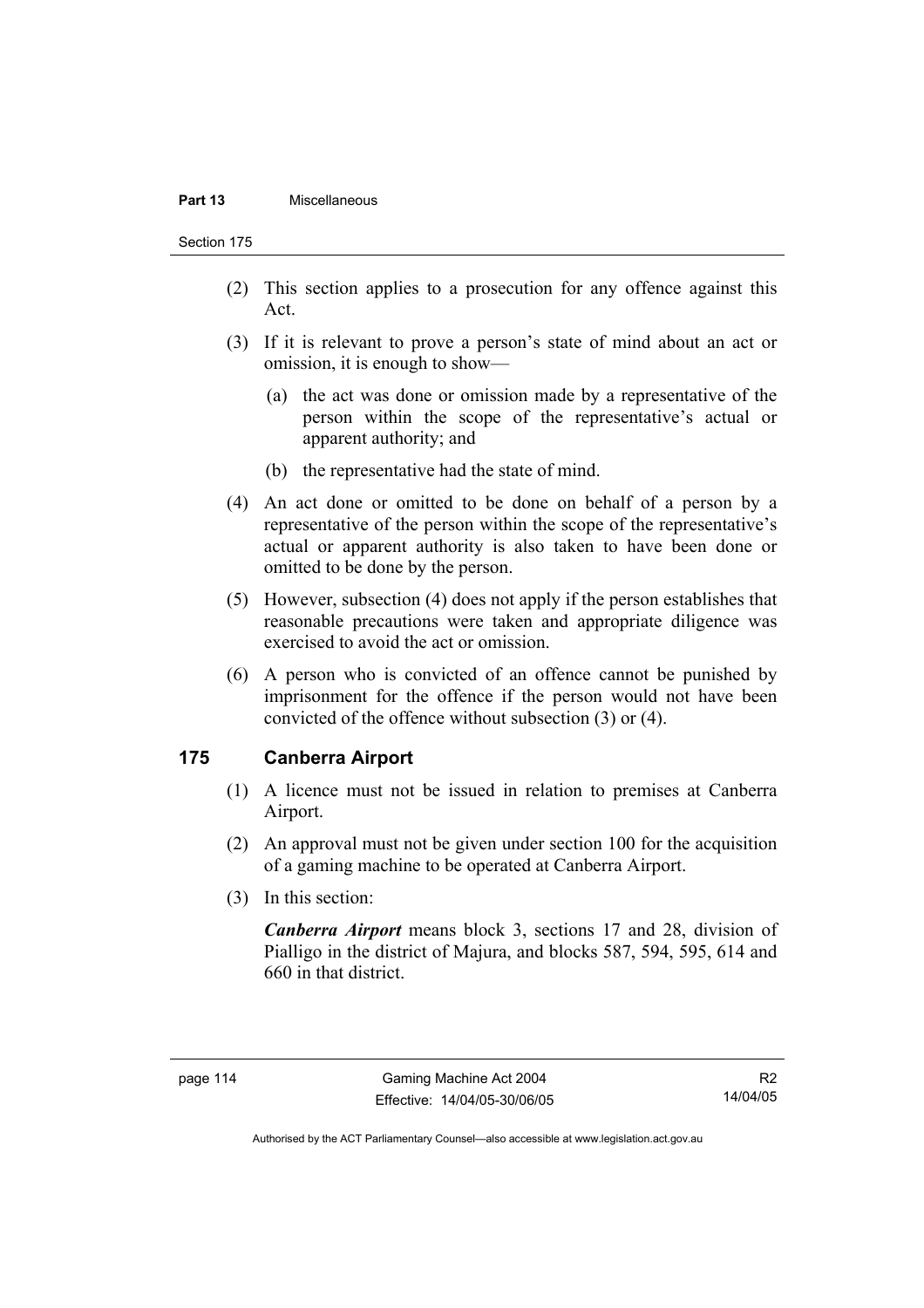## **176 Evidentiary certificates**

In a prosecution for an offence against this Act, a certificate issued by the commission stating that the person named in the certificate was or was not the holder of a licence on the date, or during the period, stated in the certificate is evidence of the matters so stated.

### **177 Determination of fees**

- (1) The Minister may, in writing, determine fees for this Act.
	- *Note* The Legislation Act contains provisions about the making of determinations and regulations relating to fees (see pt 6.3).
- (2) A determination is a disallowable instrument.
	- *Note* A disallowable instrument must be notified, and presented to the Legislative Assembly, under the Legislation Act.

### **178 Regulation-making power**

- (1) The Executive may make regulations for this Act.
	- *Note* Regulations must be notified, and presented to the Legislative Assembly, under the Legislation Act.
- (2) The regulations may make provision in relation to the following:
	- (a) the operation (including the restriction of the operation) of peripheral equipment for gaming machines;
	- (b) the minimum payout for gaming machines.
- (3) The regulations may create offences for contraventions of the regulations and fix maximum penalties of not more than 10 penalty units for offences against the regulations.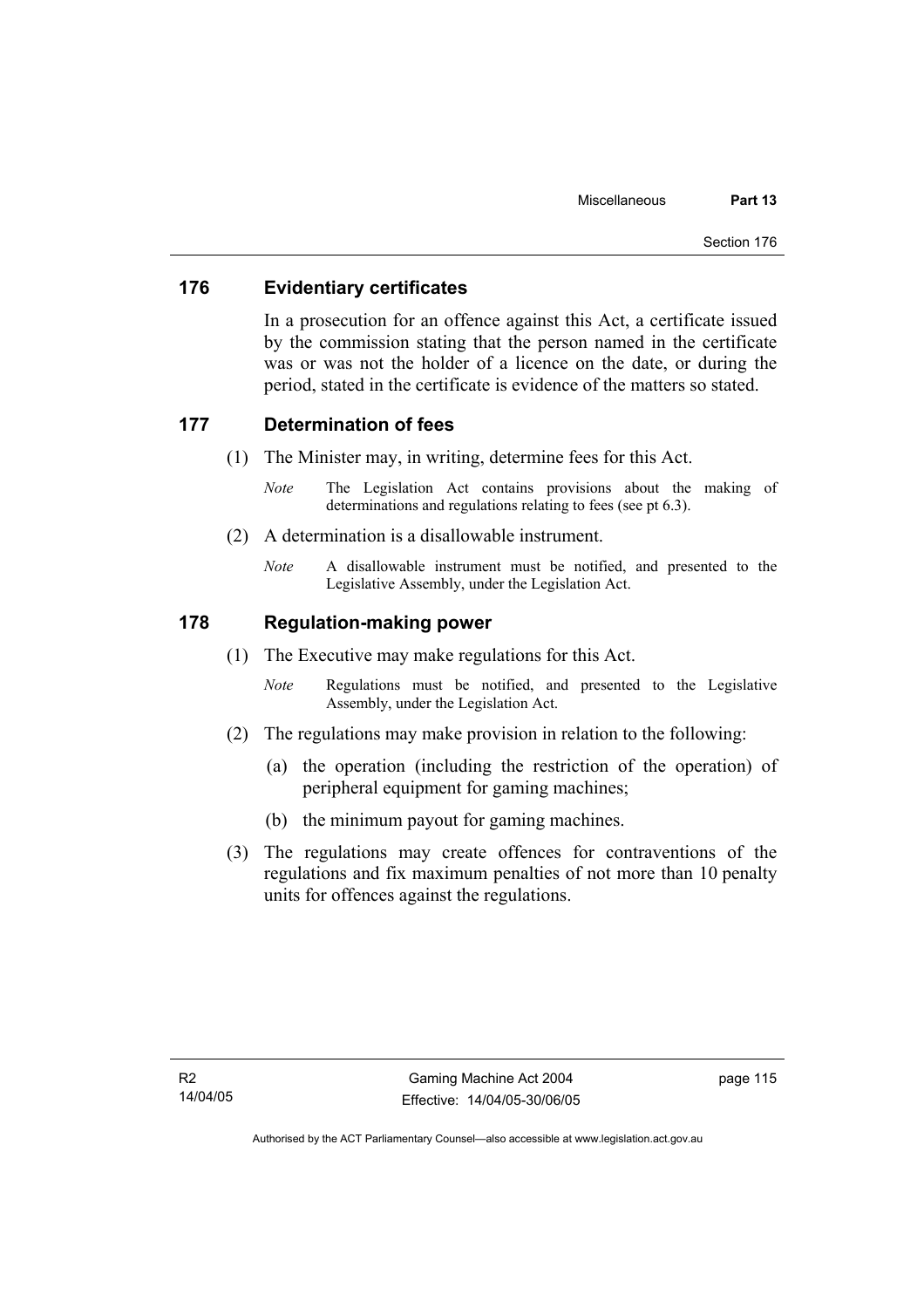### **Part 14** Transitional

Section 180

# **Part 14 Transitional**

### **180 Definitions for pt 14**

In this part:

*commencement day* means the day the *Gaming Machine Act 1987* is repealed.

*former gaming Act* means the *Gaming Machine Act 1987*.

### **181 Licences**

- (1) A licence under the former gaming Act is taken to be a licence under this Act.
- (2) To remove any doubt, the conditions of a licence mentioned in subsection (1) includes the conditions included in a licence under this Act.
- (3) The rules adopted by the licensee under the former Act are taken to be the licensee's rules under this Act.

### **182 Clubs**

- (1) This section applies if a club that had a licence under the former gaming Act has less than 300 voting members on commencement day.
- (2) The commission must, by written notice to the club, cancel the club's licence under this Act if, 1 year after commencement day, the club does not have 300 or more voting members.
- (3) In deciding whether the club is an eligible club for this Act, section 146 (e) may not be taken into account in relation to the club for 1 year after commencement day.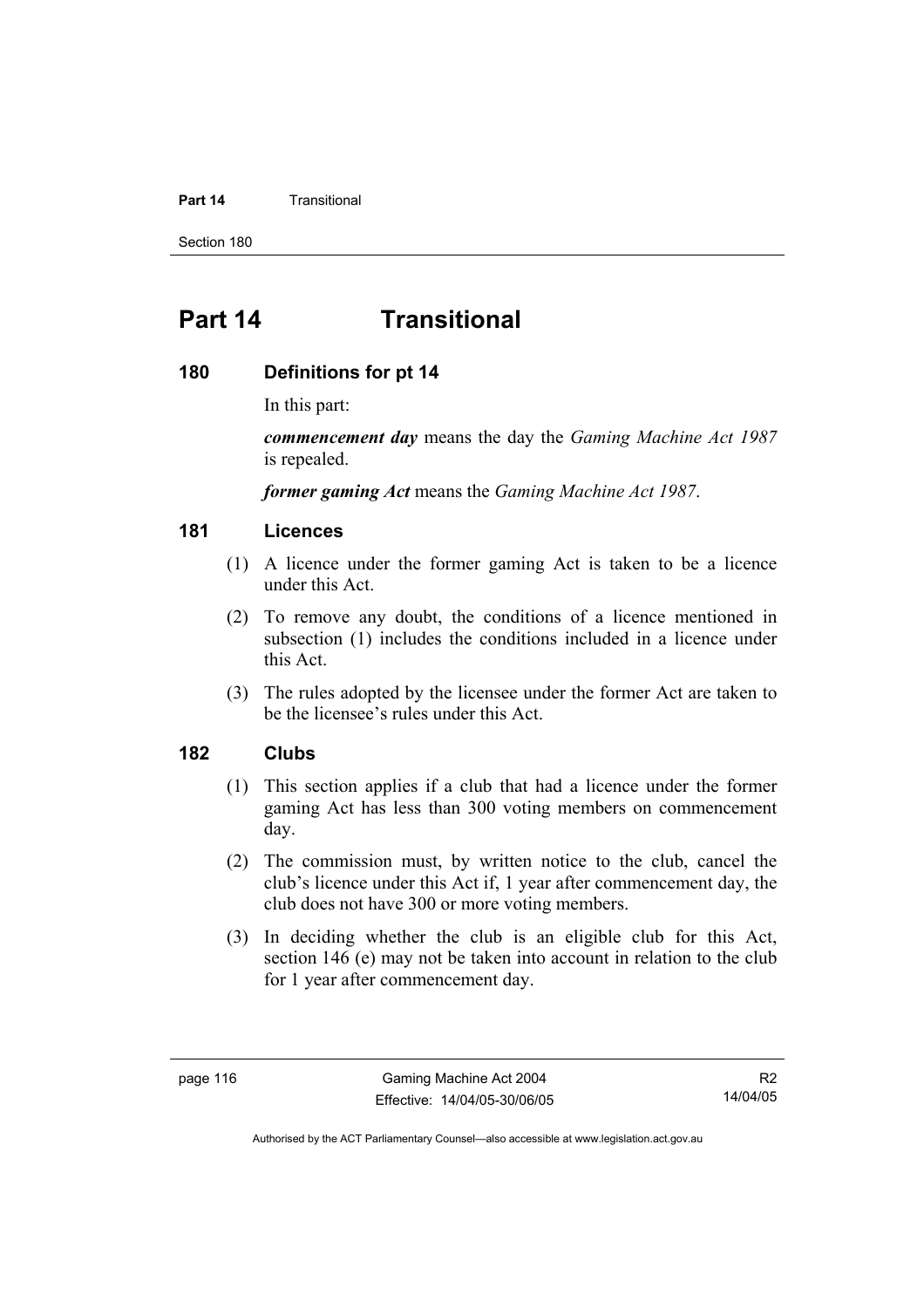### **183 Rules and control procedures**

- (1) This section applies to a person (the *licensee*) who was a licensee under the former gaming Act immediately before commencement day.
- (2) The licensee must, within 6 months after commencement day, give the commission a copy of the rules and control procedures the licensee has adopted to control the operation of gaming machines on the licensed premises.
- (3) If the commission is not satisfied that the rules and control procedures adequately control the operation of gaming machines on the licensed premises, the commission may give the licensee a direction in relation to the rules and procedures.
- (4) The licensee must comply with the direction.
- (5) Section 43 (Rules and control procedures for operation of gaming machines) does not apply to the person until the earlier of the following:
	- (a) the day the licensee adopts the rules and control procedures;
	- (b) 6 months after commencement day.
- (6) A decision to give a direction under subsection (3) is taken to be a reviewable decision.

# **184 Disciplinary proceedings under former gaming Act**

- (1) This section applies if—
	- (a) the commission had begun to take disciplinary action against a person under the former gaming Act, division 4.3 (Disciplinary action by commission); and
	- (b) immediately before commencement day, the disciplinary action had not finished.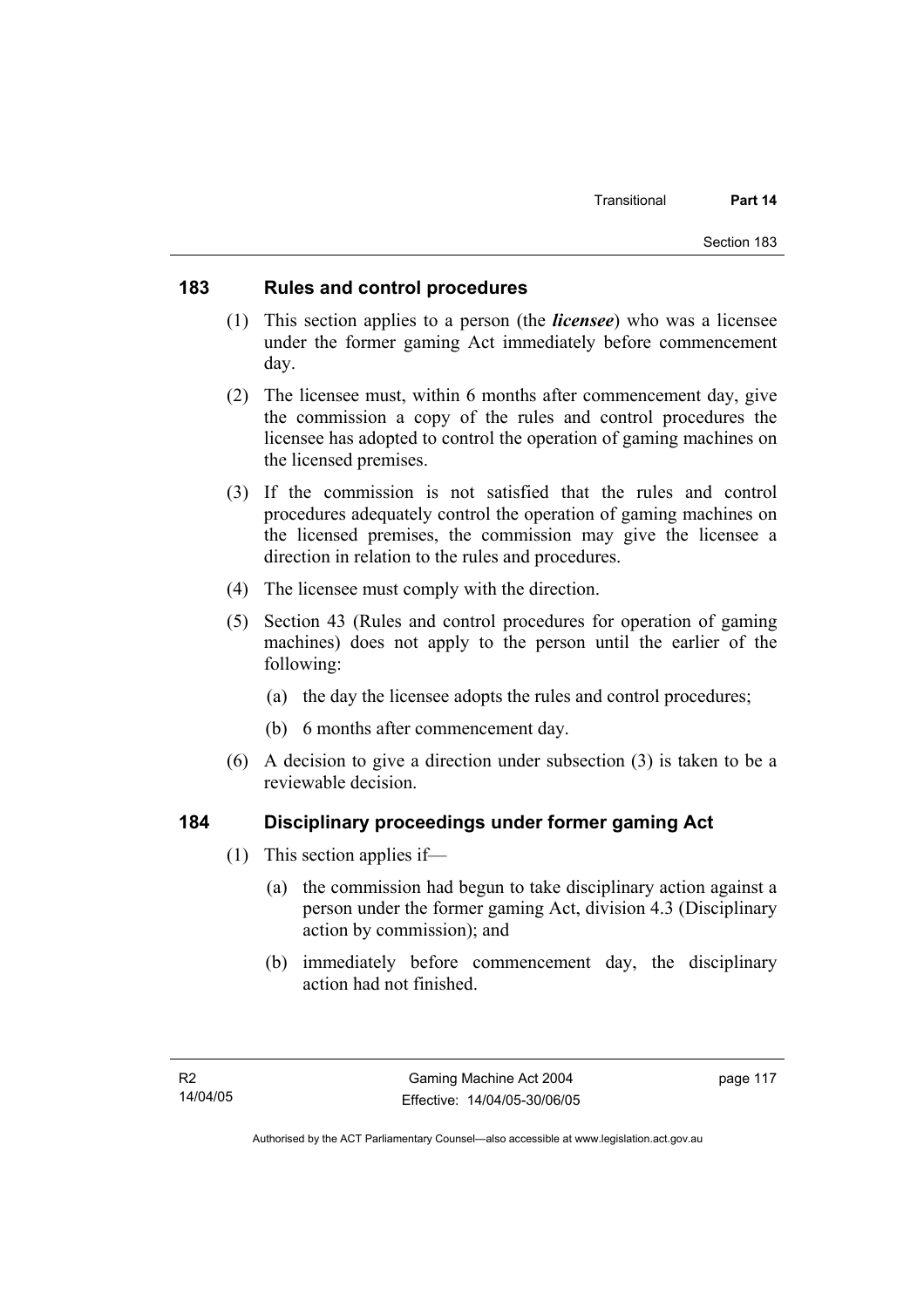### **Part 14** Transitional

#### Section 185

- (2) The disciplinary action may be continued under this Act as if it had been begun under this Act.
- (3) If something required to be done under this Act for disciplinary action has not been done because it was not required to be done under the former gaming Act—
	- (a) the failure to do the thing does not affect the action being taken; and
	- (b) the commission may take any action it considers appropriate to facilitate dealing with the disciplinary action under this Act.

### **185 Approvals under former gaming Act**

- (1) This section applies if the commission had approved—
	- (a) an amendment or transfer of a licence or approval; or
	- (b) a gaming area, gaming machine, supplier, technician or attendant.
- (2) The approval is taken to be an approval under this Act.

# **186 Linked-jackpot arrangements**

- (1) This section applies if, immediately before commencement day, a club was approved to operate a linked jackpot arrangement under the former gaming Act, section 45A.
- (2) The club is taken to be authorised under section 134 to operate the arrangement.

### **187 Clubs not required to be corporations for s 146**

- (1) This section applies to a club that—
	- (a) was a licensee on 30 June 2000; and
	- (b) had a corrected gross revenue of less than \$500 000 in the financial year ending 30 June 2000.

R2 14/04/05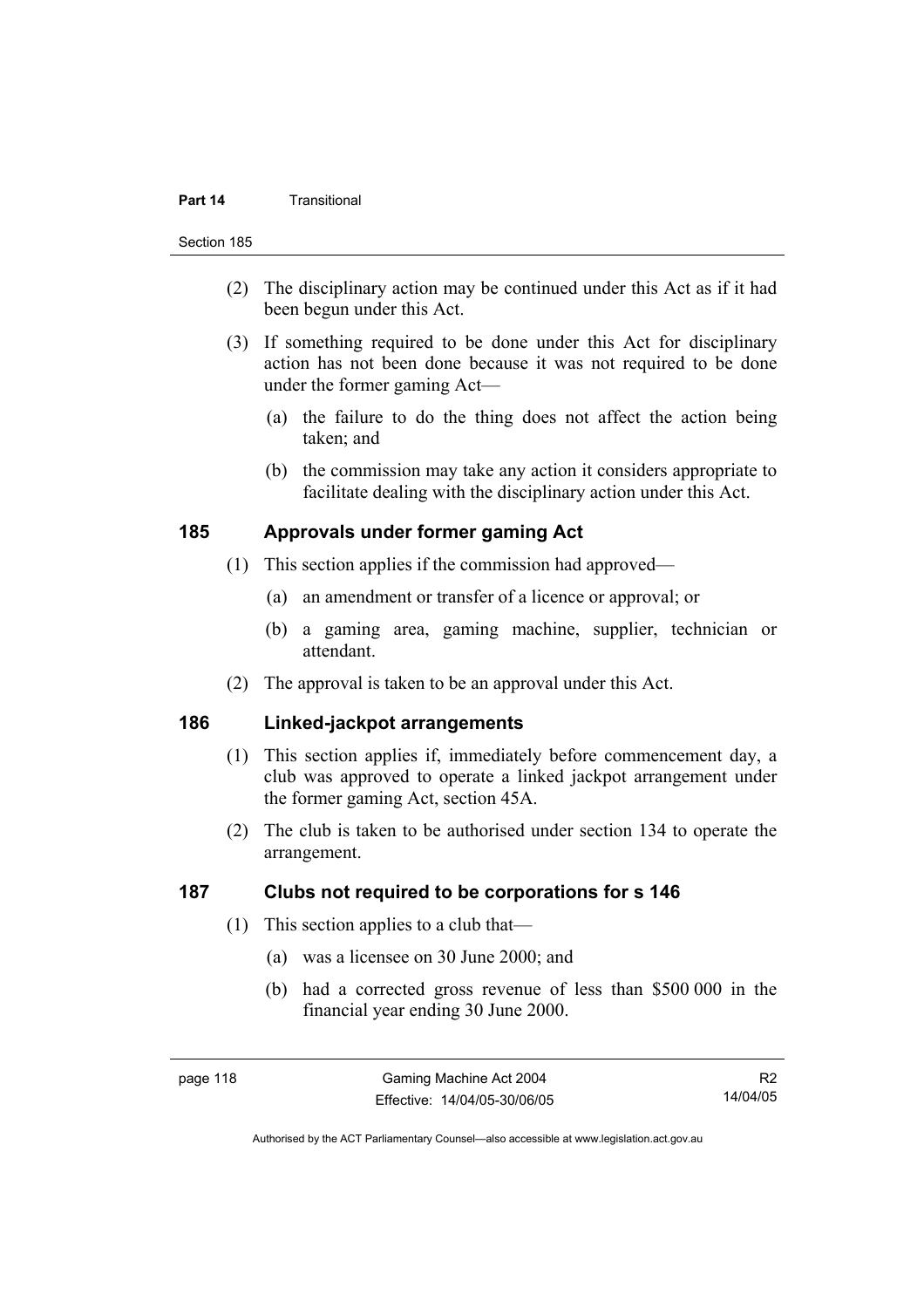- (2) Section 146 (a) does not apply to the club until the relevant period after a later financial year in which the club has a gross revenue of \$500 000 or more.
- (3) In this section:

*corrected gross revenue*—if the club is a licensee for only a fraction (*F*) of a financial year, and has a gross revenue for that time of *R*, the club's *corrected gross revenue* for the year is *R/F*.

*relevant period* means 6 months or any longer period (of not more than 2 years) that the commission allows in writing on the application of the club.

## **188 Clubs with too many life members for s 146**

- (1) This section applies to a club if, on 1 January 1992, more than 5% of the voting members of the club were life members.
- (2) The eligibility of the club is not to be taken to be affected only because it does not satisfy section 146 (f).
- (3) However, the club stops being an eligible club if—
	- (a) more than 5% of the voting members of the club are life members; and
	- (b) the club grants life membership to another voting member.

# **189 Expiry of pt 14**

This part expires 1 year after commencement day.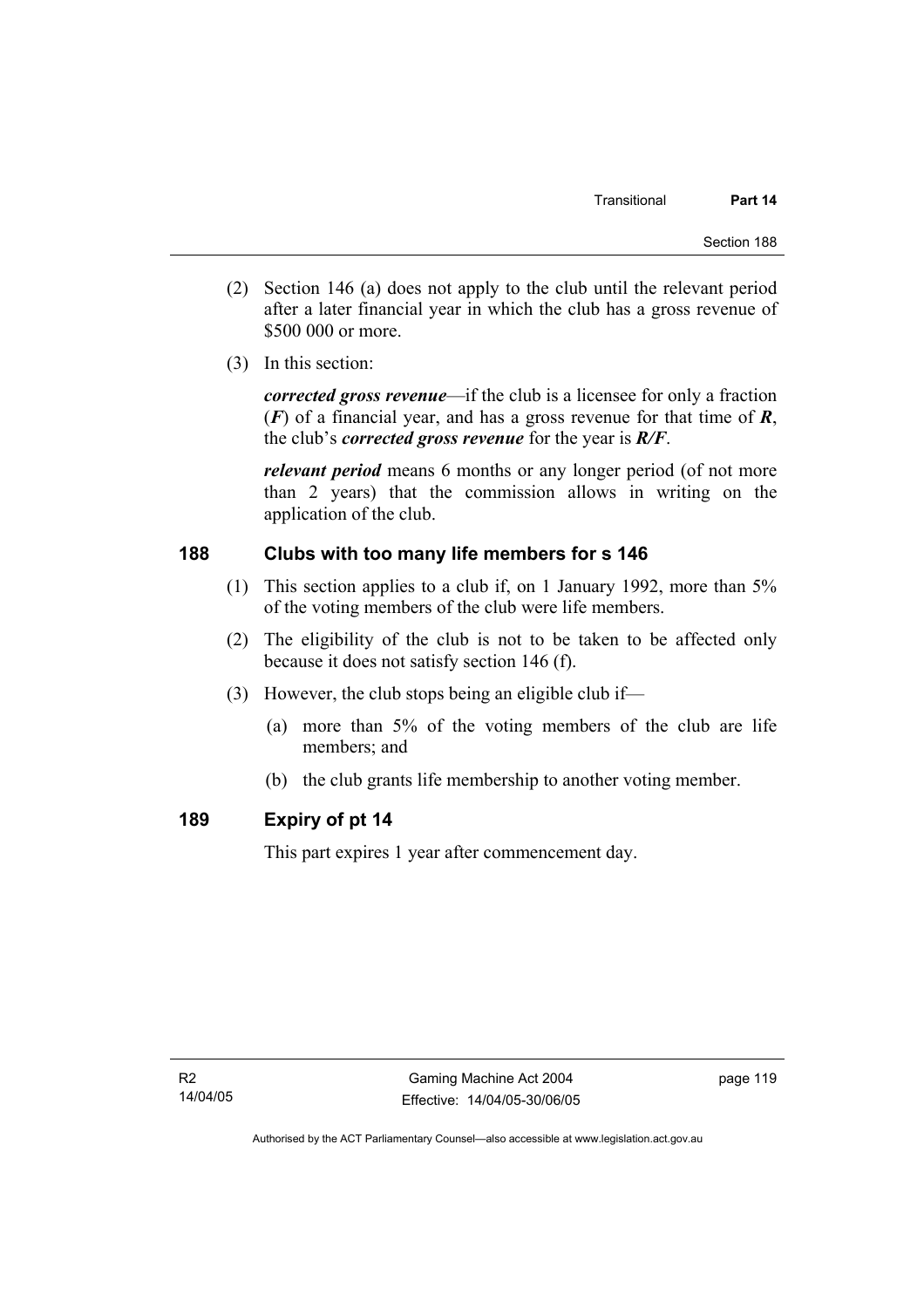# **Schedule 1 Reviewable decisions**

| column 1<br>item | column <sub>2</sub><br>decision of commission                                                                                                                          |
|------------------|------------------------------------------------------------------------------------------------------------------------------------------------------------------------|
| 1                | refusing an application for a licence under section 12                                                                                                                 |
| 2                | issuing a licence under section 12 if the number or kind of gaming<br>machines stated in the licence differs from the number or kind of<br>gaming machines applied for |
| 3                | refusing to amend a licence under section 24, section 25 or<br>section 26                                                                                              |
| 4                | revoking an uncommenced licence amendment under section 29                                                                                                             |
| 5                | refusing to approve the transfer of a licence under section 32                                                                                                         |
| 6                | refusing to give a replacement licence under section 38                                                                                                                |
| 7                | giving a licensee a direction for section 40                                                                                                                           |
| 8                | taking disciplinary action under section 62                                                                                                                            |
| 9                | refusing to approve a supplier under section 72                                                                                                                        |
| 10               | refusing to approve a technician under section 75                                                                                                                      |
| 11               | refusing to approve the transfer of a technician's approval under<br>section 78                                                                                        |
| 12               | cancelling or suspending a technician's approval under section 79                                                                                                      |
| 13               | reprimanding a technician under section 79                                                                                                                             |
| 14               | refusing to renew an approved technician's approval under<br>section 84                                                                                                |
| 15               | refusing to approve an attendant under section 86                                                                                                                      |
| 16               | refusing to approve the transfer of an attendant's approval under<br>section 89                                                                                        |

page 120 Gaming Machine Act 2004 Effective: 14/04/05-30/06/05

R2 14/04/05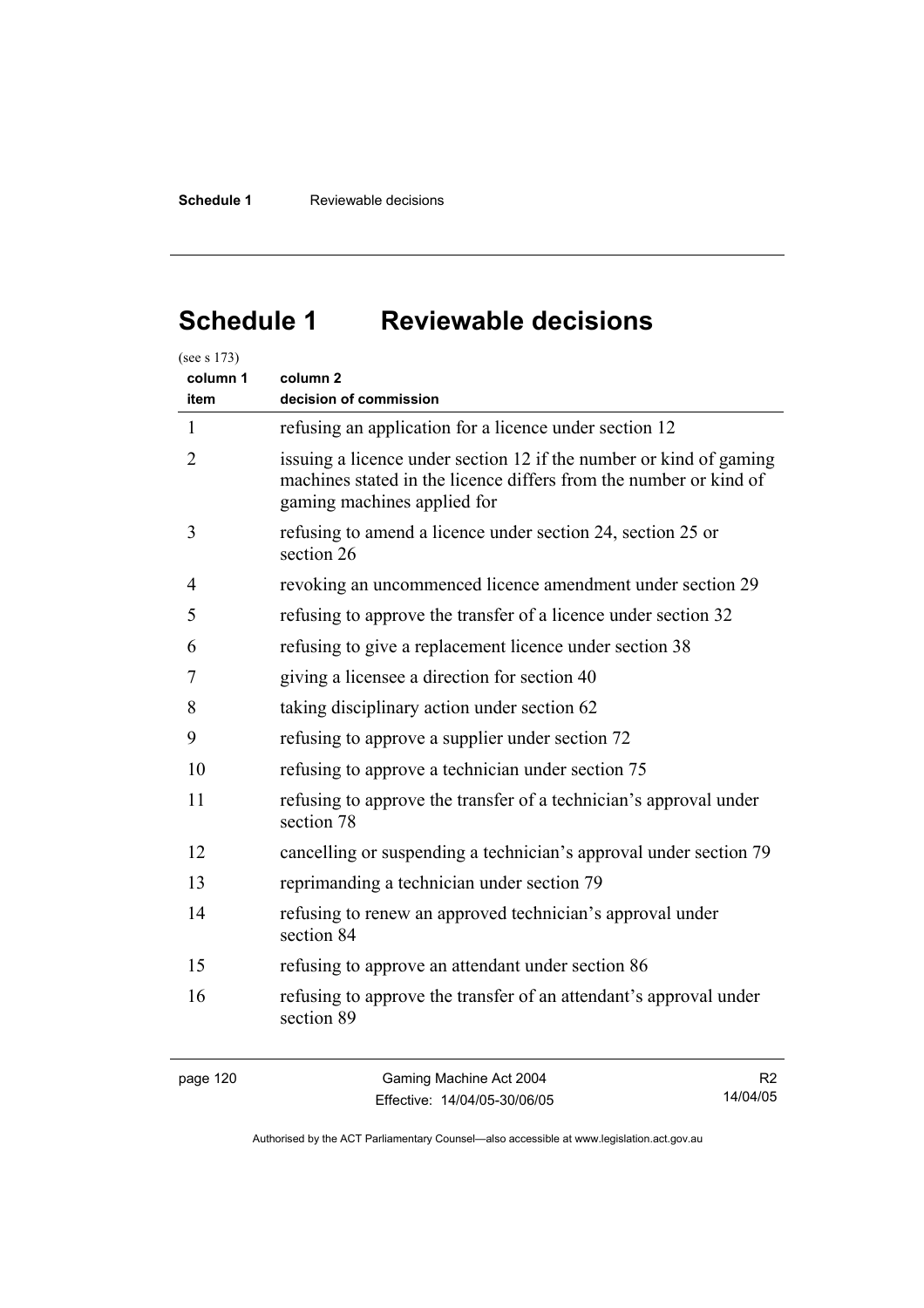| column 1<br>item | column 2<br>decision of commission                                                                                                 |
|------------------|------------------------------------------------------------------------------------------------------------------------------------|
| 17               | cancelling or suspending an attendant's approval under section 91                                                                  |
| 18               | reprimanding an attendant under section 91                                                                                         |
| 19               | refusing to renew an approved attendant's approval under<br>section 96                                                             |
| 20               | refusing to approve the acquisition of a gaming machine under<br>section 100                                                       |
| 21               | refusing to approve a financial arrangement under section 102, or<br>an amendment of an arrangement                                |
| 22               | refusing to approve the repossession of a gaming machine under<br>section 108                                                      |
| 23               | approving the repossession of a gaming machine subject to a<br>condition under section 109 (2)                                     |
| 24               | refusing to approve the disposal of a gaming machine under<br>section 113                                                          |
| 25               | refusing to authorise a linked-jackpot arrangement under<br>section 134                                                            |
| 26               | refusing to issue a multi-user permit under section 135                                                                            |
| 27               | issuing a multi-user permit under section 135 subject to a<br>condition, other than a condition imposed by this Act                |
| 28               | amending a multi-user permit under section 138                                                                                     |
| 29               | refusing to amend a multi-user permit under section 139                                                                            |
| 30               | refusing to approve the amendment of the financial and<br>operational aspects of a linked-jackpot arrangement under<br>section 140 |
| 31               | refusing to transfer a multi-user permit under section 141                                                                         |
| 32               | refusing to approve an entity under section 147                                                                                    |

| - R2     | Gaming Machine Act 2004      | page 121 |
|----------|------------------------------|----------|
| 14/04/05 | Effective: 14/04/05-30/06/05 |          |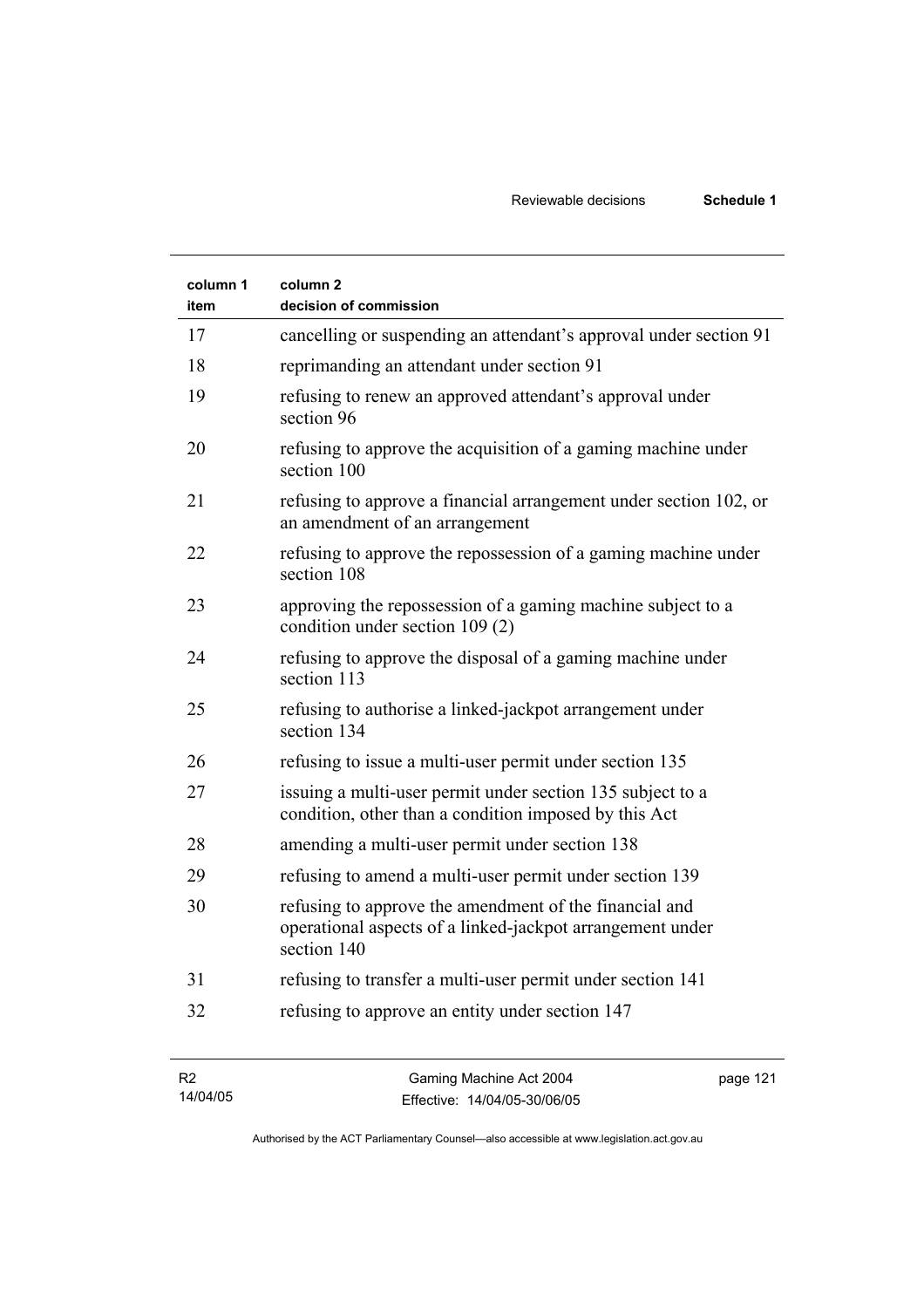## **Schedule 1** Reviewable decisions

| column 1<br>item | column 2<br>decision of commission                                                        |
|------------------|-------------------------------------------------------------------------------------------|
| 33               | giving a direction under section 153 (2) about the separate parts of<br>licensed premises |
| 34               | refusing to approve contributions as community contributions<br>under section 164         |

page 122 Gaming Machine Act 2004 Effective: 14/04/05-30/06/05

R2 14/04/05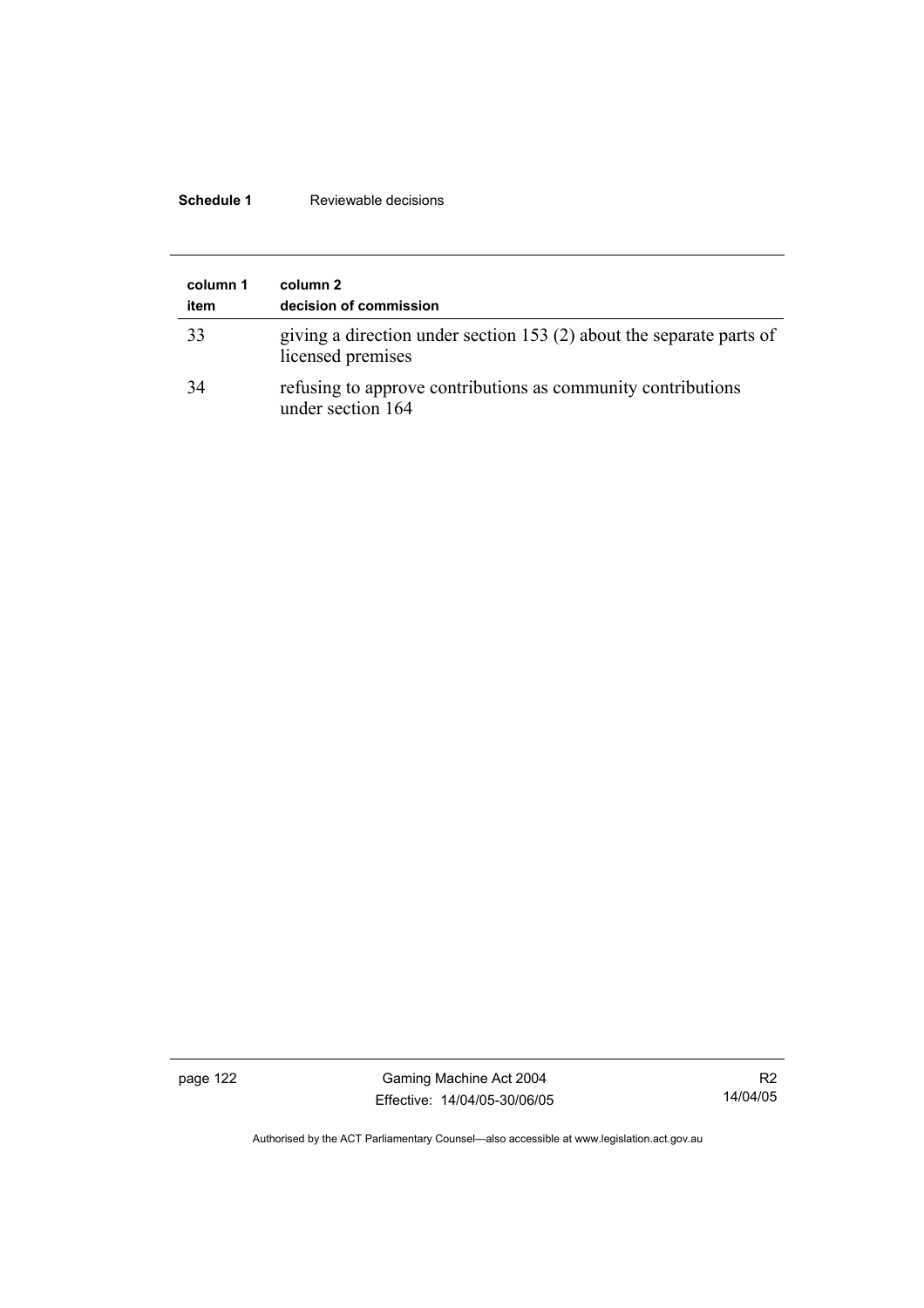# **Dictionary**

(see s 3)

*Note 1* The Legislation Act contains definitions and other provisions relevant to this Act.

*Note 2* In particular, the Legislation Act, dict, pt 1, defines the following terms:

- AAT
- ACT
- adult
- appoint
- child
- Commonwealth
- contravene
- Corporations Act
- Criminal Code
- disallowable instrument
- **Executive**
- fail
- found guilty
- gambling and racing commission
- *individual*
- law, of the Territory
- Legislation Act
- may (see s  $146$ )
- must (see s  $146$ )
- penalty unit (see s 135)
- prescribed
- regulations
- the Territory
- under.

Gaming Machine Act 2004 Effective: 14/04/05-30/06/05 page 123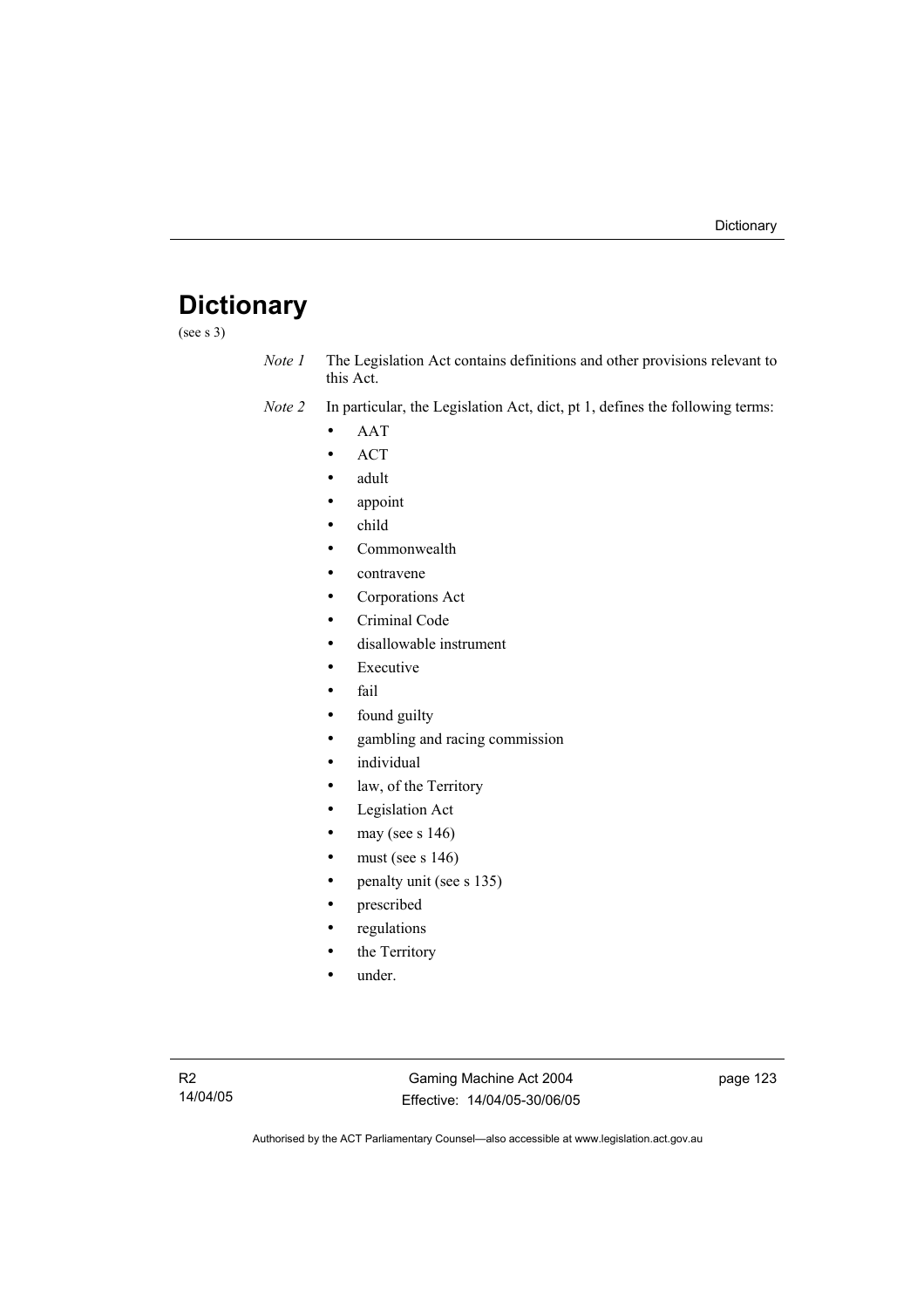*acquire* a gaming machine, means take possession of the machine for the purpose of using it for gaming.

*acquisition approval application*—see section 99.

*approval certificate*—

- (a) for an approved technician—see section 80 (2) (a) (Certificates and identity cards for approved technicians);
- (b) for an attendant—see section 92 (2) (a) (Certificates for approved attendants).

*approved attendant* means an attendant approved under section 86 (Approval of attendants) or section 87 (Short-term approval of attendants).

*approved gaming machine* means a gaming machine approved under section 69.

*approved supplier* means a supplier approved under section 72.

*approved technician* means a technician approved under section 75 (Approval of technicians) or section 76 (Short-term approval of technicians).

*associated entity*—see the *Electoral Act 1992*, section 198.

*associated organisation*, for a club, means an entity declared to be an associated organisation under section 147.

*authorised officer* means an authorised officer under the Control Act, section 20.

*centralised monitoring system (*or *CMS)*—see section 66.

*certificate of suitability*—see section 17 (2) (b).

*charitable organisation* means a body, whether or not incorporated, formed or carried on mainly for charitable, benevolent, philanthropic or religious purposes, but does not include a body formed or carried on for the purpose of trading or gaining a financial profit for its members.

R2 14/04/05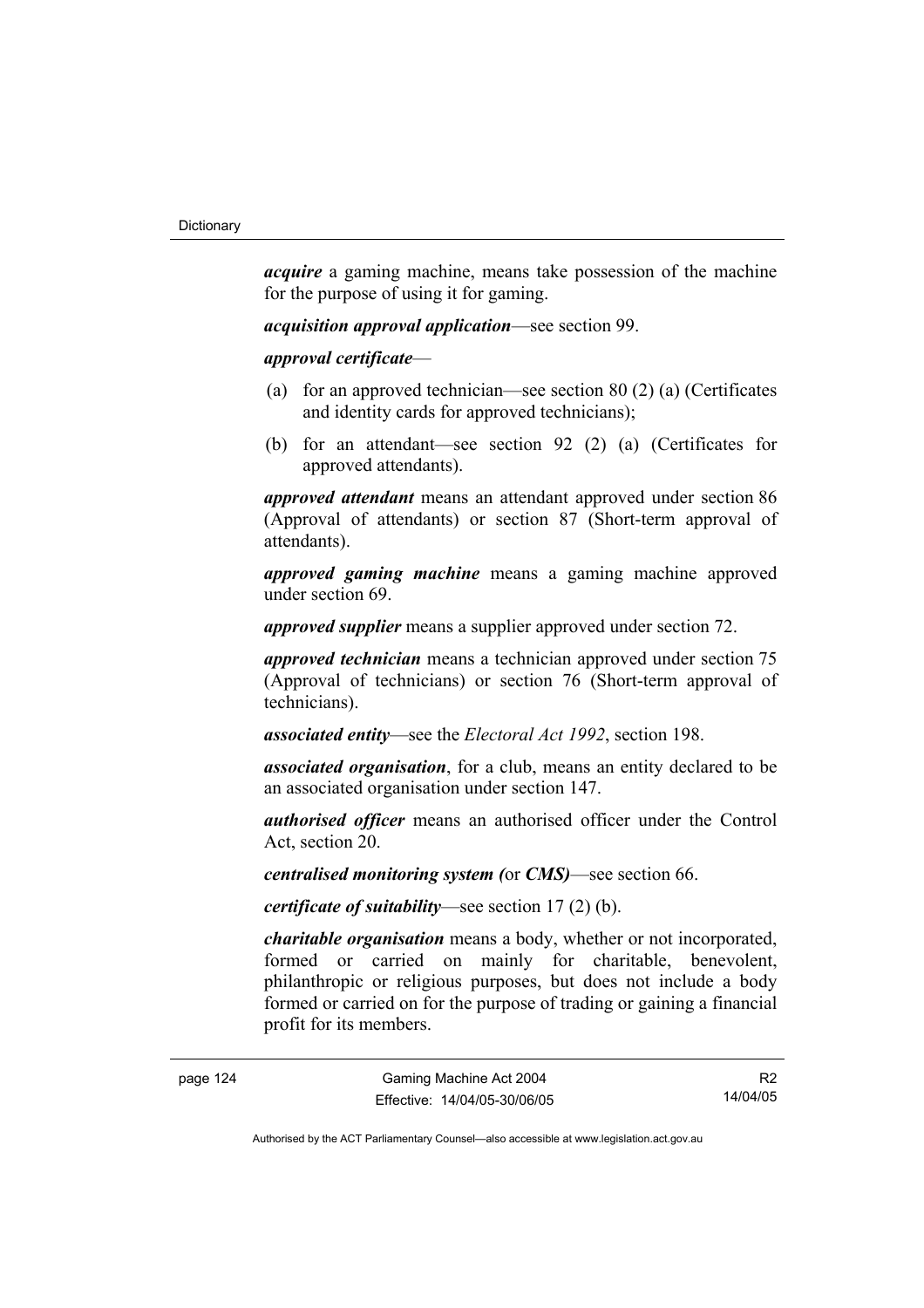*class B gaming machine* means a gaming machine consisting of the game of draw poker, or a game derived from draw poker, that requires player interaction or intervention as part of the fundamental game operation.

*class C gaming machine* means a gaming machine that consists of a game other than the following games or games derived from them:

- (a) roulette;
- (b) blackjack;
- (c) sic bo;
- (d) craps;
- (e) pai gow;
- (f) baccarat;
- (g) two-up;
- (h) money wheel;
- (i) draw poker.

*club* means a corporation established for the benefit of members to achieve eligible objects.

*CMS*—see definition of *centralised monitoring system*.

*commission* means the gaming and racing commission.

*community contribution* means a contribution made by a licensee that is approved as a community contribution under section 164.

*community contribution shortfall tax*—see section 172 (1).

*computer cabinet* means the sealable part of a gaming machine that contains the game storage medium and the random access memory.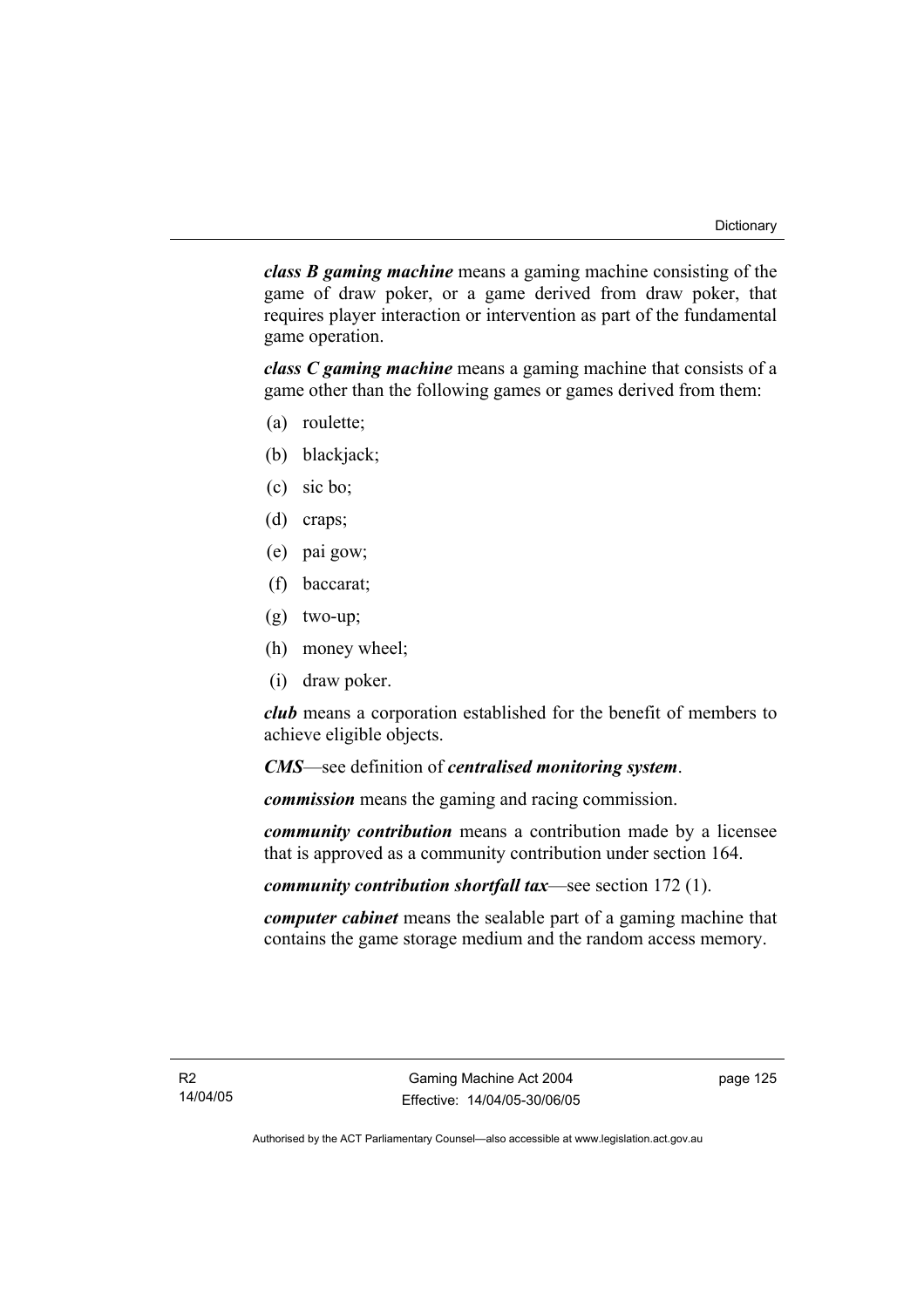*constitution* means—

- (a) for a club that is a company—the memorandum, and any articles of association, of the company; or
- (b) for a club that is an incorporated association—the statement of objects and the rules of the association.

*contribution* means any money, benefit, valuable consideration or security.

*Control Act* means the *Gambling and Racing Control Act 1999*.

*control procedures*, for an entity, means the procedures under section 97.

*corporation* includes a club.

*current licensee*, for division 2.6 (Transfer and surrender of licences)—see section 31 (1).

*disciplinary action*—see section 58.

*disciplinary notice*—see section 61.

*dispose of* a gaming machine includes the following:

- (a) lease or hire the machine to a person;
- (b) destroy the machine;
- (c) make the machine inoperable.

*eligible club*—see section 146.

*eligible object*—see section 145.

### *eligible person*—

- (a) for an individual—see section 20;
- (b) for a corporation—see section 21.

*employ* includes engage.

R2 14/04/05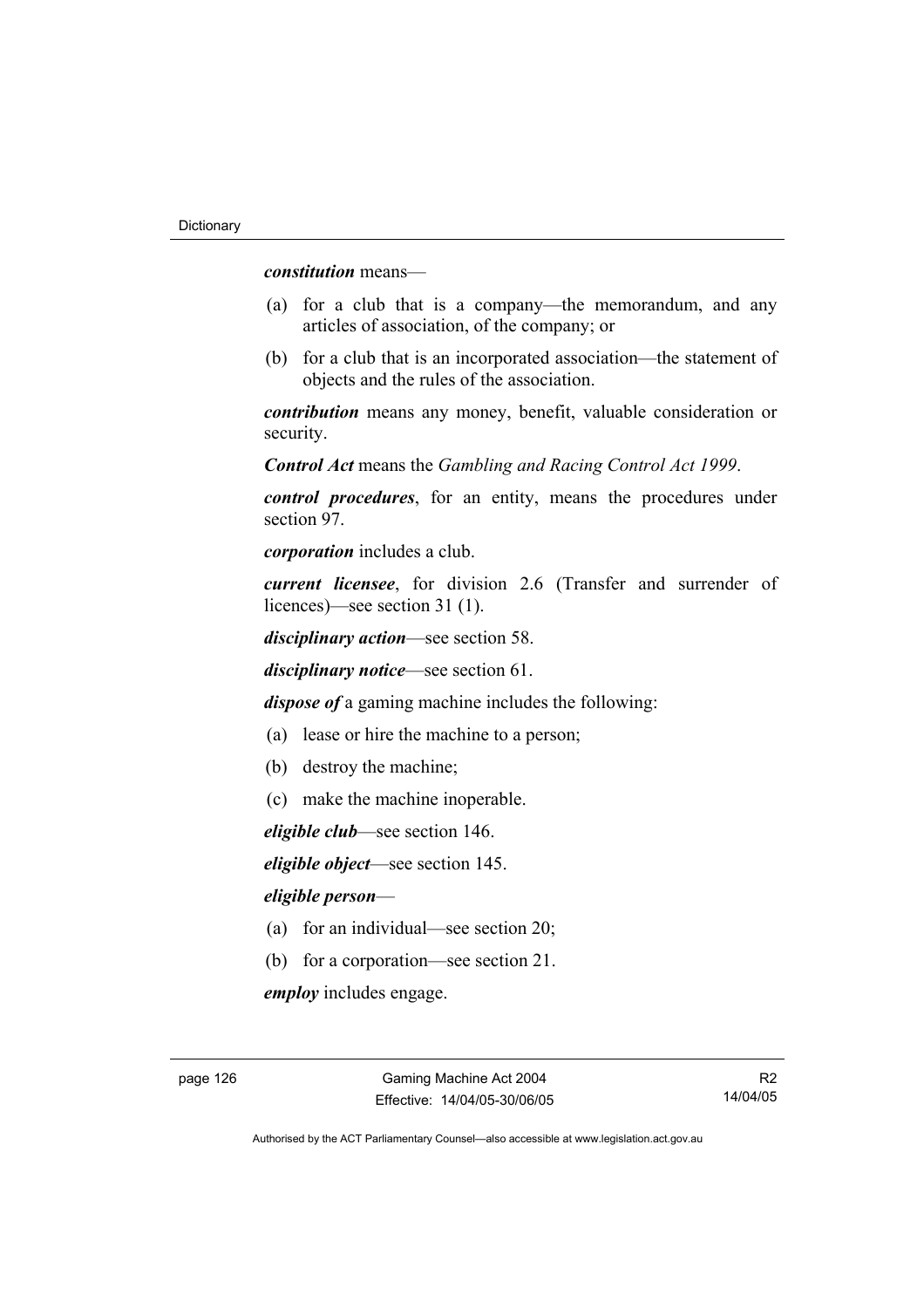*executive officer*, of a corporation, means a person, by whatever name called and whether or not the person is a director of the corporation, who is concerned with, or takes part in, the corporation's management.

*financial arrangement*—see section 101.

*game*, in relation to a gaming machine, means a play, or a series of plays, initiated by the application of a single stake registered on the machine.

*gaming area* means a room or other area within licensed premises approved under section 120 for the installation of gaming machines.

### *gaming machine*—

- (a) means a machine—
	- (i) designed for playing a game of chance, or of mixed chance and skill; and
	- (ii) designed to be played completely or partly by—
	- (iii) the insertion of 1 or more coins, notes or tokens; or
	- (iv) by the application of a monetary credit registered on the machine or elsewhere; and
	- (v) that offers, or that appears to offer, people a chance to win monetary or other valuable consideration by playing the machine; but
- (b) does not include a device prescribed under the regulations.

*gaming machine tax* means the tax imposed by section 159.

*general licence* means a general licence under the *Liquor Act 1975*.

*Note* For the classes of liquor licences see the *Liquor Act 1975*, s 44.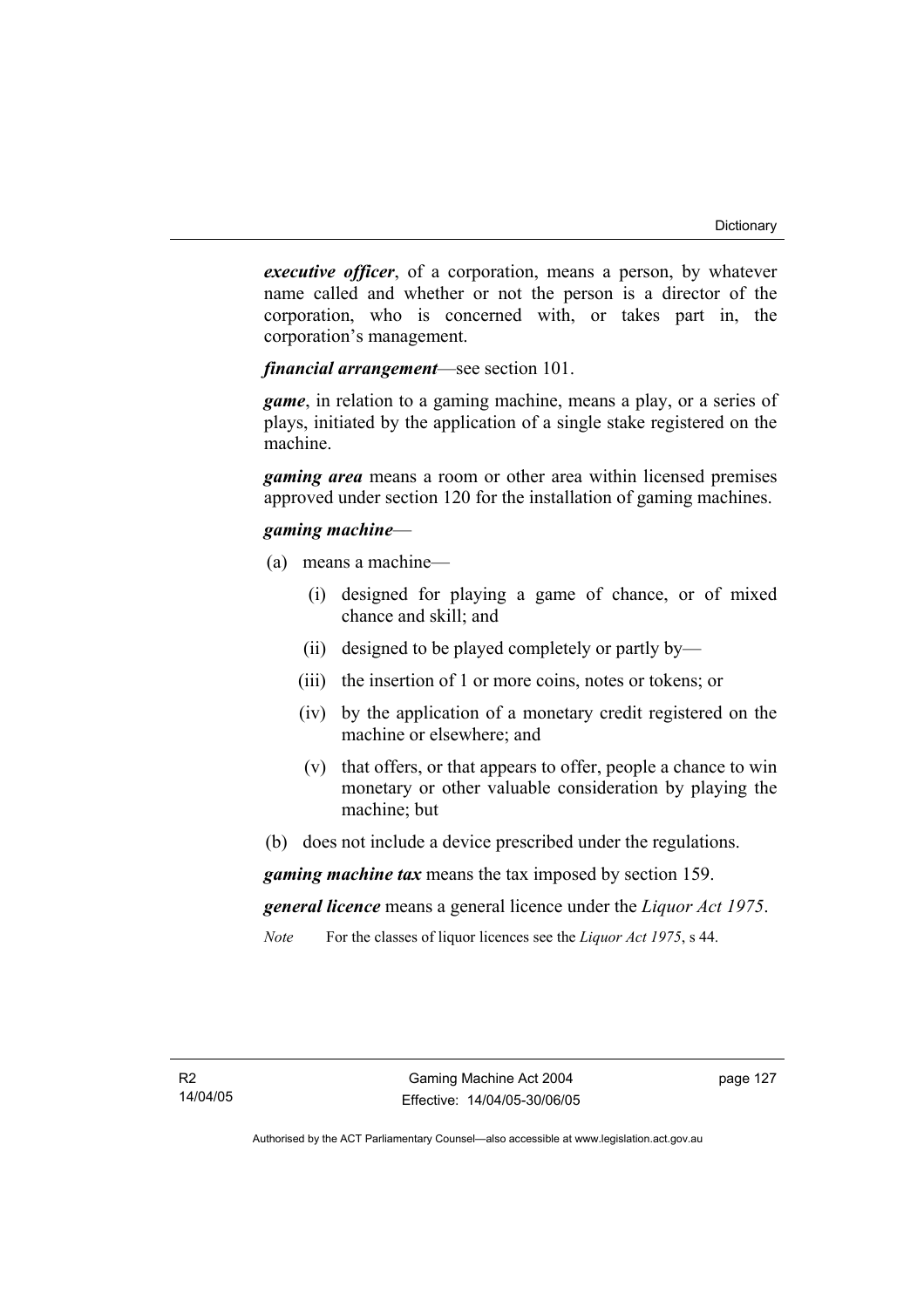*gross revenue*, of a licensee or person, means all revenue derived by the licensee or person from the operation of gaming machines, other than—

- (a) the amount of winnings for playing the machines paid or payable in accordance with the machines' indicated prize scales (excluding linked jackpots); and
- (b) any amount set aside under a linked-jackpot arrangement for the payment of linked jackpots.

*ground for disciplinary action* against a licensee—see section 57.

*incorporated association* means an association incorporated under the *Associations Incorporation Act 1991*.

*influential person*, for a corporation—see section 7.

*initial licence application*—see section 9.

*inquiry* means an inquiry held by the commission under the Control Act.

*jackpot*, in relation to a gaming machine, means the combination of letters, numbers, symbols or representations as part of a game on the machine that pays the maximum winnings payable on the machine for any 1 combination.

*licence* means—

- (a) a gaming machine licence issued under this Act; and
- (b) in relation to a person authorised under section 134—the authorisation; and
- (c) in relation to a permit-holder under part 8 (Linked-jackpot arrangements)—a multi-user permit.

*licence amendment application*—see section 9.

*licensed premises* means premises for which a licence is in force.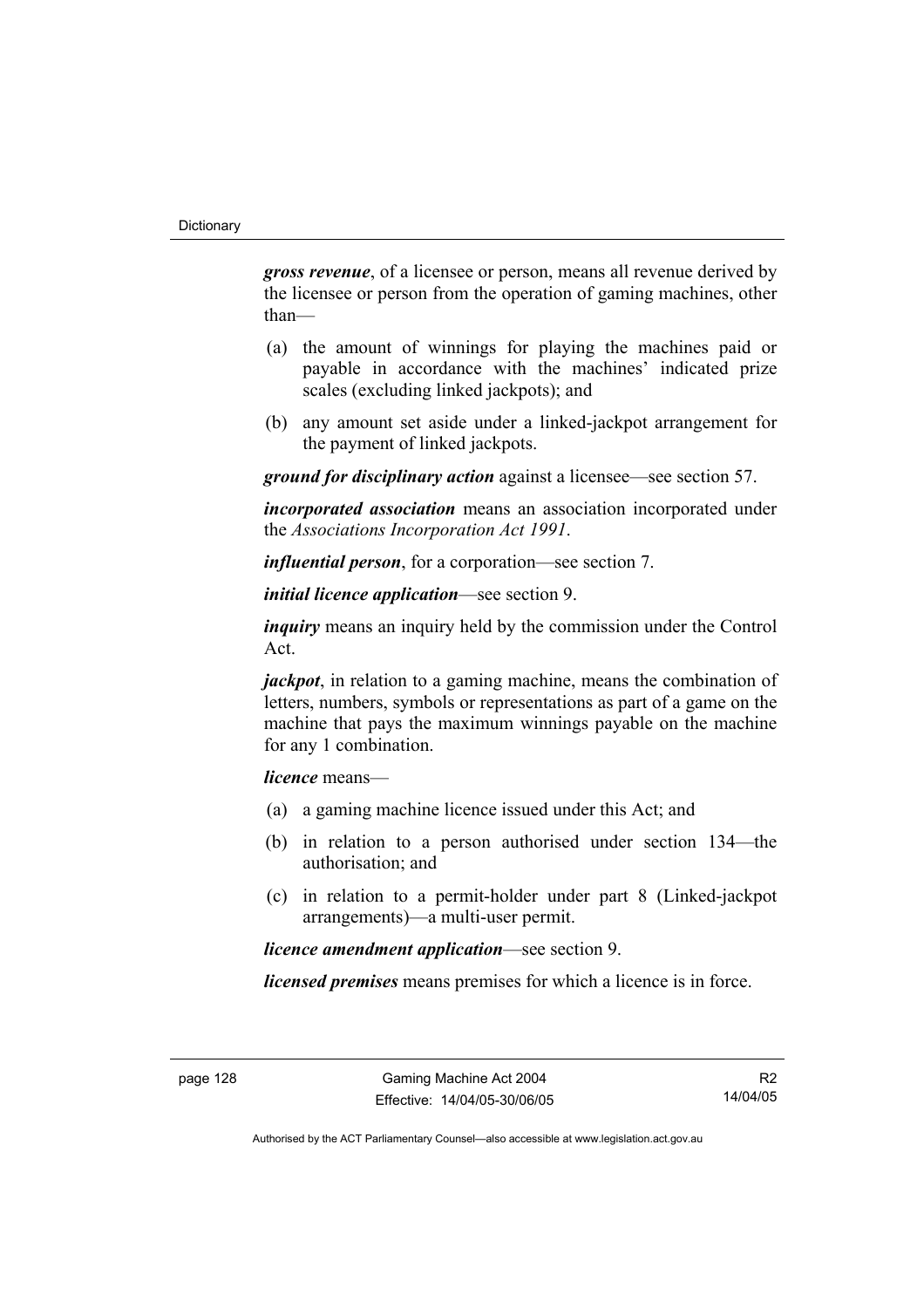*licensee* means—

- (a) in relation to a licence—the holder of the licence; and
- (b) in relation to licensed premises—the holder of the licence in force for the premises; and
- (c) for part 4 (Disciplinary action)—see section 56.

*life member*, of a club, means a person who is elected to membership of the club for life under the rules of the club.

*linked jackpot* means winnings under a linked-jackpot arrangement operated in accordance with an authorisation or permit under part 8.

*linked-jackpot arrangement* means an arrangement under which 2 or more gaming machines are linked to a device—

- (a) that, from time to time, records the amount payable as winnings under the arrangement; and
- (b) that, for the purpose of recording the amount mentioned in paragraph (a), receives messages from each machine to which it is linked; and
- (c) that cannot affect the percentage payout of, or transmit a message to, a machine to which it is linked.

*local jurisdiction* means a State or New Zealand.

*machine access register*—see section 71.

*maintain* a gaming machine includes repair, adjust or alter the machine.

*member*, of a club, means—

- (a) a member who, under the rules of the club, is required to pay fees; or
- (b) a life member.

*multi-user permit*—see section 135.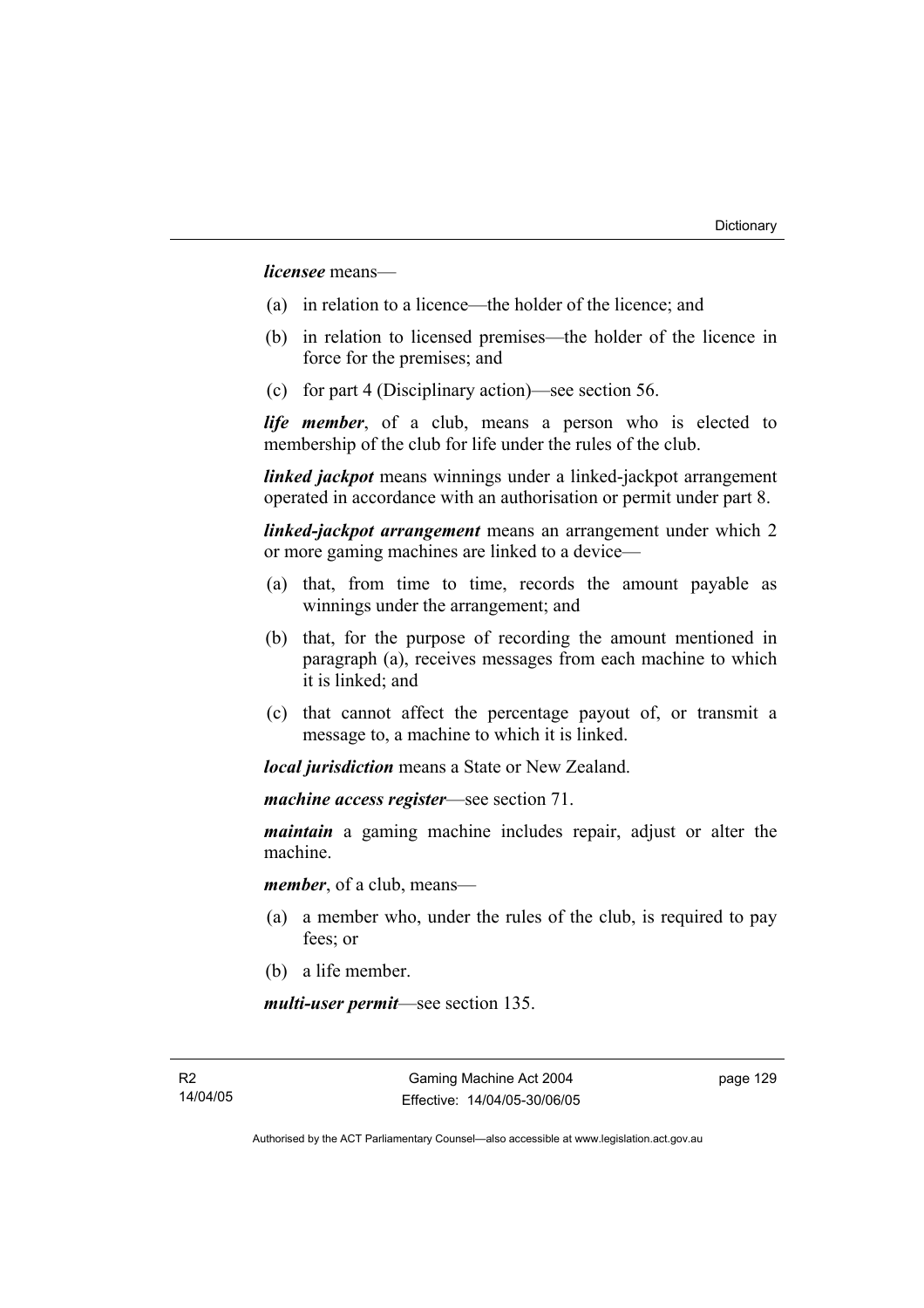*net revenue*, of a licensee that is a club, means gross revenue derived by the licensee, less—

- (a) any amount of gaming machine tax payable on that revenue; and
- (b) 15% of the gross revenue.

*officer* of a club—

- (a) means—
	- (i) any office-holder of the club (however described), including the secretary, treasurer, executive officer or public officer; or
	- (ii) anyone else concerned in or who takes part in the management of the club's affairs; but
- (b) does not include a patron or the holder of another honorary office of the club if the office does not give its holder a right to take part in the management of the club's affairs.

*on licence* means a general licence under the *Liquor Act 1975*.

*Note* For the classes of liquor licences see the *Liquor Act 1975*, s 44.

*operator*, of relevant premises, means the person who manages the premises.

*percentage payout*, for a gaming machine, means the percentage payout authorised for the machine under the licence.

*peripheral equipment*, for a gaming machine—see section 68.

*permit-holder* means the holder of a multi-user permit.

*proposed gaming area*, in relation to an application—see section  $11(2)(b)$ .

*prospective licensee*, for division 2.6 (Transfer and surrender of licences)—see section 31 (1).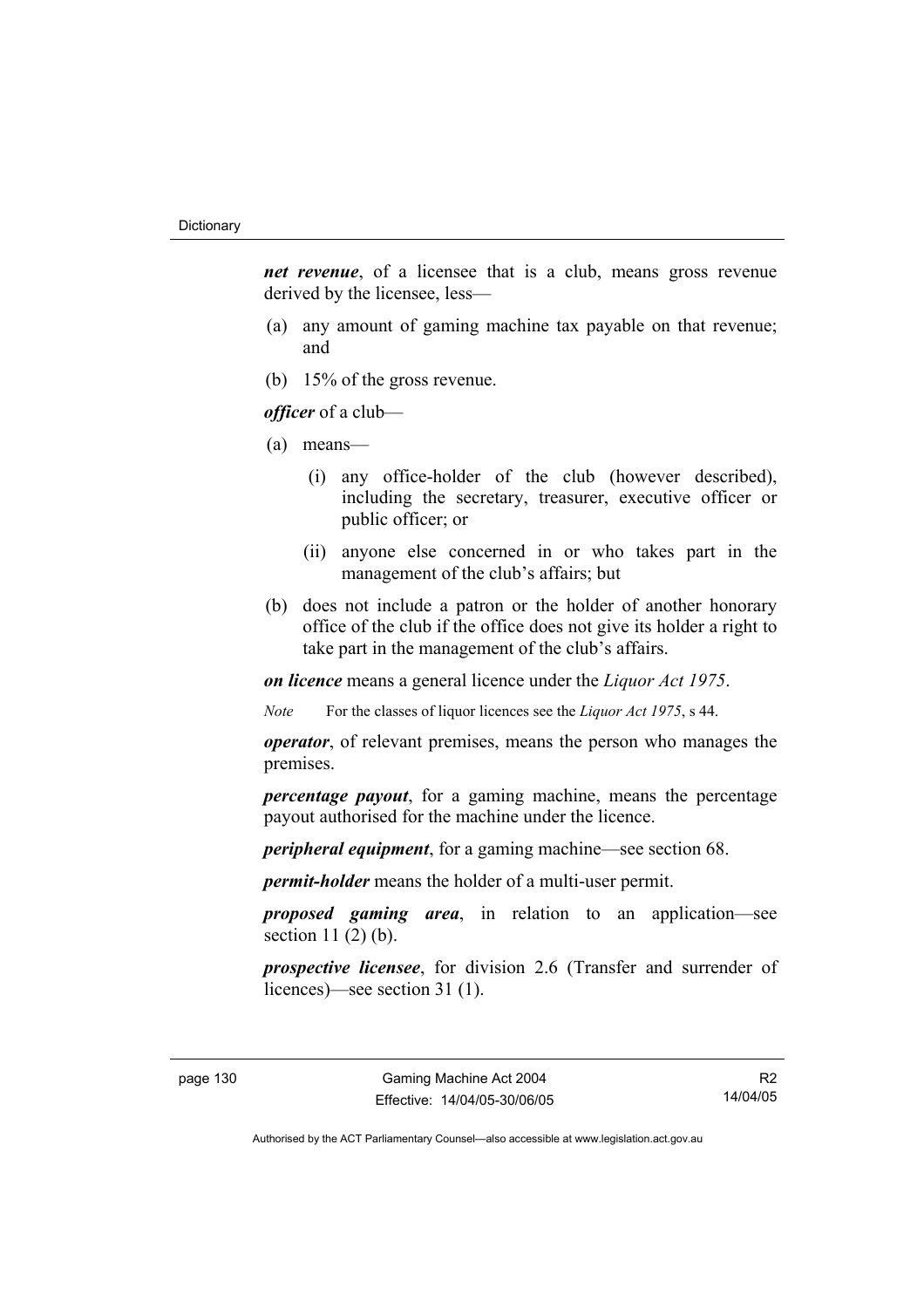### *qualified accountant* means—

- (a) a member of the Institute of Chartered Accountants in Australia, the National Institute of Accountants or the Australian Society of Certified Practising Accountants; or
- (b) a person registered as a registered company auditor under the Corporations Act.

*registered party*—see the *Electoral Act 1992*, dictionary.

*relevant premises* means the premises for which a person has applied for a licence.

*repossession* of a gaming machine includes taking possession of the machine under a default provision in a financial agreement.

*required community contribution*, for a licensee that is a club—see section 169 (1).

*rules*, for an entity, means the rules mentioned in section 11 (2) (c).

*secretary*, in relation to a club, includes a person concerned in the management of the club.

### *short-term approval*—

- (a) for an attendant—see section 87 (3); and
- (b) for a technician—see section 76 (3).

*statement of objects* of a club, means—

- (a) for a company—the memorandum of the company; or
- (b) for an incorporated association—the statement of objects of the association.

*social impact assessment*, for an initial licence application or an amendment licence application, means a social impact assessment for the application under division 2.3.

*technical evaluation* means a technical evaluation under section 69.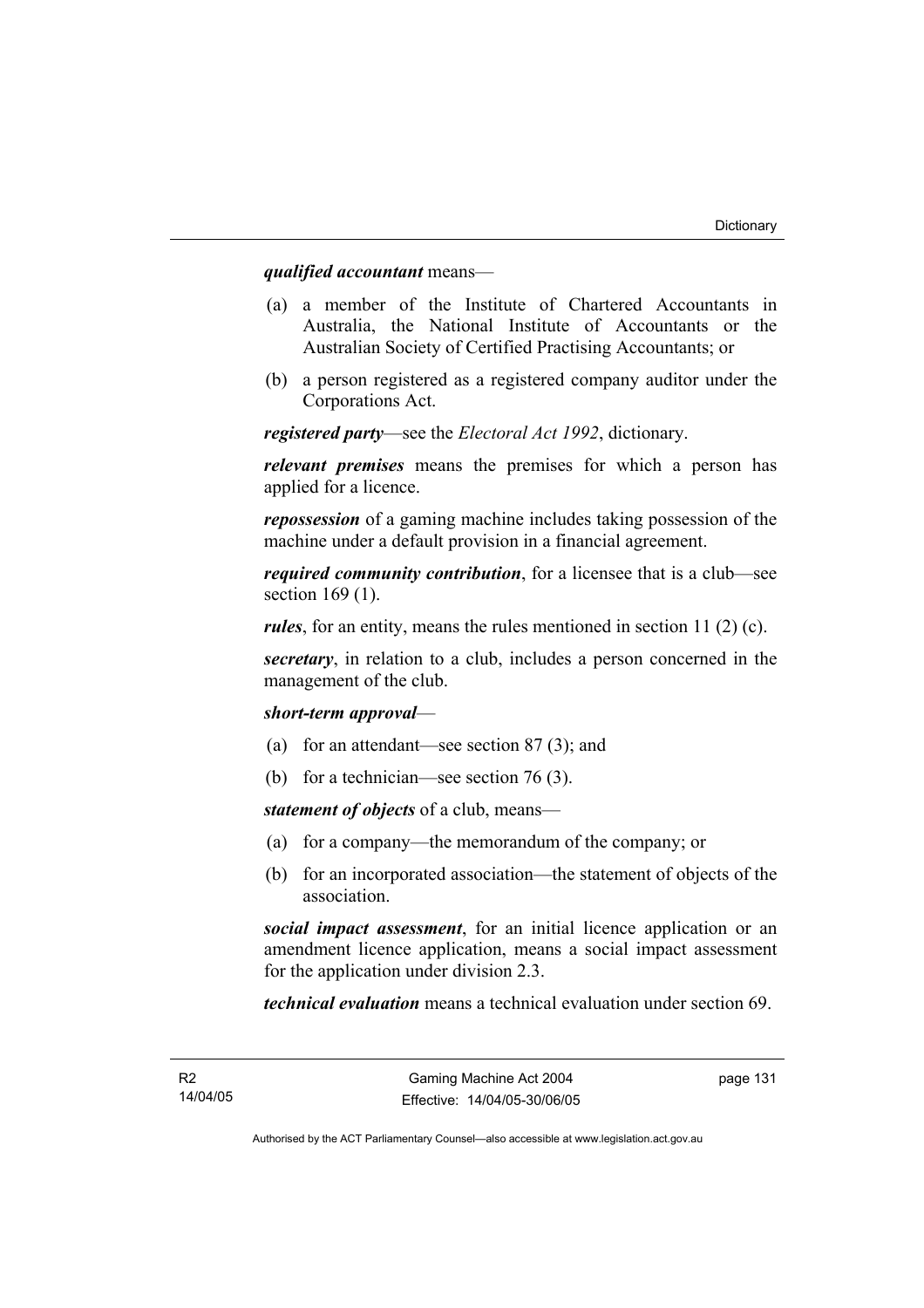### **Endnotes**

1 About the endnotes

# **Endnotes**

# **1 About the endnotes**

Amending and modifying laws are annotated in the legislation history and the amendment history. Current modifications are not included in the republished law but are set out in the endnotes.

Not all editorial amendments made under the *Legislation Act 2001*, part 11.3 are annotated in the amendment history. Full details of any amendments can be obtained from the Parliamentary Counsel's Office.

Uncommenced amending laws and expiries are listed in the legislation history and the amendment history. These details are underlined. Uncommenced provisions and amendments are not included in the republished law but are set out in the last endnote.

If all the provisions of the law have been renumbered, a table of renumbered provisions gives details of previous and current numbering.

The endnotes also include a table of earlier republications.

| $am = amended$<br>$amdt = amendment$<br>$ch = chapter$<br>$def = definition$<br>$dict = dictionary$<br>disallowed = disallowed by the Legislative<br>Assembly<br>$div = division$<br>$exp = expires/expired$<br>$Gaz = gazette$<br>$hdg = heading$<br>$IA = Interpretation Act 1967$<br>ins = inserted/added<br>$LA =$ Legislation Act 2001<br>$LR =$ legislation register<br>LRA = Legislation (Republication) Act 1996<br>$mod = modified/modification$<br>$o = order$ | $ord = ordinance$<br>$orig = original$<br>par = paragraph/subparagraph<br>$pres = present$<br>$prev = previous$<br>$(\text{prev}) = \text{previously}$<br>$pt = part$<br>$r = rule/subrule$<br>renum = renumbered<br>$reloc = relocated$<br>$R[X]$ = Republication No<br>$RI =$ reissue<br>s = section/subsection<br>$sch = schedule$<br>$sdiv = subdivision$<br>$sub =$ substituted<br>SL = Subordinate Law |
|--------------------------------------------------------------------------------------------------------------------------------------------------------------------------------------------------------------------------------------------------------------------------------------------------------------------------------------------------------------------------------------------------------------------------------------------------------------------------|--------------------------------------------------------------------------------------------------------------------------------------------------------------------------------------------------------------------------------------------------------------------------------------------------------------------------------------------------------------------------------------------------------------|
| om = omitted/repealed                                                                                                                                                                                                                                                                                                                                                                                                                                                    | underlining = whole or part not commenced<br>or to be expired                                                                                                                                                                                                                                                                                                                                                |
|                                                                                                                                                                                                                                                                                                                                                                                                                                                                          |                                                                                                                                                                                                                                                                                                                                                                                                              |

### **2 Abbreviation key**

page 132 Gaming Machine Act 2004 Effective: 14/04/05-30/06/05

R2 14/04/05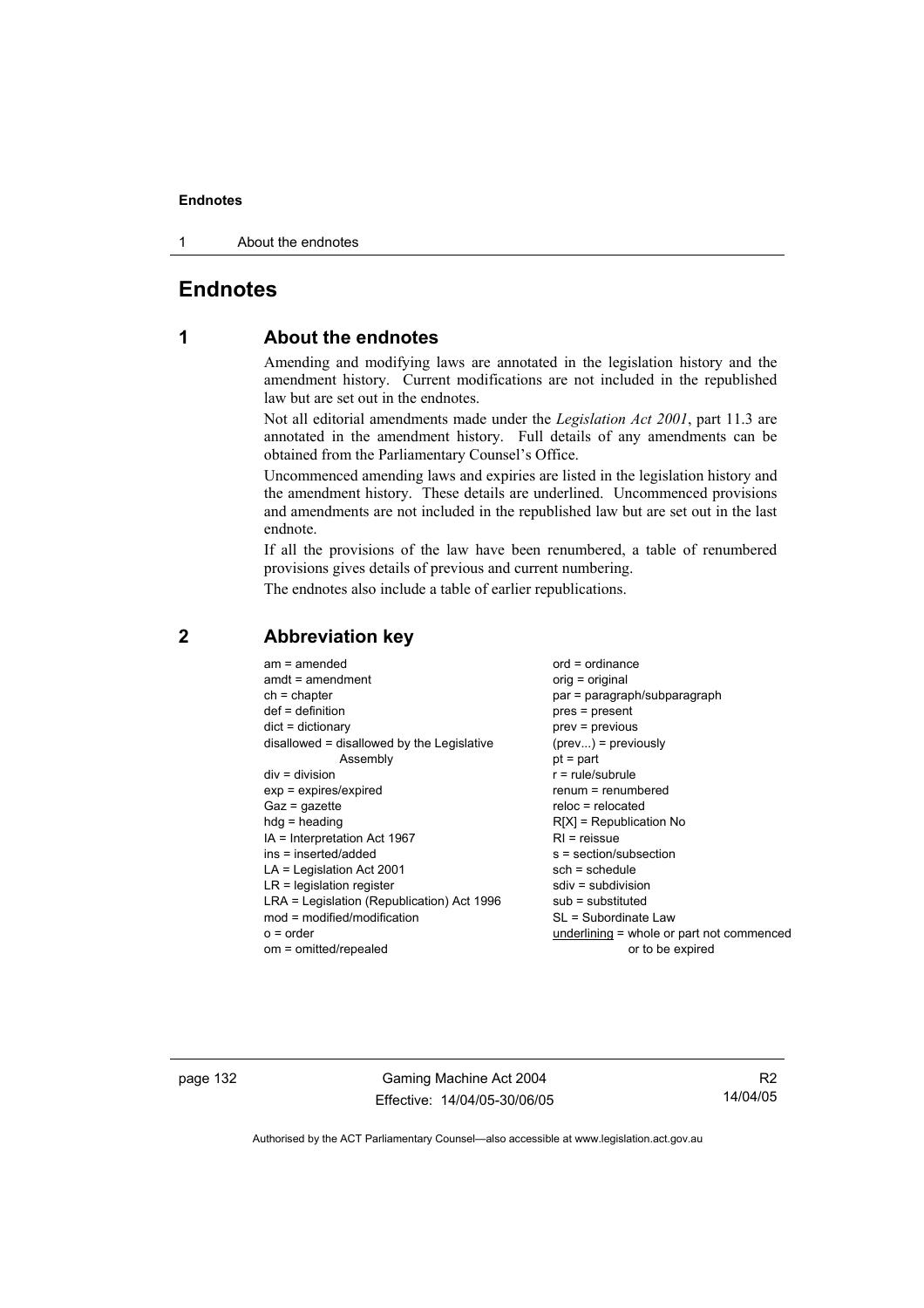#### **Endnotes**

# **3 Legislation history**

### **Gaming Machine Act 2004 A2004-34**

notified LR 9 July 2004 s 1, s 2 commenced 9 July 2004 (LA s 75 (1)) remainder commenced 1 November 2004 (s 2 and CN2004-14)

as amended by

#### **Gaming Machine Amendment Act 2005 A2005-17**

notified LR 13 April 2005 s 1, s 2 commenced 13 April 2005 (LA s 75 (1)) remainder commenced 14 April 2005 (s 2)

### **4 Amendment history**

**Commencement**  s 2 om LA s 89 (4) **Grounds for refusing initial licence application by club**  s 14 am A2005-17 s 4, s 5 **Form of licence**  s 15 am A2005-17 s 6 **Licence amendment applications**  s 22 am A2005-17 s 7 **Transfer of licence**  s 32 am A2005-17 ss 8-10; ss renum A2005-17 s 11 **Grounds for disciplinary action**  s 57 am A2005-17 s 12; ss renum A2005-17 s 13 **Cancellation etc of technician's approval**  s 79 am A2005-17 s 14; ss renum A2005-17 s 15 **Cancellation etc of attendant's approval**  s 91 am A2005-17 s 16; ss renum A2005-17 s 17 **Associated organisations**  s 147 am A2005-17 s 18, s 19 **Legislation amended or repealed**  s 179 om LA s 89 (3)

R2 14/04/05

Gaming Machine Act 2004 Effective: 14/04/05-30/06/05 page 133

Authorised by the ACT Parliamentary Counsel—also accessible at www.legislation.act.gov.au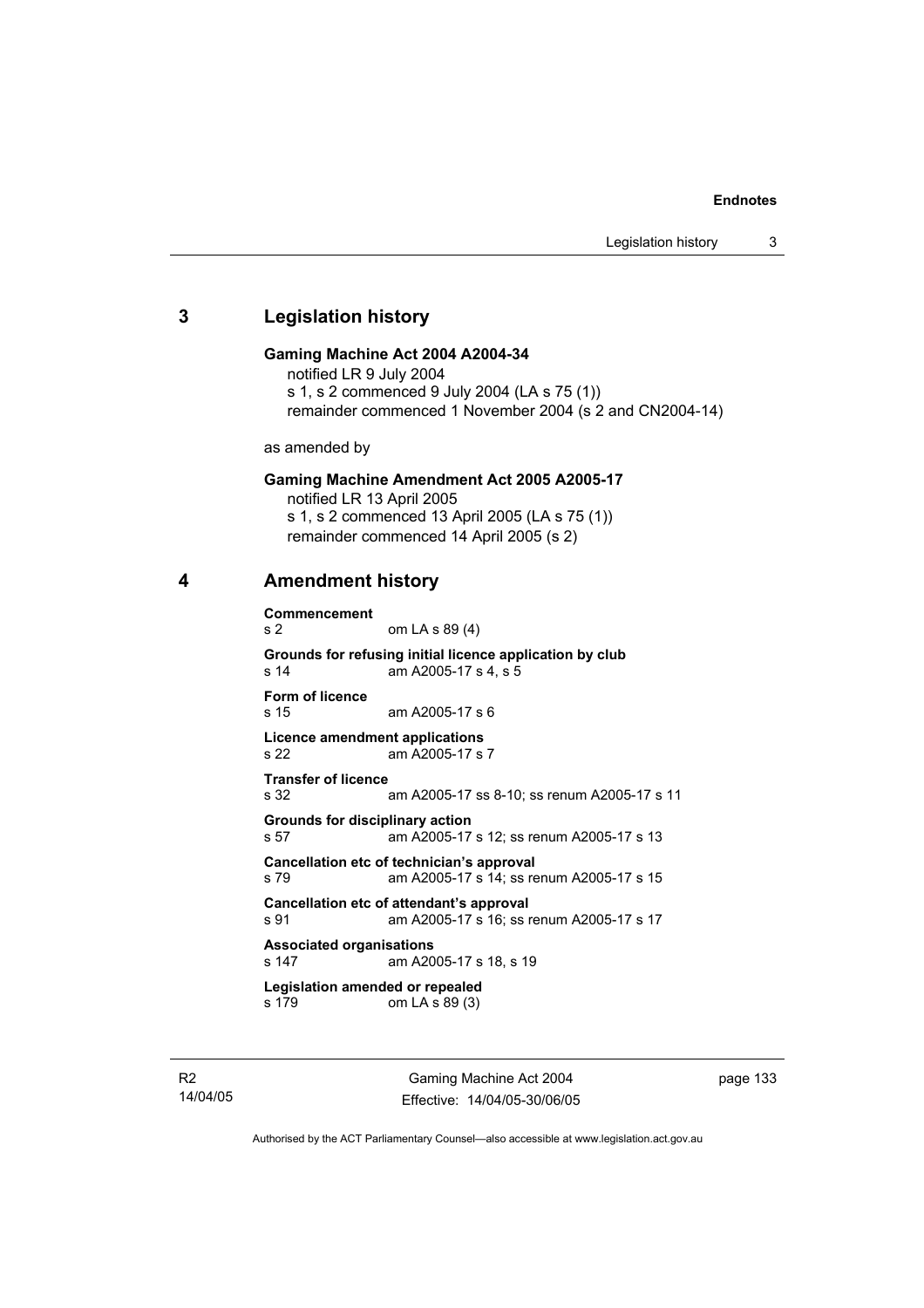# **Endnotes**

| 4 | Amendment history |
|---|-------------------|
|---|-------------------|

| <b>Transitional</b><br>pt 14 hdg                                                         | exp 1 November 2005 (s 189)                                                    |  |  |
|------------------------------------------------------------------------------------------|--------------------------------------------------------------------------------|--|--|
| Definitions for pt 14<br>s 180                                                           | <u>exp 1 November 2005 (s 189)</u>                                             |  |  |
| Licences<br>s 181                                                                        | <u>exp 1 November 2005 (s 189)</u>                                             |  |  |
| Clubs<br>s 182                                                                           | exp 1 November 2005 (s 189)                                                    |  |  |
| <b>Rules and control procedures</b><br>s 183                                             | exp 1 November 2005 (s 189)                                                    |  |  |
| Disciplinary proceedings under former gaming Act<br>exp 1 November 2005 (s 189)<br>s 184 |                                                                                |  |  |
|                                                                                          |                                                                                |  |  |
| s 185                                                                                    | Approvals under former gaming Act<br>exp 1 November 2005 (s 189)               |  |  |
| Linked-jackpot arrangements<br>s 186                                                     | exp 1 November 2005 (s 189)                                                    |  |  |
| s 187                                                                                    | Clubs not required to be corporations for s 146<br>exp 1 November 2005 (s 189) |  |  |
| s 188                                                                                    | Clubs with too many life members for s 146<br>exp 1 November 2005 (s 189)      |  |  |
| Expiry of pt 14<br>s 189                                                                 | exp 1 November 2005 (s 189)                                                    |  |  |

page 134 Gaming Machine Act 2004 Effective: 14/04/05-30/06/05

R2 14/04/05

Authorised by the ACT Parliamentary Counsel—also accessible at www.legislation.act.gov.au